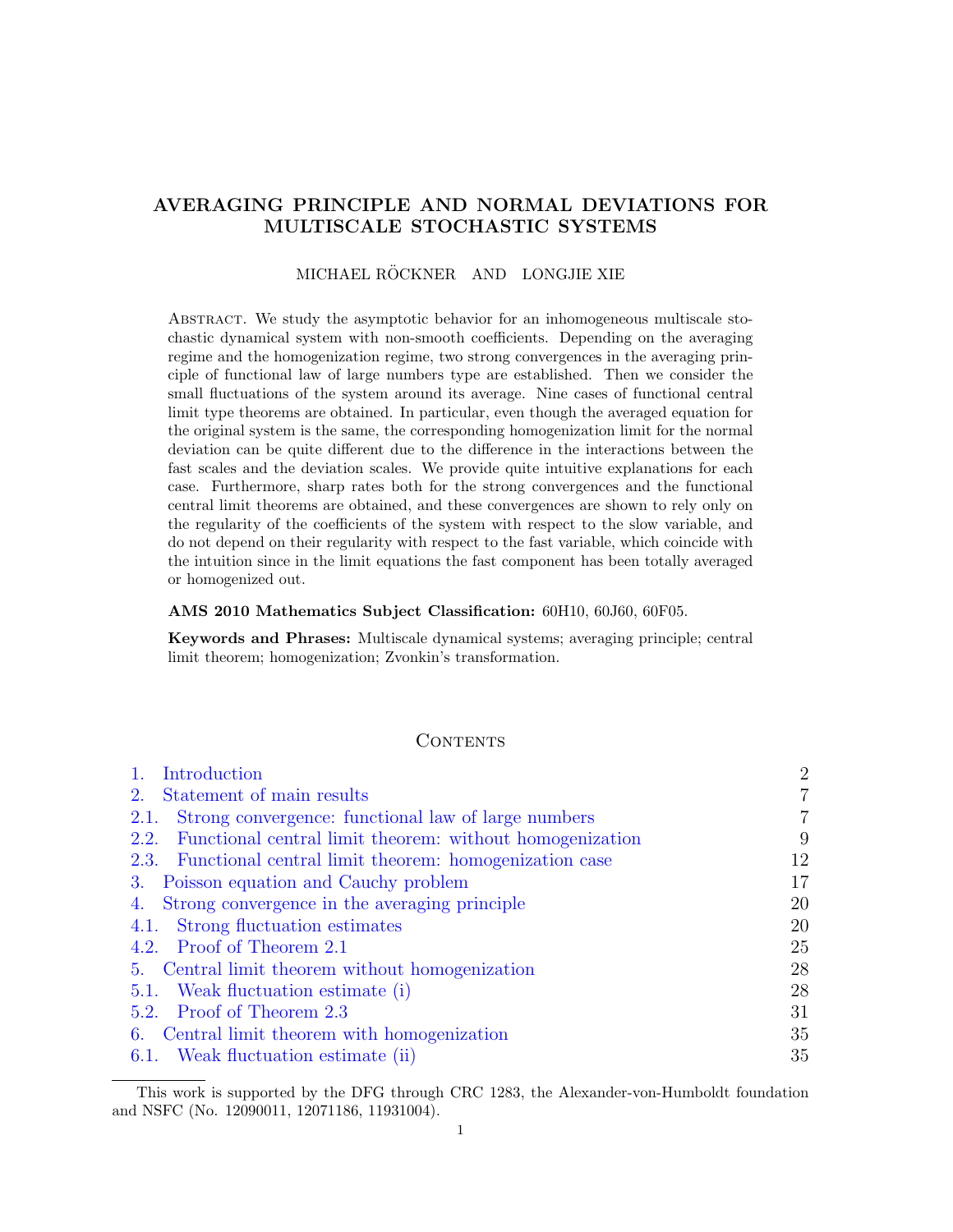[6.2. Proof of Theorem](#page-37-0) [2.5](#page-11-1) 38 [6.3. Proof of Theorem](#page-41-0) [2.7](#page-13-0) 42 [References](#page-46-0) 47

#### 1. Introduction

<span id="page-1-0"></span>Consider the following fast-slow stochastic system in  $\mathbb{R}^{d_1+d_2}$ :

<span id="page-1-1"></span>
$$
\begin{cases} dX_t^{\varepsilon} = \varepsilon^{-1}b(X_t^{\varepsilon}, Y_t^{\varepsilon})dt + \varepsilon^{-1/2}\sigma(X_t^{\varepsilon}, Y_t^{\varepsilon})dW_t^1, & X_0^{\varepsilon} = x \in \mathbb{R}^{d_1}, \\ dY_t^{\varepsilon} = F(X_t^{\varepsilon}, Y_t^{\varepsilon})dt + G(Y_t^{\varepsilon})dW_t^2, & Y_0^{\varepsilon} = y \in \mathbb{R}^{d_2}, \end{cases}
$$
(1.1)

where  $d_1, d_2 \in \mathbb{N}, b : \mathbb{R}^{d_1} \times \mathbb{R}^{d_2} \to \mathbb{R}^{d_1}, F : \mathbb{R}^{d_1} \times \mathbb{R}^{d_2} \to \mathbb{R}^{d_2}, \sigma : \mathbb{R}^{d_1} \times \mathbb{R}^{d_2} \to \mathbb{R}^{d_1} \otimes \mathbb{R}^{d_1}$ and  $G: \mathbb{R}^{d_2} \to \mathbb{R}^{d_2} \otimes \mathbb{R}^{d_2}$  are Borel measurable functions,  $W_t^1$ ,  $W_t^2$  are  $d_1$ ,  $d_2$ -dimensional independent standard Brownian motions respectively, both defined on some probability space  $(\Omega, \mathscr{F}, \mathbb{P})$ , and the small parameter  $0 < \varepsilon \ll 1$  represents the separation of time scales between the fast motion  $X_t^{\varepsilon}$  (with time order  $1/\varepsilon$ ) and the slow component  $Y_t^{\varepsilon}$ . Such multiscale models appear frequently in many real world dynamical systems. Typical examples include climate weather interactions (see e.g. [\[37,](#page-47-0) [45\]](#page-48-0)), intracellular biochemical reactions (see e.g.  $[4, 31]$  $[4, 31]$ ), geophysical fluid flows (see e.g.  $[23]$ ), stochastic volatility in finance (see e.g.  $[20]$ ), etc. We refer the interested readers to the books  $[42, 52]$  $[42, 52]$ for a more comprehensive overview. In fact, as mentioned in [\[56\]](#page-48-2), almost all physical systems have a certain hierarchy in which not all components evolve at the same rate, and a mathematical description for such phenomena can be formulated by a singularly perturbed differential equation with a small parameter such as the one given in [\(1.1\)](#page-1-1). Usually, the underlying system [\(1.1\)](#page-1-1) is difficult to deal with due to the widely separated time scales and the cross interactions between the fast and slow modes. Thus a simplified equation which governs the evolution of the system over a long time scale is highly desirable and is quite important for applications.

The intuitive idea for deriving such a simplified equation for system  $(1.1)$  is based on the observation that during the fast transients, the slow variable remains "constant" and by the time its changes become noticeable, the fast variable has almost reached its "quasi-steady state". Noting that after the natural time scaling  $t \mapsto \varepsilon t$ , the process  $\tilde{X}_{t}^{\varepsilon}:=X_{\varepsilon t}^{\varepsilon}$  satisfies

$$
\mathrm{d}\tilde{X}_{t}^{\varepsilon}=b(\tilde{X}_{t}^{\varepsilon},Y_{\varepsilon t}^{\varepsilon})\mathrm{d}t+\sigma(\tilde{X}_{t}^{\varepsilon},Y_{\varepsilon t}^{\varepsilon})\mathrm{d}\tilde{W}_{t}^{1},\quad\tilde{X}_{0}^{\varepsilon}=x\in\mathbb{R}^{d_{1}},
$$

where  $\tilde{W}_t^1 := \varepsilon^{-1/2} W_{\varepsilon t}^1$  is a new Brownian motion. Thus we need to consider the auxiliary process  $X_t^y$  which is the solution of the following frozen stochastic differential equation (SDE for short): for fixed  $y \in \mathbb{R}^{d_2}$ ,

<span id="page-1-2"></span>
$$
dX_t^y = b(X_t^y, y)dt + \sigma(X_t^y, y)dW_t^1, \quad X_0^y = x \in \mathbb{R}^{d_1}.
$$
 (1.2)

The re-scaled process  $\tilde{X}_t^{\varepsilon}$  will be asymptotically identical in distribution to  $X_t^y$  $t^y$ . Under certain recurrence conditions, the process  $X_t^y$  admits a unique invariant measure  $\mu^y(\mathrm{d}x)$ . Then by averaging the coefficient with respect to parameters in the fast variable, the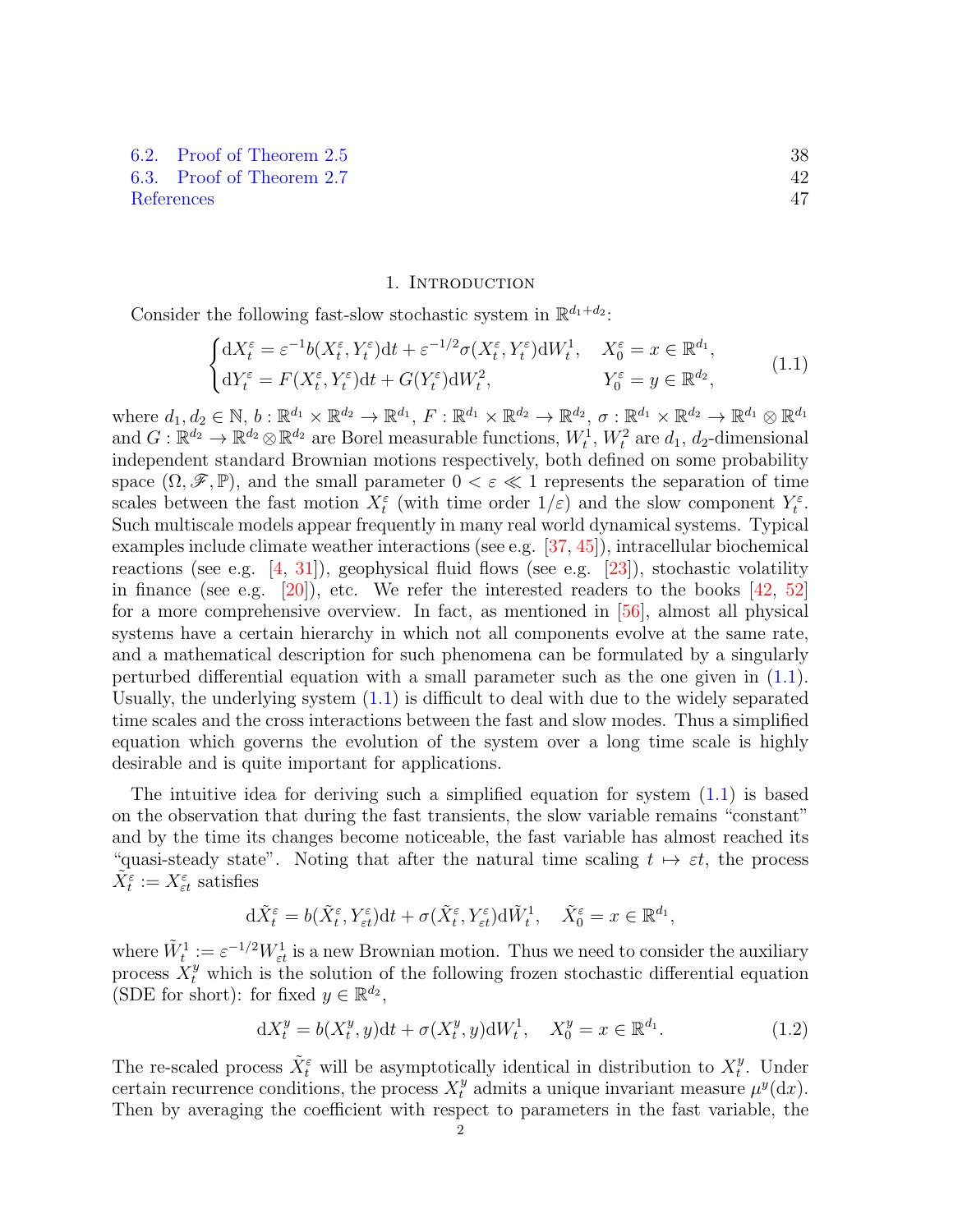slow component  $Y_t^{\varepsilon}$  in system  $(1.1)$  will converge strongly (in the  $L^2$ -sense) as  $\varepsilon \to 0$  to the solution of the following so-called averaged equation in  $\mathbb{R}^{d_2}$ :

$$
\mathrm{d}\bar{Y}_t = \bar{F}(\bar{Y}_t)\mathrm{d}t + G(\bar{Y}_t)\mathrm{d}W_t^2, \quad \bar{Y}_0 = y \in \mathbb{R}^{d_2},\tag{1.3}
$$

where the new averaged drift coefficient is defined by

<span id="page-2-0"></span>
$$
\bar{F}(y) := \int_{\mathbb{R}^{d_1}} F(x, y) \mu^y(\mathrm{d}x).
$$

The effective dynamics [\(1.3\)](#page-2-0) does not depend on the fast variable any more and thus is much simpler than SDE  $(1.1)$ . This theory, known as the averaging principle, can be regarded as classical functional law of large numbers and has been intensively studied in both the deterministic ( $\sigma = G \equiv 0$ ) and the stochastic context in the past decades, see e.g. [\[14,](#page-46-2) [15,](#page-46-3) [16,](#page-47-5) [24,](#page-47-6) [27,](#page-47-7) [33,](#page-47-8) [34,](#page-47-9) [36,](#page-47-10) [44\]](#page-48-3) and the references therein, see also [\[10,](#page-46-4) [12,](#page-46-5) [13,](#page-46-6) [63\]](#page-48-4) for similar results concerning stochastic partial differential equations (SPDEs for short). Note that the diffusion coefficient G in SDE  $(1.1)$  does not depend on the fast variable x, otherwise, the strong convergence may not be true (see e.g. [\[38\]](#page-47-11)). Meanwhile, as a rule the averaging method requires certain regularities of the coefficients of the original system [\(1.1\)](#page-1-1) to guarantee the above convergence, and we point out that all the aforementioned papers assumed at least local Lipschitz continuity of all the coefficients. For the averaging principle of SDE  $(1.1)$  with non-smooth coefficients, we refer to [\[54,](#page-48-5) [60\]](#page-48-6).

However, the effective equation [\(1.3\)](#page-2-0) is valid only in the limiting sense, and the time scale separation is never infinite in reality. For small but positive  $\varepsilon$ , the slow process  $Y_t^{\varepsilon}$  will experience fluctuations around its averaged motion  $Y_t$ . To leading order, these fluctuations can be captured by characterizing the asymptotic behavior of the normalized difference

<span id="page-2-1"></span>
$$
Z_t^\varepsilon:=\frac{Y_t^\varepsilon-\bar{Y}_t}{\sqrt{\varepsilon}}
$$

as  $\varepsilon$  tends to 0. Under extra regularity assumptions on the coefficients and when  $G \equiv \mathbb{I}_{d_2}$ (the  $d_2 \times d_2$  identity matrix), the deviation process  $Z_t^{\varepsilon}$  is known to converge weakly (i.e., in distribution) towards an Ornstein-Uhlenbeck type process  $\bar{Z}_t$  with  $\bar{Z}_t$  satisfying the following (linear) SDE in  $\mathbb{R}^{d_2}$ :

<span id="page-2-2"></span>
$$
d\bar{Z}_t = \nabla_y \bar{F}(\bar{Y}_t) \bar{Z}_t dt + \zeta(\bar{Y}_t) d\tilde{W}_t, \qquad (1.4)
$$

where  $\bar{Y}_t$  solves the averaged equation [\(1.3\)](#page-2-0),  $\tilde{W}_t$  is another standard Brownian motion, and the new diffusion coefficient is given by

$$
\zeta(y) := \sqrt{\int_0^\infty \int_{\mathbb{R}^{d_1}} \mathbb{E}\left[F(X_t^y(x), y) - \bar{F}(y)\right] \left[F(x, y) - \bar{F}(y)\right]^* \mu^y(\mathrm{d}x) \mathrm{d}t}.\tag{1.5}
$$

Such result, also known as the Gaussian approximation, is an analogue of the functional central limit theorem of Donsker. We refer the readers to the fundamental paper by Khasminskii [\[33\]](#page-47-8), see also [\[30,](#page-47-12) [39,](#page-47-13) [40,](#page-47-14) [47,](#page-48-7) [57\]](#page-48-8) for further developments and [\[11,](#page-46-7) [29\]](#page-47-15) for the corresponding central limit theorem type results for multiscale SPDEs. Besides having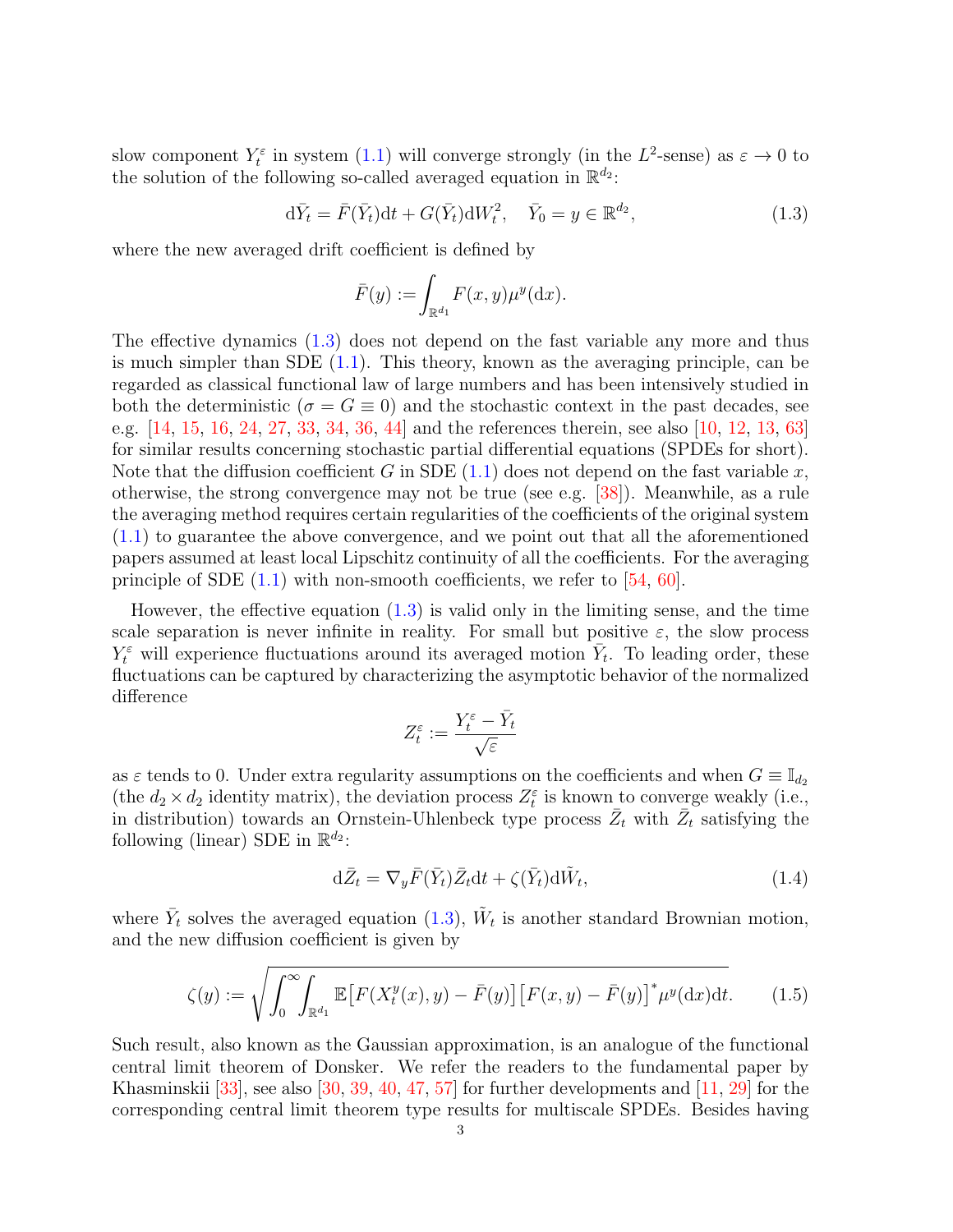intrinsic interest, the central limit theorem is also useful in applications. In particular, we can get the formal asymptotic expansion

$$
Y_t^{\varepsilon} \stackrel{\mathcal{D}}{\approx} \bar{Y}_t + \sqrt{\varepsilon} \bar{Z}_t,
$$

where  $\stackrel{\mathcal{D}}{\approx}$  means approximate equality of probability distributions. Such expansion has been introduced in the context of stochastic climate models. In physics this is also called the Van Kampen's approximation (see e.g.  $|1|$ ), which provides better approximations for the original system  $(1.1)$ , see also  $[2, 38]$  $[2, 38]$  and the references therein. We mention that other limit theorems for SDE  $(1.1)$  have also been widely studied in the literature, see e.g.  $[5, 8, 17, 53, 58, 61]$  $[5, 8, 17, 53, 58, 61]$  $[5, 8, 17, 53, 58, 61]$  $[5, 8, 17, 53, 58, 61]$  $[5, 8, 17, 53, 58, 61]$  $[5, 8, 17, 53, 58, 61]$  $[5, 8, 17, 53, 58, 61]$  $[5, 8, 17, 53, 58, 61]$  $[5, 8, 17, 53, 58, 61]$  $[5, 8, 17, 53, 58, 61]$  for the large deviations and  $[25, 26, 46]$  $[25, 26, 46]$  $[25, 26, 46]$  $[25, 26, 46]$  for the moderate deviations.

In this paper, we study a broader class of system, i.e., consider the following inhomogeneous multiscale SDE in  $\mathbb{R}^{d_1+d_2}$ :

<span id="page-3-0"></span>
$$
\begin{cases} dX_t^{\varepsilon} = \alpha_{\varepsilon}^{-2} b(X_t^{\varepsilon}, Y_t^{\varepsilon}) dt + \beta_{\varepsilon}^{-1} c(X_t^{\varepsilon}, Y_t^{\varepsilon}) dt + \alpha_{\varepsilon}^{-1} \sigma(X_t^{\varepsilon}, Y_t^{\varepsilon}) dW_t^1, \\ dY_t^{\varepsilon} = F(t, X_t^{\varepsilon}, Y_t^{\varepsilon}) dt + \gamma_{\varepsilon}^{-1} H(t, X_t^{\varepsilon}, Y_t^{\varepsilon}) dt + G(t, Y_t^{\varepsilon}) dW_t^2, \\ X_0^{\varepsilon} = x \in \mathbb{R}^{d_1}, \quad Y_0^{\varepsilon} = y \in \mathbb{R}^{d_2}, \end{cases} \tag{1.6}
$$

where the small parameters  $\alpha_{\varepsilon}, \beta_{\varepsilon}, \gamma_{\varepsilon} \to 0$  as  $\varepsilon \to 0$ , and without loss of generality we assume  $\alpha_{\varepsilon}^2/\beta_{\varepsilon} \to 0$  as  $\varepsilon \to 0$ , and conventionally take  $\beta_{\varepsilon} \equiv 1$  when  $c \equiv 0$  and  $\gamma_{\varepsilon} \equiv 1$ when  $H \equiv 0$ . The infinitesimal generator  $\mathcal{L}_{\varepsilon}$  corresponding to system [\(1.6\)](#page-3-0) has the form

$$
\mathscr{L}_{\varepsilon} := \frac{1}{\alpha_{\varepsilon}^2} \mathscr{L}_0(x, y) + \frac{1}{\beta_{\varepsilon}} \mathscr{L}_3(x, y) + \frac{1}{\gamma_{\varepsilon}} \mathscr{L}_2(t, x, y) + \mathscr{L}_1(t, x, y),
$$

where  $\mathscr{L}_0(x, y)$  is given by

<span id="page-3-1"></span>
$$
\mathcal{L}_0 := \mathcal{L}_0(x, y) := \sum_{i,j=1}^{d_1} a^{ij}(x, y) \frac{\partial^2}{\partial x_i \partial x_j} + \sum_{i=1}^{d_1} b^i(x, y) \frac{\partial}{\partial x_i}
$$
(1.7)

with  $a(x, y) := \sigma \sigma^*(x, y)/2$  (where  $\sigma^*$  denotes the transpose of  $\sigma$ ), and

<span id="page-3-2"></span>
$$
\mathcal{L}_3 := \mathcal{L}_3(x, y) := \sum_{i=1}^{d_1} c^i(x, y) \frac{\partial}{\partial x_i},
$$
  
\n
$$
\mathcal{L}_2 := \mathcal{L}_2(t, x, y) := \sum_{i=1}^{d_2} H^i(t, x, y) \frac{\partial}{\partial y_i},
$$
  
\n
$$
\mathcal{L}_1 := \mathcal{L}_1(t, x, y) := \sum_{i,j}^{d_2} \mathcal{G}^{ij}(t, y) \frac{\partial^2}{\partial y_i \partial y_j} + \sum_{i=1}^{d_2} F^i(t, x, y) \frac{\partial}{\partial y_i}
$$
\n(1.8)

with  $\mathcal{G}(t, y) = GG^*(t, y)/2$ . Note that there exist two time scales in the fast motion  $X_t^{\varepsilon}$  and even the slow process  $Y_t^{\varepsilon}$  has a fast varying component. This is known to be important, in particular, for applications in the homogenization of second order parabolic and elliptic equations with singularly perturbed terms, which has its own interest in the theory of PDEs, see e.g. [\[28,](#page-47-19) [41,](#page-47-20) [49\]](#page-48-13) and [\[22,](#page-47-21) Chapter IV]. The study of such generalized systems [\(1.6\)](#page-3-0) was first carried out by Papanicolaou, Stroock and Varadhan [\[48\]](#page-48-14) for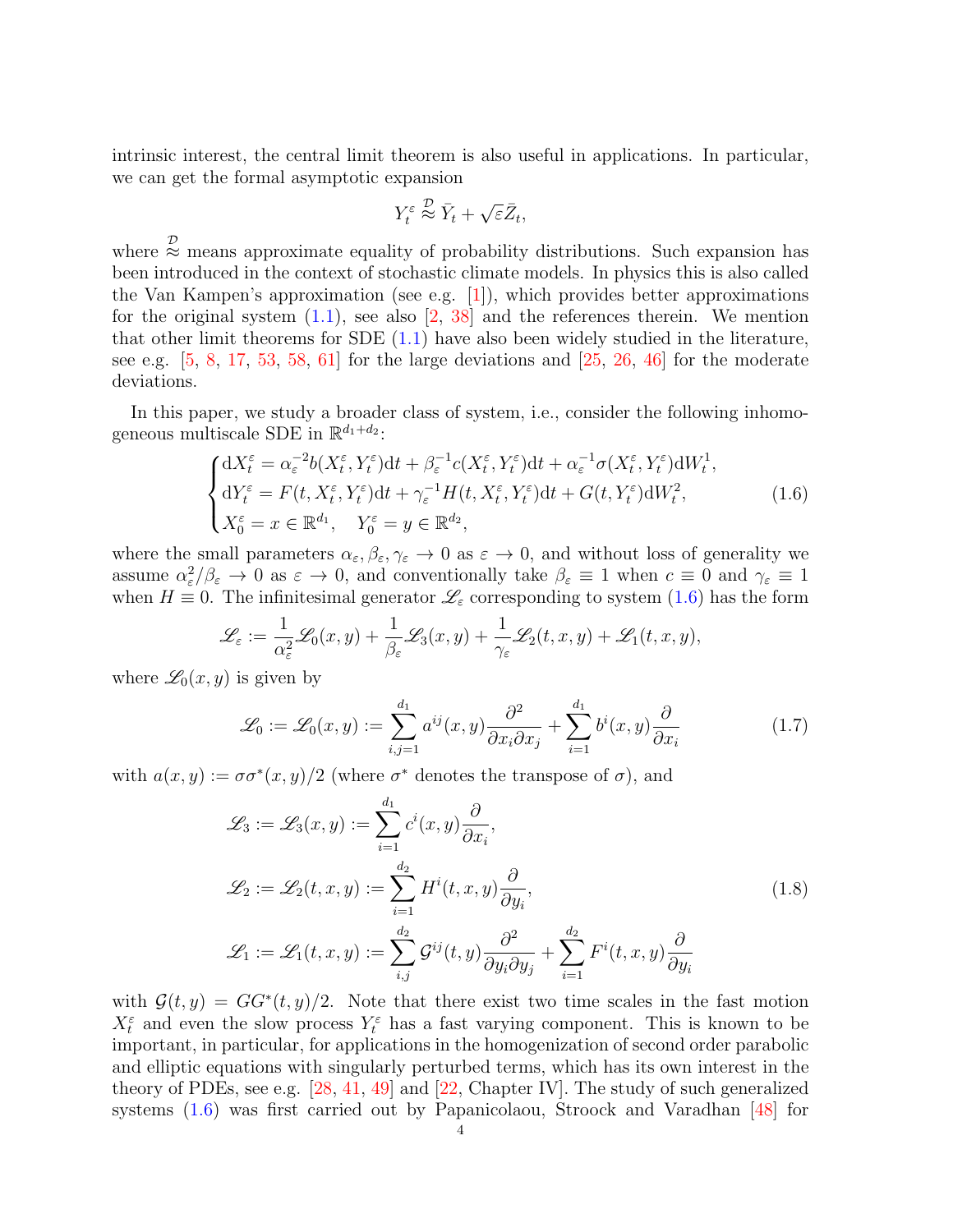a compact state space for the fast component and time-independent coefficients when  $\alpha_{\varepsilon} = \beta_{\varepsilon} = \gamma_{\varepsilon}$ , see also [\[3\]](#page-46-12) for a similar result in terms of PDEs. Later, a non-compact homogeneous case with  $c \equiv 0$  and  $\alpha_{\varepsilon} = \gamma_{\varepsilon}$  was studied in [\[50,](#page-48-15) [51\]](#page-48-16) by using the method of the martingale problem and in [\[35\]](#page-47-22) by the asymptotic expansion approach, see also [\[55\]](#page-48-17) for a more systematical study. However, all these papers concern only weak convergence of the slow process  $Y_t^{\varepsilon}$  in SDE [\(1.6\)](#page-3-0). In [\[57\]](#page-48-8), the convergence in probability of  $Y_t^{\varepsilon}$  and its small fluctuations around the averaged motion were studied in a particular homogeneous case where  $\alpha_{\varepsilon} = \delta/\sqrt{\varepsilon}$ ,  $\beta_{\varepsilon} = \delta$ ,  $\gamma_{\varepsilon} = \delta/\varepsilon$  and with small noise perturbations, i.e., with G case where  $\alpha_{\varepsilon} = o/\sqrt{\varepsilon}$ ,  $\rho_{\varepsilon} = o$ ,  $\gamma_{\varepsilon} = o/\varepsilon$  and with small holse perturbations, i.e., with G<br>replaced by  $\sqrt{\varepsilon}G$  in SDE [\(1.6\)](#page-3-0). To the best of our knowledge, no strong convergence and functional central limit theorems type results as well as rates of convergence in terms of  $\varepsilon \to 0$  for SDE [\(1.6\)](#page-3-0) in the general case have been obtained so far.

We shall first study the strong convergence in the averaging principle for SDE [\(1.6\)](#page-3-0) with non-smooth coefficients. The main result is given by **Theorem [2.1](#page-7-0)** below. It turns out that depending on the orders how  $\alpha_{\varepsilon}, \beta_{\varepsilon}, \gamma_{\varepsilon}$  go to zero, we need to distinguish two different regimes of interactions, which lead to two different asymptotic behaviors for system  $(1.6)$  as  $\varepsilon \to 0$ , i.e.,

<span id="page-4-0"></span>
$$
\begin{cases}\n\lim_{\varepsilon \to 0} \frac{\alpha_{\varepsilon}}{\gamma_{\varepsilon}} = 0 & \text{and} \quad \lim_{\varepsilon \to 0} \frac{\alpha_{\varepsilon}^2}{\beta_{\varepsilon} \gamma_{\varepsilon}} = 0, & \text{Regime 1;}\\
\lim_{\varepsilon \to 0} \frac{\alpha_{\varepsilon}}{\gamma_{\varepsilon}} = 0 & \text{and} \quad \alpha_{\varepsilon}^2 = \beta_{\varepsilon} \gamma_{\varepsilon}, & \text{Regime 2.}\n\end{cases}
$$
\n(1.9)

If  $\alpha_{\varepsilon}$  and  $\alpha_{\varepsilon}^2$  go to zero faster than  $\gamma_{\varepsilon}$  and  $\beta_{\varepsilon}\gamma_{\varepsilon}$  respectively (Regime 1), we show that the averaged equation for system  $(1.6)$  coincides with the traditional case which corresponds to  $c = H \equiv 0$ ; whereas if  $\alpha_{\varepsilon}$  goes to zero faster than  $\gamma_{\varepsilon}$ , while  $\alpha_{\varepsilon}^2$  and  $\beta_{\varepsilon} \gamma_{\varepsilon}$  are of the same order (Regime 2) (which means that the term  $\beta_{\varepsilon}^{-1}c(X_t^{\varepsilon}, Y_t^{\varepsilon})$  is varying fast enough), then the averaging effect of term  $c$  and the homogenization effect of term  $H$  will occur in the effective dynamics. Furthermore, unlike most previous publications (see e.g. [\[35,](#page-47-22) [48,](#page-48-14) [51,](#page-48-16) [57\]](#page-48-8)), we will mainly focus on the impact of noises on the averaging principle for system [\(1.6\)](#page-3-0). Namely, we prove that for non-degenerate noises, the averaging principle holds for system  $(1.6)$  with only Hölder continuous drifts (the corresponding deterministic system can even be ill-posed under such weak conditions on the coefficients), and the convergence in the averaging principle relies only on the regularities of the coefficients with respect to the slow component (y-variable), and does not depend on their regularities with respect to the fast term  $(x$ -variable). This coincides with the intuition, since in the limit equation the fast variable has been totally averaged out. See **Remark [2.2](#page-8-1)** and Remark [2.9](#page-14-0) below for more detailed explanations and comparisons of our results with the previous literature on the subject.

Our method to prove the strong convergence in Regime 1 and Regime 2 is unified and rather simple as we do not need the classical time discretisation procedure, which is commonly used in the literature to prove the averaging principle (see e.g. [\[10,](#page-46-4) [33,](#page-47-8) [44,](#page-48-3) [60,](#page-48-6) [63\]](#page-48-4)). Two ingredients are crucial in our proof: Zvonkin's transformation and the Poisson equation in the whole space. First of all, due to the low regularity of the coefficients, we shall use Zvonkin's argument as in [\[54,](#page-48-5) [60\]](#page-48-6) to transform the equations for  $Y_t^{\varepsilon}$  and its average into new ones with better coefficients. Then we employ the result of Poisson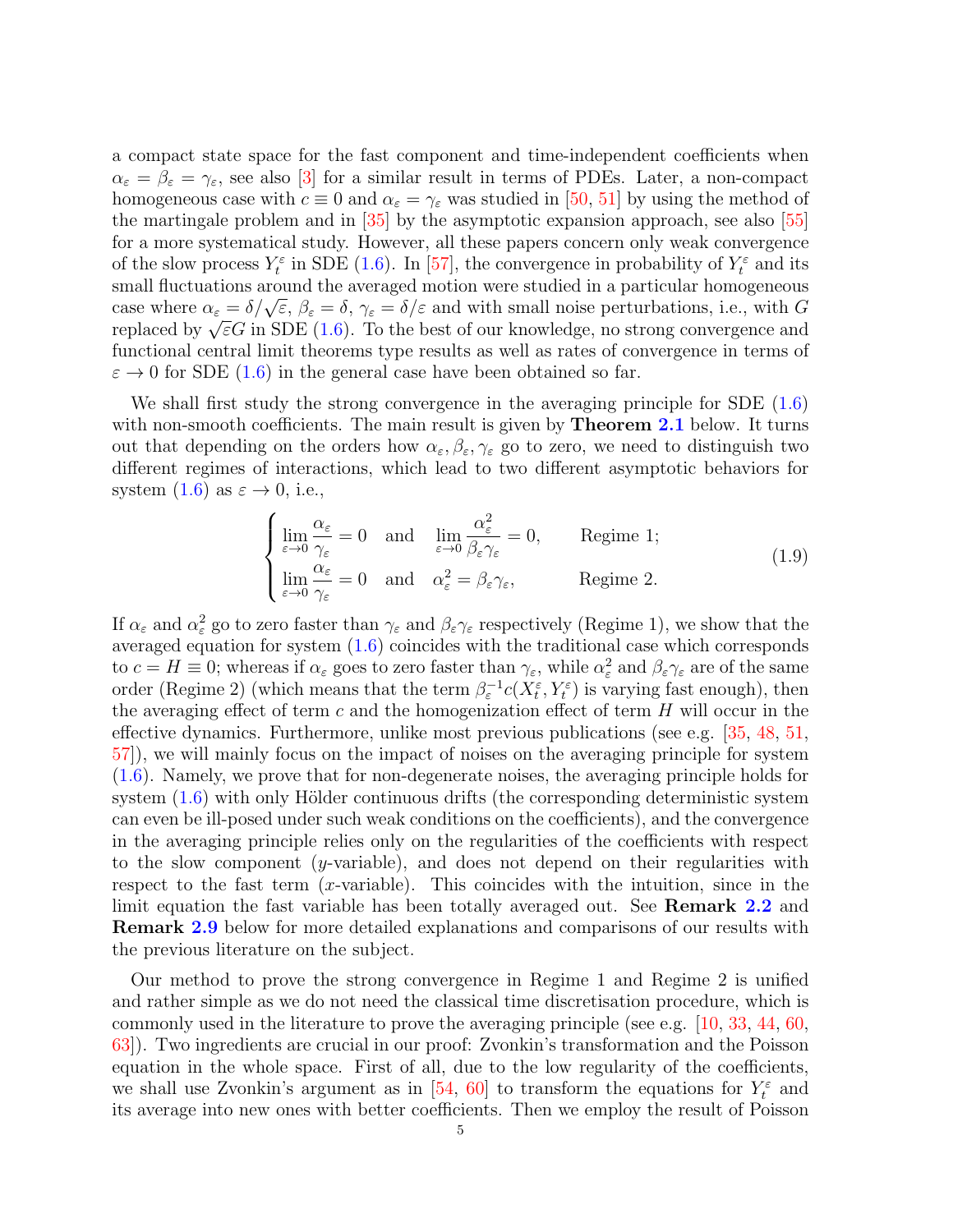equation established in [\[55\]](#page-48-17) to prove the strong convergence for system [\(1.6\)](#page-3-0). In both regimes, rates of convergence are also obtained as easy by-products of our arguments. The convergence rates are known to be important for the analysis of numerical schemes for multiscale systems, see e.g. [\[6,](#page-46-13) [7,](#page-46-14) [18,](#page-47-23) [32\]](#page-47-24). Moreover, it will play a crucial role below for us to study the homogenization behavior for the fluctuations of  $Y_t^{\varepsilon}$  around its average in determining the deviation scales, which in turn implies that the strong convergence rates obtained here are optimal.

After the strong convergence of the functional law of large numbers type is established, we then proceed to study the functional central limit theorem for system  $(1.6)$ . More precisely, we will be interested in the asymptotic behavior for the normal deviations of  $Y_t^{\varepsilon}$  from its averaged motion  $\bar{Y}_t^k$  ( $k = 1, 2$  which correspond to Regime 1 and Regime 2 in  $(1.9)$ , i.e., to identify the limit of the normalized difference

$$
Z^{k,\varepsilon}_t:=\frac{Y^{\varepsilon}_t-\bar{Y}^k_t}{\eta_{\varepsilon}}
$$

with proper choice of deviation scale  $\eta_{\varepsilon}$  such that  $\eta_{\varepsilon} \to 0$  as  $\varepsilon$  tends to 0. It turns out that the asymptotic limit for  $Z_t^{k,\varepsilon}$  $t^{k,\varepsilon}$  is strongly linked to the interactions of the fast scales as well as the deviation scale  $\eta_{\varepsilon}$ . Even though the law of large numbers type limit for  $Y_t^{\varepsilon}$ is the same, the homogenization behavior in the functional central limit theorems for the deviation process  $Z_t^{k,\varepsilon}$  $t^{k,\varepsilon}$  can be quite different. We need to distinguish three main cases:

**Case 0:**  $H \equiv 0$  in SDE [\(1.6\)](#page-3-0), i.e., there is no homogenization term in the slow equation. Note that even in this case, the system is still more general than the traditional ones due to the existence of the extra term  $\beta_{\varepsilon}^{-1}c(X_t^{\varepsilon}, Y_t^{\varepsilon})$  in the fast motion. We shall show that the limit equation for the deviation process could be given in terms of the drift  $c$ and the solution for an auxiliary Poisson equation involving the drift F.

**Case 1:**  $H \neq 0$  with Regime 1 described in [\(1.9\)](#page-4-0). In this case, we shall show that the averaging effect of the drift  $c$  and the homogenization effect of the fast term  $H$  may arise in the limit equation for  $Z_t^{1,\varepsilon}$  $t^{1,\varepsilon}$ , while the effects involving the drift F as in Caes 0 will not appear any more.

**Case 2:**  $H \neq 0$  with Regime 2 described in [\(1.9\)](#page-4-0). As mentioned before, in this case homogenization has already occurred even in the averaged equation for  $Y_t^{\varepsilon}$  (see [\(2.4\)](#page-7-1) below). Thus we shall show that the second order homogenization involving the drift  $c$ and H may arise in the limit equation for  $Z_t^{2,\varepsilon}$ <sup>2, $\varepsilon$ </sup>. Furthermore, the effects involving the drift  $F$  as in Caes 0 may occur again.

The main results are given by Theorem [2.3](#page-9-0), Theorem [2.5](#page-11-1) and Theorem [2.7](#page-13-0), respectively. Moreover, it is interesting to find that in each case, depending on the choice of the deviation scale we still get a different limit behavior for  $Z_t^{k,\varepsilon}$  $t^{k,\varepsilon}$ . Several new terms will appear which seem to be never observed before in the literature. In certain regimes the limit equation for  $Z_t^{k,\varepsilon}$  $t_t^{\kappa,\varepsilon}$  can even be given by a linear random ordinary differential equation (ODE for short), while in certain situations an extra Gaussian part appears and the limit equation will be given by a linear SDE. We shall provide some quite intuitive explanations for each respective result, see Remark [2.4](#page-10-0), Remark [2.6](#page-12-0) and Remark [2.8](#page-14-1) below. In particular, our results lead to a deep understanding of the effects and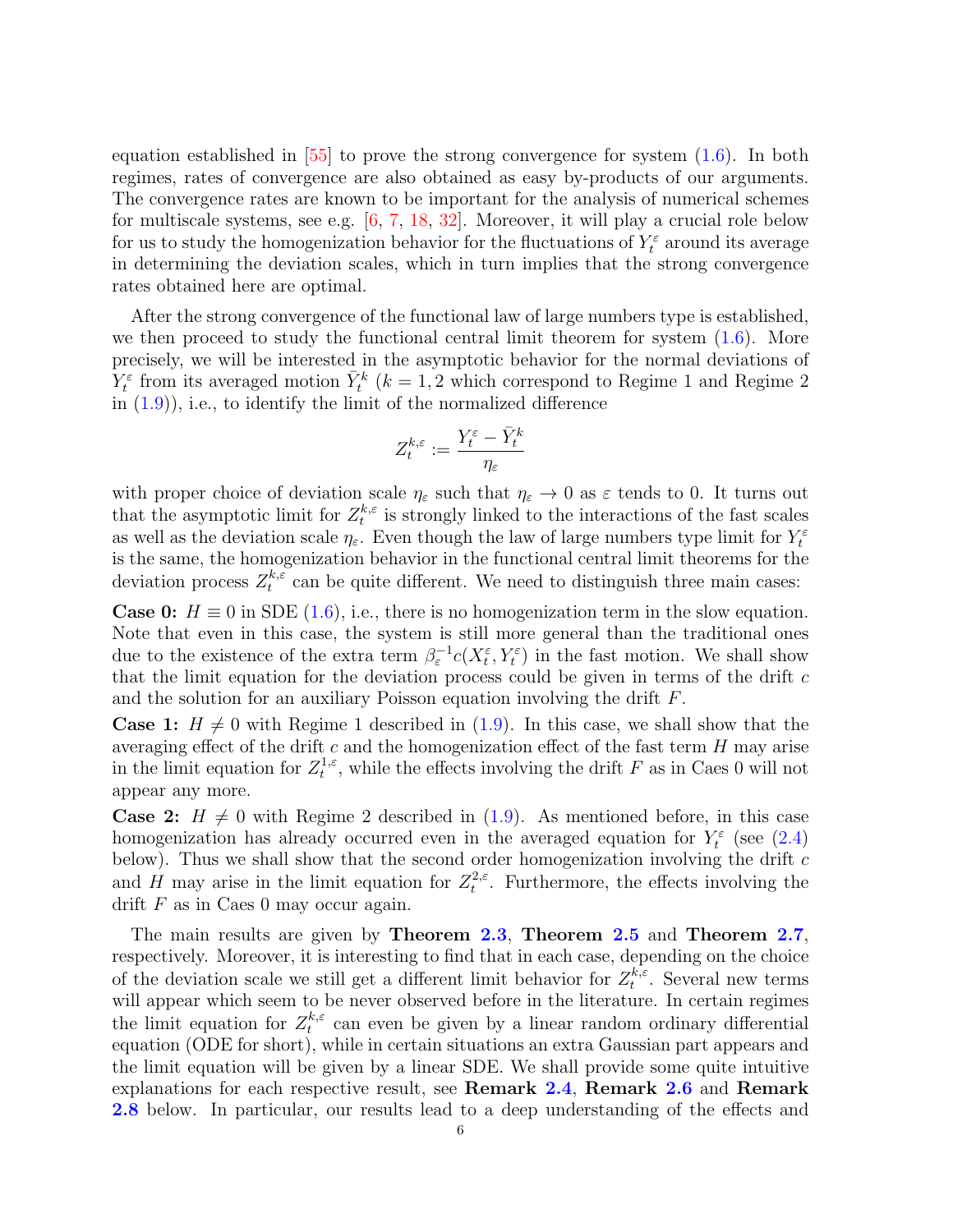the interactions between the extra averaging term  $\beta_{\varepsilon}^{-1}c(X_t^{\varepsilon}, Y_t^{\varepsilon})$  and the homogenization term  $\gamma_{\varepsilon}^{-1}H(t, X_t^{\varepsilon}, Y_t^{\varepsilon})$  in system [\(1.6\)](#page-3-0).

We will prove the functional central limit theorem for system  $(1.6)$  in each regime in a very robust and unified way. Our method relies only on the technique of Poisson equation, and neither involves an extra time discretisation procedure, nor martingale problem or tightness arguments (see e.g. [\[11,](#page-46-7) [33,](#page-47-8) [39,](#page-47-13) [57,](#page-48-8) [63\]](#page-48-4)) and thus is quite simple. Moreover, the conditions on the coefficients are weaker than in the known results in the literature even in the traditional case (i.e.,  $c = H \equiv 0$ ), and rates of convergence are also obtained, which we believe are rather sharp. Furthermore, it will be pretty clear from our approach that which parts should be the leading terms in the fluctuations (whose effects arise in the homogenization procedure), which parts should be the lower order terms (whose fluctuations go to zero eventually) and what the deviation scales  $\eta_{\varepsilon}$  should be in each regime in order to observe non-trivial behavior for the limits.

The rest of this paper proceeds as follows. In Section 2 we state our main results. Section 3 is devoted to the preparation of the main tools that shall be used to prove the results. Then we prove Theorem [2.1](#page-7-0) in Section 4, Theorem [2.3](#page-9-0) in Section 5, and Theorem [2.5](#page-11-1) and Theorem [2.7](#page-13-0) in Section 6, respectively. Throughout our paper, we use the following convention:  $C$  and  $c$  with or without subscripts will denote positive constants, whose values may change in different places, and whose dependence on parameters can be traced from the calculations. Given a function space, the subscript  $b$  will stand for boundness, while the subscript  $p$  stands for polynomial growth in the  $x$  variable. To be more precise, for a function  $f(t, x, y, z)$  defined on  $\mathbb{R}_+ \times \mathbb{R}^{d_1} \times \mathbb{R}^{d_2+d_2}$ , by  $f \in L^\infty_p :=$  $L_p^{\infty}(\mathbb{R}_+ \times \mathbb{R}^{d_1} \times \mathbb{R}^{d_2+d_2})$  we mean there exist constants  $C, m > 0$  such that

$$
|f(t, x, y, z)| \leq C(1+|x|^m), \quad \forall t > 0, x \in \mathbb{R}^{d_1}, y, z \in \mathbb{R}^{d_2},
$$

and  $C_p^{\gamma,\delta,\vartheta,\eta} := C_{t,x,y,z}^{\gamma,\delta,\vartheta,\eta}(\mathbb{R}_+ \times \mathbb{R}^{d_1} \times \mathbb{R}^{d_2+d_2})$  with  $0 < \delta \leq 1$  denotes the space of all functions f such that for every fixed  $x \in \mathbb{R}^{d_1}$ ,  $f(\cdot, x, \cdot, \cdot) \in C_b^{\gamma, \vartheta, \eta}$  $b_0^{\gamma,\vartheta,\eta}(\mathbb{R}_+\times\mathbb{R}^{d_2+d_2})$  and for any  $(t, y, z) \in \mathbb{R}_+ \times \mathbb{R}^{d_2 + d_2}$  and  $x_1, x_2 \in \mathbb{R}^{d_1}$ ,

$$
|f(t, x_1, y, z) - f(t, x_2, y, z)| \leq C|x_1 - x_2|^{\delta} \left(1 + |x_1|^m + |x_2|^m\right).
$$

## 2. Statement of main results

<span id="page-6-1"></span><span id="page-6-0"></span>2.1. Strong convergence: functional law of large numbers. Let us first introduce some basic assumptions. Throughout this paper, we shall always assume the following non-degeneracy conditions on the diffusion coefficients:

 $(A_{\sigma})$ : the coefficient  $a = \sigma \sigma^*/2$  is non-degenerate in x uniformly with respect to y, i.e., there exists a  $\lambda > 1$  such that for any  $y \in \mathbb{R}^{d_2}$ ,

$$
\lambda^{-1}|\xi|^2\leqslant |\sigma^*(x,y)\xi|^2\leqslant \lambda|\xi|^2,\ \ \forall \xi\in\mathbb{R}^{d_1}.
$$

 $(A_G)$ : the coefficient  $G = GG^*/2$  is non-degenerate in y uniformly with respect to t, i.e., there exists a  $\lambda > 1$  such that for any  $t > 0$ ,

$$
\lambda^{-1}|\xi|^2 \leqslant |G^*(t,y)\xi|^2 \leqslant \lambda |\xi|^2, \quad \forall \xi \in \mathbb{R}^{d_2}.
$$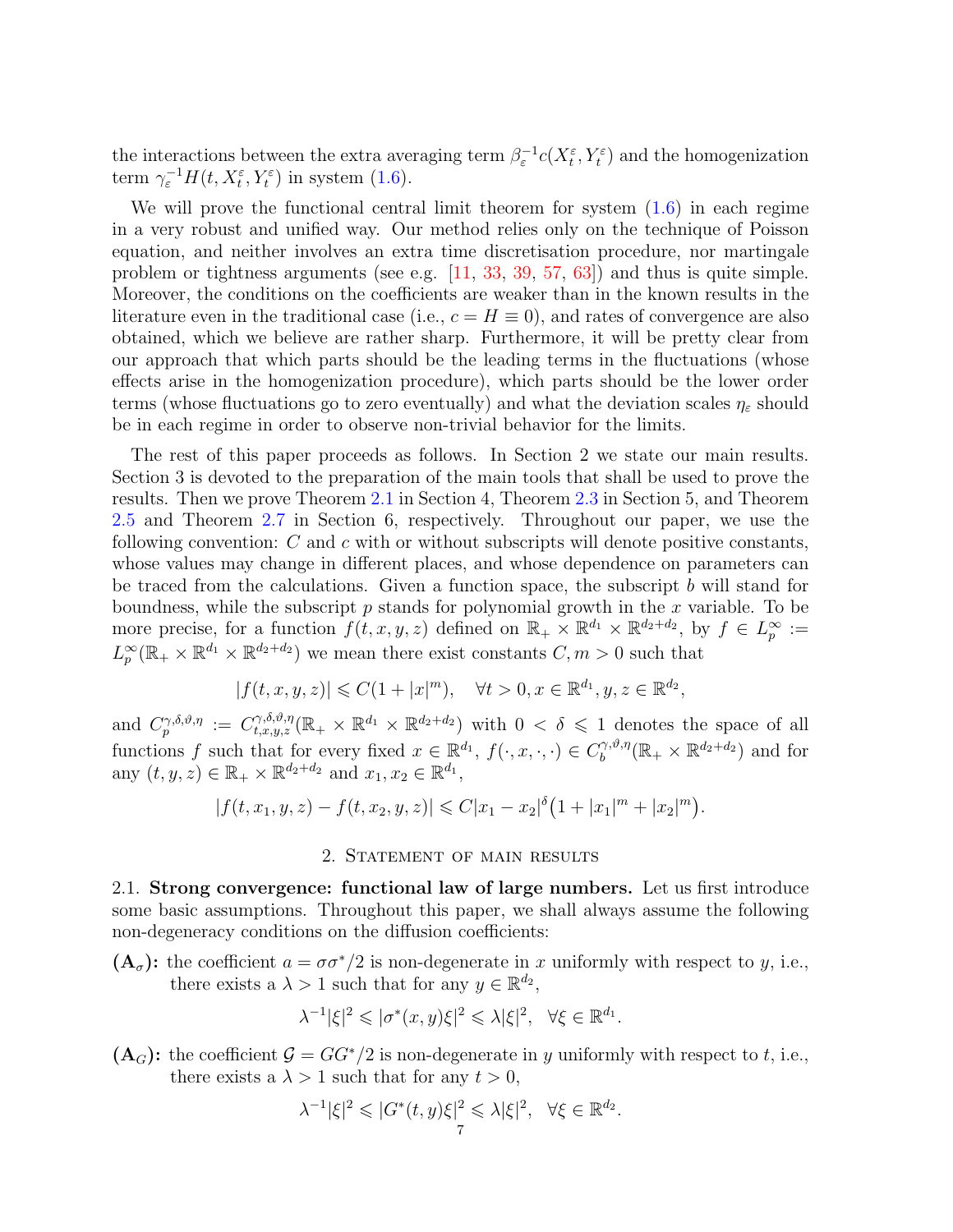Recall that the frozen equation is given by SDE [\(1.2\)](#page-1-2). We make the following very weak recurrence assumption on the drift b to ensure the existence of an invariant measure  $\mu^y(\mathrm{d}x)$  for  $X_t^y$  $t^{y}$  (cf. [\[62\]](#page-48-18)):

$$
(\mathbf{A}_b): \qquad \qquad \lim_{|x|\to\infty} \sup_y \langle x, b(x,y) \rangle = -\infty.
$$

Note that the drift c in SDE  $(1.6)$  is not involved in the frozen equation. We need the following additional condition on c to ensure the non-explosion of the solution  $X_t^{\varepsilon}$ : for  $\varepsilon > 0$  small enough, it holds that

<span id="page-7-3"></span><span id="page-7-2"></span>
$$
\lim_{|x| \to \infty} \sup_{y} \langle x, b(x, y) + \varepsilon c(x, y) \rangle = -\infty.
$$
 (2.1)

Concerning the fast term in the slow component of SDE  $(1.6)$ , it is natural to make the following assumption:

 $(A_H)$ : the drift H is centered, i.e.,

$$
\int_{\mathbb{R}^{d_1}} H(t, x, y) \mu^y(\mathrm{d}x) = 0, \quad \forall (t, y) \in \mathbb{R}_+ \times \mathbb{R}^{d_2},\tag{2.2}
$$

where  $\mu^{y}(\mathrm{d}x)$  is the invariant measure for SDE [\(1.2\)](#page-1-2).

Under [\(2.2\)](#page-7-2) and according to Theorem [3.1](#page-16-1) below, there exists a unique solution  $\Phi(t, x, y)$  to the following Poisson equation in  $\mathbb{R}^{d_1}$ :

<span id="page-7-7"></span><span id="page-7-1"></span>
$$
\mathcal{L}_0(x, y)\Phi(t, x, y) = -H(t, x, y), \quad x \in \mathbb{R}^{d_1},\tag{2.3}
$$

where  $\mathscr{L}_0(x, y)$  is given by [\(1.7\)](#page-3-1), and  $(t, y) \in \mathbb{R}_+ \times \mathbb{R}^{d_2}$  are regarded as parameters. We introduce the new averaged drift coefficients by

$$
\bar{F}_1(t,y) := \int_{\mathbb{R}^{d_1}} F(t,x,y)\mu^y(\mathrm{d}x);
$$
\n
$$
\bar{F}_2(t,y) := \int_{\mathbb{R}^{d_1}} \left[ F(t,x,y) + c(x,y) \cdot \nabla_x \Phi(t,x,y) \right] \mu^y(\mathrm{d}x),
$$
\n(2.4)

which correspond to Regime 1 and Regime 2 described in [\(1.9\)](#page-4-0), respectively. Then the precise formulation of the averaged equation for SDE  $(1.6)$  is as follows: for  $k = 1, 2$ ,

$$
d\bar{Y}_t^k = \bar{F}_k(t, \bar{Y}_t^k)dt + G(t, \bar{Y}_t^k)dW_t^2, \quad \bar{Y}_0^k = y \in \mathbb{R}^{d_2}.
$$
 (2.5)

The following is the first main result of this paper.

<span id="page-7-0"></span>**Theorem 2.1** (Strong convergence). Let  $(A_{\sigma})$ ,  $(A_{b})$ ,  $(A_{G})$ ,  $(A_{H})$  and [\(2.1\)](#page-7-3) hold,  $\delta, \vartheta > 0$  and  $\lim_{\varepsilon \to 0} \alpha_{\varepsilon}^{\vartheta} / \gamma_{\varepsilon} = 0$ . Then for any  $T > 0$  and every  $q \geq 1$ ,

(i) (Regime 1) if  $b, \sigma \in C_b^{\delta, \vartheta}$  $b^{\delta,\vartheta}, F, H \in C_p^{\vartheta/2,\delta,\vartheta}, G \in C_b^{\vartheta/2,1}$  $b^{(\vartheta/2,1)}$  and  $c \in L^\infty_p$ , we have

<span id="page-7-5"></span><span id="page-7-4"></span>
$$
\sup_{t \in [0,T]} \mathbb{E}|Y_t^{\varepsilon} - \bar{Y}_t^1|^q \leqslant C_T \Big( \frac{\alpha_{\varepsilon}^{\vartheta \wedge 1}}{\gamma_{\varepsilon}} + \frac{\alpha_{\varepsilon}^2}{\beta_{\varepsilon} \gamma_{\varepsilon}} \Big)^q; \tag{2.6}
$$

(*ii*) (Regime 2) if  $b, \sigma \in C_b^{\delta, \vartheta}$  $b^{\delta,\vartheta}, F, H \in C_p^{\vartheta/2,\delta,\vartheta}, G \in C_b^{\vartheta/2,1}$  $b_0^{\vartheta/2,1}$  and  $c \in C_p^{\delta,\vartheta}$ , we have

<span id="page-7-6"></span>
$$
\sup_{t \in [0,T]} \mathbb{E}|Y_t^{\varepsilon} - \bar{Y}_t^2|^q \leqslant C_T \Big( \frac{\alpha_{\varepsilon}^{\vartheta \wedge 1}}{\gamma_{\varepsilon}} + \frac{\alpha_{\varepsilon}^2}{\beta_{\varepsilon}} \Big)^q, \tag{2.7}
$$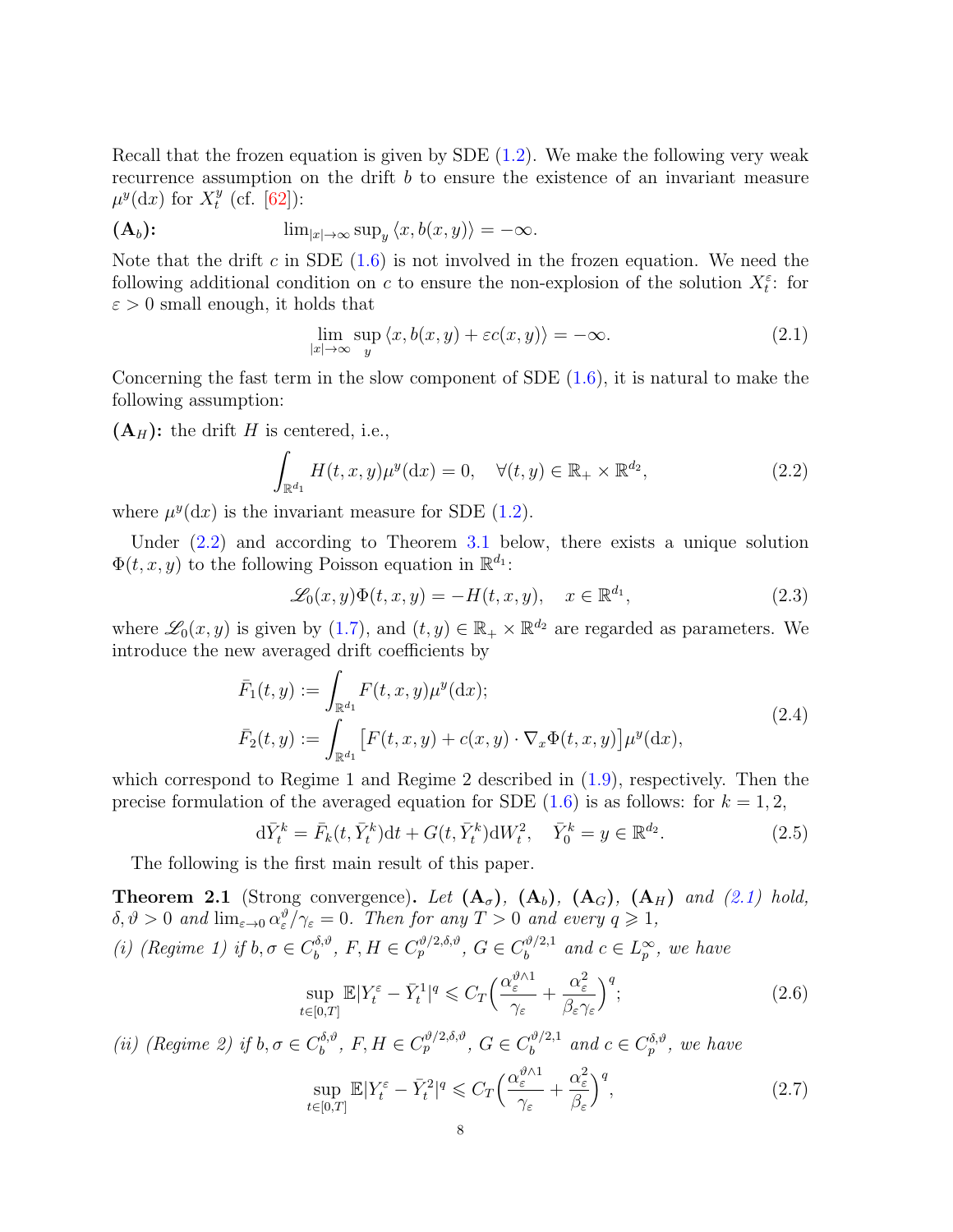where for  $k = 1, 2, \bar{Y}_t^k$  is the unique strong solution for SDE [\(2.5\)](#page-7-4), and  $C_T > 0$  is a constant independent of  $\delta, \varepsilon$ .

Let us list some important comments regarding the above result.

<span id="page-8-1"></span>Remark 2.2. *(i)* [Non-smooth coefficients]. Note that homogenization occurs in Regime 2 and an additional drift part appears in the limit. In both regimes, we do not make any Lipschitz-type assumptions on the drift coefficients b, c,  $F$  and  $H$ . We mention that if  $\sigma = 0$  or  $G = 0$ , the corresponding deterministic system may even be ill-posed for only Hölder continuous coefficients. This reflects the regularization effects of the noises. In fact, under our assumptions we have for every  $k = 1, 2, \ \bar{F}_k \in C_b^{\vartheta/2, \vartheta}$  $b^{(v/2,v)}$ . Thus, the strong well-posedness for system  $(1.6)$  and SDE  $(2.5)$  follows by [\[59\]](#page-48-19) or [\[64,](#page-48-20) Theorem 1.3].

We also point out that the above results still hold in the small noise perturbation case, i.e., with G replaced by  $\lambda_{\varepsilon}G$ , where  $\lambda_{\varepsilon} \to 0$  as  $\varepsilon \to 0$ . Then we need to assume the coefficients b, c,  $F$  and  $H$  to be Lipschitz continuous with respect to the y variable in order to ensure the well-posedness of the averaged system. For the sake of simplicity, we do not deal with this setting in the present article.

(ii) [Dependence of convergence]. In both regimes, the convergence rates do not depend on the index  $\delta$ . This suggests that the convergence in the averaging principle relies only on the regularities of the coefficients in the original system with respect to the time variable and the y (slow) variable, and does not depend on their regularities with respect to the  $x$ (fast) variable.

(iii) [Sharp rates]. The traditional result can be viewed as a particular case of Regime 1 by taking  $c = H \equiv 0$  (i.e.,  $\beta_{\varepsilon} = \gamma_{\varepsilon} \equiv 1$ ). In this case, our result implies that the averaging principle holds for SDE [\(1.6\)](#page-3-0) with a strong convergence rate  $\alpha_{\varepsilon}^{\vartheta}$  when the coefficients are  $\vartheta$ -Hölder continuous. This order is known to be optimal when  $\vartheta = 1$ . In the general case and when  $\vartheta = 1$ , estimate [\(2.6\)](#page-7-5) means that in Regime 1, the slow process  $Y_t^{\varepsilon}$  will converge to  $\bar{Y}_t^1$  strongly with rate  $\frac{\alpha_{\varepsilon}}{\gamma_{\varepsilon}} + \frac{\alpha_{\varepsilon}^2}{\beta_{\varepsilon}\gamma_{\varepsilon}}$ , while estimate [\(2.7\)](#page-7-6) suggests that in Regime 2,  $Y_t^{\varepsilon}$  converges to  $\bar{Y}_t^2$  strongly with order  $\frac{\alpha_{\varepsilon}}{\gamma_{\varepsilon}} + \frac{\alpha_{\varepsilon}^2}{\beta_{\varepsilon}}$ . We shall show that these rates are also optimal by studying the respective functional central limit theorems.

<span id="page-8-0"></span>2.2. Functional central limit theorem: without homogenization. We first con-sider SDE [\(1.6\)](#page-3-0) with  $H \equiv 0$ , i.e., there is no fast term in the slow component. To avoid confusion of notations, we shall denote by  $Y_t^{0,\varepsilon}$  $t_t^{\upsilon,\varepsilon}$  the slow process. More precisely, consider

<span id="page-8-2"></span>
$$
\begin{cases} dX_t^{\varepsilon} = \alpha_{\varepsilon}^{-2} b(X_t^{\varepsilon}, Y_t^{0,\varepsilon}) dt + \beta_{\varepsilon}^{-1} c(X_t^{\varepsilon}, Y_t^{0,\varepsilon}) dt + \alpha_{\varepsilon}^{-1} \sigma(X_t^{\varepsilon}, Y_t^{0,\varepsilon}) dW_t^1, \\ dY_t^{0,\varepsilon} = F(t, X_t^{\varepsilon}, Y_t^{0,\varepsilon}) dt + G(t, Y_t^{0,\varepsilon}) dW_t^2, \\ X_0^{\varepsilon} = x \in \mathbb{R}^{d_1}, \quad Y_0^{0,\varepsilon} = y \in \mathbb{R}^{d_2}. \end{cases} \tag{2.8}
$$

Note that even in this case, the above system is still broader than the traditional ones due to the existence of the extra term  $\beta_{\varepsilon}^{-1}c(X_{t}^{\varepsilon},Y_{t}^{0,\varepsilon})$  in the fast equation. According to Theorem [2.1](#page-7-0) (i) with  $H \equiv 0$  (then  $\gamma_{\varepsilon} \equiv 1$ ) and  $\vartheta = 1$ , the slow process  $Y_t^{0,\varepsilon}$  will converge to  $\bar{Y}_t^1$  strongly with a best possible rate  $\alpha_{\varepsilon} + \alpha_{\varepsilon}^2/\beta_{\varepsilon}$ . We intend to study the small fluctuations of  $Y_t^{0,\varepsilon}$  $\bar{Y}_t^{0,\varepsilon}$  from its average  $\bar{Y}_t^1$ , i.e., to characterize the asymptotic behavior of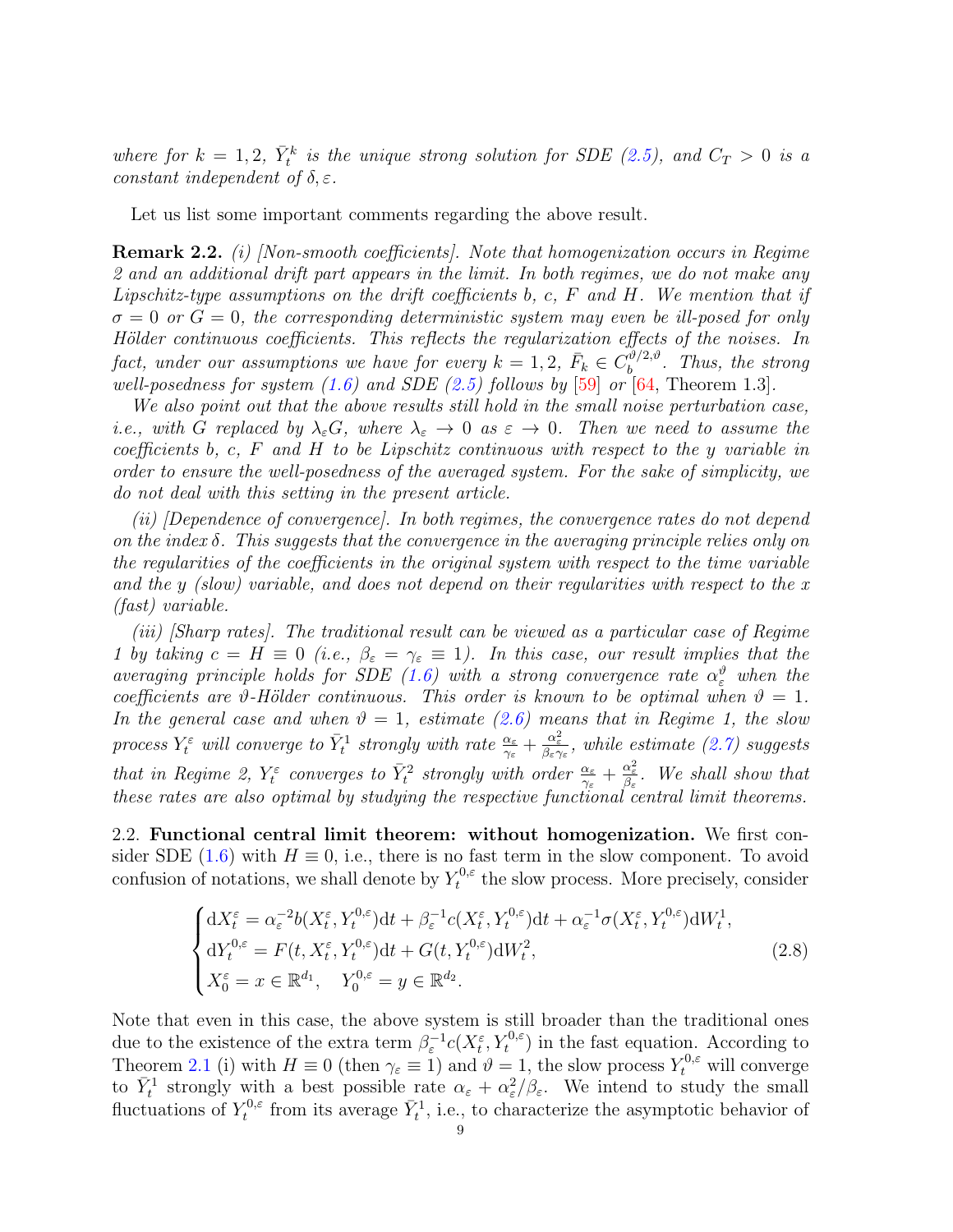the normalized difference

<span id="page-9-5"></span>
$$
Z_t^{0,\varepsilon} := \frac{Y_t^{0,\varepsilon} - \bar{Y}_t^1}{\eta_{\varepsilon}}
$$
\n
$$
(2.9)
$$

with proper deviation scale  $\eta_{\varepsilon}$  such that  $\eta_{\varepsilon} \to 0$  as  $\varepsilon \to 0$ . It turns out that the limit behavior for  $Z_t^{0,\varepsilon}$ <sup>0, $\varepsilon$ </sup> is strongly linked to the deviation scale  $\eta_{\varepsilon}$ . Formally, if  $\alpha_{\varepsilon}$  goes to 0 faster than  $\alpha_{\varepsilon}^2/\beta_{\varepsilon}$ , then the convergence rate of  $Y_t^{0,\varepsilon}$ <sup>t</sup>,<sup>0, $\varepsilon$ </sup> to  $\bar{Y}_t^1$  is dominated by  $\alpha_\varepsilon^2/\beta_\varepsilon$ . Thus one needs time of order  $\alpha_{\varepsilon}^2/\beta_{\varepsilon}$  to observe non-trivial behavior for  $Z_t^{0,\varepsilon}$  $t^{0,\varepsilon}$ ; while if  $\alpha_{\varepsilon}$  is of the same order or lower order than  $\alpha_{\varepsilon}^2/\beta_{\varepsilon}$ , then  $Y_t^{0,\varepsilon}$  will converge to  $\bar{Y}_t^1$  with rate  $\alpha_{\varepsilon}$  and we shall need deviation scale  $\alpha_{\varepsilon}$  to observe non-trivial homogenization effects. Consequently, the natural choice of the deviation scale  $\eta_{\varepsilon}$  should be divided into the following three regimes:

<span id="page-9-1"></span>
$$
\begin{cases}\n\eta_{\varepsilon} = \frac{\alpha_{\varepsilon}^{2}}{\beta_{\varepsilon}} & \text{and} \qquad \lim_{\varepsilon \to 0} \frac{\beta_{\varepsilon}}{\alpha_{\varepsilon}} = 0, & \text{Regime 0.1;} \\
\eta_{\varepsilon} = \alpha_{\varepsilon} & \text{and} \qquad \lim_{\varepsilon \to 0} \frac{\alpha_{\varepsilon}}{\beta_{\varepsilon}} = 0, & \text{Regime 0.2;} \\
\eta_{\varepsilon} = \alpha_{\varepsilon} = \beta_{\varepsilon}, & \text{Regime 0.3.} \n\end{cases}
$$
\n(2.10)

Such choices of  $\eta_{\varepsilon}$  will also appear to be natural from our proof procedure. Let  $\Upsilon(t, x, y)$ be the unique solution of the following Poisson equation in  $\mathbb{R}^{d_1}$ :

$$
\mathcal{L}_0(x, y) \Upsilon(t, x, y) = -[F(t, x, y) - \bar{F}_1(t, y)] := -\tilde{F}(t, x, y), \qquad (2.11)
$$

where  $\mathscr{L}_0(x, y)$  is defined by [\(1.7\)](#page-3-1),  $\bar{F}_1$  is given by [\(2.4\)](#page-7-1), and  $(t, y) \in \mathbb{R}_+ \times \mathbb{R}^{d_2}$  are regarded as parameters. Define

<span id="page-9-4"></span><span id="page-9-3"></span><span id="page-9-2"></span>
$$
\overline{c \cdot \nabla_x \Upsilon}(t, y) := \int_{\mathbb{R}^{d_1}} c(x, y) \cdot \nabla_x \Upsilon(t, x, y) \mu^y(\mathrm{d}x),
$$
\n
$$
\overline{\tilde{F} \cdot \Upsilon^*}(t, y) := \int_{\mathbb{R}^{d_1}} \tilde{F}(t, x, y) \cdot \Upsilon^*(t, x, y) \mu^y(\mathrm{d}x).
$$
\n(2.12)

Then the limit processes  $\bar{Z}_{\ell,t}^0$  ( $\ell = 1, 2, 3$ ) for  $Z_t^{0,\varepsilon}$  $t_t^{0,\varepsilon}$  corresponding to Regime 0.1-Regime 0.3 in [\(2.10\)](#page-9-1) turn out to satisfy the following linear equations:

$$
d\bar{Z}_{1,t}^{0} = \nabla_{y}\bar{F}_{1}(t,\bar{Y}_{t}^{1})\bar{Z}_{1,t}^{0}dt + \nabla_{y}G(t,\bar{Y}_{t}^{1})\bar{Z}_{1,t}^{0}dW_{t}^{2} + \overline{c \cdot \nabla_{x}\Upsilon}(t,\bar{Y}_{t}^{1})dt; d\bar{Z}_{2,t}^{0} = \nabla_{y}\bar{F}_{1}(t,\bar{Y}_{t}^{1})\bar{Z}_{2,t}^{0}dt + \nabla_{y}G(t,\bar{Y}_{t}^{1})\bar{Z}_{2,t}^{0}dW_{t}^{2} + \sqrt{\overline{\tilde{F} \cdot \Upsilon^{*}}(t,\bar{Y}_{t}^{1})}d\tilde{W}_{t}; d\bar{Z}_{3,t}^{0} = \nabla_{y}\bar{F}_{1}(t,\bar{Y}_{t}^{1})\bar{Z}_{3,t}^{0}dt + \nabla_{y}G(t,\bar{Y}_{t}^{1})\bar{Z}_{3,t}^{0}dW_{t}^{2} + \overline{c \cdot \nabla_{x}\Upsilon}(t,\bar{Y}_{t}^{1})dt + \sqrt{\overline{\tilde{F} \cdot \Upsilon^{*}}(t,\bar{Y}_{t}^{1})}d\tilde{W}_{t},
$$
\n(2.13)

with initial data  $\bar{Z}_{\ell,0}^0 = 0$ , where  $\bar{Y}_t^1$  is the unique strong solution for SDE [\(2.5\)](#page-7-4) with  $k = 1$ , and  $\tilde{W}_t$  is another Brownian motion independent of  $W_t^2$ .

Our first functional central limit theorem type result is as follows.

<span id="page-9-0"></span>**Theorem 2.3** (Central limit theorem). Let  $(A_{\sigma})$ ,  $(A_{b})$ ,  $(A_{G})$  and  $(2.1)$  hold,  $0 < \delta, \vartheta \leq$ 1. Then for any  $T > 0$  and every  $\varphi \in C_b^4(\mathbb{R}^{d_2}),$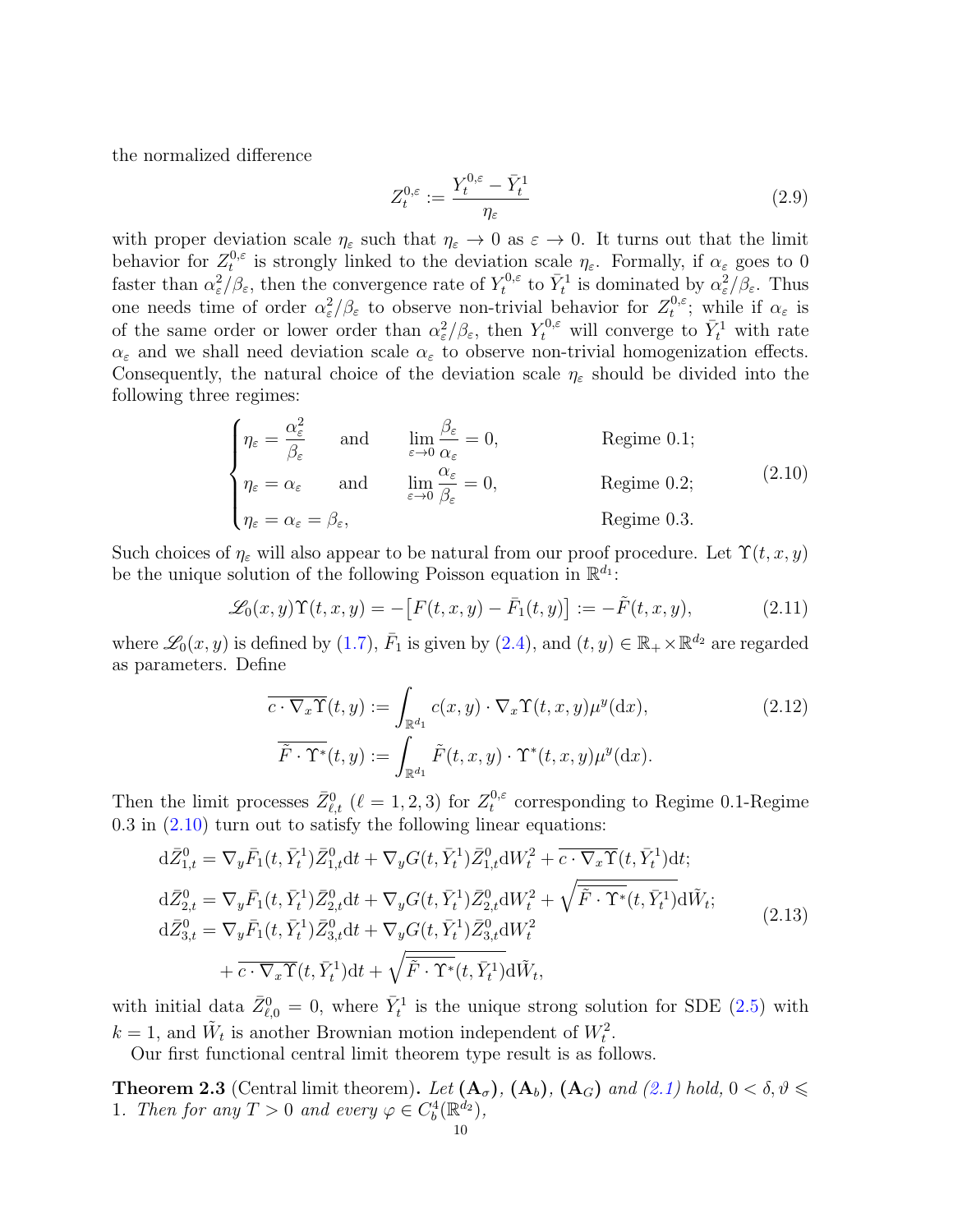(i) (Regime 0.1) if 
$$
b, \sigma \in C_b^{\delta, 1+\vartheta}
$$
,  $F \in C_p^{(1+\vartheta)/2, \delta, 1+\vartheta}$ ,  $G \in C_b^{1/2, 1+\vartheta}$  and  $c \in C_p^{\delta, \vartheta}$ , we have  
\n
$$
\sup_{t \in [0,T]} \left| \mathbb{E}[\varphi(Z_t^{0,\varepsilon})] - \mathbb{E}[\varphi(\bar{Z}_{1,t}^0)] \right| \leq C_T \Big( \frac{\beta_{\varepsilon}^2}{\alpha_{\varepsilon}^2} + \frac{\alpha_{\varepsilon}^{2\vartheta}}{\beta_{\varepsilon}^{\vartheta}} \Big);
$$

(*ii*) (Regime 0.2) if  $b, \sigma \in C_b^{\delta, 1+\vartheta}$  $b_b^{\delta,1+\vartheta}, F \in C_p^{(1+\vartheta)/2,\delta,1+\vartheta}, G \in C_b^{1/2,1+\vartheta}$  $b^{(1/2,1+\vartheta)}$  and  $c \in L^\infty_p$ , we have

$$
\sup_{t\in[0,T]}\left|\mathbb{E}[\varphi(Z_t^{0,\varepsilon})] - \mathbb{E}[\varphi(\bar{Z}_{2,t}^0)]\right| \leqslant C_T \Big(\frac{\alpha_{\varepsilon}}{\beta_{\varepsilon}} + \alpha_{\varepsilon}^{\vartheta}\Big);
$$

(iii) (Regime 0.3) if  $b, \sigma \in C_b^{\delta, 1+\vartheta}$  $b_b^{\delta,1+\vartheta}, F \in C_p^{(1+\vartheta)/2,\delta,1+\vartheta}, G \in C_b^{1/2,1+\vartheta}$  $b^{(1/2,1+\vartheta)}$  and  $c \in C_p^{\delta,\vartheta}$ , we have

$$
\sup_{t\in[0,T]}\left|\mathbb{E}[\varphi(Z_t^{0,\varepsilon})] - \mathbb{E}[\varphi(\bar{Z}_{3,t}^0)]\right| \leqslant C_T \,\alpha_{\varepsilon}^{\vartheta},
$$

where for  $\ell = 1, 2, 3, \bar{Z}_{\ell,t}^0$  satisfy the linear equation [\(2.13\)](#page-9-2), and  $C_T > 0$  is a constant independent of  $\delta, \varepsilon$ .

<span id="page-10-0"></span>Remark 2.4. (i) By Theorem [3.1](#page-16-1) below, we have

$$
\overline{\tilde{F} \cdot \Upsilon^*}(t, y) = \int_0^\infty \!\!\int_{\mathbb{R}^{d_1}} \mathbb{E} \big[ \tilde{F}(t, x, y) \tilde{F}^*(t, X_t^y(x), y) \big] \mu^y(\mathrm{d}x) \mathrm{d}t.
$$

Thus, in view of  $(1.4)$  and  $(1.5)$  the classical result can be viewed as a particular case of Regime 0.2 by taking the coefficients to be time-independent,  $c \equiv 0$  (then  $\beta_{\varepsilon} \equiv 1$ ) and  $G \equiv \mathbb{I}_{d_2}$ . Even in this case, our result is still new in the sense that the conditions on the coefficients are weaker and the rate of convergence (i.e.,  $\alpha_{\varepsilon}^{\vartheta}$ ) is obtained, which again depends only on the regularity of the coefficients with respect to the slow variable.

(ii) The above result reveals the effect of the extra fast term  $\beta_{\varepsilon}^{-1}c(X_{t}^{\varepsilon},Y_{t}^{0,\varepsilon})$  in system  $(2.8)$ : even though it does not play any role in the functional law of large numbers for  $Y_t^{0,\varepsilon}$  $t^{0,\varepsilon}_{t}, \, \, \textit{it does affect the deviations of} \, \, Y_{t}^{0,\varepsilon}_{t}$  $\bar{Y}_t^{0,\varepsilon}$  from  $\bar{Y}_t^1$  through the functional central limit theorem. Note that both in Regime 0.2 and Regime 0.3 there exists an additional Gaussian part involving the drift F in the limit equations. In particular, if  $G \equiv \mathbb{I}_{d_2}$ , the limit is an Ornstein-Uhlenbeck type process. While in Regime 0.1 (i.e.,  $\beta_{\varepsilon}/\alpha_{\varepsilon} \to 0$ , which implies the term  $\beta_{\varepsilon}^{-1}c(X_{t}^{\varepsilon},Y_{t}^{0,\varepsilon})$  is varying fast enough), there exists only a new drift part involving the term c in the limit equation for  $\bar{Z}_{1,t}^0$ . In particular, if  $\tilde{G} \equiv \mathbb{I}_{d_2}$ , then  $\bar{Z}_{1,t}^0$  will satisfy a linear random ODE.

(iii) Let us give some intuitive explanations for the above result. If  $\beta_{\varepsilon}/\alpha_{\varepsilon} \to 0$  (Regime 0.1), then  $Y_t^{0,\varepsilon}$  will converge to  $\bar{Y}_t^1$  with rate  $\alpha_{\varepsilon}^2/\beta_{\varepsilon}$ . This means that the fast term  $\beta_{\varepsilon}^{-1}c(X_{t}^{\varepsilon},Y_{t}^{0,\varepsilon})$  is the dominant term in the strong convergence. Thus its averaging effect appears in the functional central limit theorem. While if  $\alpha_{\varepsilon}/\beta_{\varepsilon} \to 0$  (Regime 0.2), then  $Y_t^{0,\varepsilon}$  $\bar{t}_t^{\overline{0},\varepsilon}$  converges to  $\bar{Y}_t^1$  with order  $\alpha_\varepsilon$  (independent of  $\beta_\varepsilon$ ). This suggests that the term  $\beta_{\varepsilon}^{-1}c(X_{t}^{\varepsilon},Y_{t}^{0,\varepsilon})$  is of lower order now, whose effect will go to zero eventually in the homogenization procedure. Finally, when  $\alpha_{\varepsilon} = \beta_{\varepsilon}$  (Regime 0.3), there is a balance between the fluctuations involving  $\beta_{\varepsilon}^{-1}c(X_{t}^{\varepsilon},Y_{t}^{0,\varepsilon})$  and  $F(t,X_{t}^{\varepsilon},Y_{t}^{0,\varepsilon})$ , and thus the effects of both terms can be observed in the limit equation.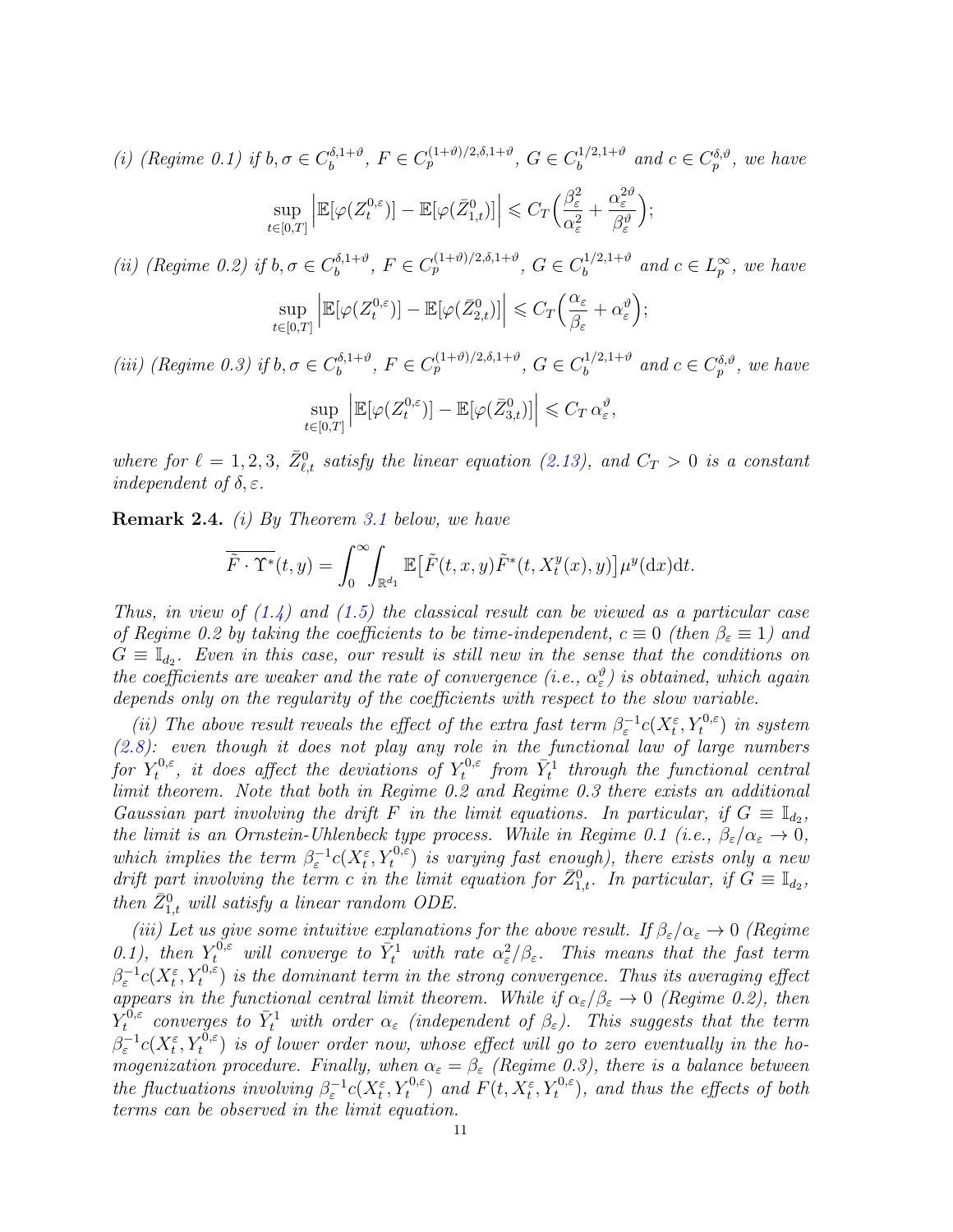<span id="page-11-0"></span>2.3. Functional central limit theorem: homogenization case. In this subsection, we consider SDE [\(1.6\)](#page-3-0) with  $H \neq 0$ , i.e., there exists a fast varying term even in the slow component. According to Theorem [2.1,](#page-7-0) the averaged equation for  $Y_t^{\varepsilon}$  can be divided into two cases: Regime 1 and Regime 2. We proceed to identify the asymptotic limit for the normalized difference in each regimes: for  $k = 1, 2$ ,

$$
Z_t^{k,\varepsilon} := \frac{Y_t^{\varepsilon} - \bar{Y}_t^k}{\eta_{\varepsilon}}
$$

with suitable deviation scale  $\eta_{\varepsilon}$  such that  $\eta_{\varepsilon} \to 0$  as  $\varepsilon \to 0$ .

Let us first consider Regime 1 in  $(1.9)$ . Note that in this case, SDE  $(1.6)$  has the same averaged equation as system [\(2.8\)](#page-8-2). According to Theorem [2.1](#page-7-0) (i) with  $\vartheta = 1$ , the process  $Y_t^{\varepsilon}$  will converge to  $\overline{Y}_t^1$  strongly with the best possible rate  $\alpha_{\varepsilon}/\gamma_{\varepsilon} + \alpha_{\varepsilon}^2/(\beta_{\varepsilon}\gamma_{\varepsilon}).$ Thus by the same formal discussions as before, we expect that the natural choice of the deviation scale  $\eta_{\varepsilon}$  in order to observe non-trivial homogenization behavior for  $Z_t^{1,\varepsilon}$  $t^{1,\varepsilon}$  should be divided into the following three regimes:

<span id="page-11-2"></span>
$$
\begin{cases}\n\eta_{\varepsilon} = \frac{\alpha_{\varepsilon}^{2}}{\beta_{\varepsilon}\gamma_{\varepsilon}} & \text{and} & \lim_{\varepsilon \to 0} \frac{\beta_{\varepsilon}}{\alpha_{\varepsilon}} = 0, \\
\eta_{\varepsilon} = \frac{\alpha_{\varepsilon}}{\gamma_{\varepsilon}} & \text{and} & \lim_{\varepsilon \to 0} \frac{\alpha_{\varepsilon}}{\beta_{\varepsilon}} = 0, \\
\eta_{\varepsilon} = \frac{\alpha_{\varepsilon}}{\gamma_{\varepsilon}} & \text{and} & \alpha_{\varepsilon} = \beta_{\varepsilon}, \\
\end{cases}
$$
\nRegime 1.2; (2.14)

Recall that  $\Phi$  is the unique solution to the Poisson equation [\(2.3\)](#page-7-7), and define

$$
\overline{c \cdot \nabla_x \Phi}(t, y) := \int_{\mathbb{R}^{d_1}} c(x, y) \cdot \nabla_x \Phi(t, x, y) \mu^y(\mathrm{d}x); \tag{2.15}
$$

<span id="page-11-5"></span><span id="page-11-4"></span><span id="page-11-3"></span>
$$
\overline{H \cdot \Phi^*}(t, y) := \int_{\mathbb{R}^{d_1}} H(t, x, y) \cdot \Phi^*(t, x, y) \mu^y(\mathrm{d}x). \tag{2.16}
$$

Then the limit processes  $\bar{Z}_{\ell,t}^1$  ( $\ell = 1, 2, 3$ ) for  $Z_t^{1,\varepsilon}$  $t_t^{1,\varepsilon}$  corresponding to Regime 1.1-Regime 1.3 in  $(2.14)$  shall be given by:

$$
d\bar{Z}_{1,t}^{1} = \nabla_{y}\bar{F}_{1}(t,\bar{Y}_{t}^{1})\bar{Z}_{1,t}^{1}dt + \nabla_{y}G(t,\bar{Y}_{t}^{1})\bar{Z}_{1,t}^{1}dW_{t}^{2} + \overline{c \cdot \nabla_{x}\Phi}(t,\bar{Y}_{t}^{1})dt; d\bar{Z}_{2,t}^{1} = \nabla_{y}\bar{F}_{1}(t,\bar{Y}_{t}^{1})\bar{Z}_{2,t}^{1}dt + \nabla_{y}G(t,\bar{Y}_{t}^{1})\bar{Z}_{2,t}^{1}dW_{t}^{2} + \sqrt{\overline{H \cdot \Phi^{*}}(t,\bar{Y}_{t}^{1})}d\tilde{W}_{t}; d\bar{Z}_{3,t}^{1} = \nabla_{y}\bar{F}_{1}(t,\bar{Y}_{t}^{1})\bar{Z}_{3,t}^{1}dt + \nabla_{y}G(t,\bar{Y}_{t}^{1})\bar{Z}_{3,t}^{1}dW_{t}^{2} + \overline{c \cdot \nabla_{x}\Phi}(t,\bar{Y}_{t}^{1})dt + \sqrt{\overline{H \cdot \Phi^{*}}(t,\bar{Y}_{t}^{1})}d\tilde{W}_{t},
$$
\n(2.17)

with initial data  $\bar{Z}_{\ell,0}^1 = 0$   $(\ell = 1, 2, 3)$ , where  $\tilde{W}_t$  is another Brownian motion independent of  $W_t^2$ .

The following is our second main result for the functional central limit theorems.

<span id="page-11-1"></span>**Theorem 2.5** (Central limit theorem: Regime 1). Let  $(A_{\sigma})$ ,  $(A_{b})$ ,  $(A_{G})$ ,  $(A_{H})$  and [\(2.1\)](#page-7-3) hold,  $0 < \delta, \vartheta \leq 1$ . Then for any  $T > 0$  and every  $\varphi \in C_b^4(\mathbb{R}^{d_2})$ ,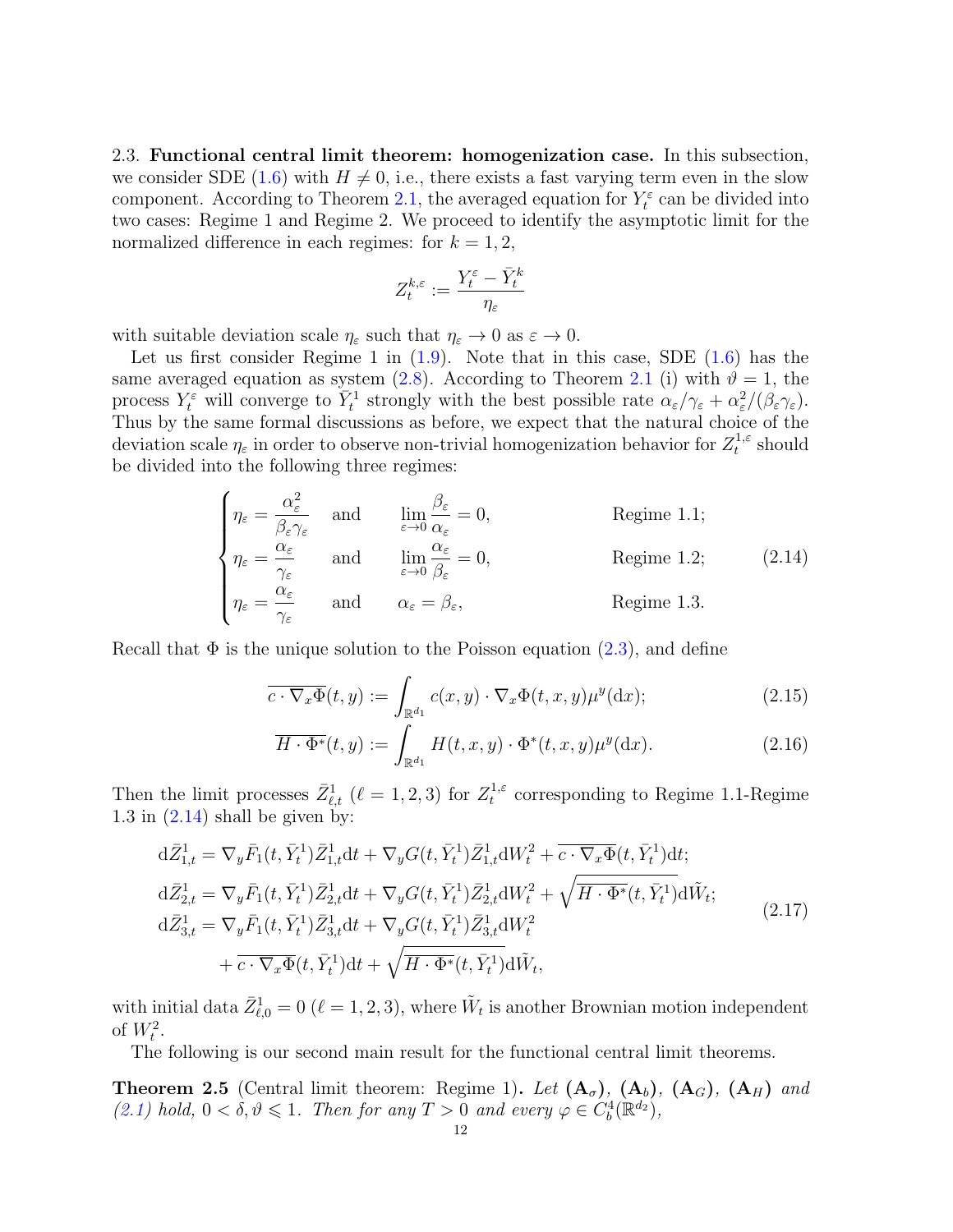(i) (Regime 1.1) if  $b, \sigma \in C_b^{\delta, 1+\vartheta}$  $b_b^{\delta,1+\vartheta}, F, H \in C_p^{(1+\vartheta)/2,\delta,1+\vartheta}, G \in C_b^{1/2,1+\vartheta}$  $\delta_b^{(1/2,1+\vartheta)}$  and  $c \in C_p^{\delta,\vartheta}$ , we have

$$
\sup_{t\in[0,T]}\left|\mathbb{E}[\varphi(Z_t^{1,\varepsilon})] - \mathbb{E}[\varphi(\bar{Z}_{1,t}^1)]\right| \leqslant C_T\Big(\gamma_{\varepsilon} + \frac{\beta_{\varepsilon}^2}{\alpha_{\varepsilon}^2} + \frac{\alpha_{\varepsilon}^{2\vartheta}}{\beta_{\varepsilon}^{\vartheta}\gamma_{\varepsilon}^{\vartheta}}\Big);
$$

(ii) (Regime 1.2) if  $b, \sigma \in C_b^{\delta, 1+\vartheta}$  $b_b^{\delta,1+\vartheta}, F, H \in C_p^{(1+\vartheta)/2,\delta,1+\vartheta}, G \in C_b^{1/2,1+\vartheta}$  $\int_b^{1/2,1+\vartheta}$  and  $c \in L_p^{\infty}$ , we have

$$
\sup_{t\in[0,T]}\left|\mathbb{E}[\varphi(Z_t^{1,\varepsilon})] - \mathbb{E}[\varphi(\bar{Z}_{2,t}^1)]\right| \leqslant C_T\Big(\gamma_{\varepsilon} + \frac{\alpha_{\varepsilon}}{\beta_{\varepsilon}} + \frac{\alpha_{\varepsilon}^{\vartheta}}{\gamma_{\varepsilon}^{\vartheta}}\Big);
$$

(iii) (Regime 1.3) if  $b, \sigma \in C_b^{\delta, 1+\vartheta}$  $b_b^{\delta,1+\vartheta}, F, H \in C_p^{(1+\vartheta)/2,\delta,1+\vartheta}, G \in C_b^{1/2,1+\vartheta}$  $b^{(1/2,1+\vartheta)}$  and  $c \in C_p^{\delta,\vartheta}$ , we have

$$
\sup_{t\in[0,T]}\left|\mathbb{E}[\varphi(Z_t^{1,\varepsilon})] - \mathbb{E}[\varphi(\bar{Z}_{3,t}^1)]\right| \leqslant C_T\Big(\gamma_{\varepsilon} + \frac{\alpha_{\varepsilon}^{\vartheta}}{\gamma_{\varepsilon}^{\vartheta}}\Big),
$$

where for  $\ell = 1, 2, 3, \bar{Z}_{\ell,t}^1$  satisfy the linear equation [\(2.17\)](#page-11-3), and  $C_T > 0$  is a constant independent of  $\delta, \varepsilon$ .

<span id="page-12-0"></span>Remark 2.6. (i) Compared with SDE [\(2.13\)](#page-9-2) and Theorem [2.3,](#page-9-0) the homogenization effect of the drift F never appears in SDE  $(2.17)$ . In fact, all the corresponding terms involving F (through the Poisson equation  $(2.11)$ ) in SDE  $(2.13)$  are now replaced by the drift H (through the Poisson equation  $(2.3)$ ). This is intuitively natural since in this case the fluctuations will be dominated by the fast component  $\gamma_{\varepsilon}^{-1}H(t, X_t^{\varepsilon}, Y_t^{\varepsilon})$ , and the term  $F(t, X_t^{\varepsilon}, Y_t^{\varepsilon})$  is only of lower order now, thus its effect in the fluctuations will go to zero eventually in each regime.

(ii) In particular, if  $G \equiv \mathbb{I}_{d_2}$  and  $F \equiv 0$  then Theorem [2.1](#page-7-0) asserts that  $Y_t^{\varepsilon}$  converges strongly to  $\bar{Y}_t^1 = y + W_t^2$ . Thus the deviation process is given by

$$
Z_t^{1,\varepsilon} = z + \frac{1}{\eta_\varepsilon \gamma_\varepsilon} \int_0^t H(s,X_s^\varepsilon,Y_s^\varepsilon) \mathrm{d} s,
$$

which is an inhomogeneous integral functional of the Markov process  $(X_t^{\varepsilon}, Y_t^{\varepsilon})$ . Theorem [2.5](#page-11-1) provides the limit for  $Z_t^{1,\varepsilon}$  $t_t^{1,\varepsilon}$  in each regime, which is of independent interest (see e.g.  $[9, 25]$  $[9, 25]$  $[9, 25]$ .

(iii) Let us give more intuitive explanations for Regime 1.1 and Regime 1.2. Under Regime 1.1, we have  $\alpha_{\varepsilon}/\gamma_{\varepsilon}$  goes to 0 faster than  $\alpha_{\varepsilon}^2/(\beta_{\varepsilon}\gamma_{\varepsilon})$ , and the process  $Y_t^{\varepsilon}$  will converge to  $\bar{Y}_t^1$  with rate  $\alpha_\varepsilon^2/(\beta_\varepsilon\gamma_\varepsilon)$ . Thus the fast term  $\beta_\varepsilon^{-1}c(X_t^\varepsilon, Y_t^\varepsilon)$  is the leading term in the convergence and its averaging effect appears in the limit equation of  $\bar{Z}_{1,t}^1$ . While in Regime 1.2, we have  $\alpha_\varepsilon^2/(\beta_\varepsilon \gamma_\varepsilon)$  goes to 0 faster than  $\alpha_\varepsilon/\gamma_\varepsilon$ , and the process  $Y_t^\varepsilon$  converges to  $\overline{Y}_t^1$  with order  $\alpha_{\varepsilon}/\gamma_{\varepsilon}$  (independent of  $\beta_{\varepsilon}$ ). This implies that the term  $\beta_{\varepsilon}^{-1}c(X_t^{\varepsilon},Y_t^{\varepsilon})$  is of lower order now, whereas  $\gamma_{\varepsilon}^{-1}H(t, X_{t}^{\varepsilon}, Y_{t}^{\varepsilon})$  is the leading term and its homogenization effect appears in the limit equation of  $\mathbb{Z}_{2,t}^1$ .

Now we consider Regime 2 in [\(1.9\)](#page-4-0), where homogenization already occurs even in the functional law of large numbers. Recall that  $\alpha_{\varepsilon}^2 = \beta_{\varepsilon} \gamma_{\varepsilon}$  in this case. In particular, we shall always have  $\lim_{\varepsilon\to 0} \alpha_{\varepsilon}/\beta_{\varepsilon} = \infty$ . According to Theorem [2.1](#page-7-0) (ii) with  $\vartheta = 1$ , the process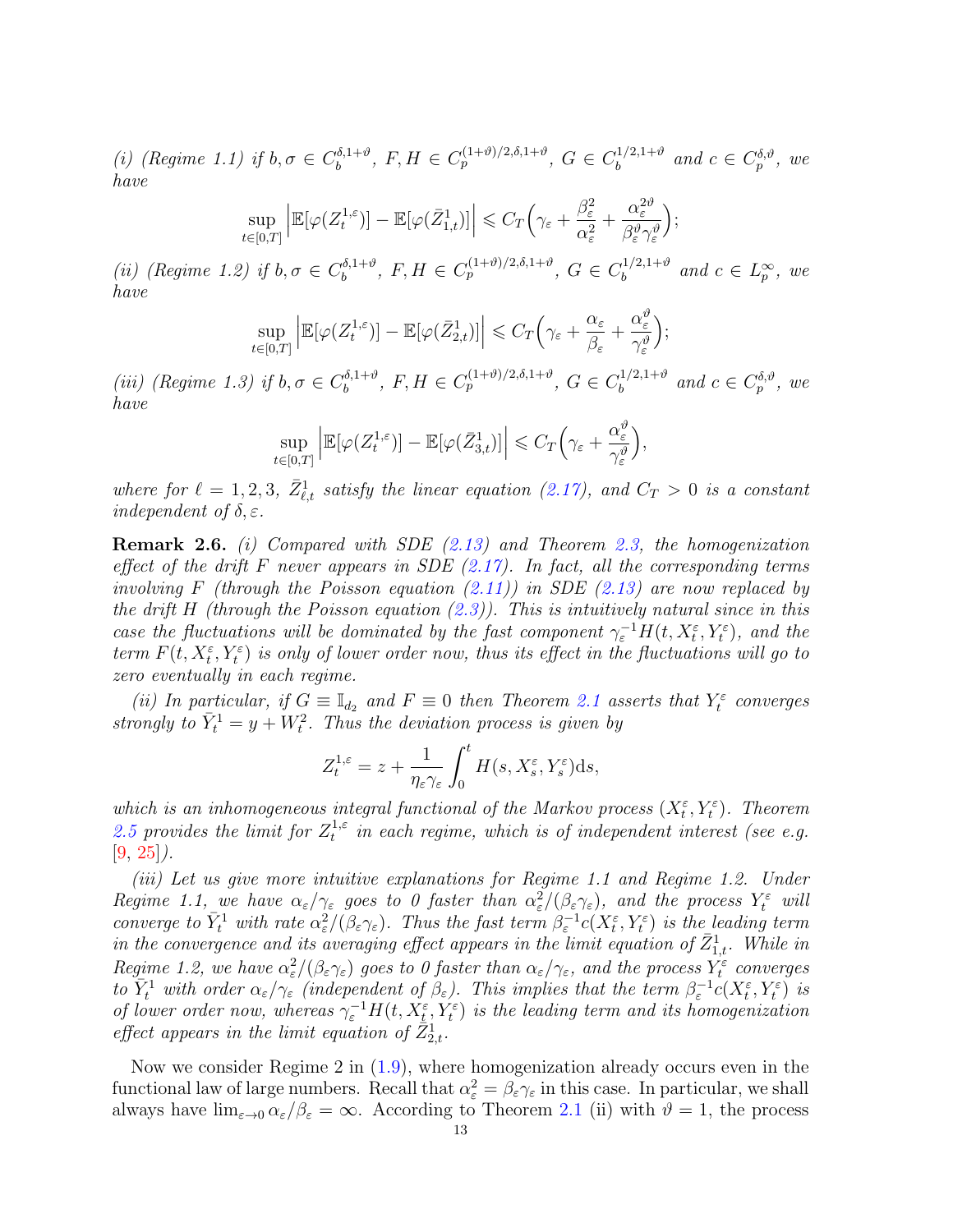$Y_t^{\varepsilon}$  will converge to  $\bar{Y}_t^2$  strongly with the best possible rate  $\alpha_{\varepsilon}/\gamma_{\varepsilon} + \alpha_{\varepsilon}^2/\beta_{\varepsilon}$ . Thus the natural choice of the derivation scale  $\eta_{\varepsilon}$  in order to observe non-trivial homogenization behavior for  $Z_t^{2,\varepsilon}$  $t_t^{2,\varepsilon}$  should be divided into the following three regimes:

<span id="page-13-1"></span>
$$
\begin{cases}\n\eta_{\varepsilon} = \frac{\alpha_{\varepsilon}^{2}}{\beta_{\varepsilon}} & \text{and} \qquad \lim_{\varepsilon \to 0} \frac{\beta_{\varepsilon}}{\alpha_{\varepsilon} \gamma_{\varepsilon}} = 0, & \text{Regime 2.1;} \\
\eta_{\varepsilon} = \frac{\alpha_{\varepsilon}}{\gamma_{\varepsilon}} & \text{and} \qquad \lim_{\varepsilon \to 0} \frac{\alpha_{\varepsilon} \gamma_{\varepsilon}}{\beta_{\varepsilon}} = 0, & \text{Regime 2.2;} \\
\eta_{\varepsilon} = \frac{\alpha_{\varepsilon}}{\gamma_{\varepsilon}} = \frac{\alpha_{\varepsilon}^{2}}{\beta_{\varepsilon}}, & \text{Regime 2.3.} \n\end{cases}
$$
\n(2.18)

Recall that  $\Phi$  is the unique solution to the Poisson equation [\(2.3\)](#page-7-7), and  $\overline{c \cdot \nabla_x \Phi}$  is defined by  $(2.15)$ . Let  $\Psi$  solves the following Poisson equation:

$$
\mathscr{L}_0(x,y)\Psi(t,x,y) = -\left[c(x,y)\cdot\nabla_x\Phi(t,x,y) - \overline{c\cdot\nabla_x\Phi}(t,y)\right],\tag{2.19}
$$

where  $\mathscr{L}_0(x, y)$  is defined by [\(1.7\)](#page-3-1), and  $(t, y) \in \mathbb{R}_+ \times \mathbb{R}^{d_2}$  are regarded as parameters. Define

<span id="page-13-3"></span>
$$
\overline{c \cdot \nabla_x \Psi}(t, y) := \int_{\mathbb{R}^{d_1}} c(x, y) \cdot \nabla_x \Psi(t, x, y) \mu^y(\mathrm{d}x).
$$

Then the limit processes  $\bar{Z}_{\ell,t}^2$  ( $\ell = 1, 2, 3$ ) for  $Z_t^{2,\varepsilon}$  $t_t^{2,\varepsilon}$  corresponding to Regime 2.1-Regime  $2.3$  in  $(2.18)$  shall be given by:

$$
d\bar{Z}_{1,t}^{2} = \nabla_{y}\bar{F}_{2}(t,\bar{Y}_{t}^{2})\bar{Z}_{1,t}^{2}dt + \nabla_{y}G(t,\bar{Y}_{t}^{2})\bar{Z}_{1,t}^{2}dW_{t}^{2} + (\bar{c}\cdot\nabla_{x}\Upsilon + \bar{c}\cdot\nabla_{x}\Psi)(t,\bar{Y}_{t}^{2})dt; d\bar{Z}_{2,t}^{2} = \nabla_{y}\bar{F}_{2}(t,\bar{Y}_{t}^{2})\bar{Z}_{2,t}^{2}dt + \nabla_{y}G(t,\bar{Y}_{t}^{2})\bar{Z}_{2,t}^{2}dW_{t}^{2} + \sqrt{\overline{H}\cdot\Phi^{*}(t,\bar{Y}_{t}^{2})}d\tilde{W}_{t}; \qquad (2.20) d\bar{Z}_{3,t}^{2} = \nabla_{y}\bar{F}_{2}(t,\bar{Y}_{t}^{2})\bar{Z}_{3,t}^{2}dt + \nabla_{y}G(t,\bar{Y}_{t}^{2})\bar{Z}_{3,t}^{2}dW_{t}^{2} + (\bar{c}\cdot\nabla_{x}\Upsilon + \bar{c}\cdot\nabla_{x}\Psi)(t,\bar{Y}_{t}^{2})dt + \sqrt{\overline{H}\cdot\Phi^{*}(t,\bar{Y}_{t}^{2})}d\tilde{W}_{t}
$$

with initial data  $\bar{Z}_{\ell,0}^2 = 0$ , where  $\bar{c} \cdot \nabla_x \Upsilon$  and  $\bar{H} \cdot \Phi^*$  are defined by [\(2.12\)](#page-9-4) and [\(2.16\)](#page-11-5), respectively,  $\bar{Y}_t^2$  is the unique strong solution of SDE [\(2.5\)](#page-7-4) with  $k = 2$ , and  $\tilde{W}_t$  is another Brownian motion independent of  $W_t^2$ .

Our main result in this case is as follows.

<span id="page-13-0"></span>**Theorem 2.7** (Central limit theorem: Regime 2). Let  $(A_{\sigma})$ ,  $(A_b)$ ,  $(A_G)$ ,  $(A_H)$  and  $(2.1)$  hold,  $0 < \delta, \vartheta \leq 1$ . Assume that  $b, \sigma \in C_b^{\delta, 1+\vartheta}$  $b_b^{\delta,1+\vartheta}, c \in C_p^{\delta,1+\vartheta}, F, H \in C_p^{(1+\vartheta)/2,\delta,1+\vartheta}$  and  $G \in C_b^{1/2,1+\vartheta}$  $b^{1/2,1+\vartheta}$ . Then for any  $T > 0$  and every  $\varphi \in C_b^4(\mathbb{R}^{d_2}),$ (i) (Regime 2.1) we have

$$
\sup_{t\in[0,T]}\left|\mathbb{E}[\varphi(Z_t^{2,\varepsilon})] - \mathbb{E}[\varphi(\bar{Z}_{1,t}^2)]\right| \leqslant C_T \Big(\frac{\beta_{\varepsilon}^2}{\alpha_{\varepsilon}^2 \gamma_{\varepsilon}^2} + \frac{\alpha_{\varepsilon}^{2\vartheta}}{\beta_{\varepsilon}^{\vartheta}}\Big);
$$

(ii) (Regime 2.2) we have

$$
\sup_{t\in[0,T]}\left|\mathbb{E}[\varphi(Z_t^{2,\varepsilon})] - \mathbb{E}[\varphi(\bar{Z}_{2,t}^2)]\right| \leqslant C_T \Big(\frac{\alpha_{\varepsilon}\gamma_{\varepsilon}}{\beta_{\varepsilon}} + \frac{\alpha_{\varepsilon}^{\vartheta}}{\gamma_{\varepsilon}^{\vartheta}}\Big);
$$

<span id="page-13-2"></span><sub>o</sub>q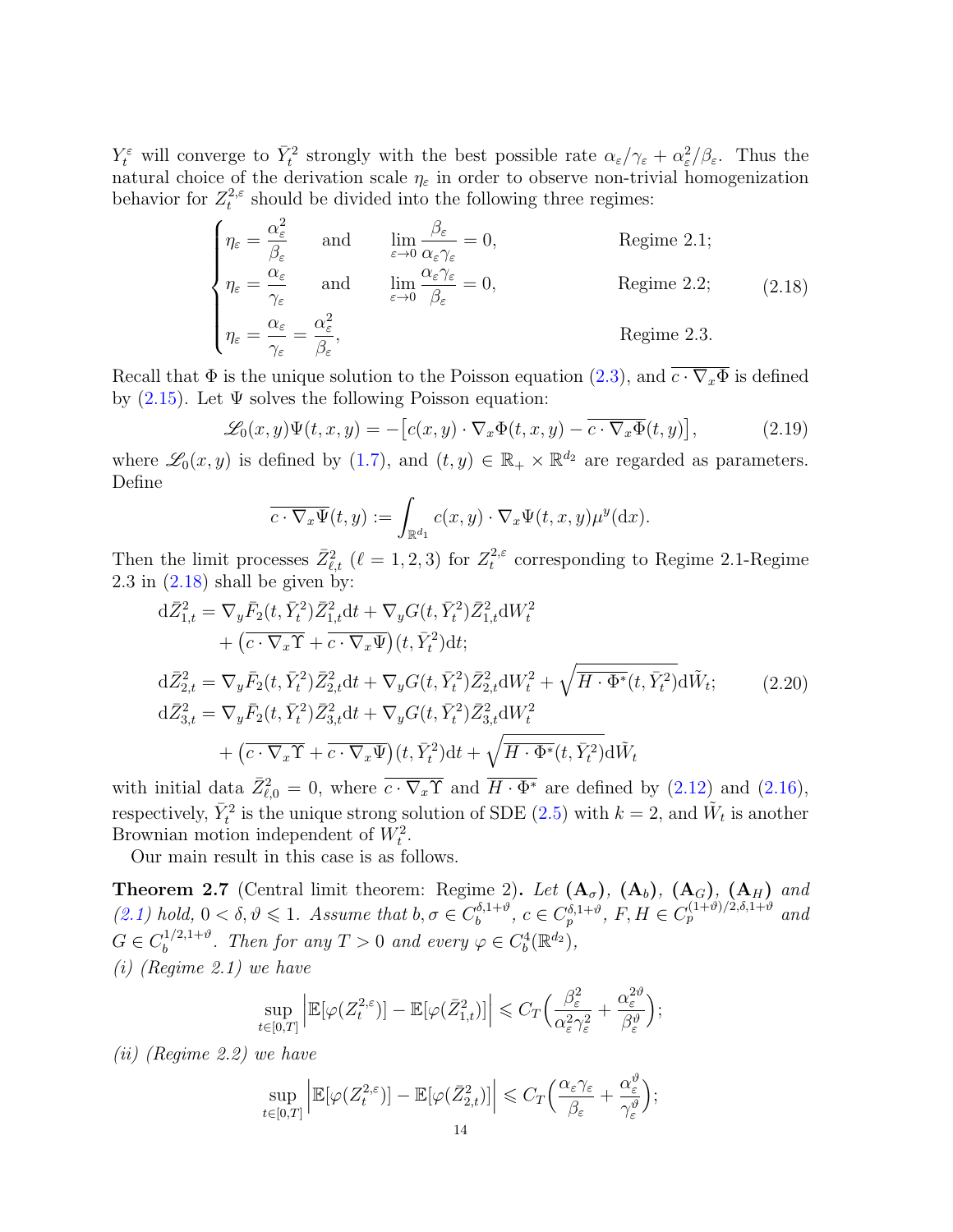(iii) (Regime 2.3) we have

$$
\sup_{t \in [0,T]} \left| \mathbb{E}[\varphi(Z_t^{2,\varepsilon})] - \mathbb{E}[\varphi(\bar{Z}_{3,t}^2)] \right| \leqslant C_T \frac{\alpha_{\varepsilon}^{\vartheta}}{\gamma_{\varepsilon}^{\vartheta}},
$$

where for  $\ell = 1, 2, 3, \bar{Z}_{\ell,t}^2$  satisfy the linear equation [\(2.20\)](#page-13-2), and  $C_T > 0$  is a constant independent of  $\delta, \varepsilon$ .

<span id="page-14-1"></span>**Remark 2.8.** (i) Since homogenization already occurs in the averaged equation of  $\bar{Y}_t^2$ , it is natural to expect that the second order homogenization will appear in the functional central limit theorem. This is exactly characterized through the function  $\Psi$  in Regime 2.1 and Regime 2.3 which solves the Poisson equation [\(2.19\)](#page-13-3). In Regime 2.2, the slow process  $Y_t^\varepsilon$  will converge to  $\bar{Y}_t^2$  with rate  $\alpha_\varepsilon/\gamma_\varepsilon$  (independent of  $\beta_\varepsilon$ ), which means that the term  $\gamma_{\varepsilon}^{-1}H(t,X_t^{\varepsilon},Y_t^{\varepsilon})$  is the only leading term, and thus the averaging effect involving  $\beta_{\varepsilon}^{-1}c(X_{t}^{\varepsilon},Y_{t}^{\varepsilon})$  does not arise.

(ii) Note that the same homogenization behaviors involving the drift F as in SDE [\(2.13\)](#page-9-2) appear again in Regime 2.1 and Regime 2.3. This implies that the component  $\gamma_{\varepsilon}^{-1}H(t, X_t^{\varepsilon}, Y_t^{\varepsilon})$  is of the same order as the drift term  $F(t, X_t^{\varepsilon}, Y_t^{\varepsilon})$  in the fluctuations, which should not be a contradiction since in Regime 2, the fast varying of  $\gamma_{\varepsilon}^{-1}H(t, X_t^{\varepsilon}, Y_t^{\varepsilon})$ has already been homogenized out in the averaged equation.

(iii) It is interesting to note that in order to observe all non-trivial behaviors of every term simultaneously, we need to take  $\gamma_{\varepsilon} = \alpha_{\varepsilon}^{1/2}$  and  $\beta_{\varepsilon} = \alpha_{\varepsilon}^{3/2}$  (Regime 2.3) to balance the averaging effect of  $\beta_{\varepsilon}^{-1}c(X_{t}^{\varepsilon},Y_{t}^{\varepsilon})$  and the homogenization effect of  $\gamma_{\varepsilon}^{-1}H(t,X_{t}^{\varepsilon},Y_{t}^{\varepsilon})$ .

Finally, we mention that regime specific analysis for system  $(1.6)$  is also done in [\[55,](#page-48-17) [57\]](#page-48-8). We list the following comparisons with our results.

<span id="page-14-0"></span>**Remark 2.9.** (i) In [\[57\]](#page-48-8), the convergence in probability and the central limit theorem for **REMATK 2.9.** (*t)* In [51], the convergence in provability and the central timit theorem for<br>system [\(1.6\)](#page-3-0) was studied in a homogeneous case where  $\alpha_{\varepsilon} = \delta/\sqrt{\varepsilon}$ ,  $\beta_{\varepsilon} = \delta$ ,  $\gamma_{\varepsilon} = \delta/\varepsilon$  and system (1.0) was studied in a homogeneous case where  $\alpha_{\varepsilon} = o/\sqrt{\varepsilon}$ ,  $\rho_{\varepsilon} = o$ ,  $\gamma_{\varepsilon} = o/\varepsilon$  and with small noise perturbations, i.e., with G replaced by  $\sqrt{\varepsilon}G$ . Thus, the corresponding results in [\[57\]](#page-48-8) can be seen as a particular case of Regime 2 and Regimes 2.1-2.3 of this paper. Moreover, we handle non-smooth coefficients, which is much more general than the case studied in [\[57\]](#page-48-8), and we obtain optimal rates of convergence. Note that all the above rates of convergence do not depend on the regularity of the coefficients with respect to the fast variable. This reflects that the slow process is the main term in the limiting procedure of the multi-scale system, which coincides with the intuition since the fast component has been totally averaged or homogenized out in the limit equation.

The author in [\[57\]](#page-48-8) also considered the cases where  $\gamma_{\varepsilon} \to \gamma \in (0,\infty)$  as  $\varepsilon \to 0$ . In this case, the part  $\gamma_{\varepsilon}^{-1}H(t, X_t^{\varepsilon}, Y_t^{\varepsilon})$  is no longer a fast term and can be handled by using the same arguments as for the drift part F, which is sightly easier.

(ii) In  $[55]$ , only convergence in distribution for system [\(1.6\)](#page-3-0) was studied. In Theorem [2.1,](#page-7-0) we provide the strong convergence in the pathwise sense. Due to the low regularity conditions on the coefficients, Zvonkin's transformation (see Lemma [4.4](#page-24-1) below) is needed to handle the non-smooth coefficients. Furthermore, the central limit results in this paper provide more delicate characterisation for the interactions between the averaging term  $\beta_{\varepsilon}^{-1}c(X_{t}^{\varepsilon},Y_{t}^{\varepsilon})$  and the homogenization term  $\gamma_{\varepsilon}^{-1}H(t,X_{t}^{\varepsilon},Y_{t}^{\varepsilon})$  in system [\(1.6\)](#page-3-0).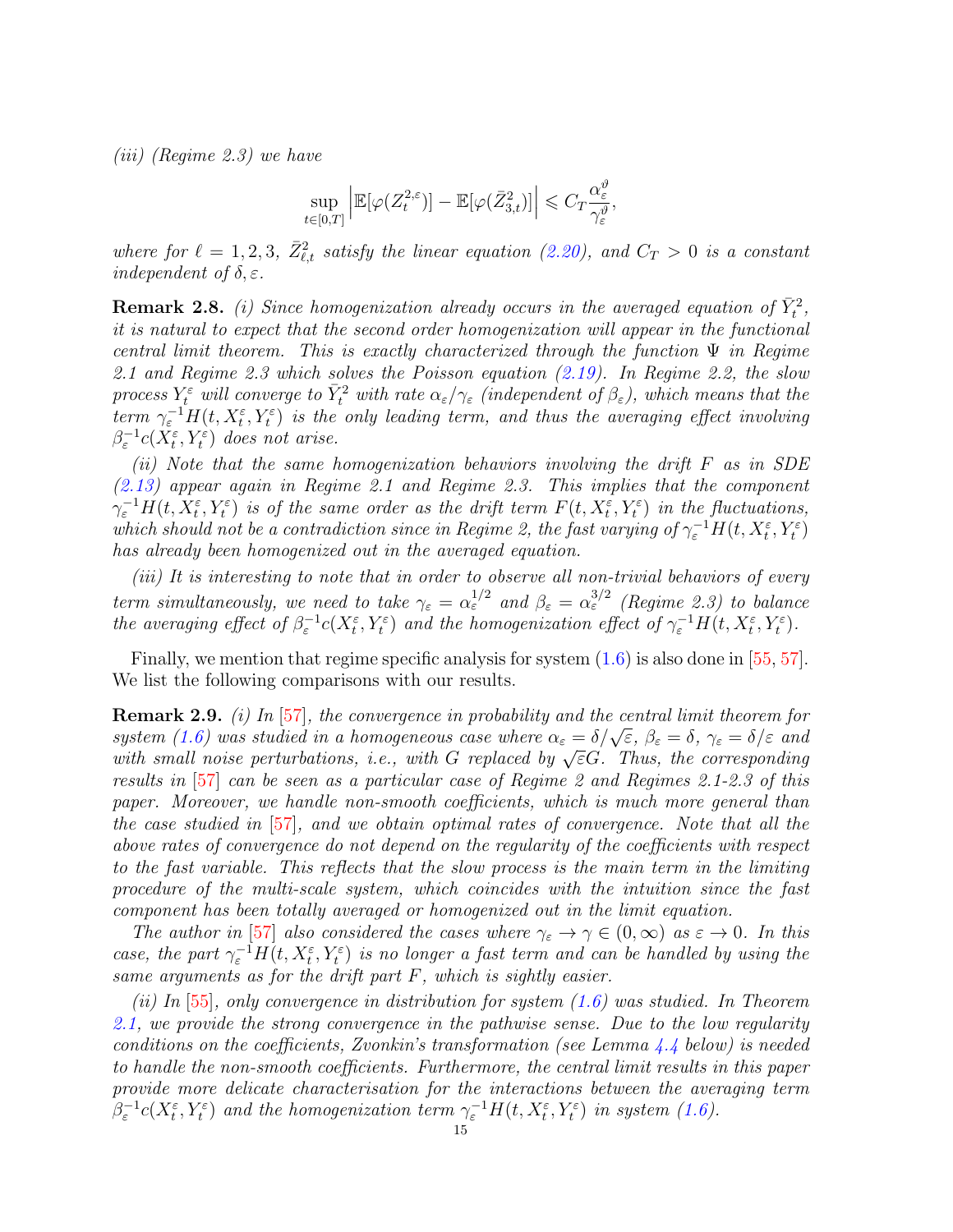Notations: Since we shall prove the main results in a quite unified way, we introduce some notations here for brevity. Let  $\bar{\mathscr{L}}_k$  be the infinitesimal generator for  $\bar{Y}_t^k$ , i.e., for  $k = 1, 2,$ 

$$
\bar{\mathscr{L}}_k := \bar{\mathscr{L}}_k(t, y) := \sum_{i,j=1}^{d_2} \mathcal{G}^{ij}(t, y) \frac{\partial^2}{\partial y_i \partial y_j} + \sum_{i=1}^{d_2} \bar{F}_k^i(t, y) \frac{\partial}{\partial y_i},\tag{2.21}
$$

where  $\bar{F}_k$  are defined by [\(2.4\)](#page-7-1). Note that the averaged process for  $Y_t^{0,\varepsilon}$  $t^{0,\varepsilon}$  in SDE  $(2.8)$  is also given by  $\bar{Y}_t^1$ , we let  $\hat{Y}_t^0 := \bar{Y}_t^1$  and  $\bar{\mathscr{L}}_0 := \bar{\mathscr{L}}_1$  for consistency. We also introduce

<span id="page-15-4"></span><span id="page-15-0"></span>
$$
\bar{\mathcal{L}}_3^0 := \bar{\mathcal{L}}_3^0(t, y, z) := \sum_{i=1}^{d_2} \left( \overline{c \cdot \nabla_x \Upsilon} \right)^i(t, y) \frac{\partial}{\partial z_i},\tag{2.22}
$$

<span id="page-15-7"></span>
$$
\bar{\mathcal{L}}_3^1 := \bar{\mathcal{L}}_3^1(t, y, z) := \sum_{i=1}^{d_2} \left( \overline{c \cdot \nabla_x \Phi} \right)^i(t, y) \frac{\partial}{\partial z_i},\tag{2.23}
$$

<span id="page-15-9"></span>
$$
\bar{\mathcal{L}}_3^2 := \bar{\mathcal{L}}_3^2(t, y, z) := \sum_{i=1}^{d_2} \left( \overline{c \cdot \nabla_x \Psi} \right)^i(t, y) \frac{\partial}{\partial z_i},\tag{2.24}
$$

<span id="page-15-6"></span>
$$
\bar{\mathscr{L}}_4^1 := \bar{\mathscr{L}}_4^1(t, y, z) := \sum_{i,j=1}^{d_2} \left( \overline{\tilde{F} \cdot \Upsilon^*} \right)^{ij}(t, y) \frac{\partial^2}{\partial z_i \partial z_j},\tag{2.25}
$$

<span id="page-15-8"></span><span id="page-15-5"></span>
$$
\bar{\mathcal{L}}_4^2 := \bar{\mathcal{L}}_4^2(t, y, z) := \sum_{i,j=1}^{d_2} \left( \overline{H \cdot \Phi^*} \right)^{ij}(t, y) \frac{\partial^2}{\partial z_i \partial z_j},\tag{2.26}
$$

and for  $k = 1, 2$ ,

$$
\bar{\mathscr{L}}_5^k := \bar{\mathscr{L}}_5^k(t, y, z) := \sum_{i=1}^{d_2} \left( \nabla_y \bar{F}_k(t, y) z \right)^i \frac{\partial}{\partial z_i} + \frac{1}{2} \sum_{i,j=1}^{d_2} \left( G(t, y) [\nabla_y G(t, y) z]^* \right)^{ij} \frac{\partial^2}{\partial y_i \partial z_j} + \frac{1}{2} \sum_{i,j=1}^{d_2} \left( [\nabla_y G(t, y) z] [\nabla_y G(t, y) z]^* \right)^{ij} \frac{\partial^2}{\partial z_i \partial z_j}.
$$
\n(2.27)

Then the infinitesimal generator of  $(\bar{Y}_t^k, \bar{Z}_{\ell,t}^k)$  can be written as  $\mathscr{L}_k + \bar{\mathcal{L}}_{\ell}^k$ , where for  $k = 0, 1, 2$  and  $\ell = 1, 2, 3$ , the operator  $\overline{\mathcal{L}}_{\ell}^{k}$  are defined as follows: corresponding to  $\bar{Z}_{\ell,t}^0$  ( $\ell = 1, 2, 3$ ) in SDE [\(2.13\)](#page-9-2),

<span id="page-15-1"></span>
$$
\bar{\mathcal{L}}_1^0 := \bar{\mathcal{L}}_5^1 + \bar{\mathcal{L}}_3^0, \quad \bar{\mathcal{L}}_2^0 := \bar{\mathcal{L}}_5^1 + \bar{\mathcal{L}}_4^1, \quad \bar{\mathcal{L}}_3^0 := \bar{\mathcal{L}}_5^1 + \bar{\mathcal{L}}_3^0 + \bar{\mathcal{L}}_4^1; \tag{2.28}
$$

corresponding to  $\bar{Z}_{\ell,t}^1$  ( $\ell = 1, 2, 3$ ) in SDE [\(2.17\)](#page-11-3),

<span id="page-15-3"></span><span id="page-15-2"></span>
$$
\bar{\mathcal{L}}_1^1 := \bar{\mathcal{L}}_5^1 + \bar{\mathcal{L}}_3^1, \quad \bar{\mathcal{L}}_2^1 := \bar{\mathcal{L}}_5^1 + \bar{\mathcal{L}}_4^2, \quad \bar{\mathcal{L}}_3^1 := \bar{\mathcal{L}}_5^1 + \bar{\mathcal{L}}_3^1 + \bar{\mathcal{L}}_4^2; \tag{2.29}
$$

and corresponding to  $\bar{Z}_{\ell,t}^2$  ( $\ell = 1, 2, 3$ ) in SDE [\(2.20\)](#page-13-2),

$$
\bar{\mathcal{L}}_1^2 := \bar{\mathcal{L}}_5^2 + \bar{\mathcal{L}}_3^0 + \bar{\mathcal{L}}_3^2, \quad \bar{\mathcal{L}}_2^2 := \bar{\mathcal{L}}_5^2 + \bar{\mathcal{L}}_4^2, \quad \bar{\mathcal{L}}_3^2 := \bar{\mathcal{L}}_5^2 + \bar{\mathcal{L}}_3^0 + \bar{\mathcal{L}}_3^2 + \bar{\mathcal{L}}_4^2. \tag{2.30}
$$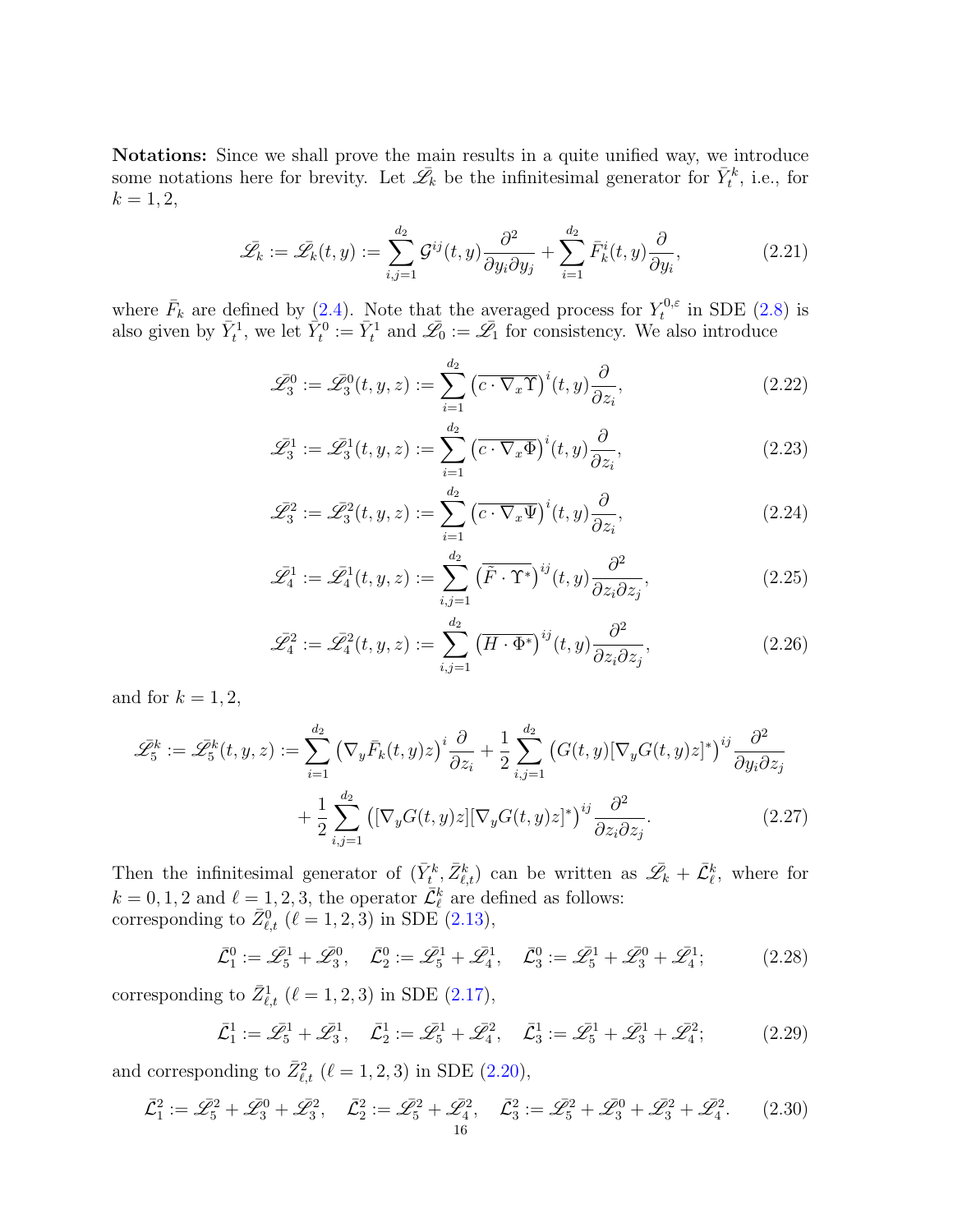## 3. Poisson equation and Cauchy problem

<span id="page-16-0"></span>This section collects the main tools that we shall use to prove our results. As mentioned in the introduction, the Poisson equation will play an important role in the proof both for the strong convergence in the averaging principle and the central limit theorems. Let us first recall some results in this direction.

Consider the following Poisson equation in  $\mathbb{R}^{d_1}$ :

<span id="page-16-3"></span><span id="page-16-2"></span>
$$
\mathcal{L}_0(x, y)u(x, y) = -f(x, y),\tag{3.1}
$$

where  $\mathscr{L}_0(x, y)$  is defined by [\(1.7\)](#page-3-1), and  $y \in \mathbb{R}^{d_2}$  is regarded as a parameter. Note that  $\mathscr{L}_0(x,y)$  is the infinitesimal generator of  $X_t^y$  given by [\(1.2\)](#page-1-2). To ensure the well-posedness of equation  $(3.1)$ , we need to make the following centering condition on f:

$$
\int_{\mathbb{R}^{d_1}} f(x, y) \mu^y(\mathrm{d}x) = 0, \quad \forall y \in \mathbb{R}^{d_2},\tag{3.2}
$$

where  $\mu^{y}(\mathrm{d}x)$  is the invariant measure for  $X_t^y$  $t<sup>y</sup>$ . The following result was proved in [\[55,](#page-48-17) Theorem 2.1], which will be used frequently below.

<span id="page-16-1"></span>**Theorem 3.1.** Let  $(A_{\sigma})$  and  $(A_b)$  hold. Assume that  $a, b \in C_b^{\delta, \vartheta}$  with  $0 < \delta \leq 1$  and  $\vartheta \geq 0$ . Then for every function  $f \in C_p^{\delta,\vartheta}$  satisfying [\(3.2\)](#page-16-3), there exists a unique solution  $u \in C_p^{2+\delta,\vartheta}$  to equation [\(3.1\)](#page-16-2) satisfying [\(3.2\)](#page-16-3) which is given by

$$
u(x,y) = \int_0^\infty \mathbb{E} f(X_t^y(x), y) \mathrm{d}t.
$$

Moreover, there exists a constant  $m > 0$  such that: (i) for any  $x \in \mathbb{R}^{d_1}$  and  $y \in \mathbb{R}^{d_2}$ ,

$$
|u(x,y)| + |\nabla_x u(x,y)| + |\nabla_x^2 u(x,y)| \leq C_0(1+|x|^m),\tag{3.3}
$$

where  $C_0 > 0$  depends only on  $d_1, d_2$  and  $||a||_{C_b^{\delta,0}}, ||b||_{C_b^{\delta,0}}, [f]_{C_p^{\delta,0}}$ ; (*ii*) for any  $x \in \mathbb{R}^{d_1}$ ,

<span id="page-16-5"></span><span id="page-16-4"></span>
$$
||u(x, \cdot)||_{C_b^{\vartheta}} \leq C_1(1+|x|^m), \tag{3.4}
$$

where  $C_1 > 0$  depends on  $d_1, d_2$  and  $||a||_{C_b^{\delta, \vartheta}}, ||b||_{C_b^{\delta, \vartheta}}, [f]_{C_p^{\delta, \vartheta}}.$ 

We will need to use Itô's formula for the solution of the Poisson equation with the fast and slow components in SDE [\(1.6\)](#page-3-0) plugged in for both variables, say  $u(X_t^{\varepsilon}, Y_t^{\varepsilon})$ , which in turn requires at least two derivatives of  $u$  with respect to the  $x$  variable as well as the y variable. In view of estimate  $(3.3)$ , the derivatives with respect to x are not a problem since we can get them for free by virtue of the uniform ellipticity property of the operator. However, due to our low regularities of the coefficients with respect to the y variable (only Hölder continuous) and taking into account  $(3.4)$ , we cannot get the desired two derivatives for  $u(x, \cdot)$  directly. To overcome this problem, we use some mollification arguments.

Let  $\rho_1 : \mathbb{R} \to [0,1]$  and  $\rho_2 : \mathbb{R}^{d_2} \to [0,1]$  be two smooth radial convolution kernel functions such that  $\int_{\mathbb{R}} \rho_1(r) dr = \int_{\mathbb{R}^{d_2}} \rho_2(y) dy = 1$ , and for any  $k \geq 1$ , there exist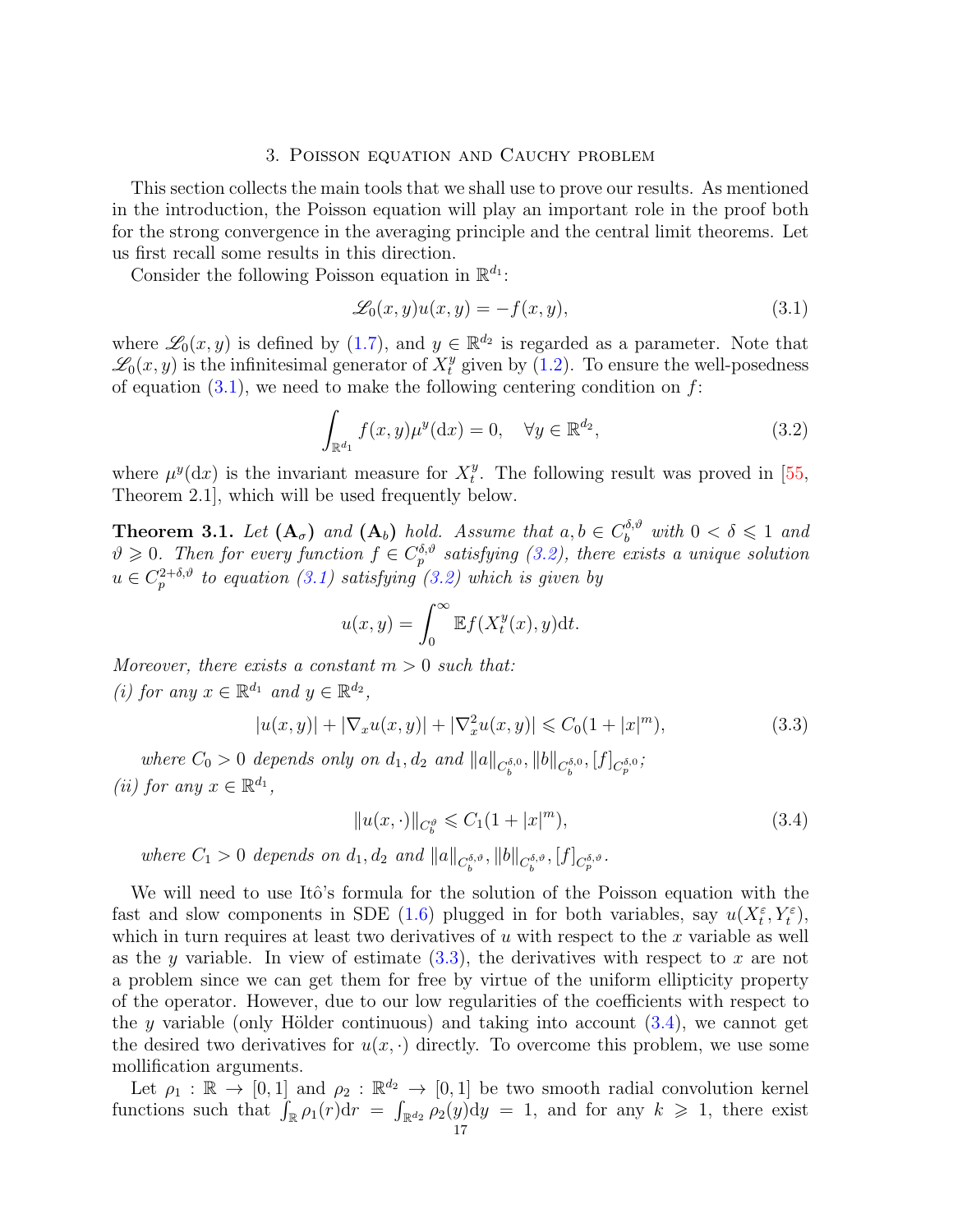constants  $C_k > 0$  such that  $|\nabla^k \rho_1(r)| \leq C_k \rho_1(r)$  and  $|\nabla^k \rho_2(y)| \leq C_k \rho_2(y)$ . For every  $n \in \mathbb{N}^*$ , set

$$
\rho_1^n(r) := n^2 \rho_1(n^2 r)
$$
 and  $\rho_2^n(y) := n^{d_2} \rho_2(ny)$ .

Given a function  $f(t, x, y, z)$ , we define the mollifying approximations of f in t and y variables by

$$
f_n(t, x, y, z) := f * \rho_2^n * \rho_1^n := \int_{\mathbb{R}^{d_2 + 1}} f(t - s, x, y - y', z) \rho_2^n(y') \rho_1^n(s) \mathrm{d}y' \mathrm{d}s. \tag{3.5}
$$

The following easy result can be proved similarly as in [\[55,](#page-48-17) Lemma 4.1], we omit the details.

**Lemma 3.2.** Let  $f \in C_p^{\vartheta/2,0,\vartheta,0}$  with  $0 < \vartheta \leq 2$  and define  $f_n$  by [\(3.5\)](#page-17-0). Then we have

$$
||f(\cdot, x, \cdot, \cdot) - f_n(\cdot, x, \cdot, \cdot)||_{\infty} \leq C_0 n^{-\vartheta} (1 + |x|^m),
$$
\n(3.6)

<span id="page-17-4"></span><span id="page-17-3"></span><span id="page-17-2"></span><span id="page-17-0"></span>
$$
\|\nabla_y f_n(\cdot, x, \cdot, \cdot)\|_{\infty} \leq C_0 n^{1 - (\vartheta \wedge 1)} (1 + |x|^m),\tag{3.7}
$$

and

$$
\|\partial_t f_n(\cdot, x, \cdot, \cdot)\|_{\infty} + \|\nabla_y^2 f_n(\cdot, x, \cdot, \cdot)\|_{\infty} \leq C_0 n^{2-\vartheta} (1 + |x|^m),\tag{3.8}
$$

where  $C_0 > 0$  is a constant independent of n.

Given a function  $h(t, x, y)$ , we denote its average with respect to the measure  $\mu^{y}(\mathrm{d}x)$ by  $h(t, y)$ , i.e.,

<span id="page-17-1"></span>
$$
\bar{h}(t,y) := \int_{\mathbb{R}^{d_1}} h(t,x,y) \mu^y(\mathrm{d}x). \tag{3.9}
$$

The following result specifies the regularity of an averaged function, which explains the assumptions we made on the coefficients in our main results.

<span id="page-17-5"></span>**Lemma 3.3.** Let  $(A_{\sigma})$  and  $(A_b)$  hold. Assume that  $a, b \in C_b^{\delta, \vartheta}$  with  $0 < \delta \leq 1$  and  $\vartheta \geq 0$ . Then for every  $h \in C_p^{\vartheta/2, \delta, \vartheta}$ , we have  $\bar{h} \in C_b^{\vartheta/2, \vartheta}$  $b^{(v/2,v)}$ . In particular,

(i) under conditions in Theorem [2.1,](#page-7-0) we have for every  $k = 1, 2, \bar{F}_k \in C_b^{\vartheta/2, \vartheta}$  $\substack{v/2, v \ b}$ 

(ii) under conditions in Theorem [2.3,](#page-9-0) Theorem [2.5](#page-11-1) and Theorem [2.7,](#page-13-0) we have for every  $k = 1, 2,$ 

$$
\nabla_y \bar{F}_k, \overline{c \cdot \nabla_x \Upsilon}, \overline{\tilde{F} \cdot \Upsilon^*}, \overline{c \cdot \nabla_x \Phi}, \overline{H \cdot \Phi^*}, \overline{c \cdot \nabla_x \Psi} \in C_b^{\vartheta/2, \vartheta}.
$$

*Proof.* The assertion that  $\bar{h} \in C_b^{\vartheta/2,\vartheta}$  was proved in [\[55,](#page-48-17) Lemma 3.2]. Then, under the assumptions in Theorem [2.1](#page-7-0) (Regime 1), the conclusion that  $\bar{F}_1 \in C_b^{\vartheta/2,\vartheta}$  $b^{(v/2,v)}$  follows directly. Recall that  $\Phi$  solves [\(2.3\)](#page-7-7). By the assumptions in Theorem [2.1](#page-7-0) (Regime 2) and Theorem [3.1,](#page-16-1) we have  $\Phi \in C_p^{\vartheta/2,2+\delta,\vartheta}$ . This together with the condition that  $c \in C_p^{\delta,\vartheta}$  implies that  $c \cdot \nabla_x \Phi \in C_p^{\vartheta/2, 2+\delta, \vartheta}$ , which in turn yields  $\bar{F}_2 \in C_b^{\vartheta/2, \vartheta}$  $b^{(v/2,v)}$ . (ii) can be proved by the same arguments, so we omit the details.

Another main tool we will use to prove the functional central limit theorems is the Cauchy problem corresponding to the limit dynamics  $(\bar{Y}_t^k, \bar{Z}_{\ell,t}^k), k = 0, 1, 2$  and  $\ell = 1, 2, 3$ . Note that the processes  $\bar{Y}_t^k$  depend on the initial value y, while  $\bar{Z}_{\ell,t}^k$  depend on y but with initial value 0. Below, we shall write  $\bar{Y}_t^k(y)$  when we want to stress the dependence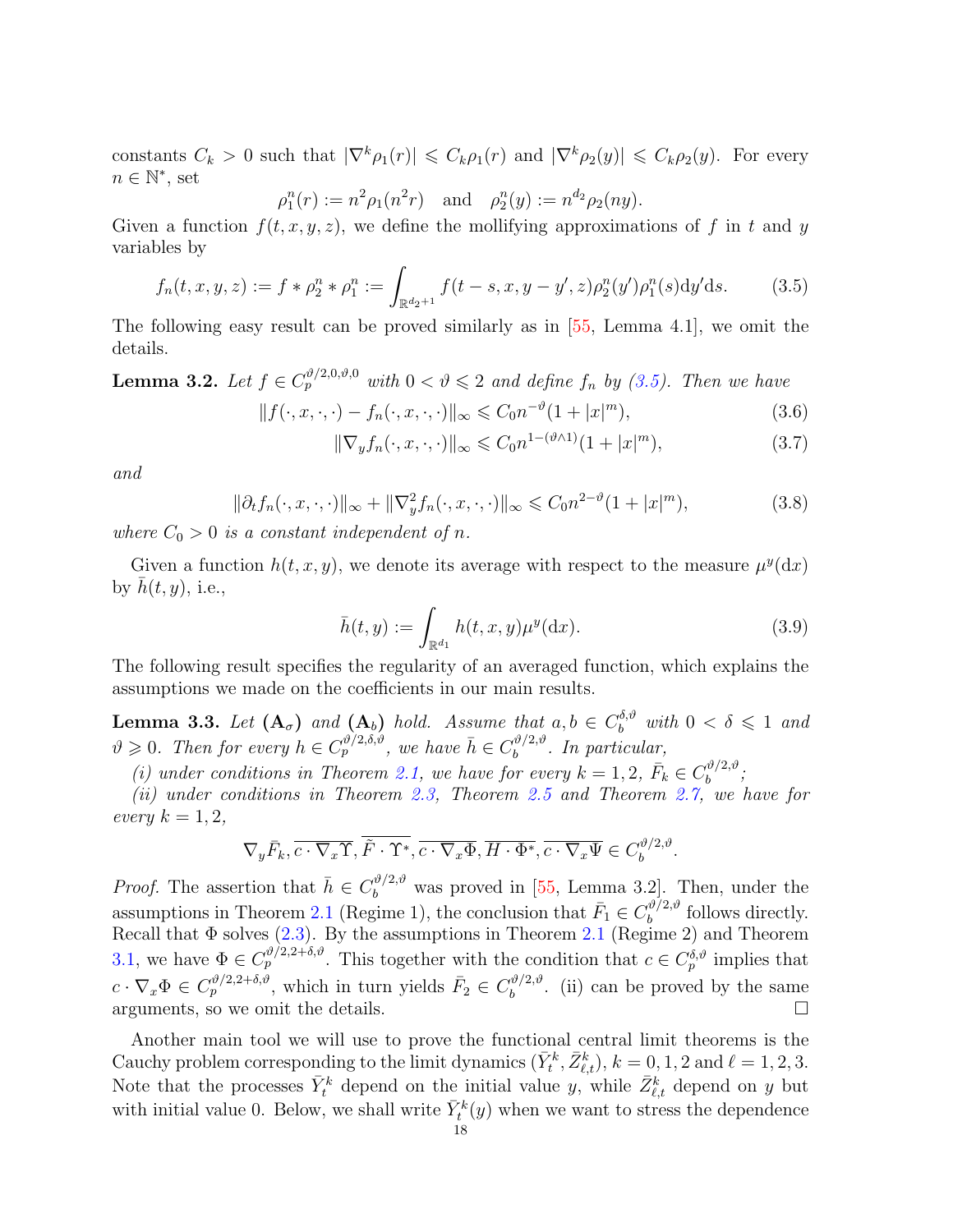on the initial value, and use  $\bar{Z}_{\ell,t}^k(y, z)$  to denote processes  $\bar{Z}_{\ell,t}^k$  with initial point  $z \in \mathbb{R}^{d_2}$ . Fix a  $T > 0$  below, consider the following Cauchy problem on  $[0, T] \times \mathbb{R}^{d_2} \times \mathbb{R}^{d_2}$ :

<span id="page-18-0"></span>
$$
\begin{cases}\n\partial_t u_{\ell}^k(t, y, z) - (\bar{\mathscr{L}}_k + \bar{\mathcal{L}}_{\ell}^k) u_{\ell}^k(t, y, z) = 0, \quad t \in (0, T], \\
u_{\ell}^k(0, y, z) = \varphi(z),\n\end{cases}
$$
\n(3.10)

where  $\bar{\mathscr{L}}_k$  and  $\bar{\mathcal{L}}_{\ell}^k$  are defined by [\(2.21\)](#page-15-0), [\(2.28\)](#page-15-1), [\(2.29\)](#page-15-2) and [\(2.30\)](#page-15-3), respectively. We have the following result.

<span id="page-18-2"></span>**Theorem 3.4.** For every  $k = 0, 1, 2, \ell = 1, 2, 3$  and  $\varphi \in C_b^4(\mathbb{R}^{d_2})$ , there exists a unique solution  $u_{\ell}^k \in C_b^{(2+\vartheta)/2,2+\vartheta,4}$  $b_b^{(2+v)/2,2+v,4}$  to equation [\(3.10\)](#page-18-0) which is given by

<span id="page-18-1"></span>
$$
u_{\ell}^{k}(t, y, z) = \mathbb{E}\varphi(\bar{Z}_{\ell,t}^{k}(y, z)).
$$
\n(3.11)

*Proof.* We only prove the assertion for  $k = 0$  and  $\ell = 1$ . Although this is not the most general one, we choose this case since it carries the key difficulties. For simplicity, we shall write u instead of  $u_1^0$  for the solution. Without loss of generality, we may assume that the coefficients are smooth, and focus on proving the a priori estimates for  $u$ . Since  $\bar{\mathscr{L}}_0 + \bar{\mathcal{L}}_1^0$  is the generator of the Markov process  $(\bar{Y}_t^0, \bar{Z}_{1,t}^0)$ , it is well known that the solution for [\(3.10\)](#page-18-0) will be given by [\(3.11\)](#page-18-1). By the assumption  $\varphi \in C_b^4(\mathbb{R}^{d_2})$ , the fact that  $\bar{Y}_t^0$  does not depend on z, and since  $\bar{Z}_{1,t}^0(y, z)$  satisfies the linear equation [\(2.13\)](#page-9-2), it is easily checked that for every  $(t, y) \in \mathbb{R}_+ \times \mathbb{R}^{d_2}$ , we have  $u(t, y, \cdot) \in C_b^4(\mathbb{R}^{d_2})$ , and for  $i=1,\cdots,4,$ 

$$
\|\nabla^i_z u(t,y,\cdot)\|_\infty\leqslant C_0\|\varphi\|_{C^4_b},
$$

where  $C_0 > 0$  depends only on  $\|\nabla_y \bar{F}_1\|_{\infty}$  and  $\|\nabla_y G\|_{\infty}$ . It remains to prove that for every  $z \in \mathbb{R}^{d_2}$ ,  $u(\cdot, \cdot, z) \in C_b^{(2+\vartheta)/2, 2+\vartheta}$  $b_b^{(2+v)/2,2+v}$ . To this end, we rewrite equation  $(3.10)$  as

$$
\partial_t u(t, y, z) - \bar{\mathcal{L}}_0 u(t, y, z) = \bar{\mathcal{L}}_1^0 u(t, y, z).
$$

By regarding z as a parameter in the above equation, and recalling that  $\mathcal G$  is uniformly elliptic, it suffices to show that

$$
\nabla_z u(\cdot,\cdot,z), \nabla_z^2 u(\cdot,\cdot,z) \in C_b^{\vartheta/2,\vartheta}.
$$

Then the conclusion follows by classical PDE's result, see e.g. [\[43,](#page-48-21) Chapter IV, Section 5. For any  $y_1, y_2 \in \mathbb{R}^{d_2}$ , we write

$$
\begin{split} \left| \nabla_z u(t, y_1, z) - \nabla_z u(t, y_2, z) \right| &\leq \|\nabla_z \varphi\|_{\infty} \mathbb{E} \left| \nabla_z \bar{Z}_{1,t}^0(y_1, z) - \nabla_z \bar{Z}_{1,t}^0(y_2, z) \right| \\ &+ \mathbb{E} \Big( \left| \nabla_z \varphi \left( \bar{Z}_{1,t}^0(y_1, z) \right) - \nabla_z \varphi \left( \bar{Z}_{1,t}^0(y_2, z) \right) \right| \cdot \left| \nabla_z \bar{Z}_{1,t}^0(y_2, z) \right| \Big) \\ &\leqslant C_1 \mathbb{E} \Big( \left| \nabla_z \bar{Z}_{1,t}^0(y_1, z) - \nabla_z \bar{Z}_{1,t}^0(y_2, z) \right|^2 + \left| \bar{Z}_{1,t}^0(y_1, z) - \bar{Z}_{1,t}^0(y_2, z) \right|^2 \Big)^{1/2} . \end{split}
$$

Note that

$$
d\nabla_z \bar{Z}_{1,t}^0 = \nabla_y \bar{F}_1(t, \bar{Y}_t^1) \nabla_z \bar{Z}_{1,t}^0 dt + \nabla_y G(t, \bar{Y}_t^1) \nabla_z \bar{Z}_{1,t}^0 dW_t^2.
$$

Thus by the fact that  $\nabla_y \bar{F}_k(t, \cdot), \nabla_y G(t, \cdot) \in C_b^{\vartheta}$ , we deduce that

$$
\mathbb{E} \left| \nabla_z \bar{Z}_{1,t}^0(y_1, z) - \nabla_z \bar{Z}_{1,t}^0(y_2, z) \right|^2 \leqslant C_2 \mathbb{E} \left( \int_0^t \left| \nabla_z \bar{Z}_{1,s}^0(y_1, z) - \nabla_z \bar{Z}_{1,s}^0(y_2, z) \right|^2 \mathrm{d}s \right)
$$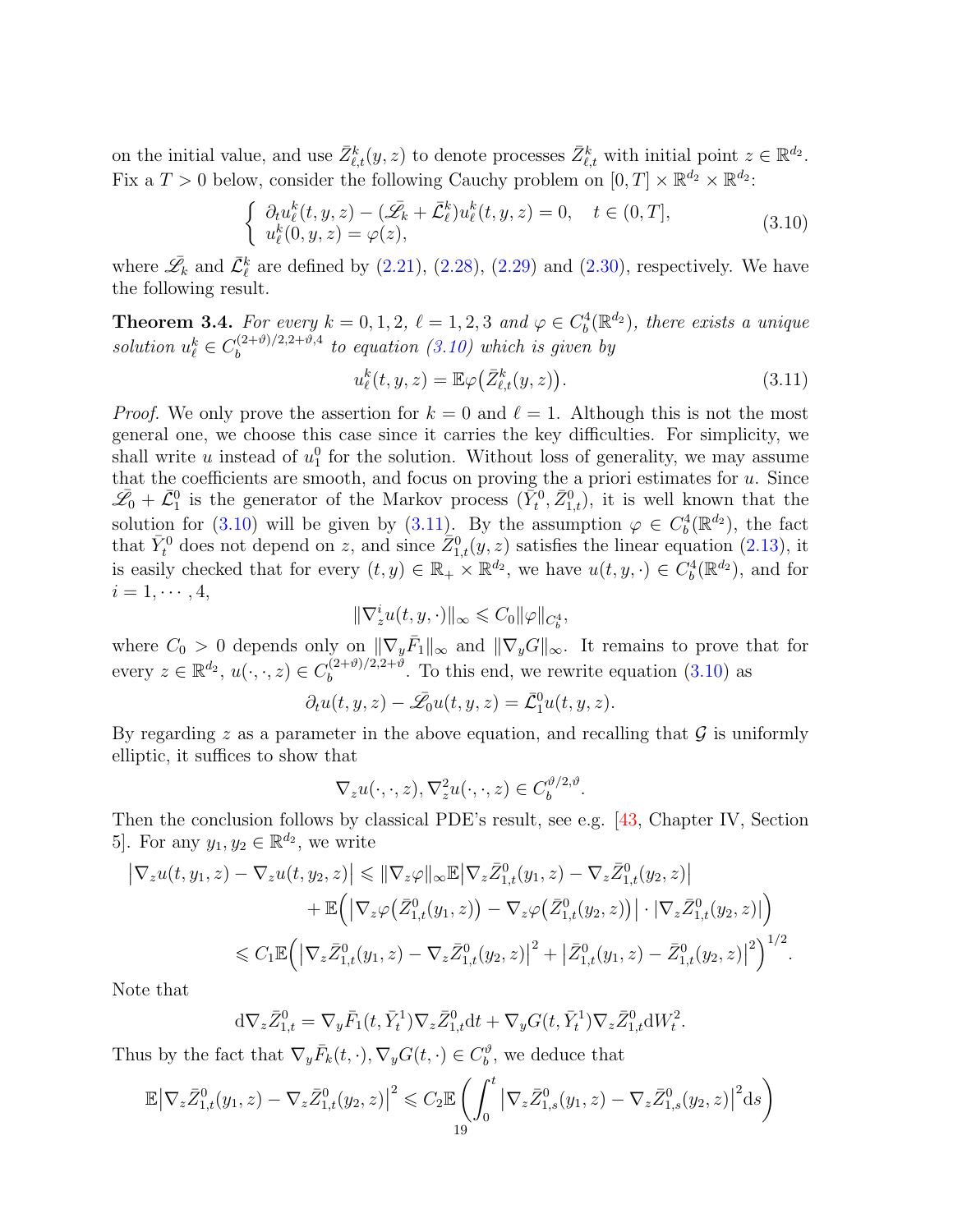$$
+ C_2 \mathbb{E} \bigg( \int_0^t \left| \nabla_y \bar{F}_1(s, \bar{Y}_s^1(y_1)) - \nabla_y \bar{F}_1(s, \bar{Y}_s^1(y_2)) \right|^2 + \left| \nabla_y \bar{G}(s, \bar{Y}_s^1(y_1)) - \nabla_y \bar{G}(s, \bar{Y}_s^1(y_2)) \right|^2 ds \bigg) \n\leq C_2 \mathbb{E} \bigg( \int_0^t \left| \nabla_z \bar{Z}_{1,s}^0(y_1, z) - \nabla_z \bar{Z}_{1,s}^0(y_2, z) \right|^2 ds \bigg) + C_2 \mathbb{E} \bigg( \int_0^t \left| \bar{Y}_s^1(y_1) - \bar{Y}_s^1(y_2) \right|^{2\vartheta} ds \bigg).
$$
\n(3.12)

It is well known that  $y \mapsto \bar{Y}_t^1(y)$  is a C<sup>1</sup>-diffeomorphism, i.e., for every  $t \in [0, T]$ ,

<span id="page-19-2"></span>
$$
\mathbb{E}\left|\bar{Y}_t^1(y_1)-\bar{Y}_t^1(y_2)\right|\leqslant C_T|y_1-y_2|.
$$

Taking this back into [\(3.12\)](#page-19-2) and by Gronwall's inequality, we get

$$
\mathbb{E} \big| \nabla_z \bar{Z}_{1,t}^0(y_1, z) - \nabla_z \bar{Z}_{1,t}^0(y_2, z) \big|^2 \leq C_3 |y_1 - y_2|^{2\vartheta}.
$$

By the same arguments and more easily, we also have

$$
\mathbb{E}\big|\bar{Z}_{1,t}^0(y_1,z)-\bar{Z}_{1,t}^0(y_2,z)\big|^2\leqslant C_4|y_1-y_2|^{2\vartheta},
$$

which in turn implies that

$$
\left|\nabla_z u(t,y_1,z)-\nabla_z u(t,y_2,z)\right|\leqslant C_5|y_1-y_2|^\vartheta.
$$

The corresponding regularity for  $\nabla_z u$  with respect to t variable and for  $\nabla_z^2 u$  can be proved similarly.  $\Box$ 

# 4. Strong convergence in the averaging principle

<span id="page-19-0"></span>Using the technique of Poisson equation, we shall first derive some fluctuation estimates in Subsection 4.1. Then we prove the strong convergence in the averaging principle of SDE [\(1.6\)](#page-3-0) in Subsection 4.2 by Zvonkin's transformation.

<span id="page-19-1"></span>4.1. Strong fluctuation estimates. Given a function  $h(t, x, y)$ , recall that  $h(t, y)$  is defined by [\(3.9\)](#page-17-1). It is easy to see that  $f(t, x, y) := h(t, x, y) - \bar{h}(t, y)$  satisfies the centering condition, i.e.,

<span id="page-19-3"></span>
$$
\int_{\mathbb{R}^{d_1}} f(t, x, y) \mu^y(\mathrm{d}x) = 0, \quad \forall (t, y) \in \mathbb{R}_+ \times \mathbb{R}^{d_2}.
$$
\n(4.1)

The following result gives an estimate for the fluctuations between  $h(s, X_s^{\varepsilon}, Y_s^{\varepsilon})$  and  $\bar{h}(s, Y_s^{\varepsilon})$  over the time interval  $[0, t]$ .

<span id="page-19-5"></span>**Lemma 4.1.** Let  $(A_{\sigma})$ ,  $(A_{b})$  and  $(2.1)$  hold. Assume that  $b, \sigma \in C_b^{\delta, \vartheta}$  with  $0 < \delta, \vartheta \leq 2$ and c, F, H,  $G \in L_p^{\infty}$ . Then for every  $f \in C_p^{\vartheta/2,\delta,\vartheta}$  satisfying  $(4.1)$  and any  $q \geq 2$ , we have

<span id="page-19-4"></span>
$$
\mathbb{E}\left|\int_{0}^{t} f(s, X_{s}^{\varepsilon}, Y_{s}^{\varepsilon})\mathrm{d}s\right|^{q} \leqslant C_{t}\left(\alpha_{\varepsilon}^{\vartheta \wedge 1} + \frac{\alpha_{\varepsilon}^{2}}{\beta_{\varepsilon}}\right)^{q},\tag{4.2}
$$

where  $C_t > 0$  is a constant independent of  $\delta, \varepsilon$ .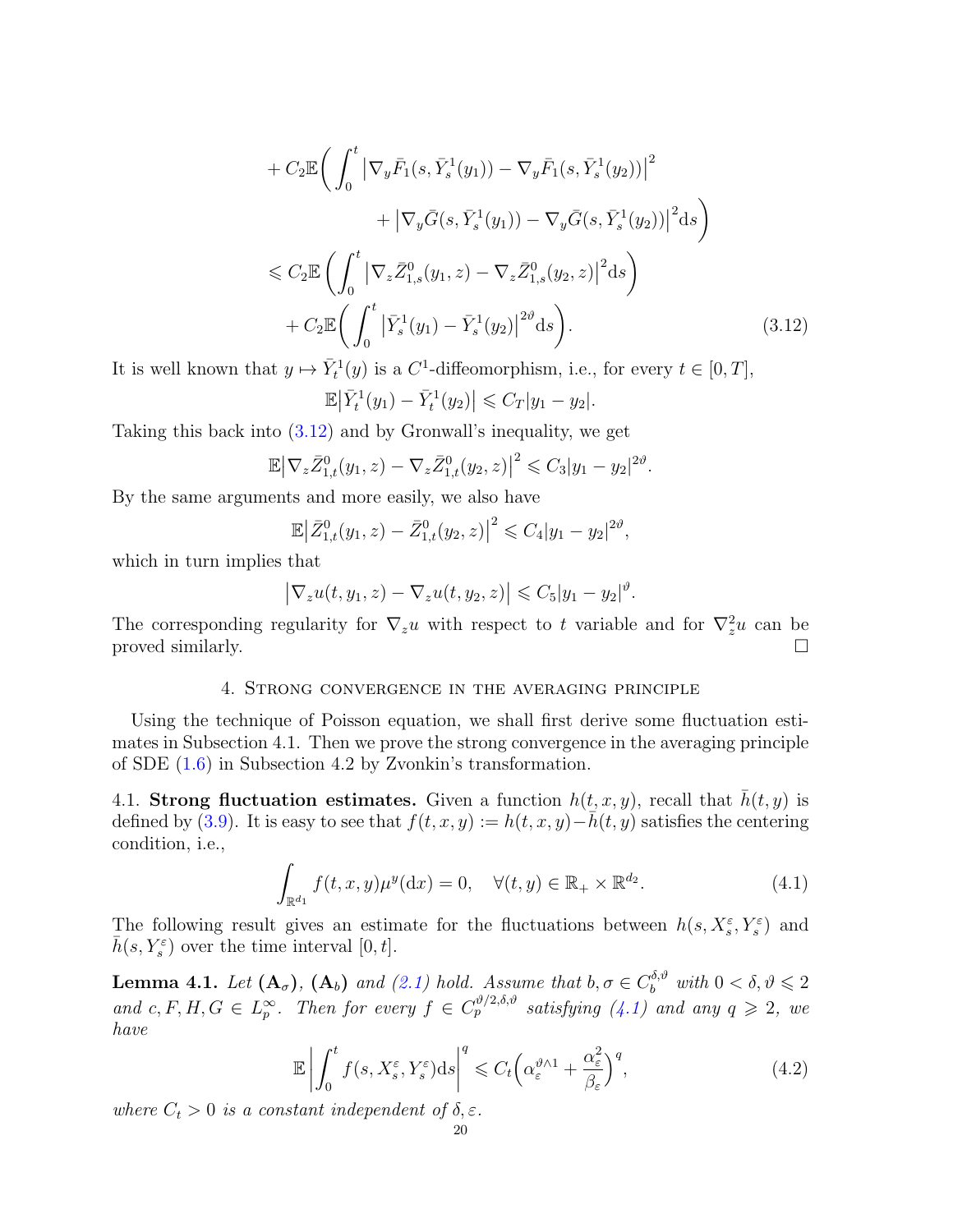**Remark 4.2.** We call  $(4.2)$  a strong fluctuation estimate because we take the absolute value for the integral over  $[0, t]$ . Compared with Lemma [5.1](#page-28-0) and Lemma [6.1](#page-35-0) below, we shall see that the involved martingale part will be one of the leading terms in the control of error bounds in this case, and this is the main reason why the power  $\vartheta \wedge 1$  appears on the right hand side of  $(4.2)$ .

*Proof.* By the assumptions that  $f \in C_p^{\vartheta/2, \delta, \vartheta}$  satisfying  $(4.1), b, \sigma \in C_b^{\delta, \vartheta}$  $b^{(0, v)}$  and according to Theorem [3.1,](#page-16-1) there exists a unique solution  $\Phi^f(t,x,y) \in C_p^{\vartheta/2,2+\delta,\vartheta}$  to the following Poisson equation in  $\mathbb{R}^{d_1}$ :

<span id="page-20-0"></span>
$$
\mathcal{L}_0(x, y)\Phi^f(t, x, y) = -f(t, x, y),\tag{4.3}
$$

where  $(t, y) \in \mathbb{R}_+ \times \mathbb{R}^{d_2}$  are regarded as parameters. Let  $\Phi_n^f$  be the mollifyer of  $\Phi^f$ defined as in  $(3.5)$  (which does not depend on the z-variable here). Using Itô's formula, we have

$$
\Phi_n^f(t, X_t^{\varepsilon}, Y_t^{\varepsilon}) = \Phi_n^f(0, x, y) + \int_0^t \left( \partial_s + \mathcal{L}_1 + \gamma_{\varepsilon}^{-1} \mathcal{L}_2 + \beta_{\varepsilon}^{-1} \mathcal{L}_3 \right) \Phi_n^f(s, X_s^{\varepsilon}, Y_s^{\varepsilon}) ds \n+ \frac{1}{\alpha_{\varepsilon}^2} \int_0^t \mathcal{L}_0 \Phi_n^f(s, X_s^{\varepsilon}, Y_s^{\varepsilon}) ds + \frac{1}{\alpha_{\varepsilon}} M_n^1(t) + M_n^2(t),
$$

where  $\mathscr{L}_1, \mathscr{L}_2$  and  $\mathscr{L}_3$  are given by [\(1.8\)](#page-3-2), and for  $i = 1, 2, M_n^i(t)$  are martingales defined by

<span id="page-20-1"></span>
$$
M_n^1(t) := \int_0^t \nabla_x \Phi_n^f(s, X_s^{\varepsilon}, Y_s^{\varepsilon}) \sigma(X_s^{\varepsilon}, Y_s^{\varepsilon}) dW_s^1,
$$
  

$$
M_n^2(t) := \int_0^t \nabla_y \Phi_n^f(s, X_s^{\varepsilon}, Y_s^{\varepsilon}) G(s, Y_s^{\varepsilon}) dW_s^2.
$$

By [\(4.3\)](#page-20-0) this in turn yields that

$$
\int_{0}^{t} f(s, X_{s}^{\varepsilon}, Y_{s}^{\varepsilon}) ds = \alpha_{\varepsilon}^{2} \Phi_{n}^{f}(0, x, y) - \alpha_{\varepsilon}^{2} \Phi_{n}^{f}(t, X_{t}^{\varepsilon}, Y_{t}^{\varepsilon}) + \alpha_{\varepsilon} M_{n}^{1}(t) + \alpha_{\varepsilon}^{2} M_{n}^{2}(t) \n+ \alpha_{\varepsilon}^{2} \int_{0}^{t} (\partial_{s} + \mathcal{L}_{1}) \Phi_{n}^{f}(s, X_{s}^{\varepsilon}, Y_{s}^{\varepsilon}) ds \n+ \frac{\alpha_{\varepsilon}^{2}}{\gamma_{\varepsilon}} \int_{0}^{t} \mathcal{L}_{2} \Phi_{n}^{f}(s, X_{s}^{\varepsilon}, Y_{s}^{\varepsilon}) ds + \frac{\alpha_{\varepsilon}^{2}}{\beta_{\varepsilon}} \int_{0}^{t} \mathcal{L}_{3} \Phi_{n}^{f}(s, X_{s}^{\varepsilon}, Y_{s}^{\varepsilon}) ds \n+ \int_{0}^{t} (\mathcal{L}_{0} \Phi_{n}^{f} - \mathcal{L}_{0} \Phi^{f})(s, X_{s}^{\varepsilon}, Y_{s}^{\varepsilon}) ds.
$$
\n(4.4)

As a result, we have for any  $q \geq 2$ ,

$$
\begin{split} \mathcal{Q}(\varepsilon) &:= \mathbb{E} \left| \int_{0}^{t} f(s,X_{s}^{\varepsilon},Y_{s}^{\varepsilon}) \mathrm{d}s \right|^{q} \leqslant C_{q} \Big[ \alpha_{\varepsilon}^{2q} \Big( |\Phi_{n}^{f}(0,x,y)|^{q} + \mathbb{E} |\Phi_{n}^{f}(t,X_{t}^{\varepsilon},Y_{t}^{\varepsilon})|^{q} \Big) \\ &+ \alpha_{\varepsilon}^{q} \mathbb{E} |M_{n}^{1}(t)|^{q} + \alpha_{\varepsilon}^{2q} \mathbb{E} |M_{n}^{2}(t)|^{q} \Big] + C_{q} \alpha_{\varepsilon}^{2q} \mathbb{E} \left| \int_{0}^{t} \big( \partial_{s} + \mathscr{L}_{1} \big) \Phi_{n}^{f}(s,X_{s}^{\varepsilon},Y_{s}^{\varepsilon}) \mathrm{d}s \right|^{q} \\ &+ C_{q} \frac{\alpha_{\varepsilon}^{2q}}{\gamma_{\varepsilon}^{q}} \mathbb{E} \left| \int_{0}^{t} \mathscr{L}_{2} \Phi_{n}^{f}(s,X_{s}^{\varepsilon},Y_{s}^{\varepsilon}) \mathrm{d}s \right|^{q} + C_{q} \frac{\alpha_{\varepsilon}^{2q}}{\beta_{\varepsilon}^{q}} \mathbb{E} \left| \int_{0}^{t} \mathscr{L}_{3} \Phi_{n}^{f}(s,X_{s}^{\varepsilon},Y_{s}^{\varepsilon}) \mathrm{d}s \right|^{q} \\ & \phantom{=} 21 \end{split}
$$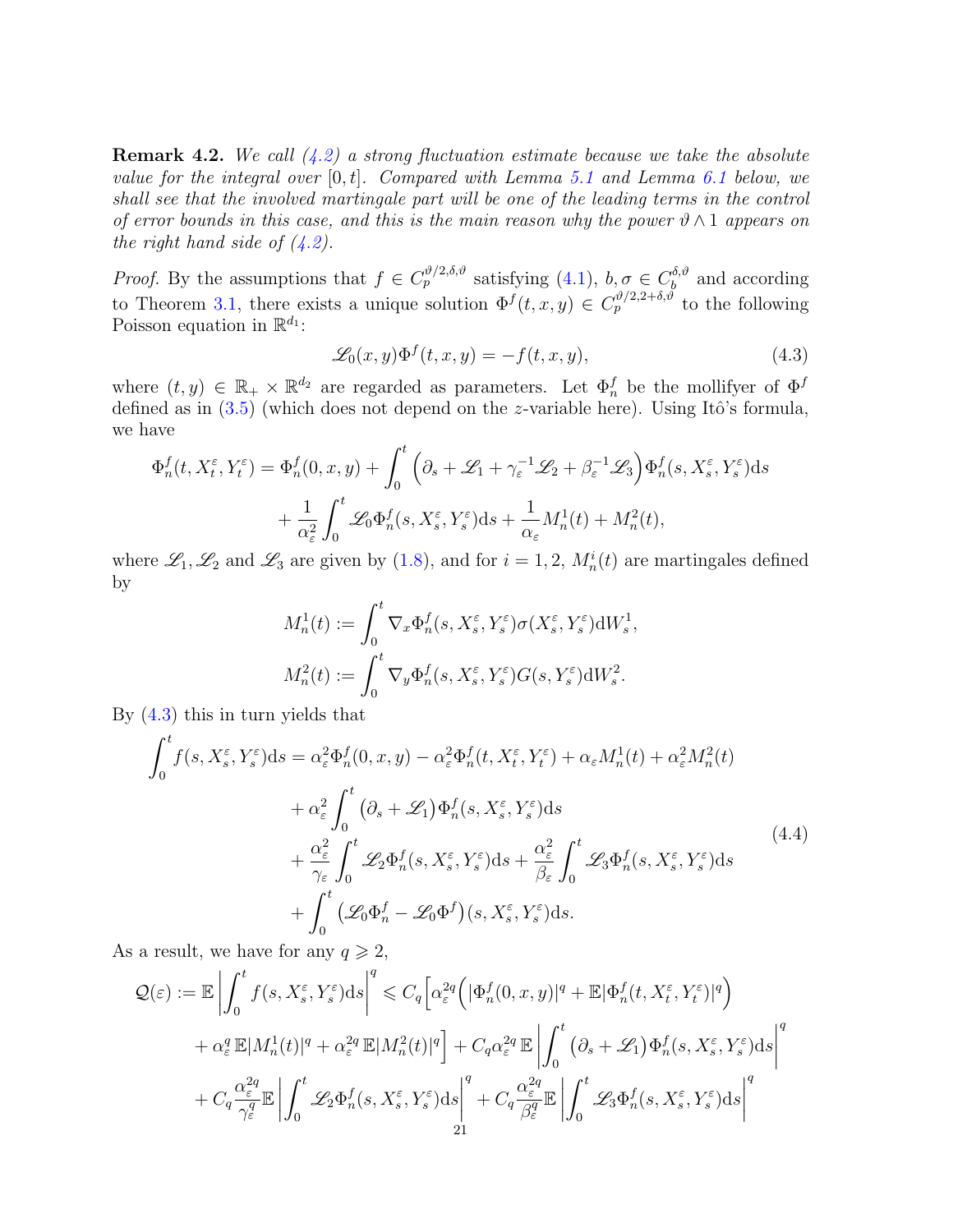$$
+ C_q \mathbb{E} \left| \int_0^t \left( \mathcal{L}_0 \Phi_n^f - \mathcal{L}_0 \Phi^f \right) (s, X_s^\varepsilon, Y_s^\varepsilon) \mathrm{d} s \right|^q =: \sum_{i=1}^5 \mathcal{Q}_i(\varepsilon).
$$

Under  $(A_{\sigma})$  and  $(2.1)$ , it follows from [\[62,](#page-48-18) Lemma 1] (see also [\[51,](#page-48-16) Lemma 1] or [\[55\]](#page-48-17)) that for any  $m > 0$ , there exists a constant  $C_0 > 0$  such that

<span id="page-21-0"></span>
$$
\sup_{\varepsilon \in (0,1/2)} \mathbb{E}|X_t^{\varepsilon}|^m \leq C_0 (1+|x|^{m+2}).\tag{4.5}
$$

Thus by [\(3.3\)](#page-16-4) we have that there exist constants  $m > 0$  and  $C_1 > 0$  independent of n such that

$$
|\Phi_n^f(0, x, y)|^q + \mathbb{E}|\Phi_n^f(t, X_t^{\varepsilon}, Y_t^{\varepsilon})|^q \leq C_1 \mathbb{E} \left(1 + |X_t^{\varepsilon}|^{mq}\right) < \infty.
$$

At the same time, by Hölder's inequality,

$$
\mathbb{E}|M_n^1(t)|^q \leqslant C_1 \mathbb{E}\left(\int_0^t \left(1+|X_s^{\varepsilon}|^{2m}\right) ds\right)^{q/2} \leqslant C_1 \mathbb{E}\left(\int_0^t \left(1+|X_s^{\varepsilon}|^{mq}\right) ds\right) < \infty,
$$

and in view of  $(3.7)$ ,

$$
\mathbb{E}|M_n^2(t)|^q \leq C_1 n^{q(1-(\vartheta \wedge 1))} \mathbb{E}\left(\int_0^t \left(1+|X_s^{\varepsilon}|^{mq}\right) ds\right) \leq C_1 n^{q(1-(\vartheta \wedge 1))}.
$$

Consequently, we get

$$
\mathcal{Q}_1(\varepsilon) \leqslant C_1 \Big( \alpha_{\varepsilon}^q + \alpha_{\varepsilon}^{2q} n^{q(1-(\vartheta \wedge 1))} \Big).
$$

To control the second term, by [\(3.8\)](#page-17-3) and the assumptions that  $F, G \in L_p^{\infty}$ , we deduce that

$$
\begin{aligned} \|\big(\partial_s + \mathscr{L}_1\big) \Phi_n^f(\cdot, x, \cdot)\|_{\infty} &\leq C_2 \big(1 + |x|^m\big) \\ &\times \left(\|\partial_s \Phi_n^f(\cdot, x, \cdot)\|_{\infty} + \sum_{\ell=1,2} \left\|\nabla_y^{\ell} \Phi_n^f(\cdot, x, \cdot)\right\|_{\infty}\right) \leq C_2 n^{2-\vartheta} (1 + |x|^{2m}). \end{aligned}
$$

Taking into account [\(4.5\)](#page-21-0) yields

$$
\mathcal{Q}_2(\varepsilon) \leqslant C_2 \alpha_{\varepsilon}^{2q} n^{q(2-\vartheta)} \mathbb{E} \left( \int_0^t \left( 1 + |X_s^{\varepsilon}|^{2mq} \right) ds \right) \leqslant C_2 \alpha_{\varepsilon}^{2q} n^{q(2-\vartheta)}.
$$

Using the same argument as above, one can check that

$$
\|\mathscr{L}_2\Phi_n^f(\cdot,x,\cdot)\|_\infty \leqslant C_3(1+|x|^m)\|\nabla_y\Phi_n^f(\cdot,x,\cdot)\|_\infty \leqslant C_3n^{1-(\vartheta\wedge 1)}(1+|x|^{2m}).
$$

Thus we have

$$
\mathcal{Q}_3(\varepsilon) \leqslant C_3 \frac{\alpha_{\varepsilon}^{2q}}{\gamma_{\varepsilon}^q} n^{q(1-(\vartheta\wedge 1))} \mathbb{E}\left(\int_0^t \left(1+|X_{s}^{\varepsilon}|^{2mq}\right) ds\right) \leqslant C_3 \frac{\alpha_{\varepsilon}^{2q}}{\gamma_{\varepsilon}^q} n^{q(1-(\vartheta\wedge 1))}.
$$

Furthermore, by the assumption that  $c \in L_p^{\infty}$ , it follows directly that

$$
\mathcal{Q}_4(\varepsilon) \leqslant C_4 \frac{\alpha_{\varepsilon}^{2q}}{\beta_{\varepsilon}^q} \mathbb{E}\left(\int_0^t \left(1 + |X_{s}^{\varepsilon}|^{2mq}\right) ds\right) \leqslant C_4 \frac{\alpha_{\varepsilon}^{2q}}{\beta_{\varepsilon}^q}.
$$

Finally, since  $\nabla_x^2 \Phi^f \in C_p^{\vartheta/2, \delta, \vartheta}$  and due to the fact that

$$
\nabla_x^2(\Phi_n^f) = (\nabla_x^2 \Phi^f) * \rho_1^n * \rho_2^n,
$$
  
22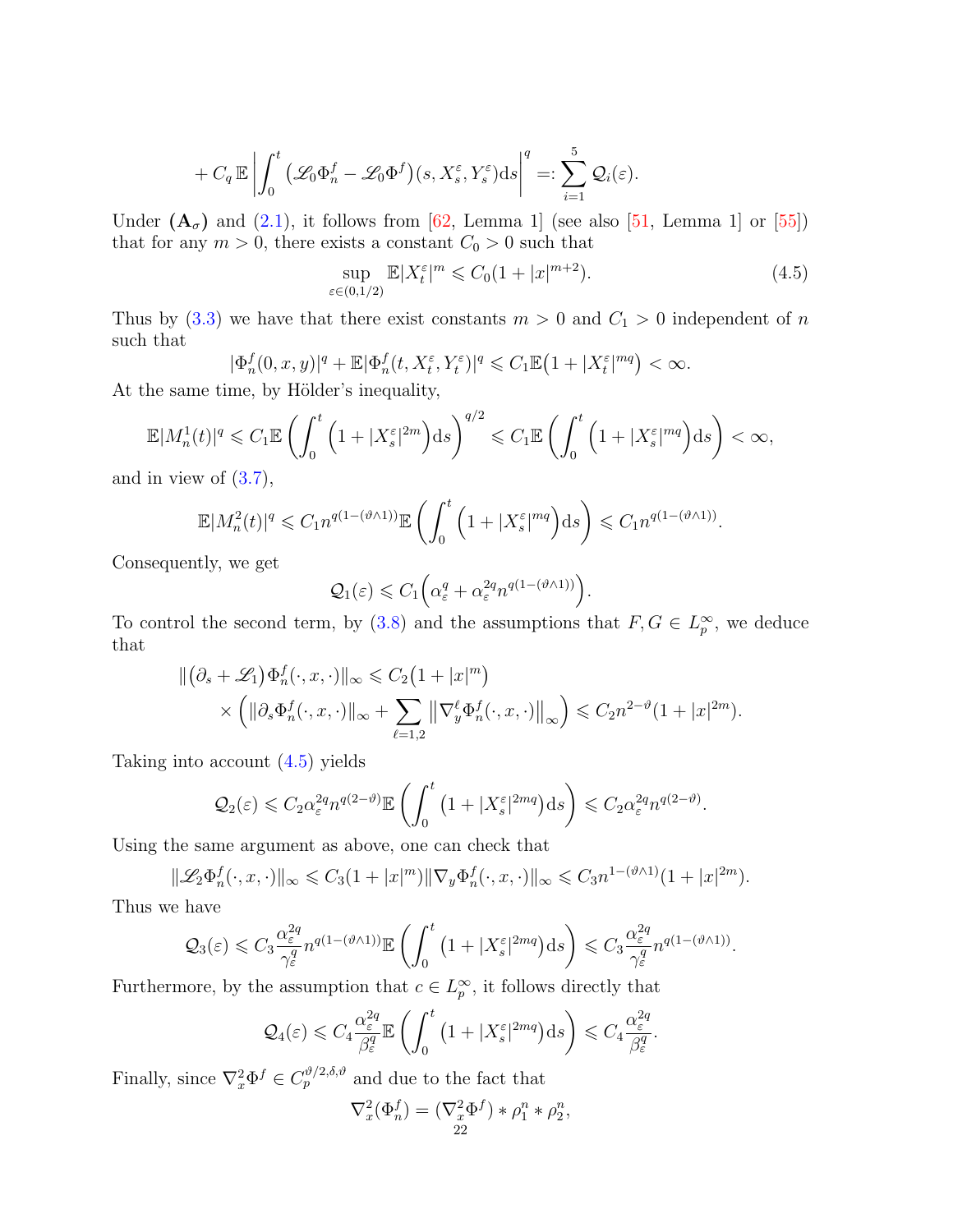we derive by [\(3.6\)](#page-17-4) that

$$
\mathcal{Q}_5(\varepsilon) \leq C_5 \mathbb{E} \left( \int_0^t \sum_{\ell=1,2} \left\| (\nabla_x^{\ell} \Phi_n^f - \nabla_x^{\ell} \Phi^f)(\cdot, X_s^{\varepsilon}, \cdot) \right\|_{\infty}^q \mathrm{d}s \right) \leq C_5 n^{-q\vartheta} \mathbb{E} \left( \int_0^t \left( 1 + |X_s^{\varepsilon}|^{mq} \right) \mathrm{d}s \right) \leq C_5 n^{-q\vartheta}.
$$

Combining the above computations, we arrive at

$$
\mathcal{Q}(\varepsilon) \leq C_6 \Big( \alpha_{\varepsilon} + \alpha_{\varepsilon}^2 n^{1 - (\vartheta \wedge 1)} + \alpha_{\varepsilon}^2 n^{2 - \vartheta} + \frac{\alpha_{\varepsilon}^2}{\gamma_{\varepsilon}} n^{1 - (\vartheta \wedge 1)} + \frac{\alpha_{\varepsilon}^2}{\beta_{\varepsilon}} + n^{-\vartheta} \Big)^q.
$$

Taking  $n = \alpha_{\varepsilon}^{-1}$ , we thus get

$$
\mathcal{Q}(\varepsilon) \leqslant C_7 \Big( \alpha_{\varepsilon} + \alpha_{\varepsilon}^{\vartheta} + \frac{\alpha_{\varepsilon}^2}{\beta_{\varepsilon}} \Big)^q \leqslant C_7 \Big( \alpha_{\varepsilon}^{\vartheta \wedge 1} + \frac{\alpha_{\varepsilon}^2}{\beta_{\varepsilon}} \Big)^q,
$$

and the proof is finished.  $\square$ 

The above result can be regraded as a law of large numbers type fluctuation estimate. Now, we derive a central limit type fluctuation estimate for the integral of  $f(s, X_s^{\varepsilon}, Y_s^{\varepsilon})$ show, we derive a central fillne type interval ion estimate for the integral of  $f(s, X_s, Y_s)$  over the time interval  $[0, t]$ . This will depend on the two regimes described in [\(1.9\)](#page-4-0). Recall that  $\Phi^f$  is the solution to the Poisson equation [\(4.3\)](#page-20-0). For simplify, we set

$$
\overline{c \cdot \nabla_x \Phi^f}(t, y) := \int_{\mathbb{R}^{d_1}} c(x, y) \cdot \nabla_x \Phi^f(t, x, y) \mu^y(\mathrm{d}x).
$$

The following result will play an important role below.

<span id="page-22-0"></span>**Lemma 4.3.** Let  $(A_{\sigma})$ ,  $(A_{b})$  and  $(2.1)$  hold. Assume that  $b, \sigma \in C_b^{\delta, \vartheta}$  with  $0 < \delta, \vartheta \leq 2$ ,  $F, H, G \in L_p^{\infty}$  and  $\lim_{\varepsilon \to 0} \alpha_{\varepsilon}^{\vartheta}/\gamma_{\varepsilon} = 0$ . Then for every  $f \in C_p^{\vartheta/2, \delta, \vartheta}$  satisfying [\(4.1\)](#page-19-3) and any  $q \geqslant 2$ , the following hold:

(i) (Regime 1) if  $c \in L_p^{\infty}$ , we have

$$
\mathbb{E}\left|\frac{1}{\gamma_{\varepsilon}}\int_{0}^{t}f(s,X_{s}^{\varepsilon},Y_{s}^{\varepsilon})\mathrm{d}s\right|^{q} \leqslant C_{t}\Big(\frac{\alpha_{\varepsilon}^{\vartheta\wedge 1}}{\gamma_{\varepsilon}}+\frac{\alpha_{\varepsilon}^{2}}{\beta_{\varepsilon}\gamma_{\varepsilon}}\Big)^{q};
$$

(*ii*) (Regime 2) if  $c \in C_p^{\delta,\vartheta}$ , we have

$$
\mathbb{E}\left|\frac{1}{\gamma_{\varepsilon}}\int_0^t f(s,X_s^{\varepsilon},Y_s^{\varepsilon})ds-\int_0^t \overline{c\cdot\nabla_x\Phi^f}(s,Y_s^{\varepsilon})ds\right|^q\leqslant C_t\Big(\frac{\alpha_{\varepsilon}^{\vartheta\wedge 1}}{\gamma_{\varepsilon}}+\frac{\alpha_{\varepsilon}^2}{\beta_{\varepsilon}}\Big)^q,
$$

where  $C_t > 0$  is a constant independent of  $\delta, \varepsilon$ .

Proof. We provide the proof for the two regimes separately.

(i) (Regime 1) This case follows by Lemma [4.1](#page-19-5) directly since no homogenization occurs. In fact, we have

$$
\mathbb{E}\left|\frac{1}{\gamma_{\varepsilon}}\int_{0}^{t}f(s,X_{s}^{\varepsilon},Y_{s}^{\varepsilon})\mathrm{d}s\right|^{q}=\frac{1}{\gamma_{\varepsilon}^{q}}\mathbb{E}\left|\int_{0}^{t}f(s,X_{s}^{\varepsilon},Y_{s}^{\varepsilon})\mathrm{d}s\right|^{q}\leqslant C_{1}\frac{1}{\gamma_{\varepsilon}^{q}}\left(\alpha_{\varepsilon}^{\vartheta\wedge1}+\frac{\alpha_{\varepsilon}^{2}}{\beta_{\varepsilon}}\right)^{q},
$$

which in turn yields the desired result.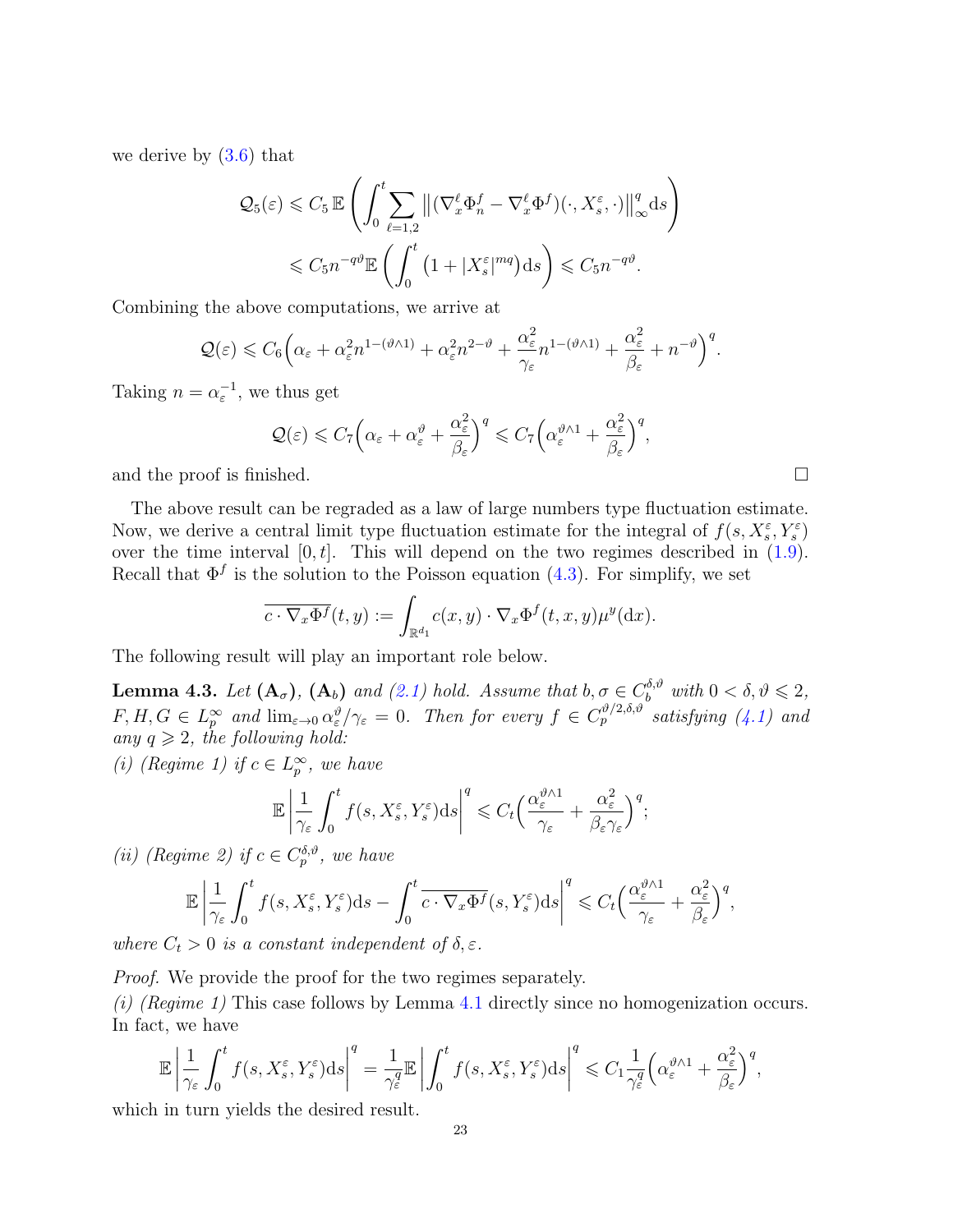(ii) (Regime 2) Recall that  $\alpha_{\varepsilon}^2 = \beta_{\varepsilon} \gamma_{\varepsilon}$  in this case. As in the proof of Lemma [4.1,](#page-19-5) by  $(4.4)$  we have

$$
\hat{\mathcal{Q}}(\varepsilon) := \mathbb{E} \left| \frac{1}{\gamma_{\varepsilon}} \int_{0}^{t} f(s, X_{s}^{\varepsilon}, Y_{s}^{\varepsilon}) ds - \int_{0}^{t} \overline{c \cdot \nabla_{x} \Phi^{f}}(s, Y_{s}^{\varepsilon}) ds \right|^{q}
$$
\n
$$
\leq C_{2} \left[ \frac{\alpha_{\varepsilon}^{2q}}{\gamma_{\varepsilon}^{q}} \left( |\Phi_{n}^{f}(0, x, y)|^{q} + \mathbb{E} |\Phi_{n}^{f}(t, X_{t}^{\varepsilon}, Y_{t}^{\varepsilon})|^{q} \right) + \frac{\alpha_{\varepsilon}^{q}}{\gamma_{\varepsilon}^{q}} \mathbb{E} |M_{n}^{1}(t)|^{q} + \frac{\alpha_{\varepsilon}^{2q}}{\gamma_{\varepsilon}^{q}} \mathbb{E} |M_{n}^{2}(t)|^{q} \right] + C_{2} \frac{\alpha_{\varepsilon}^{2q}}{\gamma_{\varepsilon}^{q}} \mathbb{E} \left| \int_{0}^{t} (\partial_{s} + \mathcal{L}_{1}) \Phi_{n}^{f}(s, X_{s}^{\varepsilon}, Y_{s}^{\varepsilon}) ds \right|^{q} + C_{2} \frac{\alpha_{\varepsilon}^{2q}}{\gamma_{\varepsilon}^{2q}} \mathbb{E} \left| \int_{0}^{t} \mathcal{L}_{2} \Phi_{n}^{f}(s, X_{s}^{\varepsilon}, Y_{s}^{\varepsilon}) ds \right|^{q}
$$
\n
$$
+ C_{2} \frac{1}{\gamma_{\varepsilon}^{q}} \mathbb{E} \left| \int_{0}^{t} \mathcal{L}_{3} \Phi_{n}^{f}(s, X_{s}^{\varepsilon}, Y_{s}^{\varepsilon}) - \mathcal{L}_{3} \Phi^{f}(s, X_{s}^{\varepsilon}, Y_{s}^{\varepsilon}) ds \right|^{q}
$$
\n
$$
+ C_{2} \mathbb{E} \left| \int_{0}^{t} \mathcal{L}_{3} \Phi_{n}^{f}(s, X_{s}^{\varepsilon}, Y_{s}^{\varepsilon}) - \mathcal{L}_{3} \Phi^{f}(s, X_{s}^{\varepsilon}, Y_{s}^{\varepsilon}) ds \right|^{q} =: \sum_{i=1}^{6} \hat
$$

where  $\Phi_n^f$  is the mollifyer of  $\Phi^f$  defined as in [\(3.5\)](#page-17-0). Following exactly the same arguments as in the proof of Lemma [4.1,](#page-19-5) one can check that

$$
\sum_{i=1}^{5} \hat{\mathcal{Q}}_i(\varepsilon) \leq C_3 \Big( \frac{\alpha_{\varepsilon}^q}{\gamma_{\varepsilon}^q} + \frac{\alpha_{\varepsilon}^{2q}}{\gamma_{\varepsilon}^q} n^{q(2-\vartheta)} + \frac{\alpha_{\varepsilon}^{2q}}{\gamma_{\varepsilon}^{2q}} n^{q(1-(\vartheta\wedge 1))} + \frac{1}{\gamma_{\varepsilon}^q} n^{-q\vartheta} \Big).
$$

Taking  $n = \alpha_{\varepsilon}^{-1}$ , we further get

$$
\sum_{i=1}^5 \hat{\mathcal{Q}}_i(\varepsilon) \leqslant C_4 \Big( \frac{\alpha_{\varepsilon}^q}{\gamma_{\varepsilon}^q} + \frac{\alpha_{\varepsilon}^{q\vartheta}}{\gamma_{\varepsilon}^q} \Big) \leqslant C_4 \frac{\alpha_{\varepsilon}^{q(\vartheta \wedge 1)}}{\gamma_{\varepsilon}^q}.
$$

For the last term, note that by definition we have

$$
\mathscr{L}_3 \Phi^f(t, x, y) - \overline{c \cdot \nabla_x \Phi^f}(t, y) = c(x, y) \cdot \nabla_x \Phi^f(t, x, y) - \overline{c \cdot \nabla_x \Phi^f}(t, y),
$$

which satisfies the centering condition [\(4.1\)](#page-19-3). Furthermore, since  $c \in C_p^{\delta,\vartheta}, \Phi^f \in C_p^{\vartheta/2,2+\delta,\vartheta}$ and by Lemma [3.3,](#page-17-5) we have  $c \cdot \nabla_x \Phi^f - \overline{c \cdot \nabla_x \Phi^f} \in C_p^{\vartheta/2, \delta, \vartheta}$ . As a direct result of Lemma [4.1,](#page-19-5) we get

$$
\hat{Q}_6(\varepsilon) \leqslant C_5 \bigg( \alpha_{\varepsilon}^{\vartheta \wedge 1} + \frac{\alpha_{\varepsilon}^2}{\beta_{\varepsilon}} \bigg)^q.
$$

Consequently, we arrive at

$$
\hat{\mathcal{Q}}(\varepsilon)\leqslant C_6\Big(\frac{\alpha_\varepsilon^{\vartheta\wedge 1}}{\gamma_\varepsilon}+\alpha_\varepsilon^{\vartheta\wedge 1}+\frac{\alpha_\varepsilon^2}{\beta_\varepsilon}\Big)^q\leqslant C_6\Big(\frac{\alpha_\varepsilon^{\vartheta\wedge 1}}{\gamma_\varepsilon}+\frac{\alpha_\varepsilon^2}{\beta_\varepsilon}\Big)^q,
$$

and the proof is finished.  $\Box$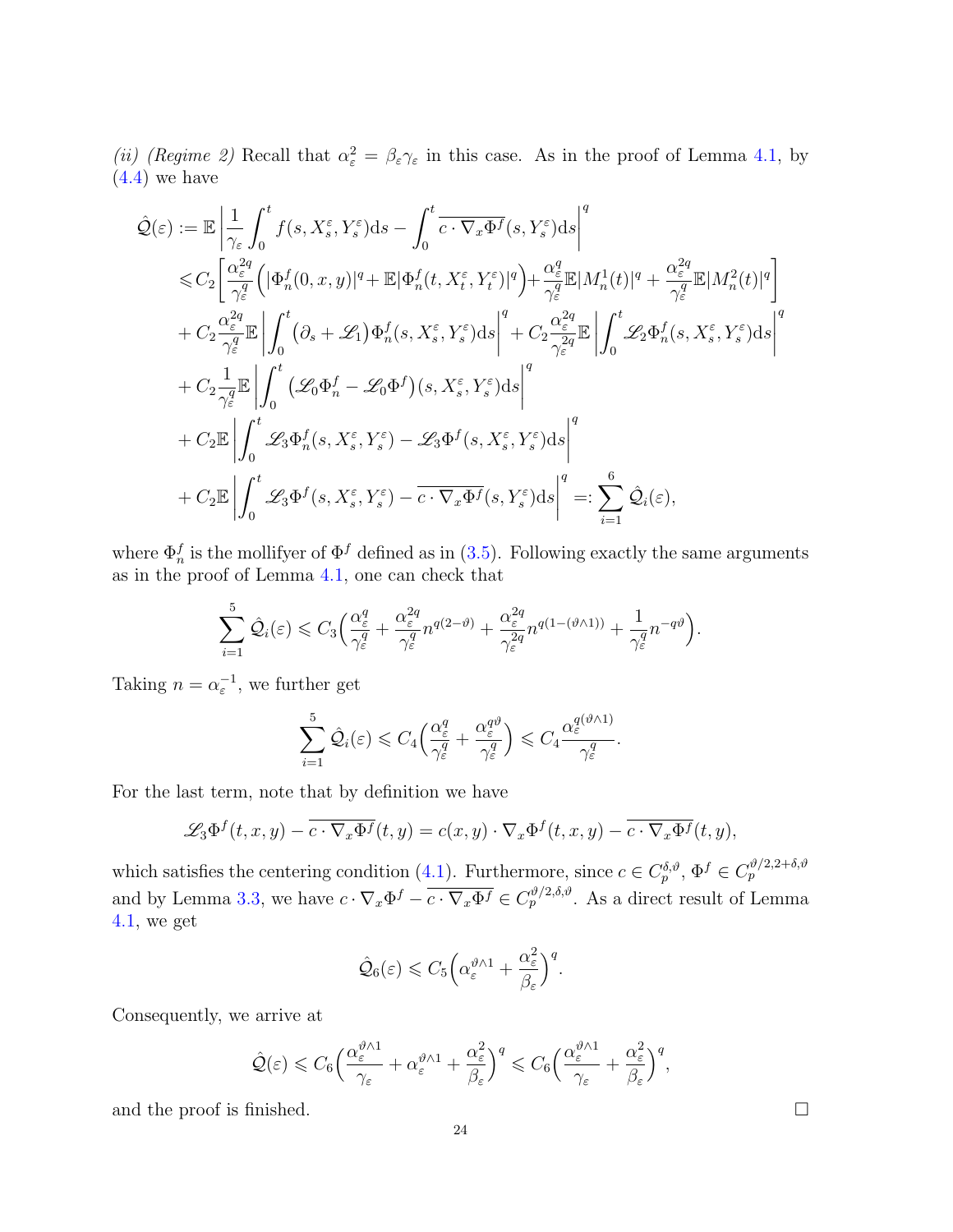<span id="page-24-0"></span>4.2. **Proof of Theorem [2.1.](#page-7-0)** Throughout this subsection, we fix  $T > 0$  and always assume that the conditions in Theorem [2.1](#page-7-0) hold. Recall that  $\bar{Y}_t^k$  ( $k = 1, 2$ ) are given by  $(2.5)$ . Due to our low regularity assumptions on the drift coefficients of system  $(1.6)$ , it seems to be not possible to prove the strong convergence of  $Y_t^{\varepsilon}$  to  $\bar{Y}_t^k$  directly. For this reason, we shall use Zvonkin's argument to transform the equations for  $Y_t^{\varepsilon}$  and  $\bar{Y}_t$  into new ones.

Consider the following backward PDE on  $[0, T] \times \mathbb{R}^{d_2}$ : for  $k = 1, 2$ ,

<span id="page-24-2"></span>
$$
\begin{cases}\n\partial_t v_k(t,y) + \overline{\mathscr{L}}_k v_k(t,y) + \overline{F}_k(t,y) = 0, \quad t \in [0,T), \\
v_k(T,y) = 0,\n\end{cases} \tag{4.6}
$$

where  $\bar{\mathscr{L}}_k$  are defined by [\(2.21\)](#page-15-0). By Lemma [3.3,](#page-17-5) we have for every  $k = 1, 2, \bar{F}_k \in C_b^{\vartheta/2, \vartheta}$ where  $\mathcal{Z}_k$  are defined by (2.21). By Bellina 3.5, we have for every  $\kappa = 1, 2, T_k \in C_b$ <br>with  $0 < \vartheta \le 1$ . Thus under  $(A_G)$ , it is well known that there exits a unique solution  $v_k \in L^{\infty}([0,T]; C_b^{2+\vartheta})$  $\binom{2+\vartheta}{b}(\mathbb{R}^{d_2})\big) \cap C_b^{1+\vartheta/2}$  $b_b^{(1+\vartheta/2}([0,T];L^{\infty}(\mathbb{R}^{d_2}))$  for equation  $(4.6)$ , see e.g. [\[43,](#page-48-21) Chapter IV, Section 5. Moreover, we can choose T small enough so that for any  $0 <$  $t \leq T$  (see e.g. [\[19,](#page-47-25) Theorem 2] or [\[21,](#page-47-26) Theorem 2]),

$$
|\nabla_y v_k(t,y)| \leq 1/2, \quad \forall y \in \mathbb{R}^{d_2}.
$$

Define the transformation function by

<span id="page-24-6"></span><span id="page-24-3"></span>
$$
\Gamma_k(t,y) := y + v_k(t,y).
$$

Then the map  $y \mapsto \Gamma_k(t, y)$  is a C<sup>1</sup>-diffeomorphism and for every  $t \in (0, T]$  and  $y \in \mathbb{R}^{d_2}$ ,

<span id="page-24-5"></span><span id="page-24-4"></span>
$$
1/2 \leqslant |\nabla_y \Gamma_k(t, y)| \leqslant 3/2. \tag{4.7}
$$

Let us define two new processes by

$$
\bar{V}_t^k := \Gamma_k(t, \bar{Y}_t^k) \quad \text{and} \quad V_t^{k,\varepsilon} := \Gamma_k(t, Y_t^{\varepsilon}). \tag{4.8}
$$

We have the following result.

<span id="page-24-1"></span>**Lemma 4.4** (Zvonkin's transformation). Let  $\bar{V}_t^k$  and  $V_t^{k,\varepsilon}$  $t^{\kappa,\varepsilon}$  be defined by [\(4.8\)](#page-24-3). Then we have for  $k = 1, 2$ ,

$$
\mathrm{d}\bar{V}_t^k = G(t, \bar{Y}_t^k) \nabla_y \Gamma_k(t, \bar{Y}_t^k) \mathrm{d}W_t^2, \qquad V_0^k = \Gamma_k(0, y) \tag{4.9}
$$

and

$$
dV_t^{k,\varepsilon} = \left[F(t, X_t^{\varepsilon}, Y_t^{\varepsilon}) - \bar{F}_k(t, Y_t^{\varepsilon})\right] \nabla_y \Gamma_k(t, Y_t^{\varepsilon}) dt + \gamma_{\varepsilon}^{-1} H(t, X_t^{\varepsilon}, Y_t^{\varepsilon}) \nabla_y \Gamma_k(t, Y_t^{\varepsilon}) dt + G(t, Y_t^{\varepsilon}) \nabla_y \Gamma_k(t, Y_t^{\varepsilon}) dW_t^2, \qquad V_0^{\varepsilon} = \Gamma_k(0, y). \tag{4.10}
$$

*Proof.* Using Itô's formula, we have for  $k = 1, 2$ ,

$$
v_k(t, Y_t^{\varepsilon}) = v_k(0, y) + \int_0^t (\partial_s + \mathcal{L}_1) v_k(s, Y_s^{\varepsilon}) ds + \frac{1}{\gamma_{\varepsilon}} \int_0^t \mathcal{L}_2 v_k(s, Y_s^{\varepsilon}) ds
$$
  
+ 
$$
\int_0^t G(s, Y_s^{\varepsilon}) \nabla_y v_k(s, Y_s^{\varepsilon}) dW_s^2
$$
  
= 
$$
v_k(0, y) + \int_0^t (\partial_s + \mathcal{L}_k) v_k(s, Y_s^{\varepsilon}) ds
$$
  
+ 
$$
\int_0^t [F(s, X_s^{\varepsilon}, Y_s^{\varepsilon}) - \bar{F}_k(s, Y_s^{\varepsilon})] \nabla_y v_k(s, Y_s^{\varepsilon}) ds
$$
  
25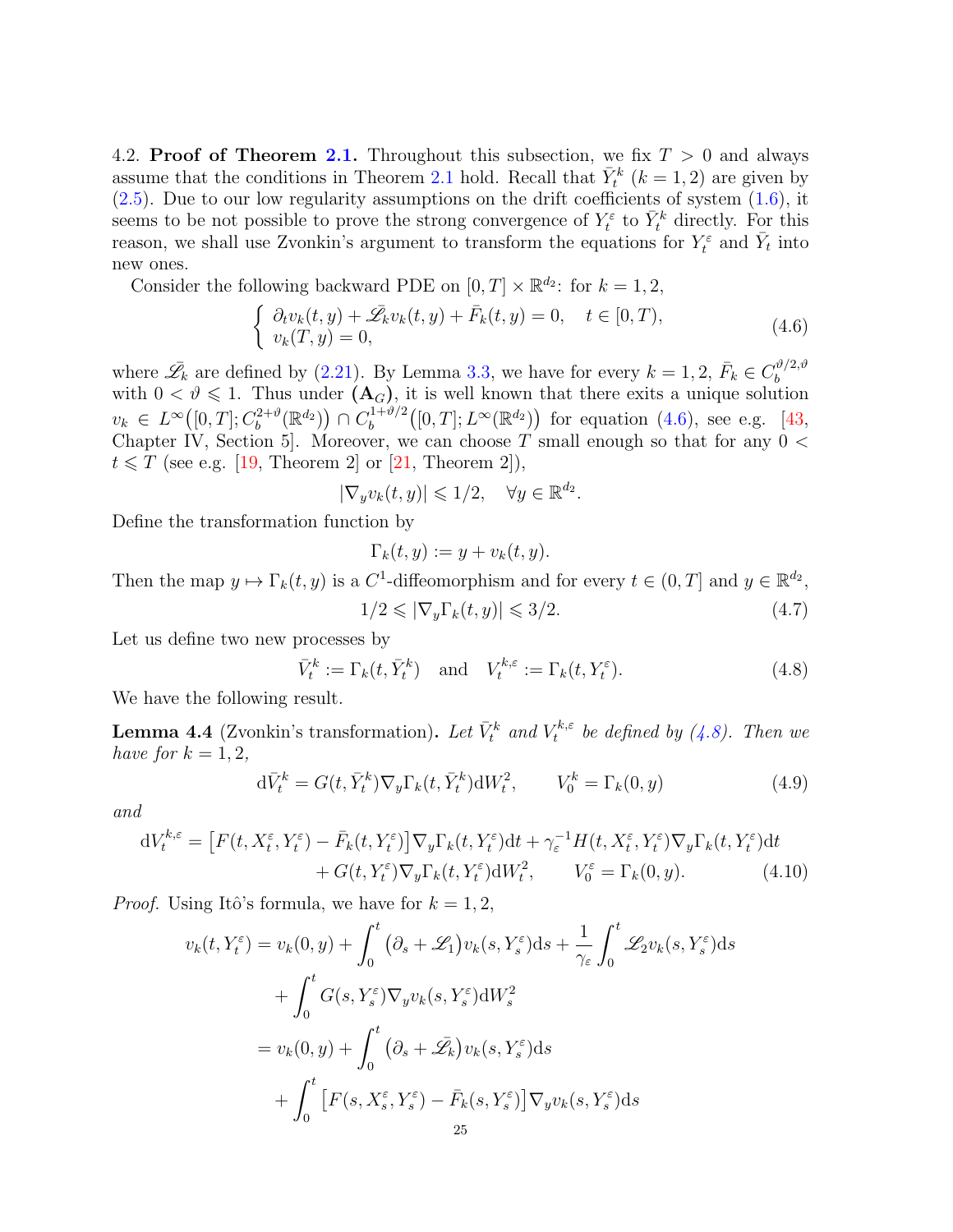$$
+\frac{1}{\gamma_{\varepsilon}}\int_0^t \mathscr{L}_2 v_k(s,Y_s^{\varepsilon})ds + \int_0^t G(s,Y_s^{\varepsilon})\nabla_y v_k(s,Y_s^{\varepsilon})\mathrm{d}W_s^2,
$$

where  $\mathscr{L}_1$  and  $\mathscr{L}_2$  are given by [\(1.8\)](#page-3-2). Taking into account [\(4.6\)](#page-24-2), we further get

$$
v_k(t, Y_t^{\varepsilon}) = v_k(0, y) - \int_0^t \bar{F}_k(s, Y_s^{\varepsilon}) ds + \int_0^t \left[ F(s, X_s^{\varepsilon}, Y_s^{\varepsilon}) - \bar{F}_k(s, Y_s^{\varepsilon}) \right] \nabla_y v_k(s, Y_s^{\varepsilon}) ds + \frac{1}{\gamma_{\varepsilon}} \int_0^t \mathcal{L}_2 v_k(s, Y_s^{\varepsilon}) ds + \int_0^t G(s, Y_s^{\varepsilon}) \nabla_y v_k(s, Y_s^{\varepsilon}) dW_s^2,
$$

This together with the equation for  $Y_t^{\varepsilon}$  and the fact that  $\nabla_y \Gamma_k(t, y) = \mathbb{I}_{d_2} + \nabla_y v_k(t, y)$ yields [\(4.10\)](#page-24-4). The proof of [\(4.9\)](#page-24-5) is easier and follows by the same argument.  $\Box$ 

Now, we are in the position to give:

*Proof of Theorem [2.1.](#page-7-0)* Let us first assume that  $T > 0$  is sufficiently small so that  $(4.7)$ holds. By the definition [\(4.8\)](#page-24-3), we have for any  $t \in [0, T]$ ,  $k = 1, 2$  and  $q \geq 2$  that

<span id="page-25-0"></span>
$$
\mathbb{E}\left|Y_t^{\varepsilon} - \bar{Y}_t^k\right|^q \leqslant C_q \mathbb{E}\left|V_t^{k,\varepsilon} - \bar{V}_t^k\right|^q. \tag{4.11}
$$

In view of  $(4.9)$  and  $(4.10)$ , we may write

$$
V_t^{k,\varepsilon} - \bar{V}_t^k = \int_0^t \left[ G(s, Y_s^{\varepsilon}) \nabla_y \Gamma_k(s, Y_s^{\varepsilon}) - G(s, \bar{Y}_s^k) \nabla_y \Gamma_k(s, \bar{Y}_s^k) \right] dW_s^2
$$
  
+ 
$$
\int_0^t \left[ F(s, X_s^{\varepsilon}, Y_s^{\varepsilon}) - \bar{F}_k(s, Y_s^{\varepsilon}) \right] \nabla_y \Gamma_k(s, Y_s^{\varepsilon}) ds
$$
  
+ 
$$
\frac{1}{\gamma_{\varepsilon}} \int_0^t H(s, X_s^{\varepsilon}, Y_s^{\varepsilon}) \nabla_y \Gamma_k(s, Y_s^{\varepsilon}) ds.
$$

Taking expectation of both sides of the above equality, we get that there exists a constant  $C_0 > 0$  such that

$$
\mathbb{E}|V_t^{k,\varepsilon} - \bar{V}_t^k|^q \leq C_0 \mathbb{E}\left(\int_0^t \left|G(s,Y_s^{\varepsilon})\nabla_y \Gamma_k(s,Y_s^{\varepsilon}) - G(s,\bar{Y}_s^k)\nabla_y \Gamma_k(s,\bar{Y}_s^k)\right|^2 ds\right)^{q/2} \n+ C_0 \mathbb{E}\left|\int_0^t \left[F(s,X_s^{\varepsilon},Y_s^{\varepsilon}) - \bar{F}_k(s,Y_s^{\varepsilon})\right]\nabla_y \Gamma_k(s,Y_s^{\varepsilon}) ds\right|^{q} \n+ \frac{1}{\gamma_{\varepsilon}} \int_0^t H(s,X_s^{\varepsilon},Y_s^{\varepsilon})\nabla_y \Gamma_k(s,Y_s^{\varepsilon}) ds\right|^q =: \mathcal{Q}_1(t,\varepsilon) + \mathcal{Q}_2(t,\varepsilon).
$$

Note that for each  $k = 1, 2$ ,

<span id="page-25-1"></span>
$$
y \mapsto G(t, \cdot) \nabla_y \Gamma_k(t, \cdot) \in C_b^1(\mathbb{R}^{d_2}).
$$

Thus we have

$$
\mathcal{Q}_1(t,\varepsilon) \leqslant C_1 \mathbb{E}\left(\int_0^t |Y_s^{\varepsilon} - \bar{Y}_s^k|^2 \mathrm{d}s\right)^{q/2} \leqslant C_t \mathbb{E}\left(\int_0^t |Y_s^{\varepsilon} - \bar{Y}_s^k|^q \mathrm{d}s\right),\tag{4.12}
$$

where  $C_t > 0$  is a constant independent of  $\varepsilon$ . Below, we proceed to control the second term according to Regime 1 and Regime 2 in [\(1.9\)](#page-4-0) separately.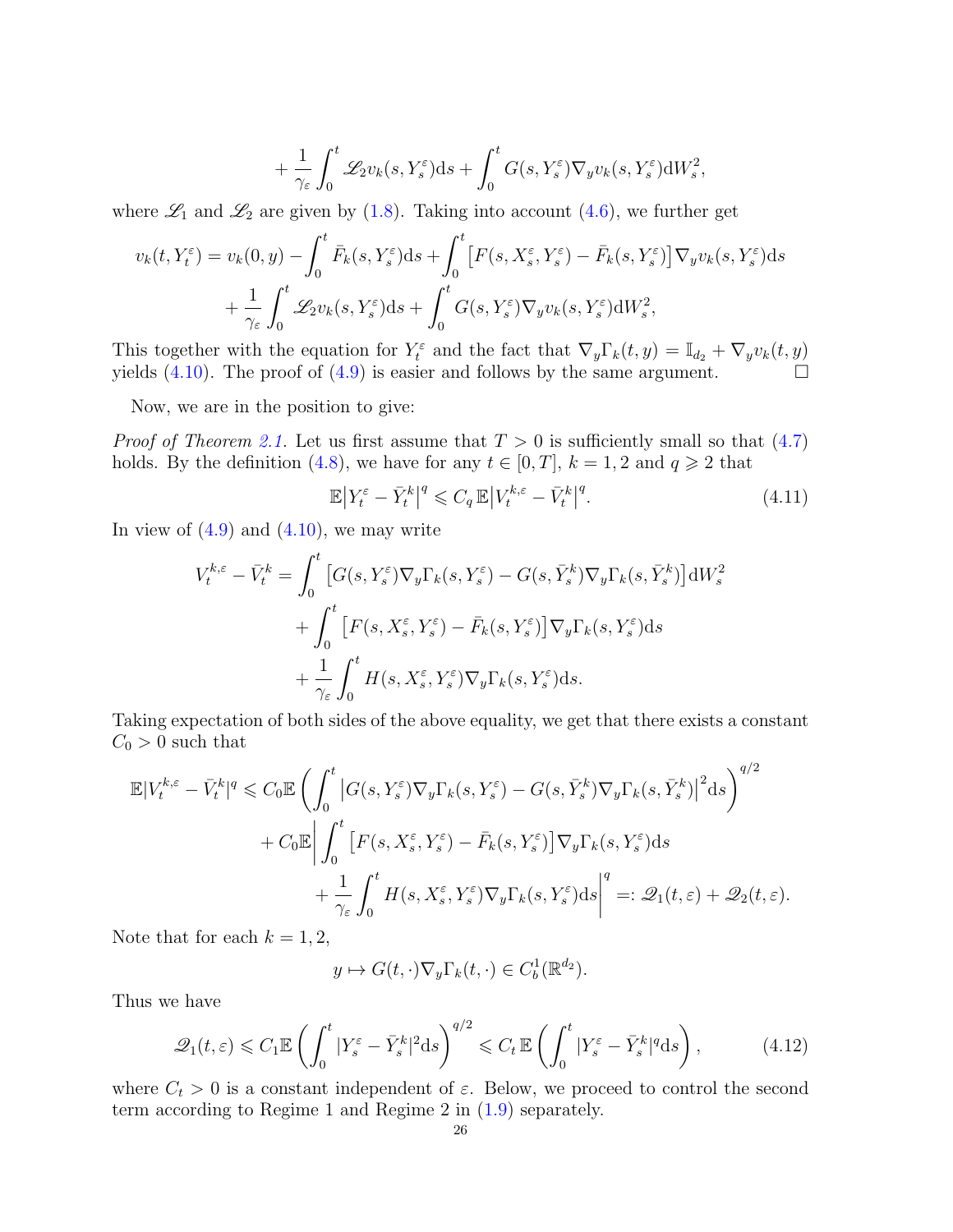**Regime 1**  $(k = 1)$ . In this case, note that the function  $[F(t, x, y) - \bar{F}_1(t, y)] \nabla_y \Gamma_1(t, y)$ satisfies the centering condition [\(4.1\)](#page-19-3) and belongs to  $C_p^{\vartheta/2,\delta,\vartheta}$ . Thus by Lemma [4.1](#page-19-5) we have

$$
\mathbb{E}\bigg|\int_0^t \big[F(s,X^\varepsilon_s,Y^\varepsilon_s) - \bar{F}_1(s,Y^\varepsilon_s)\big]\nabla_y\Gamma_1(s,Y^\varepsilon_s)\mathrm{d} s\bigg|^q\leqslant C_2\Big(\alpha_\varepsilon^{\vartheta\wedge 1} + \frac{\alpha_\varepsilon^2}{\beta_\varepsilon}\Big)^q.
$$

At the same time, thanks to assumption  $(A_H)$ , the function  $H(t, x, y) \nabla_y \Gamma_1(t, y)$  also satisfies the centering condition  $(4.1)$ . It then follows by Lemma [4.3](#page-22-0) (i) that

$$
\mathbb{E}\bigg|\frac{1}{\gamma_{\varepsilon}}\int_0^t H(s,X_s^{\varepsilon},Y_s^{\varepsilon})\nabla_y\Gamma_1(s,Y_s^{\varepsilon})\mathrm{d}s\bigg|^q\leqslant C_3\Big(\frac{\alpha_{\varepsilon}^{\vartheta\wedge 1}}{\gamma_{\varepsilon}}+\frac{\alpha_{\varepsilon}^2}{\beta_{\varepsilon}\gamma_{\varepsilon}}\Big)^q.
$$

Combining the above estimates, we get

$$
\mathscr{Q}_2(t,\varepsilon) \leqslant C_4 \Big( \frac{\alpha_\varepsilon^{\vartheta \wedge 1}}{\gamma_\varepsilon} + \frac{\alpha_\varepsilon^2}{\beta_\varepsilon \gamma_\varepsilon} \Big)^q.
$$

Now, in view of  $(4.11)$  and  $(4.12)$ , we arrive at

$$
\mathbb{E}|Y_t^{\varepsilon} - \bar{Y}_t^1|^q \leqslant C_5 \mathbb{E}\left(\int_0^t |Y_s^{\varepsilon} - \bar{Y}_s^1|^q \mathrm{d} s\right) + C_6 \Big(\frac{\alpha_{\varepsilon}^{\vartheta \wedge 1}}{\gamma_{\varepsilon}} + \frac{\alpha_{\varepsilon}^2}{\beta_{\varepsilon} \gamma_{\varepsilon}}\Big)^q,
$$

which in turn yields the desired result by Gronwall's inequality. For general  $T > 0$ , the result can be proved by induction and analogous arguments.

**Regime 2**  $(k = 2)$ . In this case, recall that we have  $\bar{F}_2(t, y) = \bar{F}_1(t, y) + \overline{c \cdot \nabla_x \Phi}(t, y)$ , where  $\Phi$  solves the Poisson equation [\(2.3\)](#page-7-7) and  $\overline{c \cdot \nabla_x \Phi}$  is given by [\(2.15\)](#page-11-4). Thus, we deduce that

$$
\mathcal{Q}_2(t,\varepsilon) \leq C_2 \mathbb{E} \bigg| \int_0^t \big[ F(s, X_s^{\varepsilon}, Y_s^{\varepsilon}) - \bar{F}_1(s, Y_s^{\varepsilon}) \big] \nabla_y \Gamma_2(s, Y_s^{\varepsilon}) ds \bigg|^q
$$
  
+  $C_2 \mathbb{E} \bigg| \frac{1}{\gamma_{\varepsilon}} \int_0^t H(s, X_s^{\varepsilon}, Y_s^{\varepsilon}) \nabla_y \Gamma_2(s, Y_s^{\varepsilon}) ds - \int_0^t \overline{c \cdot \nabla_x \Phi}(s, Y_s^{\varepsilon}) \nabla_y \Gamma_2(s, Y_s^{\varepsilon}) ds \bigg|^q$   
=:  $\mathcal{Q}_{21}(t,\varepsilon) + \mathcal{Q}_{22}(t,\varepsilon).$ 

Following exactly the same arguments as above, we get

$$
\mathcal{Q}_{21}(t,\varepsilon) \leqslant C_3 \Big( \alpha_{\varepsilon}^{\vartheta \wedge 1} + \frac{\alpha_{\varepsilon}^2}{\beta_{\varepsilon}} \Big)^q.
$$

On the other hand, let  $\tilde{\Phi}(t, x, y) := \Phi(t, x, y) \cdot \nabla_{y} \Gamma_{2}(t, y)$ . Then one can check that

$$
\mathscr{L}_0(x,y)\tilde{\Phi}(t,x,y) = -H(t,x,y)\cdot\nabla_y\Gamma_2(t,y)
$$

and

$$
\overline{c\cdot\nabla_x\tilde{\Phi}}(t,y):=\int_{\mathbb{R}^{d_1}}c(x,y)\cdot\nabla_x\tilde{\Phi}(t,x,y)\mu^y(\mathrm{d}x)=\overline{c\cdot\nabla_x\Phi}(t,y)\cdot\nabla_y\Gamma_2(t,y).
$$

Consequently, by Lemma [4.3](#page-22-0) (ii) we have

$$
\mathscr{Q}_{22}(t,\varepsilon) \leqslant C_4 \Big( \frac{\alpha_{\varepsilon}^{\vartheta \wedge 1}}{\gamma_{\varepsilon}} + \frac{\alpha_{\varepsilon}^2}{\beta_{\varepsilon}} \Big)^q.
$$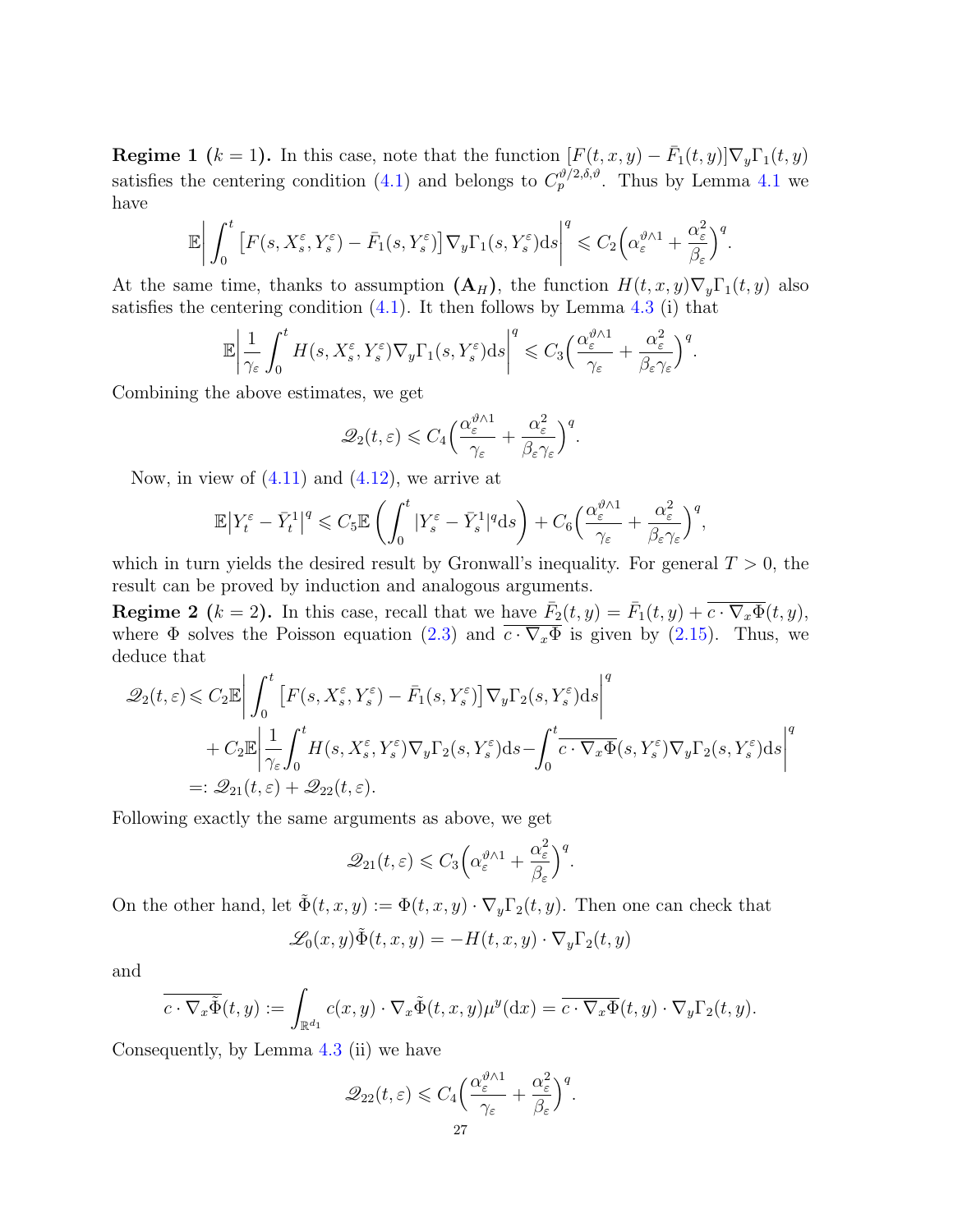Combining the above computations, we arrive at

$$
\mathbb{E}\big|Y_t^{\varepsilon}-\bar{Y}_t^2\big|^q\leqslant C_5\mathbb{E}\left(\int_0^t|Y_s^{\varepsilon}-\bar{Y}_s^2|^q\mathrm{d} s\right)+C_6\Big(\frac{\alpha_{\varepsilon}^{\vartheta\wedge 1}}{\gamma_{\varepsilon}}+\frac{\alpha_{\varepsilon}^2}{\beta_{\varepsilon}}\Big)^q,
$$

which in turn yields the desired result by Gronwall's inequality. Hence the whole proof is finished.  $\Box$ 

## 5. Central limit theorem without homogenization

<span id="page-27-0"></span>In this section, we study the central limit theorem for SDE [\(2.8\)](#page-8-2). We shall first derive some weak fluctuation estimates in Subsection 5.1. Then we prove Theorem [2.3](#page-9-0) in Subsection 5.2.

<span id="page-27-1"></span>5.1. Weak fluctuation estimate (i). Recall that  $Y_t^{0,\varepsilon}$ <sup> $\tau_t^{0,\varepsilon}$ </sup> converges strongly to  $\bar{Y}_t^1$ , and  $Z_{t}^{0,\varepsilon}$  $t^{0,\varepsilon}$ ,  $\bar{Z}_{\ell,t}^0$  ( $\ell = 1, 2, 3$ ) are defined by [\(2.9\)](#page-9-5), [\(2.13\)](#page-9-2), respectively. To prove the weak convergence of  $Z_t^{0,\varepsilon}$ <sup>0,ε</sup> to  $\bar{Z}_{\ell,t}^0$ , we shall view the process  $(X_t^{\varepsilon}, Y_t^{0,\varepsilon}, \bar{Y}_t^1, Z_t^{0,\varepsilon}, \bar{Z}_{\ell,t}^0)$  as a whole system, i.e., we consider

$$
\begin{cases} dX_t^{\varepsilon} = \alpha_{\varepsilon}^{-2}b(X_t^{\varepsilon}, Y_t^{0,\varepsilon})dt + \beta_{\varepsilon}^{-1}c(X_t^{\varepsilon}, Y_t^{0,\varepsilon})dt + \alpha_{\varepsilon}^{-1}\sigma(X_t^{\varepsilon}, Y_t^{0,\varepsilon})dW_t^1, & X_0 = x, \\ dY_t^{0,\varepsilon} = F(t, X_t^{\varepsilon}, Y_t^{0,\varepsilon})dt + G(t, Y_t^{0,\varepsilon})dW_t^2, & Y_0^{0,\varepsilon} = y, \\ d\bar{Y}_t^1 = \bar{F}_1(t, \bar{Y}_t^1)dt + G(t, \bar{Y}_t^1)dW_t^2, & \bar{Y}_0^1 = y, \\ dZ_t^{0,\varepsilon} = \frac{1}{\eta_{\varepsilon}} \Big[ F(t, X_t^{\varepsilon}, Y_t^{0,\varepsilon}) - \bar{F}_1(t, \bar{Y}_t^1) \Big] dt + \frac{1}{\eta_{\varepsilon}} \Big[ G(t, Y_t^{0,\varepsilon}) - G(t, \bar{Y}_t^1) \Big] dW_t^2, & Z_0^{0,\varepsilon} = 0, \\ d\bar{Z}_{\ell,t}^0 = \varrho_{\ell}^0(t, \bar{Y}_t^1, \bar{Z}_{\ell,t}^0)dt + \chi_{\ell}^0(t, \bar{Y}_t^1, \bar{Z}_{\ell,t}^0)dW_t^2, & \bar{Z}_{\ell,0}^1 = 0, \end{cases}
$$

where for  $\ell = 1, 2, 3, \eta_{\varepsilon}$  is given in [\(2.10\)](#page-9-1), and  $\rho_{\ell}^{0}(t, y, z)$  and  $\chi_{\ell}^{0}(t, y, z)$  denote the drift and diffusion coefficients for  $\bar{Z}_{\ell,t}^0$  in SDE [\(2.13\)](#page-9-2), respectively. We write  $\varrho_\ell^0$  and  $\chi_\ell^0$  here just for simplicity, and we shall not use them below.

Note that by definition, we can write

$$
dZ_t^{0,\varepsilon} = \frac{1}{\eta_{\varepsilon}} \Big[ F(t, X_t^{\varepsilon}, Y_t^{0,\varepsilon}) - \bar{F}_1(t, Y_t^{0,\varepsilon}) \Big] dt + \left( \frac{1}{\eta_{\varepsilon}} \Big[ \bar{F}_1(t, Y_t^{0,\varepsilon}) - \bar{F}_1(t, \bar{Y}_t^1) \Big] dt + \frac{1}{\eta_{\varepsilon}} \Big[ G(t, Y_t^{0,\varepsilon}) - G(t, \bar{Y}_t^1) \Big] dW_t^2 \right).
$$

To shorten the notation, we define

<span id="page-27-2"></span>
$$
\mathcal{L}_4^1 := \mathcal{L}_4^1(t, x, y, z) := \sum_{i=1}^{d_2} \left[ F^i(t, x, y) - \bar{F}_1^i(t, y) \right] \frac{\partial}{\partial z_i},\tag{5.1}
$$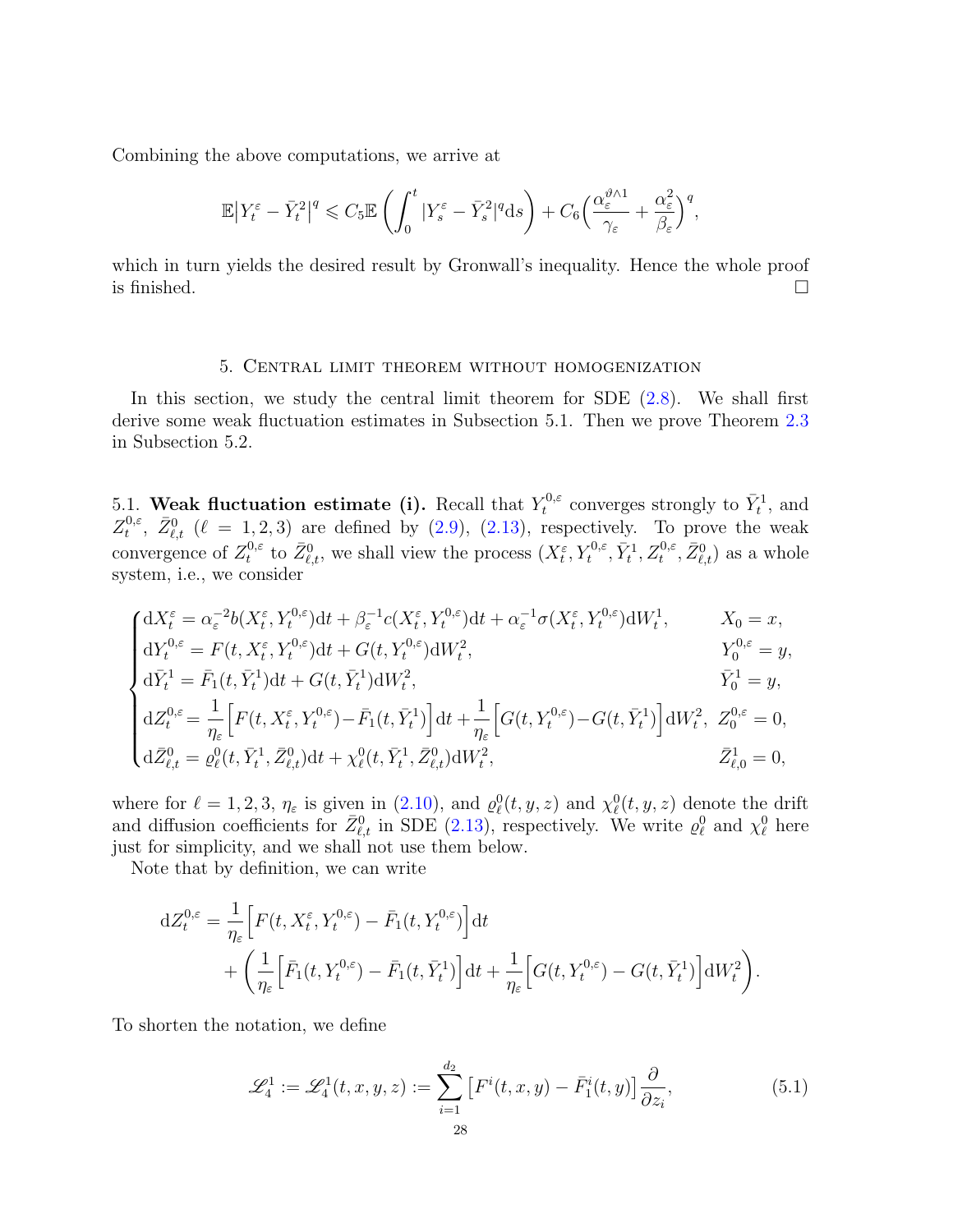and for  $k = 1, 2$ ,

$$
\mathcal{L}_{5}^{k,\varepsilon} := \mathcal{L}_{5}^{k,\varepsilon}(t, y, \bar{y}, z) := \eta_{\varepsilon}^{-1} \sum_{i=1}^{d_{2}} \left[ \bar{F}_{k}^{i}(t, y) - \bar{F}_{k}^{i}(t, \bar{y}) \right] \frac{\partial}{\partial z_{i}} \n+ \eta_{\varepsilon}^{-2} / 2 \sum_{i,j=1}^{d_{2}} \left( \left[ G(t, y) - G(t, \bar{y}) \right] \left[ G(t, y) - G(t, \bar{y}) \right]^{*} \right)^{ij} \frac{\partial^{2}}{\partial z_{i} \partial z_{j}} \n+ \eta_{\varepsilon}^{-1} / 2 \sum_{i,j=1}^{d_{2}} \left( G(t, y) \left[ G(t, y) - G(t, \bar{y}) \right]^{*} \right)^{ij} \frac{\partial^{2}}{\partial y_{i} \partial z_{j}}.
$$
\n(5.2)

Let  $f(t, x, y, z)$  be a function satisfying the centering condition, i.e.,

$$
\int_{\mathbb{R}^{d_1}} f(t, x, y, z) \mu^y(\mathrm{d}x) = 0, \quad \forall (t, y, z) \in \mathbb{R}_+ \times \mathbb{R}^{d_2} \times \mathbb{R}^{d_2}.
$$
 (5.3)

Let  $\Phi^f(t, x, y, z)$  denote the unique solution to the following Poisson equation:

<span id="page-28-4"></span><span id="page-28-3"></span><span id="page-28-2"></span><span id="page-28-1"></span>
$$
\mathcal{L}_0(x,y)\Phi^f(t,x,y,z) = -f(t,x,y,z),\tag{5.4}
$$

where  $(t, y, z) \in \mathbb{R}_+ \times \mathbb{R}^{d_2} \times \mathbb{R}^{d_2}$  are regarded as parameters. We have the following fluctuation estimate for the process  $(X_t^{\varepsilon}, Y_t^{0,\varepsilon}, Z_t^{0,\varepsilon}).$ 

<span id="page-28-0"></span>**Lemma 5.1.** Let  $(A_{\sigma})$ ,  $(A_{b})$ ,  $(2.1)$  hold and  $0 < \delta, \vartheta \leq 2$ . Assume that  $b, \sigma \in C_b^{\delta, 1 \vee \vartheta}$  $b^{(0,1\vee v},$  $c \in L_p^{\infty}, F \in C_p^{0,\delta,1}$  and  $G \in C_b^{0,1}$ <sup>0,1</sup>. Then for every  $f \in C_p^{\vartheta/2, \delta, \vartheta, 2}$  satisfying [\(5.3\)](#page-28-1), we have

$$
\mathbb{E}\left(\int_{0}^{t}f(s,X_{s}^{\varepsilon},Y_{s}^{0,\varepsilon},Z_{s}^{0,\varepsilon})\mathrm{d}s\right) \leq C_{t}\left[\alpha_{\varepsilon}^{\vartheta} + \frac{\alpha_{\varepsilon}^{2}}{\beta_{\varepsilon}}\mathbb{E}\left(\int_{0}^{t}\mathscr{L}_{3}\Phi^{f}(s,X_{s}^{\varepsilon},Y_{s}^{0,\varepsilon},Z_{s}^{0,\varepsilon})\mathrm{d}s\right) + \frac{\alpha_{\varepsilon}^{2}}{\eta_{\varepsilon}}\mathbb{E}\left(\int_{0}^{t}\mathscr{L}_{4}^{1}\Phi^{f}(s,X_{s}^{\varepsilon},Y_{s}^{0,\varepsilon},Z_{s}^{0,\varepsilon})\mathrm{d}s\right)\right].
$$
 (5.5)

where  $\mathscr{L}_3$  and  $\mathscr{L}_4^1$  are given by [\(1.8\)](#page-3-2) and [\(5.1\)](#page-27-2), respectively, and  $C_t > 0$  is a constant independent of  $\delta, \varepsilon$ .

Remark 5.2. *(i)* Note that under the above assumptions and according to Theorem [3.1,](#page-16-1) we in fact have  $\Phi^f \in C_p^{\vartheta/2,2+\delta,\vartheta,2}$ . Thus we get

$$
\mathbb{E}\left(\int_0^t \mathcal{L}_3 \Phi^f(s, X_s^{\varepsilon}, Y_s^{0,\varepsilon}, Z_s^{0,\varepsilon}) ds\right) + \mathbb{E}\left(\int_0^t \mathcal{L}_4^1 \Phi^f(s, X_s^{\varepsilon}, Y_s^{0,\varepsilon}, Z_s^{0,\varepsilon}) ds\right) \leqslant C_0 \mathbb{E}\left(\int_0^t \left(1 + |X_s^{\varepsilon}|^{2m}\right) ds\right) < \infty,
$$

which in turn yields that

<span id="page-28-5"></span>
$$
\mathbb{E}\left(\int_0^t f(s, X_s^{\varepsilon}, Y_s^{0,\varepsilon}, Z_s^{0,\varepsilon})ds\right) \leqslant C_t\left(\alpha_{\varepsilon}^{\vartheta} + \frac{\alpha_{\varepsilon}^2}{\beta_{\varepsilon}} + \frac{\alpha_{\varepsilon}^2}{\eta_{\varepsilon}}\right).
$$
\n(5.6)

However, the homogenization effects of the last two terms in  $(5.5)$  will appear when we study the central limit theorems, so we just keep them on the right hand side for later use.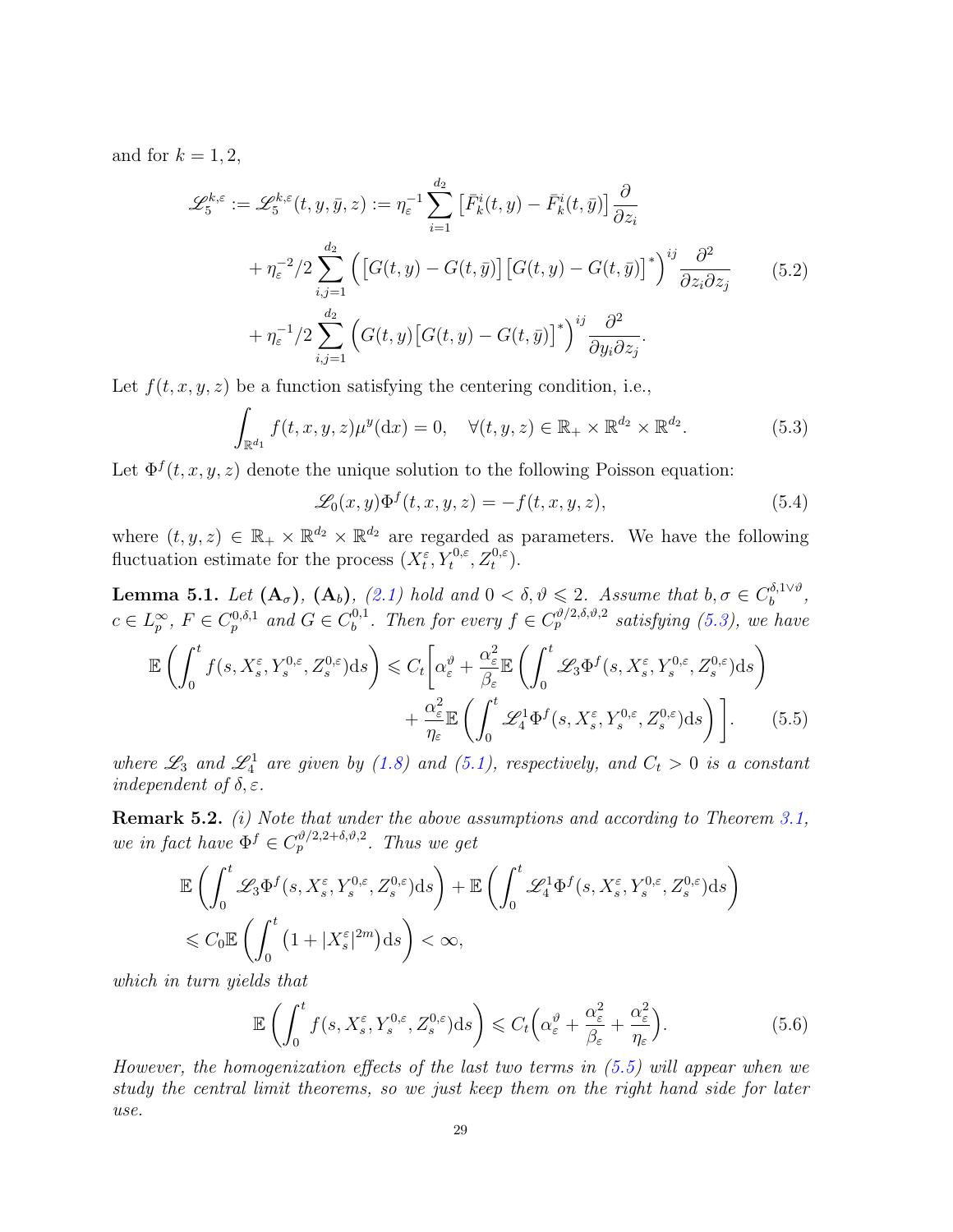(ii) Compared with Lemma  $\angle 4.1$ , we do not take absolute value for the integral over  $[0, t]$  on the left hand side of  $(5.5)$ . We shall see that the involved martingale part will not play any role in the control of the error bound in this case.

*Proof.* Let  $\Phi_n^f$  be the mollifyer of  $\Phi^f$  defined as in [\(3.5\)](#page-17-0). Using Itô's formula, we have

$$
\Phi_n^f(t, X_t^{\varepsilon}, Y_t^{0,\varepsilon}, Z_t^{0,\varepsilon}) = \Phi_n^f(0, x, y, 0) + \frac{1}{\alpha_{\varepsilon}} \tilde{M}_n^1(t) + \tilde{M}_n^2(t) + \frac{1}{\eta_{\varepsilon}} \tilde{M}_n^3(t) \n+ \int_0^t \left( \partial_s + \mathcal{L}_1 + \mathcal{L}_5^{1,\varepsilon} \right) \Phi_n^f(s, X_s^{\varepsilon}, Y_s^{0,\varepsilon}, Z_s^{0,\varepsilon}) ds \n+ \frac{1}{\alpha_{\varepsilon}^2} \int_0^t \mathcal{L}_0 \Phi_n^f(s, X_s^{\varepsilon}, Y_s^{0,\varepsilon}, Z_s^{0,\varepsilon}) ds + \frac{1}{\beta_{\varepsilon}} \int_0^t \mathcal{L}_3 \Phi_n^f(s, X_s^{\varepsilon}, Y_s^{0,\varepsilon}, Z_s^{0,\varepsilon}) ds \n+ \frac{1}{\eta_{\varepsilon}} \int_0^t \mathcal{L}_4^1 \Phi_n^f(s, X_s^{\varepsilon}, Y_s^{0,\varepsilon}, Z_s^{0,\varepsilon}) ds.
$$

where  $\mathscr{L}_1$  and  $\mathscr{L}_5^{1,\varepsilon}$ <sup>o1, $\varepsilon$ </sup> are given by [\(1.8\)](#page-3-2) and [\(5.2\)](#page-28-3), respectively, and  $\tilde{M}_n^1(t)$ ,  $\tilde{M}_n^2(t)$ ,  $\tilde{M}_n^3(t)$ are martingales defined by

$$
\tilde{M}_n^1(t) := \int_0^t \sigma(X_s^{\varepsilon}, Y_s^{0,\varepsilon}) \nabla_x \Phi_n^f(s, X_s^{\varepsilon}, Y_s^{0,\varepsilon}, Z_s^{0,\varepsilon}) dW_s^1,
$$
\n
$$
\tilde{M}_n^2(t) := \int_0^t G(s, Y_s^{0,\varepsilon}) \nabla_y \Phi_n^f(s, X_s^{\varepsilon}, Y_s^{0,\varepsilon}, Z_s^{0,\varepsilon}) dW_s^2,
$$
\n
$$
\tilde{M}_n^3(t) := \int_0^t \left[ G(s, Y_s^{0,\varepsilon}) - G(s, \bar{Y}_s^1) \right] \nabla_z \Phi_n^f(s, X_s^{\varepsilon}, Y_s^{0,\varepsilon}, Z_s^{0,\varepsilon}) dW_s^2.
$$

Taking expectation and in view of [\(5.4\)](#page-28-4), we have

$$
\mathcal{V}(\varepsilon) := \mathbb{E}\bigg(\int_0^t f(s, X_s^{\varepsilon}, Y_s^{0,\varepsilon}, Z_s^{0,\varepsilon})ds\bigg) = \alpha_{\varepsilon}^2 \mathbb{E}\big[\Phi_n^f(0, x, y, 0) - \Phi_n^f(t, X_t^{\varepsilon}, Y_t^{0,\varepsilon}, Z_t^{0,\varepsilon})\big] + \alpha_{\varepsilon}^2 \mathbb{E}\bigg(\int_0^t \big(\partial_s + \mathcal{L}_1 + \mathcal{L}_s^{1,\varepsilon}\big)\Phi_n^f(s, X_s^{\varepsilon}, Y_s^{0,\varepsilon}, Z_s^{0,\varepsilon})ds\bigg) + \mathbb{E}\bigg(\int_0^t \big[\mathcal{L}_0\Phi_n^f - \mathcal{L}_0\Phi^f\big](s, X_s^{\varepsilon}, Y_s^{0,\varepsilon}, Z_s^{0,\varepsilon})ds\bigg) + \bigg[\frac{\alpha_{\varepsilon}^2}{\beta_{\varepsilon}} \mathbb{E}\bigg(\int_0^t \big(\mathcal{L}_3\Phi_n^f - \mathcal{L}_3\Phi^f\big)(s, X_s^{\varepsilon}, Y_s^{0,\varepsilon}, Z_s^{0,\varepsilon})ds\bigg) + \frac{\alpha_{\varepsilon}^2}{\eta_{\varepsilon}} \mathbb{E}\bigg(\int_0^t \big(\mathcal{L}_4^1\Phi_n^f - \mathcal{L}_4^1\Phi^f\big)(s, X_s^{\varepsilon}, Y_s^{0,\varepsilon}, Z_s^{0,\varepsilon})ds\bigg)\bigg] + \frac{\alpha_{\varepsilon}^2}{\beta_{\varepsilon}} \mathbb{E}\bigg(\int_0^t \mathcal{L}_3\Phi^f(s, X_s^{\varepsilon}, Y_s^{0,\varepsilon}, Z_s^{0,\varepsilon})ds\bigg) + \frac{\alpha_{\varepsilon}^2}{\eta_{\varepsilon}} \mathbb{E}\bigg(\int_0^t \mathcal{L}_4^1\Phi^f(s, X_s^{\varepsilon}, Y_s^{0,\varepsilon}, Z_s^{0,\varepsilon})ds\bigg) =: \sum_{i=1}^6 \mathcal{V}_i(\varepsilon).
$$

Let us handle the term involving  $\mathscr{L}_5^{1,\varepsilon}$ <sup>21, $\varepsilon$ </sup>. Due to the assumptions that  $b, \sigma \in C_b^{\delta, 1 \vee \vartheta}$  $\iota_b^{0,1\vee \vartheta},$  $F \in C_p^{0,\delta,1}$ , and by Lemma [3.3,](#page-17-5) we have  $\bar{F}_1 \in C_b^{0,1}$  $b^{0,1}$ . This together with the condition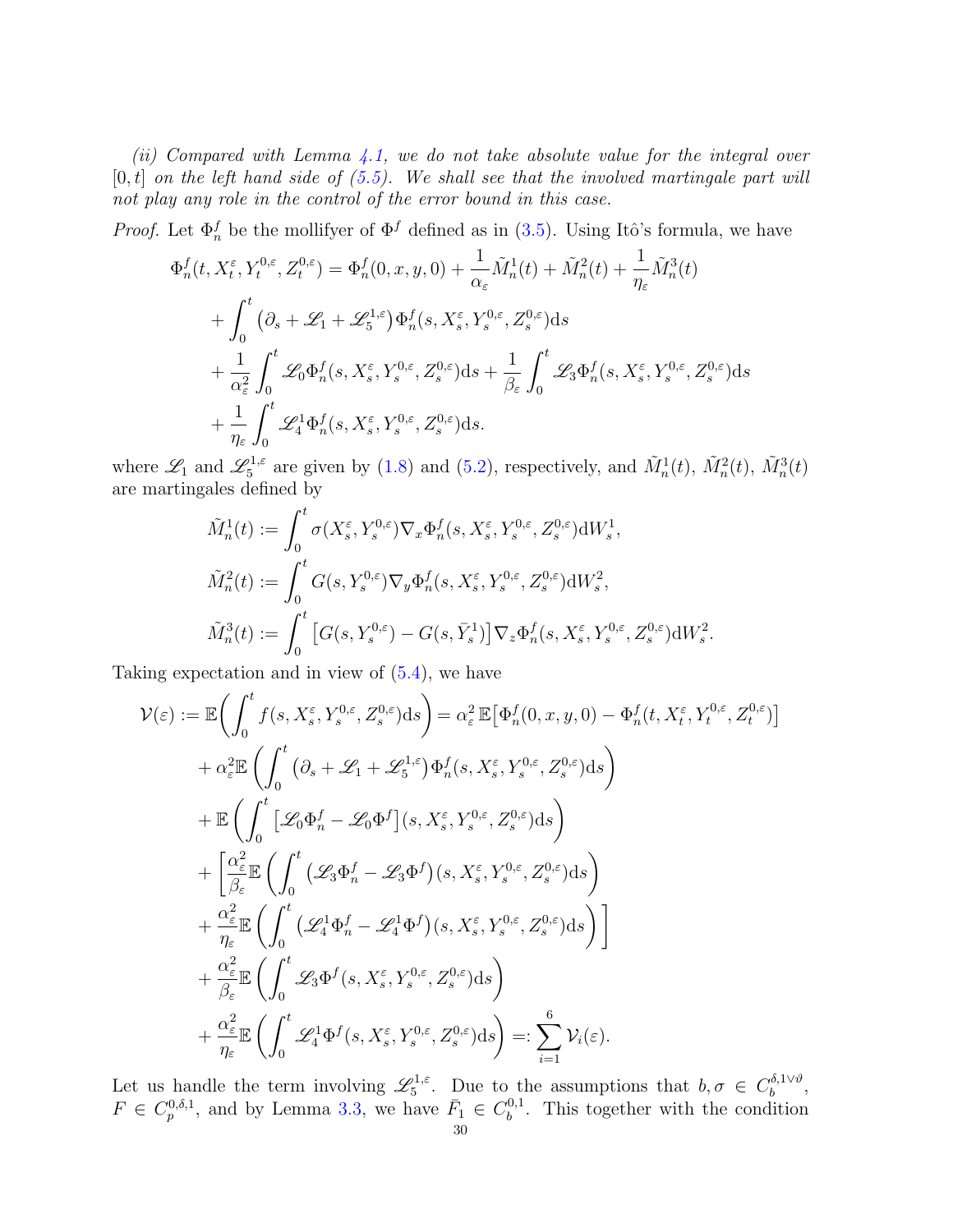$G \in C_b^{0,1}$  $b_b^{0,1}$  and the mean value theorem yields that for some  $m > 0$  and  $C_1 > 0$ ,

$$
\mathbb{E}\left(\int_{0}^{t} \mathcal{L}_{5}^{1,\varepsilon}\Phi_{n}^{f}(s,X_{s}^{\varepsilon},Y_{s}^{0,\varepsilon},Z_{s}^{0,\varepsilon})\mathrm{d}s\right) \leq C_{1}\|\nabla_{z}^{2}\Phi^{f}\|_{L_{p}^{\infty}}\mathbb{E}\left(\int_{0}^{t}\left(1+|X_{s}^{\varepsilon}|^{m}\right) \times\left[\frac{|\bar{F}_{1}(s,Y_{s}^{0,\varepsilon})-\bar{F}_{1}(s,\bar{Y}_{s}^{1})|}{\eta_{\varepsilon}}+\frac{|G(s,Y_{s}^{0,\varepsilon})-G(s,\bar{Y}_{s}^{1})|^{2}}{\eta_{\varepsilon}^{2}}\right]\mathrm{d}s\right)
$$

$$
+C_{1}\|\nabla_{y}\nabla_{z}\Phi_{n}^{f}\|_{L_{p}^{\infty}}\mathbb{E}\left(\int_{0}^{t}\left(1+|X_{s}^{\varepsilon}|^{m}\right)\left[\frac{|G(s,Y_{s}^{0,\varepsilon})-G(s,\bar{Y}_{s}^{1})|}{\eta_{\varepsilon}}\right]\mathrm{d}s\right)
$$

$$
\leq C_{1}n^{1-(\vartheta\wedge 1)}\mathbb{E}\left(\int_{0}^{t}\left(1+|X_{s}^{\varepsilon}|^{m}\right)\left(1+|Z_{s}^{0,\varepsilon}|^{2}\right)\mathrm{d}s\right) \leq C_{1}n^{1-(\vartheta\wedge 1)}.\tag{5.7}
$$

Then we may argue as in the proof of Lemma [4.1](#page-19-5) to get that

$$
\sum_{i=1}^4 \mathcal{V}_i(\varepsilon) \leqslant C_2 \Big( \alpha_{\varepsilon}^2 + \alpha_{\varepsilon}^2 n^{1 - (\vartheta \wedge 1)} + \alpha_{\varepsilon}^2 n^{2 - \vartheta} + n^{-\vartheta} + \frac{\alpha_{\varepsilon}^2}{\beta_{\varepsilon}} n^{-\vartheta} + \frac{\alpha_{\varepsilon}^2}{\eta_{\varepsilon}} n^{-\vartheta} \Big).
$$

Taking  $n = \alpha_{\varepsilon}^{-1}$ , and noticing that  $\alpha_{\varepsilon}^2/\beta_{\varepsilon} \to 0$  and  $\alpha_{\varepsilon}^2/\eta_{\varepsilon} \to 0$  as  $\varepsilon \to 0$ , we get the desired result.

<span id="page-30-0"></span>5.2. Proof of Theorem [2.3.](#page-9-0) We are now in the position to give:

*Proof of Theorem [2.3.](#page-9-0)* For every  $\varphi \in C_b^4(\mathbb{R}^{d_2})$  and  $\ell = 1, 2, 3$ , let  $u_{\ell}^0$  be the solution to the Cauchy problem [\(3.10\)](#page-18-0) on  $[0, T] \times \mathbb{R}^{d_2} \times \mathbb{R}^{d_2}$  with  $k = 0$ , and define

<span id="page-30-1"></span>
$$
\tilde{u}^0_{\ell}(t, y, z) := u^0_{\ell}(T - t, y, z), \quad t \in [0, T].
$$

Then for any  $y \in \mathbb{R}^{d_2}$ , we have  $\tilde{u}^0_\ell(T, y, z) \equiv \varphi(z)$  and  $\tilde{u}^0_\ell(0, y, 0) = \mathbb{E}\varphi(\bar{Z}^0_{\ell,T})$ . As a result, for  $\ell = 1, 2, 3$  we get that

$$
\mathcal{R}_{\ell}^0(\varepsilon) := \mathbb{E}\varphi(Z_T^{0,\varepsilon}) - \mathbb{E}\varphi(\bar{Z}_{\ell,T}^0) = \mathbb{E}\tilde{u}_{\ell}^0(T, Y_T^{0,\varepsilon}, Z_T^{0,\varepsilon}) - \tilde{u}_{\ell}^0(0, y, 0).
$$

According to Theorem  $3.4$  and by Itô's formula,

$$
\tilde{u}_{\ell}^{0}(T, Y_{T}^{0,\varepsilon}, Z_{T}^{0,\varepsilon}) = \tilde{u}_{\ell}^{0}(0, y, 0) + \int_{0}^{T} \left(\partial_{s} + \mathcal{L}_{1} + \mathcal{L}_{5}^{1,\varepsilon}\right) \tilde{u}_{\ell}^{0}(s, Y_{s}^{0,\varepsilon}, Z_{s}^{0,\varepsilon}) ds \n+ \frac{1}{\eta_{\varepsilon}} \int_{0}^{T} \mathcal{L}_{4}^{1} \tilde{u}_{\ell}^{0}(s, Y_{s}^{0,\varepsilon}, Z_{s}^{0,\varepsilon}) ds + M_{\ell,T}^{1} + \frac{1}{\eta_{\varepsilon}} M_{\ell,T}^{2},
$$

where  $M_{\ell,t}^1$  and  $M_{\ell,t}^2$  are martingales given by

$$
M_{\ell,t}^1 := \int_0^t G(s, Y_s^{0,\varepsilon}) \nabla_y \tilde{u}_{\ell}^0(s, Y_s^{0,\varepsilon}, Z_s^{0,\varepsilon}) dW_s^2,
$$
  

$$
M_{\ell,t}^2 := \int_0^t \left[ G(s, Y_s^{0,\varepsilon}) - G(s, \bar{Y}_s^1) \right] \nabla_z \tilde{u}_{\ell}^0(s, Y_s^{0,\varepsilon}, Z_s^{0,\varepsilon}) dW_s^2.
$$

Thus we further have

$$
\mathcal{R}_{\ell}^{0}(\varepsilon) \leq \mathbb{E}\left(\int_{0}^{T} \left[\partial_{s} + \mathscr{L}_{1} + \mathscr{L}_{5}^{1,\varepsilon}\right] \tilde{u}_{\ell}^{0}(s, Y_{s}^{0,\varepsilon}, Z_{s}^{0,\varepsilon}) \mathrm{d}s\right) + \frac{1}{\eta_{\varepsilon}} \mathbb{E}\left(\int_{0}^{T} \mathscr{L}_{4}^{1} \tilde{u}_{\ell}^{0}(s, Y_{s}^{0,\varepsilon}, Z_{s}^{0,\varepsilon}) \mathrm{d}s\right).
$$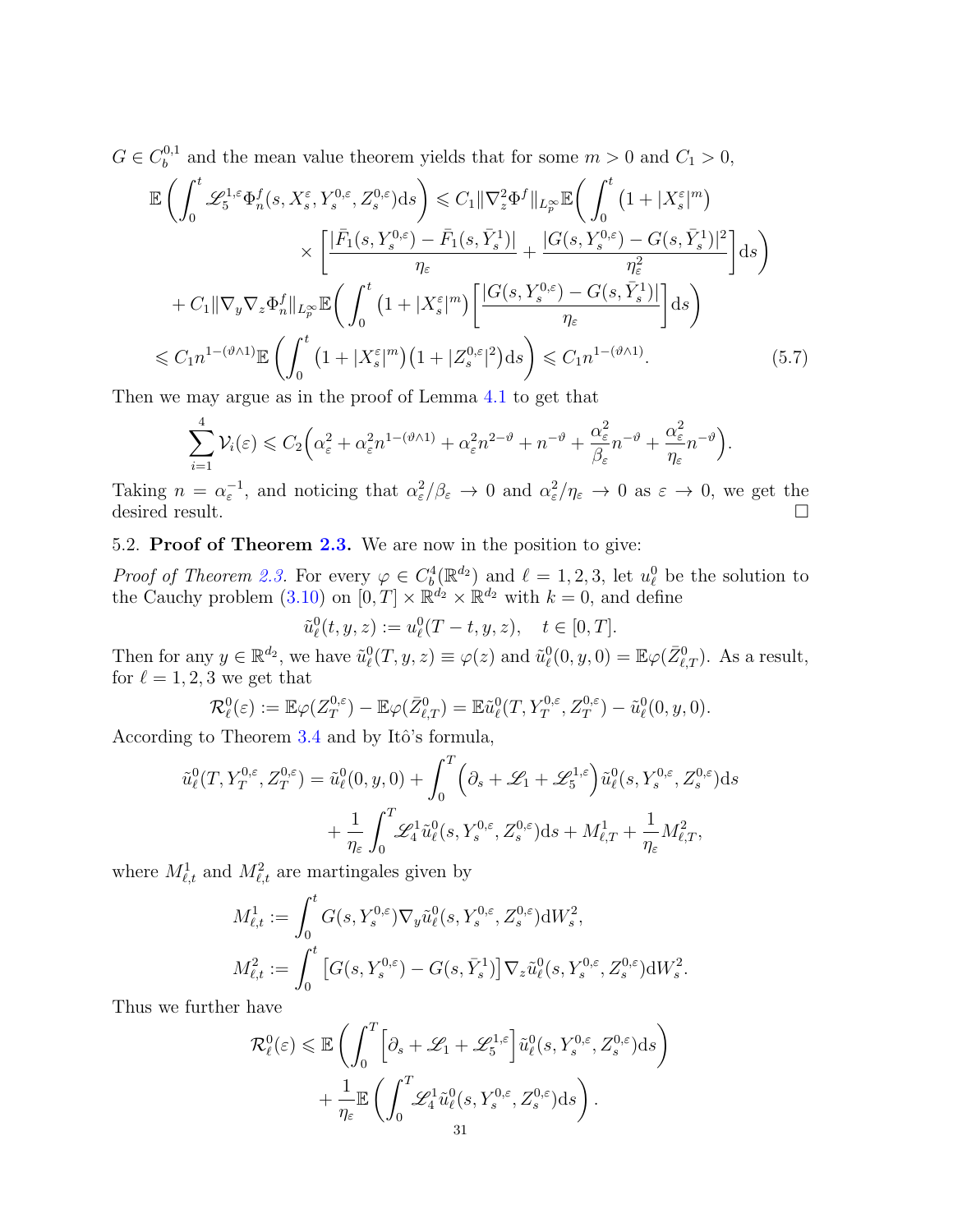Note that by definition, the functions

$$
\mathcal{L}_4^1 \tilde{u}_\ell^0(t, y, z) = \left[ F(t, x, y) - \bar{F}_1(t, y) \right] \nabla_z \tilde{u}_\ell^0(t, y, z)
$$

satisfy the centering condition [\(5.3\)](#page-28-1). Recall that  $\Upsilon(t, x, y)$  solves the Poisson equation  $(2.11)$ . Define for  $\ell = 1, 2, 3$ ,

$$
\tilde{\Upsilon}^0_\ell(t,x,y,z) := \Upsilon(t,x,y) \nabla_z \tilde{u}^0_\ell(t,y,z).
$$

Then

$$
\mathscr{L}_0(x,y)\tilde{\Upsilon}^0_{\ell}(t,x,y,z) = -\big[F(t,x,y) - \bar{F}_1(t,y)\big]\nabla_z \tilde{u}^0_{\ell}(t,y,z).
$$

Furthermore, by Lemma [3.3](#page-17-5) we have  $\bar{F}_1 \in C_b^{(1+\vartheta)/2,1+\vartheta}$  $b^{((1+v)/2,1+v)}$ , which in turn implies that  $[F - \bar{F}_1] \nabla_z \tilde{u}_\ell^0 \in C_p^{(1+\vartheta)/2, \delta, 1+\vartheta, 2}$ . Consequently, it follows by Lemma [5.1](#page-28-0) that

$$
\frac{1}{\eta_{\varepsilon}} \mathbb{E} \left( \int_0^T \mathscr{L}_4^1 \tilde{u}_\ell^0(s, Y_s^{0, \varepsilon}, Z_s^{0, \varepsilon}) ds \right) \n\leq C_T \left[ \frac{\alpha_{\varepsilon}^{1+\vartheta}}{\eta_{\varepsilon}} + \frac{\alpha_{\varepsilon}^2}{\eta_{\varepsilon} \beta_{\varepsilon}} \mathbb{E} \left( \int_0^T \mathscr{L}_3 \tilde{\Upsilon}_\ell^0(s, X_s^{\varepsilon}, Y_s^{0, \varepsilon}, Z_s^{0, \varepsilon}) ds \right) \n+ \frac{\alpha_{\varepsilon}^2}{\eta_{\varepsilon}^2} \mathbb{E} \left( \int_0^T \mathscr{L}_4^1 \tilde{\Upsilon}_\ell^0(s, X_s^{\varepsilon}, Y_s^{0, \varepsilon}, Z_s^{0, \varepsilon}) ds \right) \right].
$$

Thus we arrive at

$$
\mathcal{R}_{\ell}^{0}(\varepsilon) \leqslant C_{T} \bigg[ \frac{\alpha_{\varepsilon}^{1+\vartheta}}{\eta_{\varepsilon}} + \mathbb{E} \left( \int_{0}^{T} \bigg[ \partial_{s} + \mathcal{L}_{1} + \mathcal{L}_{5}^{1,\varepsilon} \bigg] \tilde{u}_{\ell}^{0}(s, Y_{s}^{0,\varepsilon}, Z_{s}^{0,\varepsilon}) \mathrm{d}s \right) + \frac{\alpha_{\varepsilon}^{2}}{\eta_{\varepsilon}\beta_{\varepsilon}} \mathbb{E} \left( \int_{0}^{T} \mathcal{L}_{3} \tilde{\Upsilon}_{\ell}^{0}(s, X_{s}^{\varepsilon}, Y_{s}^{0,\varepsilon}, Z_{s}^{0,\varepsilon}) \mathrm{d}s \right) + \frac{\alpha_{\varepsilon}^{2}}{\eta_{\varepsilon}^{2}} \mathbb{E} \left( \int_{0}^{T} \mathcal{L}_{4}^{1} \tilde{\Upsilon}_{\ell}^{0}(s, X_{s}^{\varepsilon}, Y_{s}^{0,\varepsilon}, Z_{s}^{0,\varepsilon}) \mathrm{d}s \right) \bigg] =: C_{T} \bigg[ \frac{\alpha_{\varepsilon}^{1+\vartheta}}{\eta_{\varepsilon}} + \sum_{i=1}^{3} \mathscr{C}_{i}(\varepsilon) \bigg].
$$

Below, we consider  $\ell = 1, 2, 3$  separately, which correspond to Regime 0.1-Regime 0.3 in the conclusion of Theorem [2.3,](#page-9-0) respectively.

**Case**  $\ell = 1$ . (Regime 0.1 in [\(2.10\)](#page-9-1)). Note that we have

$$
\frac{\alpha_{\varepsilon}^2}{\eta_{\varepsilon}\beta_{\varepsilon}} = 1 \quad \text{and} \quad \frac{\alpha_{\varepsilon}^2}{\eta_{\varepsilon}^2} = \frac{\beta_{\varepsilon}^2}{\alpha_{\varepsilon}^2} \to 0 \quad \text{as} \quad \varepsilon \to 0.
$$

Thus we deduce

$$
\mathscr{C}_3(\varepsilon) \leqslant C_T \frac{\alpha_{\varepsilon}^2}{\eta_{\varepsilon}^2} \mathbb{E}\left(\int_0^T \left(1 + |X_s^{\varepsilon}|^{2m}\right) \mathrm{d}s\right) \leqslant C_T \frac{\beta_{\varepsilon}^2}{\alpha_{\varepsilon}^2}.
$$

Furthermore, recall that we have  $\bar{\mathcal{L}}_1^0 = \bar{\mathcal{L}}_3^0 + \bar{\mathcal{L}}_5^1$  in this case with  $\bar{\mathcal{L}}_3^0$  and  $\bar{\mathcal{L}}_5^1$  given by  $(2.22)$  and  $(2.27)$ , respectively. As a result,

$$
\partial_t \tilde{u}_1^0 + \left(\bar{\mathcal{L}}_1 + \bar{\mathcal{L}}_3^0 + \bar{\mathcal{L}}_5^1\right) \tilde{u}_1^0 = 0.
$$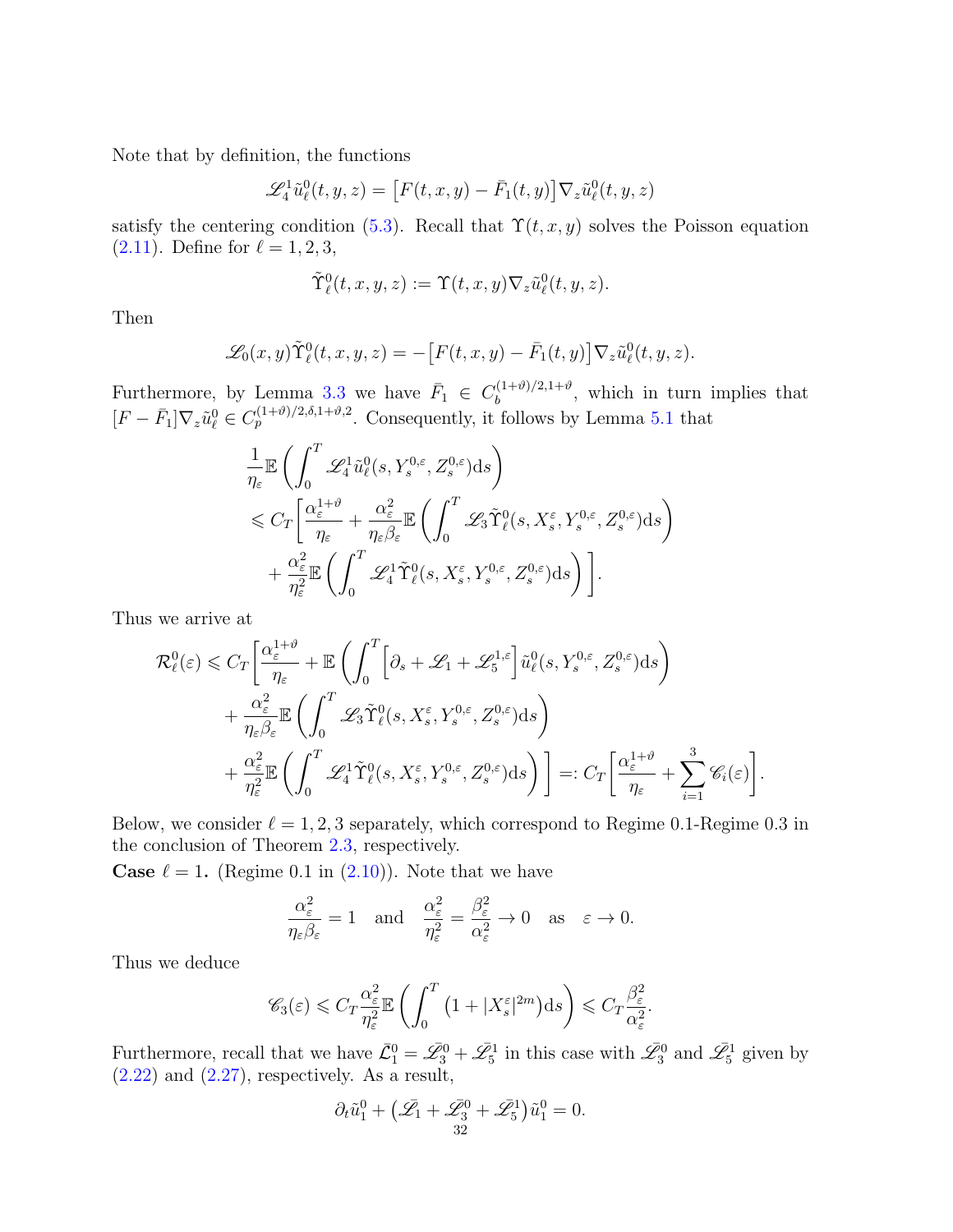This in turn yields that

$$
\mathscr{C}_{1}(\varepsilon) + \mathscr{C}_{2}(\varepsilon) = \mathbb{E}\left(\int_{0}^{T} (\mathscr{L}_{1} - \bar{\mathscr{L}_{1}}) \tilde{u}_{1}^{0}(s, Y_{s}^{0,\varepsilon}, Z_{s}^{0,\varepsilon})ds\right) + \mathbb{E}\left(\int_{0}^{T} \mathscr{L}_{3} \tilde{\Upsilon}_{1}^{0}(s, X_{s}^{\varepsilon}, Y_{s}^{0,\varepsilon}, Z_{s}^{0,\varepsilon}) - \bar{\mathscr{L}}_{3}^{0} \tilde{u}_{1}^{0}(s, Y_{s}^{0,\varepsilon}, Z_{s}^{0,\varepsilon})ds\right) + \mathbb{E}\left(\int_{0}^{T} (\mathscr{L}_{5}^{1,\varepsilon} - \bar{\mathscr{L}_{5}}^{1}) \tilde{u}_{1}^{0}(s, Y_{s}^{0,\varepsilon}, Z_{s}^{0,\varepsilon})ds\right) =: \sum_{i=1}^{3} \mathscr{U}_{i}(\varepsilon).
$$

Note that the function  $\left[ \mathscr{L}_1(t,x,y) - \bar{\mathscr{L}}_1(t,y) \right] \tilde{u}_1^0(t,y,z)$  satisfies the centering condition [\(5.3\)](#page-28-1) and belongs to  $C_p^{\vartheta/2,\delta,\vartheta,2}$ . As a direct result of the estimate [\(5.6\)](#page-28-5), we have

$$
\mathscr{U}_1(\varepsilon) \leqslant C_T \Big( \alpha_{\varepsilon}^{\vartheta} + \frac{\alpha_{\varepsilon}^2}{\beta_{\varepsilon}} + \frac{\alpha_{\varepsilon}^2}{\eta_{\varepsilon}} \Big)
$$

.

Similarly, by definition,

$$
\mathcal{L}_3 \tilde{\Upsilon}_1^0(t, x, y, z) - \mathcal{L}_3^0 \tilde{u}_1^0(t, y, z)
$$
  
= 
$$
\left[c(x, y) \nabla_x \Upsilon(t, x, y) - \overline{c \cdot \nabla_x \Upsilon}(t, y)\right] \nabla_z \tilde{u}_1^0(t, y, z),
$$

which satisfies [\(5.3\)](#page-28-1) and belongs to  $C_p^{\vartheta/2,\delta,\vartheta,2}$  due to the assumption that  $c \in C_p^{\delta,\vartheta}$ . Consequently, we also have

$$
\mathscr{U}_2(\varepsilon) \leqslant C_T \Big( \alpha_\varepsilon^{\vartheta} + \frac{\alpha_\varepsilon^2}{\beta_\varepsilon} + \frac{\alpha_\varepsilon^2}{\eta_\varepsilon} \Big).
$$

Finally, by the fact that  $\bar{F}(t, \cdot), G(t, \cdot) \in C_b^{1+\vartheta}$  $b^{(1+\vartheta)}$  and the mean value theorem, we deduce that

$$
\mathscr{U}_{3}(\varepsilon) \leq \mathbb{E}\bigg(\int_{0}^{T}\bigg[\frac{\bar{F}_{1}(s,Y_{s}^{0,\varepsilon})-\bar{F}_{1}(s,\bar{Y}_{s}^{1})}{\eta_{\varepsilon}}-\nabla_{y}\bar{F}_{1}(s,Y_{s}^{0,\varepsilon})Z_{s}^{0,\varepsilon}\bigg]\nabla_{z}\tilde{u}_{1}^{0}(s,Y_{s}^{0,\varepsilon},Z_{s}^{0,\varepsilon})\mathrm{d}s\bigg) \n+ \mathbb{E}\bigg(\int_{0}^{T}\bigg[\frac{[G(s,Y_{s}^{0,\varepsilon})-G(s,\bar{Y}_{s}^{1})][G(s,Y_{s}^{0,\varepsilon})-G(s,\bar{Y}_{s}^{1})]^{*}}{\eta_{\varepsilon}^{2}} \\-\big[\nabla_{y}G(s,Y_{s}^{0,\varepsilon})Z_{s}^{0,\varepsilon}\big]\big[\nabla_{y}G(s,Y_{s}^{0,\varepsilon})Z_{s}^{0,\varepsilon}\big]^{*}\bigg]\nabla_{z}^{2}\tilde{u}_{1}^{0}(s,Y_{s}^{0,\varepsilon},Z_{s}^{0,\varepsilon})\mathrm{d}s\bigg) \n+ \mathbb{E}\bigg(\int_{0}^{T}G(s,Y_{s}^{0,\varepsilon})\bigg[\frac{[G(s,Y_{s}^{0,\varepsilon})-G(s,\bar{Y}_{s}^{1})]}{\eta_{\varepsilon}} \\-\nabla_{y}G(s,Y_{s}^{0,\varepsilon})Z_{s}^{0,\varepsilon}\bigg]\nabla_{y}\nabla_{z}\tilde{u}_{1}^{0}(s,Y_{s}^{0,\varepsilon},Z_{s}^{0,\varepsilon})\mathrm{d}s\bigg) \n\leq C_{T}\mathbb{E}\bigg(\int_{0}^{T}\big|Y_{s}^{0,\varepsilon}-\bar{Y}_{s}^{1}\big|^{p}\big(1+|Z_{s}^{0,\varepsilon}|^{2}\big)\mathrm{d}s\bigg) \leq C_{T}\big(\alpha_{\varepsilon}+\frac{\alpha_{\varepsilon}^{2}}{\beta_{\varepsilon}}\big)^{p},
$$

where in the last inequality we also used Hölder's inequality and estimate  $(2.6)$ . Based on the above estimates, we arrive at

$$
\mathcal{R}_1^0(\varepsilon) \leqslant C_T \Big( \frac{\alpha_{\varepsilon}^{1+\vartheta}}{\eta_{\varepsilon}} + \frac{\beta_{\varepsilon}^2}{\alpha_{\varepsilon}^2} + \alpha_{\varepsilon}^{\vartheta} + \frac{\alpha_{\varepsilon}^2}{\beta_{\varepsilon}} + \frac{\alpha_{\varepsilon}^{2\vartheta}}{\beta_{\varepsilon}^{\vartheta}} \Big) \leqslant C_T \Big( \frac{\beta_{\varepsilon}^2}{\alpha_{\varepsilon}^2} + \frac{\alpha_{\varepsilon}^{2\vartheta}}{\beta_{\varepsilon}^{\vartheta}} \Big).
$$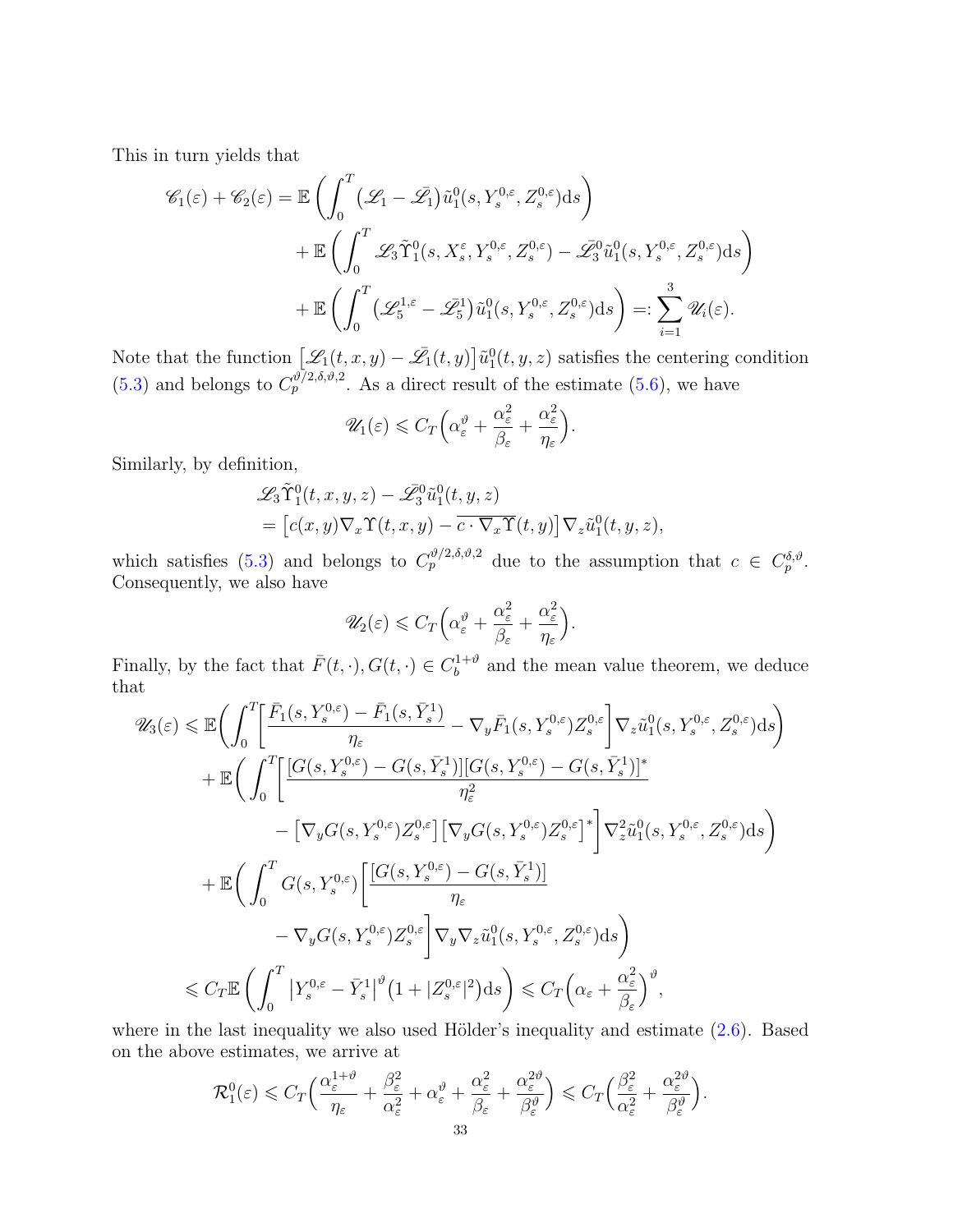**Case**  $\ell = 2$ . (Regime 0.2 in [\(2.10\)](#page-9-1)). Note that we have

$$
\frac{\alpha_{\varepsilon}^2}{\eta_{\varepsilon}^2} = 1 \quad \text{and} \quad \frac{\alpha_{\varepsilon}^2}{\eta_{\varepsilon}\beta_{\varepsilon}} = \frac{\alpha_{\varepsilon}}{\beta_{\varepsilon}} \to 0 \quad \text{as} \quad \varepsilon \to 0.
$$

Thus by the assumption that  $c \in L_p^{\infty}$ ,

$$
\mathscr{C}_2(\varepsilon) \leqslant C_T \frac{\alpha_{\varepsilon}^2}{\eta_{\varepsilon}\beta_{\varepsilon}} \mathbb{E}\left(\int_0^T \left(1 + |X_s^{\varepsilon}|^{2m}\right) \mathrm{d} s\right) \leqslant C_T \frac{\alpha_{\varepsilon}}{\beta_{\varepsilon}}.
$$

Furthermore, recall that we have  $\bar{\mathcal{L}}_2^0 = \bar{\mathcal{L}}_4^1 + \bar{\mathcal{L}}_5^1$  in this case with  $\bar{\mathcal{L}}_4^1$  given by [\(2.25\)](#page-15-6). It follows that

$$
\partial_t \tilde{u}_2^0 + \left(\bar{\mathscr{L}_1} + \bar{\mathscr{L}_4^1} + \bar{\mathscr{L}_5^1}\right) \tilde{u}_2^0 = 0.
$$

Consequently, we get

$$
\mathscr{C}_{1}(\varepsilon) + \mathscr{C}_{3}(\varepsilon) \leq \mathbb{E}\left(\int_{0}^{T} (\mathscr{L}_{1} - \bar{\mathscr{L}_{1}}) \tilde{u}_{2}^{0}(s, Y_{s}^{0,\varepsilon}, Z_{s}^{0,\varepsilon}) ds\right) \n+ \mathbb{E}\left(\int_{0}^{T} \mathscr{L}_{4}^{1} \tilde{\Upsilon}_{2}^{0}(s, X_{s}^{\varepsilon}, Y_{s}^{0,\varepsilon}, Z_{s}^{0,\varepsilon}) - \bar{\mathscr{L}_{4}}^{1} \tilde{u}_{2}^{0}(s, Y_{s}^{0,\varepsilon}, Z_{s}^{0,\varepsilon}) ds\right) \n+ \mathbb{E}\left(\int_{0}^{T} (\mathscr{L}_{5}^{1,\varepsilon} - \bar{\mathscr{L}_{5}}^{1}) \tilde{u}_{2}^{0}(s, Y_{s}^{0,\varepsilon}, Z_{s}^{0,\varepsilon}) ds\right).
$$

Note that by definition,

$$
\mathcal{L}_4^1 \tilde{\Upsilon}_2^0(t, x, y, z) - \mathcal{L}_4^1 \tilde{u}_2^0(t, y, z)
$$
  
= 
$$
\left[ \tilde{F}(t, x, y) \cdot \Upsilon^*(t, x, y) - \tilde{F} \cdot \Upsilon^*(t, y) \right] \nabla_z^2 \tilde{u}_2^0(t, y, z).
$$

Following exactly the same arguments as above, we get

$$
\mathscr{C}_1(\varepsilon) + \mathscr{C}_3(\varepsilon) \leq C_T \Big( \alpha_\varepsilon^{\vartheta} + \frac{\alpha_\varepsilon^2}{\eta_\varepsilon} + \frac{\alpha_\varepsilon^{2^{\vartheta}}}{\beta_\varepsilon^{\vartheta}} \Big) \leqslant C_T \Big( \alpha_\varepsilon + \frac{\alpha_\varepsilon^2}{\beta_\varepsilon} \Big)^{\vartheta}.
$$

Based on the above estimates, we arrive at

$$
\mathcal{R}_2^0(\varepsilon) \leq C_T \Big( \alpha_\varepsilon^{\vartheta} + \frac{\alpha_\varepsilon^{2\vartheta}}{\beta_\varepsilon^{\vartheta}} + \frac{\alpha_\varepsilon}{\beta_\varepsilon} \Big) \leq C_T \Big( \alpha_\varepsilon^{\vartheta} + \frac{\alpha_\varepsilon}{\beta_\varepsilon} \Big).
$$

**Case**  $\ell = 3$ . (Regime 0.3 in [\(2.10\)](#page-9-1)). In this case, we have

$$
\partial_t \tilde{u}_3^0 + \left(\bar{\mathcal{L}}_1 + \bar{\mathcal{L}}_5^1 + \bar{\mathcal{L}}_3^0 + \bar{\mathcal{L}}_4^1\right) \tilde{u}_3^0 = 0.
$$

Thus we have

$$
\sum_{i=1}^{3} \mathscr{C}_{i}(\varepsilon) \leq \mathbb{E}\left(\int_{0}^{T} (\mathscr{L}_{1} - \bar{\mathscr{L}_{1}}) \tilde{u}_{3}^{0}(s, Y_{s}^{0,\varepsilon}, Z_{s}^{0,\varepsilon}) ds\right) \n+ \mathbb{E}\left(\int_{0}^{T} \mathscr{L}_{3} \tilde{\Upsilon}_{3}^{0}(s, X_{s}^{\varepsilon}, Y_{s}^{0,\varepsilon}, Z_{s}^{0,\varepsilon}) - \bar{\mathscr{L}_{3}}^{0} \tilde{u}_{3}^{0}(s, Y_{s}^{\varepsilon}, Z_{s}^{0,\varepsilon}) ds\right) \n+ \mathbb{E}\left(\int_{0}^{T} \mathscr{L}_{4}^{1} \tilde{\Upsilon}_{3}^{0}(s, X_{s}^{\varepsilon}, Y_{s}^{0,\varepsilon}, Z_{s}^{0,\varepsilon}) - \bar{\mathscr{L}_{4}}^{1} \tilde{u}_{3}^{0}(s, Y_{s}^{\varepsilon}, Z_{s}^{0,\varepsilon}) ds\right) \n+ \mathbb{E}\left(\int_{0}^{T} \mathscr{L}_{4}^{1} \tilde{\Upsilon}_{3}^{0}(s, X_{s}^{\varepsilon}, Y_{s}^{0,\varepsilon}, Z_{s}^{0,\varepsilon}) - \bar{\mathscr{L}_{4}}^{1} \tilde{u}_{3}^{0}(s, Y_{s}^{\varepsilon}, Z_{s}^{0,\varepsilon}) ds\right)
$$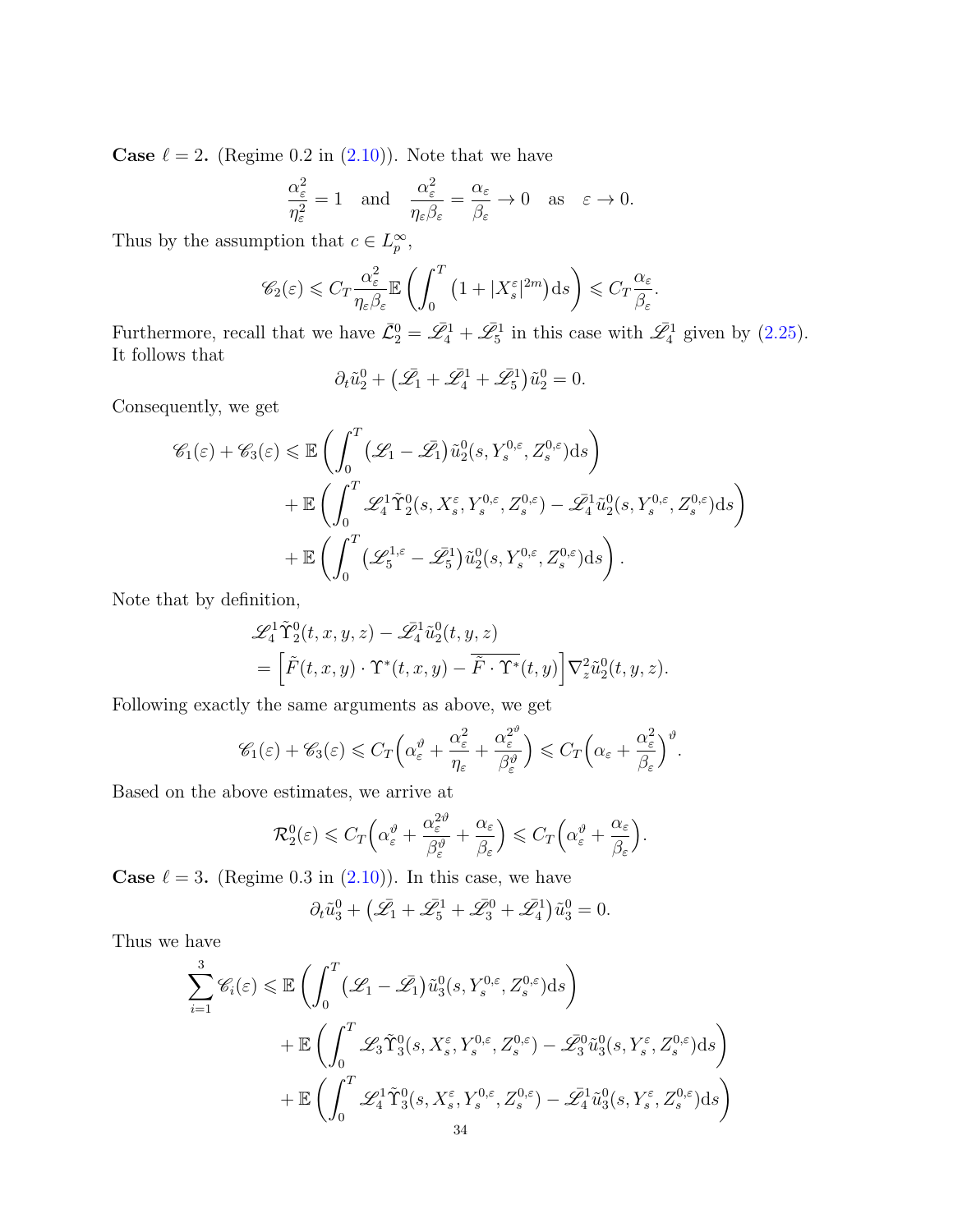$$
+\,\mathbb{E}\left(\int_0^T\big(\mathscr{L}_5^{1,\varepsilon}-\bar{\mathscr{L}}_5^1\big)\tilde{u}_3^0(s,Y_s^{0,\varepsilon},Z_s^{0,\varepsilon})\mathrm{d} s\right).
$$

By combining the above two cases we deduce that

$$
\mathcal{R}_3^0(\varepsilon) \leqslant C_T \Big( \alpha_\varepsilon^{\vartheta} + \frac{\alpha_\varepsilon^{2\vartheta}}{\beta_\varepsilon^{\vartheta}} + \frac{\alpha_\varepsilon^2}{\eta_\varepsilon} \Big) \leqslant C_T \alpha_\varepsilon^{\vartheta},
$$

and the whole proof is finished.  $\square$ 

#### 6. Central limit theorem with homogenization

<span id="page-34-0"></span>In this section, we study the functional central limit theorem for  $SDE(1.6)$  by following the same procedure as in Section 5. We first derive some weak type fluctuation estimates in Subsection 6.1. Then we prove Theorem [2.5](#page-11-1) and Theorem [2.7](#page-13-0) in Subsection 6.2 and Subsection 6.3, respectively. We shall mainly focus on the differences in regard to the proof of Theorem [2.3.](#page-9-0)

<span id="page-34-1"></span>6.1. Weak fluctuation estimate (ii). Recall that depending on Regime 1 and Regime 2 described in [\(1.9\)](#page-4-0), the slow process  $Y_t^{\varepsilon}$  converges strongly to  $\bar{Y}_t^1$  and  $\bar{Y}_t^2$ , respectively. As before, to prove the weak convergence of  $Z_t^{k,\varepsilon}$  $t^{k,\varepsilon}$  to  $\bar{Z}^k_{\ell,t}$   $(k = 1, 2 \text{ and } \ell = 1, 2, 3)$ , we will view the process  $(X_t^{\varepsilon}, Y_t^{\varepsilon}, \bar{Y}_t^k, Z_t^{k,\varepsilon}, \bar{Z}_{\ell,t}^k)$  as a whole system, i.e., we consider

<span id="page-34-2"></span>
$$
\begin{cases}\ndX_t^{\varepsilon} = \alpha_{\varepsilon}^{-2}b(X_t^{\varepsilon}, Y_t^{\varepsilon})dt + \beta_{\varepsilon}^{-1}c(X_t^{\varepsilon}, Y_t^{\varepsilon})dt + \alpha_{\varepsilon}^{-1}\sigma(X_t^{\varepsilon}, Y_t^{\varepsilon})dW_t^1, & X_0 = x, \\
dY_t^{\varepsilon} = F(t, X_t^{\varepsilon}, Y_t^{\varepsilon})dt + \gamma_{\varepsilon}^{-1}H(t, X_t^{\varepsilon}, Y_t^{\varepsilon})dt + G(t, Y_t^{\varepsilon})dW_t^2, & Y_0 = y, \\
d\bar{Y}_t^k = \bar{F}_k(t, \bar{Y}_t^k)dt + G(t, \bar{Y}_t^k)dW_t^2, & \bar{Y}_0^k = y, \\
dZ_t^{k,\varepsilon} = \frac{1}{\eta_{\varepsilon}} \Big[ F(t, X_t^{\varepsilon}, Y_t^{\varepsilon}) - \bar{F}_k(t, \bar{Y}_t^k) \Big]dt + \frac{1}{\eta_{\varepsilon}\gamma_{\varepsilon}}H(t, X_t^{\varepsilon}, Y_t^{\varepsilon})dt \\
\qquad + \frac{1}{\eta_{\varepsilon}} \Big[ G(t, Y_t^{\varepsilon}) - G(t, \bar{Y}_t^k) \Big]dW_t^2, & Z_0^{k,\varepsilon} = 0, \\
d\bar{Z}_{\ell,t}^k = \varrho_{\ell}^k(t, \bar{Y}_t^k, \bar{Z}_{\ell,t}^k)dt + \chi_{\ell}^k(t, \bar{Y}_t^k, \bar{Z}_{\ell,t}^k)dW_t^2 & \bar{Z}_{\ell,0}^k = 0,\n\end{cases}
$$
\n(6.1)

where for  $k = 1, 2$  and  $\ell = 1, 2, 3, \eta_{\varepsilon}$  are given by [\(2.14\)](#page-11-2) and [\(2.18\)](#page-13-1),  $\varrho_{\ell}^{k}$  and  $\chi_{\ell}^{k}$  denote the drift and diffusion coefficients for  $\overline{Z}_{\ell,t}^1$  in SDE [\(2.17\)](#page-11-3) and  $\overline{Z}_{\ell,t}^2$  in SDE [\(2.20\)](#page-13-2), respectively.

Note that by definition,

$$
dZ_t^{1,\varepsilon} = \frac{1}{\eta_{\varepsilon}} \Big[ F(t, X_t^{\varepsilon}, Y_t^{\varepsilon}) - \bar{F}_1(t, Y_t^{\varepsilon}) \Big] dt + \frac{1}{\eta_{\varepsilon} \gamma_{\varepsilon}} H(t, X_t^{\varepsilon}, Y_t^{\varepsilon}) dt + \left( \frac{1}{\eta_{\varepsilon}} \Big[ \bar{F}_1(t, Y_t^{\varepsilon}) - \bar{F}_1(t, \bar{Y}_t^1) \Big] dt + \frac{1}{\eta_{\varepsilon}} \Big[ G(t, Y_t^{\varepsilon}) - G(t, \bar{Y}_t^1) \Big] dW_t^2 \right),
$$

and since  $\overline{F}_2(t, y) = \overline{F}_1(t, y) + \overline{c \cdot \nabla_x \Phi}(t, y)$ , we have

$$
dZ_t^{2,\varepsilon} = \frac{1}{\eta_{\varepsilon}} \Big[ F(t, X_t^{\varepsilon}, Y_t^{\varepsilon}) - \bar{F}_1(t, Y_t^{\varepsilon}) \Big] dt + \left( \frac{1}{\eta_{\varepsilon} \gamma_{\varepsilon}} H(t, X_t^{\varepsilon}, Y_t^{\varepsilon}) dt - \frac{1}{\eta_{\varepsilon}} \overline{C} \cdot \nabla_x \Phi(t, Y_t^{\varepsilon}) dt \right)
$$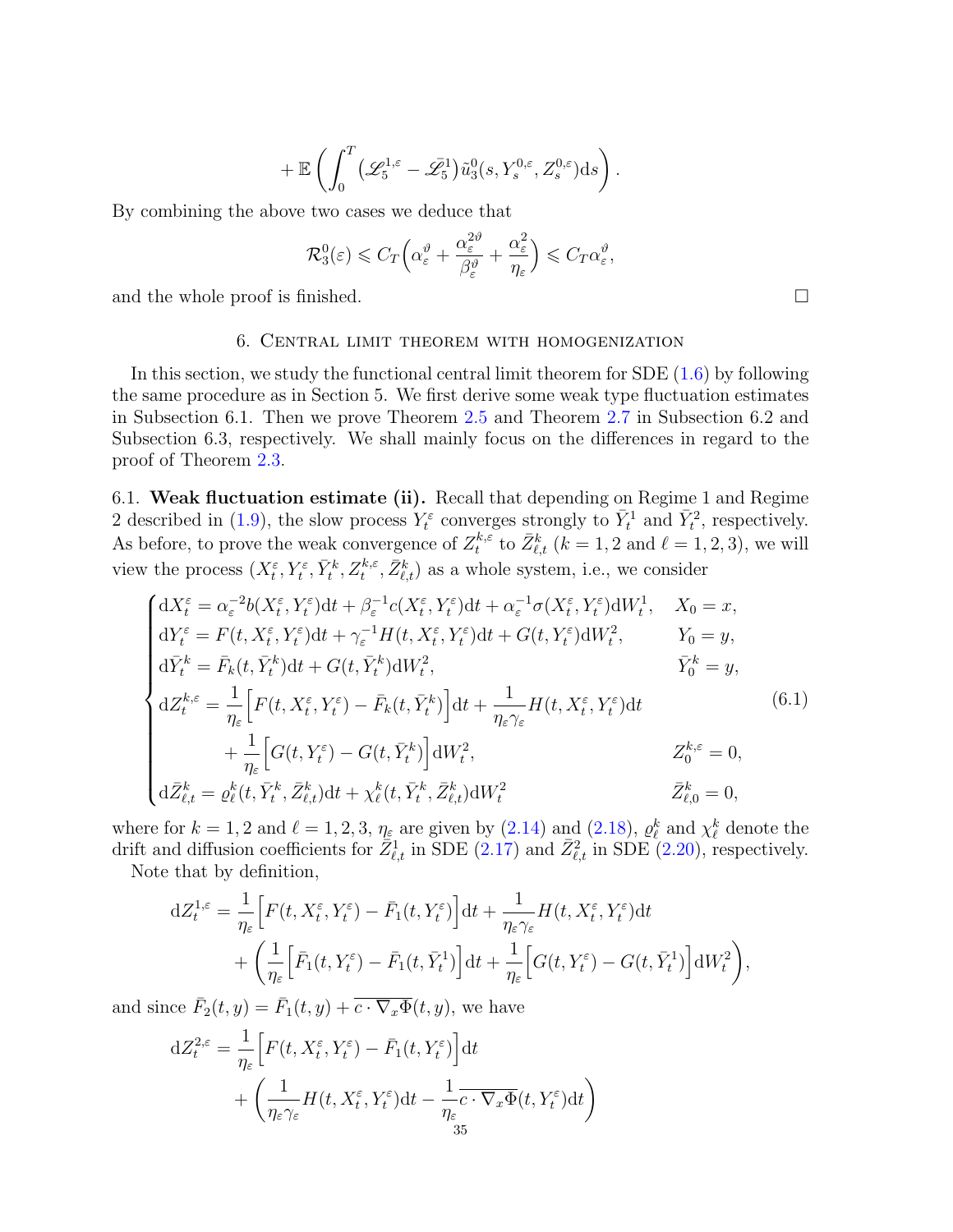$$
+\left(\frac{1}{\eta_{\varepsilon}}\Big[\bar{F}_2(t,Y_t^{\varepsilon})-\bar{F}_2(t,\bar{Y}_t^2)\Big]dt+\frac{1}{\eta_{\varepsilon}}\Big[G(t,Y_t^{\varepsilon})-G(t,\bar{Y}_t^2)\Big]dW_t^2\right).
$$

Recall that  $\mathscr{L}_3^1$ ,  $\mathscr{L}_4^1$  and  $\mathscr{L}_5^{k,\varepsilon}$ <sup> $\frac{6}{5}$ </sup> are defined by [\(2.23\)](#page-15-7), [\(5.1\)](#page-27-2) and [\(5.2\)](#page-28-3), respectively. We define

<span id="page-35-2"></span><span id="page-35-1"></span>
$$
\mathcal{L}_4^2 := \mathcal{L}_4^2(t, x, y, z) := \sum_{i=1}^{d_2} H^i(t, x, y) \frac{\partial}{\partial z_i}.
$$
 (6.2)

Given a function  $f(t, x, y, z)$  satisfying the centering condition [\(5.3\)](#page-28-1), let  $\Phi^f(t, x, y, z)$ be the solution to the Poisson equation [\(5.4\)](#page-28-4). We have the following estimate for the fluctuations of  $f(s, X_s^{\varepsilon}, Y_s^{\varepsilon}, Z_s^{k,\varepsilon})$  over  $[0, t]$ .

<span id="page-35-0"></span>**Lemma 6.1.** Let  $(A_{\sigma})$ ,  $(A_{b})$ ,  $(2.1)$  hold and  $0 < \delta, \vartheta \leq 2$ . Assume that (i) (Regime 1)  $b, \sigma \in C_b^{\delta, 1 \vee \vartheta}$  $b^{\delta,1\vee\vartheta}, F \in C_p^{0,\delta,1}, G \in C_b^{0,1}$  $b^{0,1}$  and  $c, H \in L_p^{\infty}$ ; (*ii*) (Regime 2)  $b, \sigma \in C_b^{\delta, 1 \vee \vartheta}$  $b_b^{\delta, 1 \vee \vartheta}, c \in C_p^{0,1}, F, H \in C_p^{0, \delta, 1}$  and  $G \in C_b^{0,1}$  $\overset{0,1}{b}$ . Then for every  $f \in C_p^{\vartheta/2, \delta, \vartheta, 2}$  satisfying [\(5.3\)](#page-28-1), we have for  $k = 1, 2$ ,

$$
\mathbb{E}\left(\int_{0}^{t} f(s, X_{s}^{\varepsilon}, Y_{s}^{\varepsilon}, Z_{s}^{k,\varepsilon})ds\right) \leq C_{t}\left(\alpha_{\varepsilon}^{\vartheta} + \frac{\alpha_{\varepsilon}^{2}}{\eta_{\varepsilon}} + \frac{\alpha_{\varepsilon}^{1+(\vartheta\wedge 1)}}{\gamma_{\varepsilon}}\right) \n+ \frac{\alpha_{\varepsilon}^{2}}{\beta_{\varepsilon}} \mathbb{E}\left(\int_{0}^{T} \mathscr{L}_{3} \Phi^{f}(s, X_{s}^{\varepsilon}, Y_{s}^{\varepsilon}, Z_{s}^{k,\varepsilon})ds\right) \n+ \frac{\alpha_{\varepsilon}^{2}}{\eta_{\varepsilon}\gamma_{\varepsilon}} \mathbb{E}\left(\int_{0}^{T} \mathscr{L}_{4}^{2} \Phi^{f}(s, X_{s}^{\varepsilon}, Y_{s}^{\varepsilon}, Z_{s}^{k,\varepsilon})ds\right).
$$
\n(6.3)

where  $C_t > 0$  is a constant independent of  $\delta, \varepsilon$ .

**Remark 6.2.** Compared with Lemma [5.1,](#page-28-0) the term involving  $\mathscr{L}_4^1 \Phi^f$  is replaced by  $\mathscr{L}_4^2 \Phi^f$ , since it is of lower order now. As before, we get

$$
\mathbb{E}\left(\int_0^T\mathscr{L}_3\Phi^f(s,X_s^\varepsilon,Y_s^\varepsilon,Z_s^{k,\varepsilon})\mathrm{d} s\right)+\mathbb{E}\left(\int_0^T\mathscr{L}_4^2\Phi^f(s,X_s^\varepsilon,Y_s^\varepsilon,Z_s^{k,\varepsilon})\mathrm{d} s\right)<\infty.
$$

Thus we also have

<span id="page-35-3"></span>
$$
\mathbb{E}\left(\int_0^T f(s,X_s^{\varepsilon},Y_s^{\varepsilon},Z_s^{k,\varepsilon})\mathrm{d}s\right) \leqslant C_T\Big(\alpha_{\varepsilon}^{\vartheta} + \frac{\alpha_{\varepsilon}^2}{\beta_{\varepsilon}} + \frac{\alpha_{\varepsilon}^{1+(\vartheta\wedge 1)}}{\gamma_{\varepsilon}} + \frac{\alpha_{\varepsilon}^2}{\eta_{\varepsilon}\gamma_{\varepsilon}}\Big). \tag{6.4}
$$

The homogenization effects of the last two terms on the right hand side of  $(6.3)$  will appear in the study of the functional central limit theorems.

Proof. The proof follows by the same arguments as in the proof of Lemma [5.1.](#page-28-0) We provide some details here in order to make clear which parts should be the leading terms. We only prove  $(6.3)$  for  $k = 2$  (Regime 2), the case  $k = 1$  (Regime 1) can be proved similarly and is even easier since the operator  $\mathscr{L}_3^1$  is not involved. Let  $\Phi_n^f$  be the mollifyer of  $\Phi^f$  defined as in [\(3.5\)](#page-17-0). Using Itô's formula for SDE [\(6.1\)](#page-34-2), we have

$$
\Phi_n^f(t, X_t^\varepsilon, Y_t^\varepsilon, Z_t^{2,\varepsilon}) = \Phi_n^f(0, x, y, 0) + \frac{1}{\alpha_\varepsilon} \hat{M}_n^1(t) + \hat{M}_n^2(t) + \frac{1}{\eta_\varepsilon} \hat{M}_n^3(t)
$$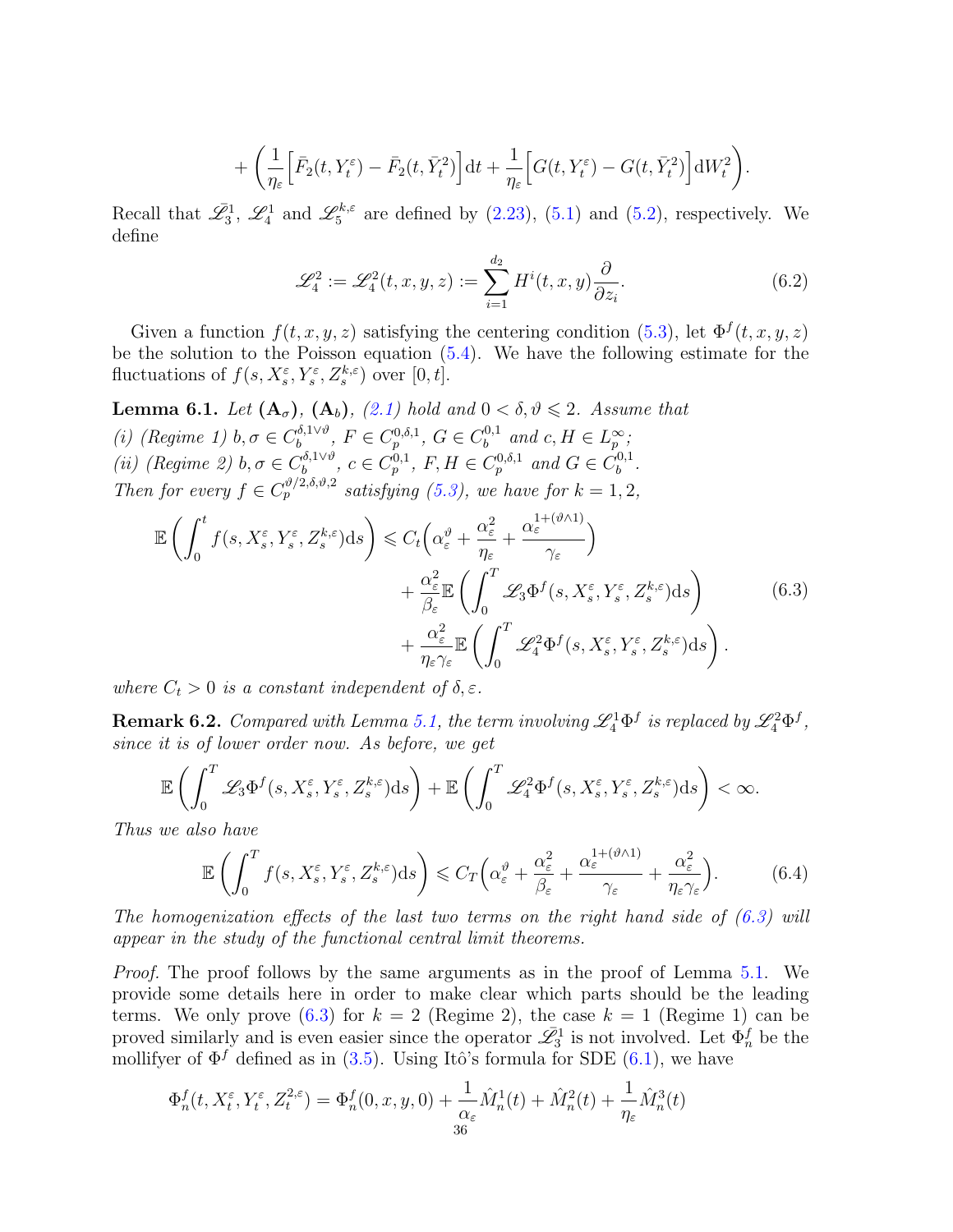$$
+ \int_{0}^{t} (\partial_{s} + \mathcal{L}_{1} + \mathcal{L}_{5}^{2,\varepsilon}) \Phi_{n}^{f}(s, X_{s}^{\varepsilon}, Y_{s}^{\varepsilon}, Z_{s}^{2,\varepsilon}) ds + \frac{1}{\alpha_{\varepsilon}^{2}} \int_{0}^{t} \mathcal{L}_{0} \Phi_{n}^{f}(s, X_{s}^{\varepsilon}, Y_{s}^{\varepsilon}, Z_{s}^{2,\varepsilon}) ds + \frac{1}{\beta_{\varepsilon}} \int_{0}^{t} \mathcal{L}_{3} \Phi_{n}^{f}(s, X_{s}^{\varepsilon}, Y_{s}^{\varepsilon}, Z_{s}^{2,\varepsilon}) ds + \frac{1}{\gamma_{\varepsilon}} \int_{0}^{t} \mathcal{L}_{2} \Phi_{n}^{f}(s, X_{s}^{\varepsilon}, Y_{s}^{\varepsilon}, Z_{s}^{2,\varepsilon}) ds + \frac{1}{\eta_{\varepsilon}} \int_{0}^{t} \mathcal{L}_{4}^{1} \Phi_{n}^{f}(s, X_{s}^{\varepsilon}, Y_{s}^{\varepsilon}, Z_{s}^{2,\varepsilon}) ds + \frac{1}{\eta_{\varepsilon} \gamma_{\varepsilon}} \int_{0}^{t} \mathcal{L}_{4}^{2} \Phi_{n}^{f}(s, X_{s}^{\varepsilon}, Y_{s}^{\varepsilon}, Z_{s}^{2,\varepsilon}) ds - \frac{1}{\eta_{\varepsilon}} \int_{0}^{t} \mathcal{L}_{3}^{1} \Phi_{n}^{f}(s, X_{s}^{\varepsilon}, Y_{s}^{\varepsilon}, Z_{s}^{2,\varepsilon}) ds,
$$

where  $\mathscr{L}_4^2$  is given by [\(6.2\)](#page-35-2),  $\hat{M}_n^1(t)$ ,  $\hat{M}_n^2(t)$  and  $\hat{M}_n^3(t)$  are martingales defined by

$$
\hat{M}_n^1(t) := \int_0^t \sigma(X_s^{\varepsilon}, Y_s^{\varepsilon}) \nabla_x \Phi_n^f(s, X_s^{\varepsilon}, Y_s^{\varepsilon}, Z_s^{2, \varepsilon}) dW_s^1,
$$
\n
$$
\hat{M}_n^2(t) := \int_0^t G(s, Y_s^{\varepsilon}) \nabla_y \Phi_n^f(s, X_s^{\varepsilon}, Y_s^{\varepsilon}, Z_s^{2, \varepsilon}) dW_s^2,
$$
\n
$$
\hat{M}_n^3(t) := \int_0^t \left[ G(s, Y_s^{\varepsilon}) - G(s, \bar{Y}_s^2) \right] \nabla_z \Phi_n^f(s, X_s^{\varepsilon}, Y_s^{\varepsilon}, Z_s^{2, \varepsilon}) dW_s^2.
$$

Taking expectation and in view of [\(5.4\)](#page-28-4), we get

$$
\hat{\mathcal{V}}(\varepsilon) := \mathbb{E}\bigg(\int_0^t f(s, X_s^{\varepsilon}, Y_s^{\varepsilon}, Z_s^{2,\varepsilon})ds\bigg) = \alpha_{\varepsilon}^2 \mathbb{E}\big[\Phi_n^f(0, x, y, 0) - \Phi_n^f(t, X_t^{\varepsilon}, Y_t^{\varepsilon}, Z_t^{2,\varepsilon})\big] \n+ \alpha_{\varepsilon}^2 \mathbb{E}\bigg(\int_0^T \big(\partial_s + \mathcal{L}_1 + \mathcal{L}_5^{2,\varepsilon}\big)\Phi_n^f(s, X_s^{\varepsilon}, Y_s^{\varepsilon}, Z_s^{2,\varepsilon})ds\bigg) \n+ \mathbb{E}\bigg(\int_0^T \big[\mathcal{L}_0\Phi_n^f - \mathcal{L}_0\Phi^f\big](s, X_s^{\varepsilon}, Y_s^{\varepsilon}, Z_s^{2,\varepsilon})ds\bigg) \n+ \frac{\alpha_{\varepsilon}^2}{\gamma_{\varepsilon}} \mathbb{E}\bigg(\int_0^T \mathcal{L}_2\Phi_n^f(s, X_s^{\varepsilon}, Y_s^{\varepsilon}, Z_s^{2,\varepsilon})ds\bigg) \n+ \frac{\alpha_{\varepsilon}^2}{\eta_{\varepsilon}} \mathbb{E}\bigg(\int_0^T \mathcal{L}_4^1\Phi_n^f(s, X_s^{\varepsilon}, Y_s^{\varepsilon}, Z_s^{2,\varepsilon})ds\bigg) - \frac{\alpha_{\varepsilon}^2}{\eta_{\varepsilon}} \mathbb{E}\bigg(\int_0^T \mathcal{L}_3^1\Phi_n^f(s, X_s^{\varepsilon}, Y_s^{\varepsilon}, Z_s^{2,\varepsilon})ds\bigg) \n+ \bigg[\frac{\alpha_{\varepsilon}^2}{\beta_{\varepsilon}} \mathbb{E}\bigg(\int_0^T \big(\mathcal{L}_3\Phi_n^f - \mathcal{L}_3\Phi^f\big)(s, X_s^{\varepsilon}, Y_s^{\varepsilon}, Z_s^{2,\varepsilon})ds\bigg) \n+ \frac{\alpha_{\varepsilon}^2}{\eta_{\varepsilon}\gamma_{\varepsilon}} \mathbb{E}\bigg(\int_0^T \mathcal{L}_4^2\Phi_n^f - \mathcal{L}_4^2\Phi^f\big)(s, X_s^{\varepsilon}, Y_s^{\varepsilon}, Z_s^{
$$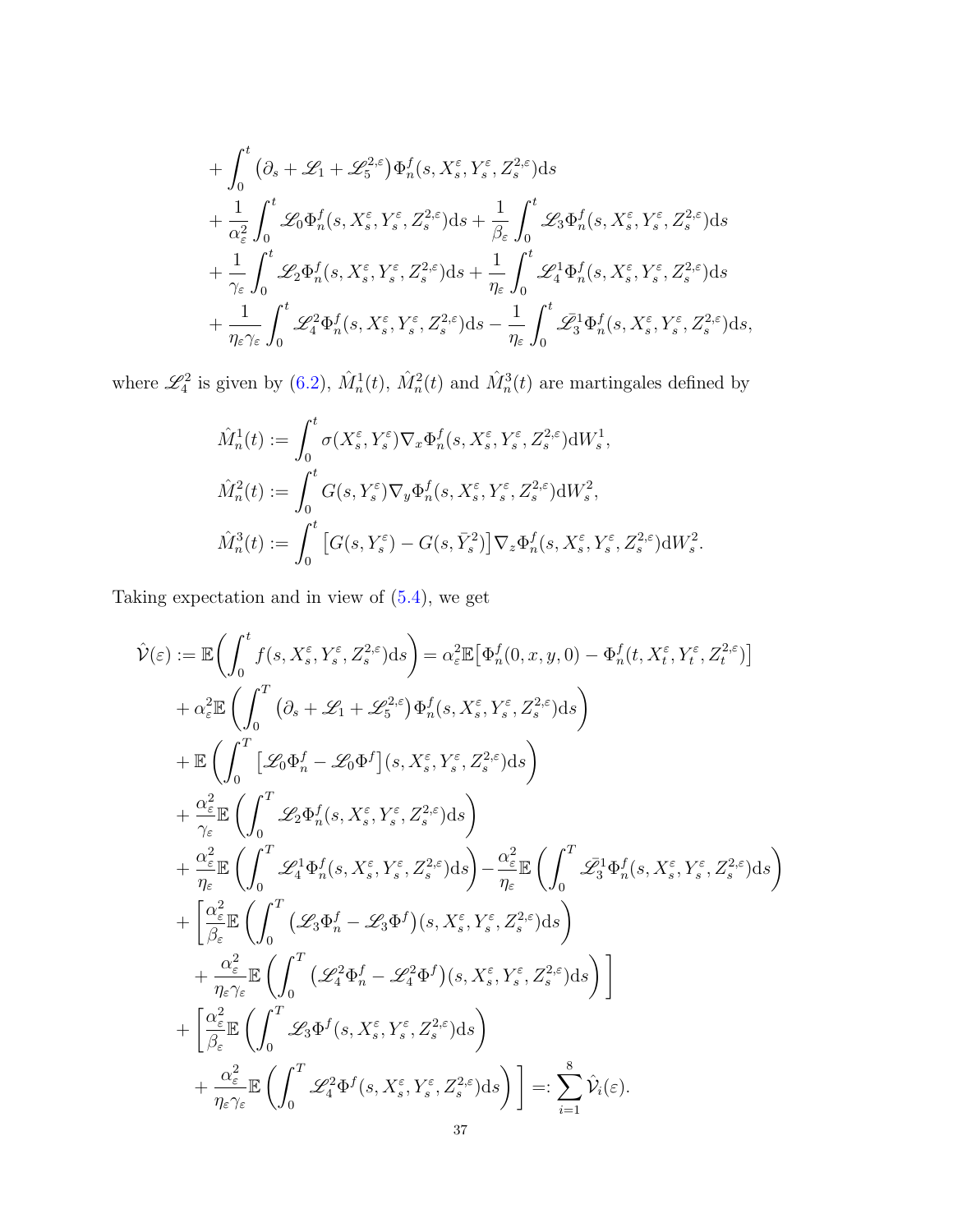Now, due to assumptions that  $b, \sigma \in C_b^{\delta, 1 \vee \vartheta}$  $b_b^{\delta, 1 \vee \vartheta}$ ,  $c \in C_p^{0,1}$ ,  $H \in C_p^{0,\delta,1}$  and by Lemma [3.3,](#page-17-5) we have  $\bar{F}_2 \in C_b^{0,1}$  $b_b^{0,1}$ . Following the same argument as in  $(5.7)$ , we can deduce that

$$
\mathbb{E}\left(\int_0^T\mathscr{L}^{2,\varepsilon}_5\Phi_n^f(s,X_s^\varepsilon,Y_s^\varepsilon,Z^{2,\varepsilon}_s)\mathrm{d} s\right)\leqslant C_Tn^{1-(\vartheta\wedge 1)}
$$

.

As a result, we further have

$$
\sum_{i=1}^7 \mathcal{V}_i(\varepsilon) \leq C_T \Big( \alpha_\varepsilon^2 n^{2-\vartheta} + n^{-\vartheta} + \frac{\alpha_\varepsilon^2}{\gamma_\varepsilon} n^{1-(\vartheta \wedge 1)} + \frac{\alpha_\varepsilon^2}{\eta_\varepsilon} + \frac{\alpha_\varepsilon^2}{\beta_\varepsilon} n^{-\vartheta} + \frac{\alpha_\varepsilon^2}{\eta_\varepsilon \gamma_\varepsilon} n^{-\vartheta} \Big).
$$

Taking  $n = \alpha_{\varepsilon}^{-1}$  and noticing that  $\alpha_{\varepsilon}^2/(\eta_{\varepsilon}\gamma_{\varepsilon}) \to 0$  as  $\varepsilon \to 0$ , we get the desired result.  $\Box$ 

# <span id="page-37-0"></span>6.2. Proof of Theorem [2.5.](#page-11-1) We are now in the position to give:

Proof of Theorem [2.5.](#page-11-1) We concentrate on the main differences in regard to the proof of Theorem [2.3.](#page-9-0) For every  $\varphi \in C_b^4(\mathbb{R}^{d_2})$  and  $\ell = 1, 2, 3$ , let  $u_\ell^1$  be the solution to the Cauchy problem [\(3.10\)](#page-18-0) on  $[0, T] \times \mathbb{R}^{d_2} \times \mathbb{R}^{d_2}$  with  $k = 1$ , and define

$$
\tilde{u}_{\ell}^{1}(t, y, z) := u_{\ell}^{1}(T-t, y, z), \quad t \in [0, T].
$$

Then we write for  $\ell = 1, 2, 3$ ,

$$
\mathcal{R}_{\ell}^1(\varepsilon) := \mathbb{E}\varphi(Z_T^{1,\varepsilon}) - \mathbb{E}\varphi(\bar{Z}_{\ell,T}^1) = \mathbb{E}\tilde{u}_{\ell}^1(T, Y_T^{\varepsilon}, Z_T^{1,\varepsilon}) - \tilde{u}_{\ell}^1(0,y,0).
$$

By Theorem [3.4](#page-18-2) and using Itô's formula for SDE  $(6.1)$ , we deduce that

$$
\tilde{u}_{\ell}^{1}(T, Y_{T}^{\varepsilon}, Z_{T}^{1,\varepsilon}) = \tilde{u}_{\ell}^{1}(0, y, 0) + \int_{0}^{T} \left(\partial_{s} + \mathcal{L}_{1} + \mathcal{L}_{5}^{1,\varepsilon}\right) \tilde{u}_{\ell}^{1}(s, Y_{s}^{\varepsilon}, Z_{s}^{1,\varepsilon}) ds \n+ \frac{1}{\gamma_{\varepsilon}} \int_{0}^{T} \mathcal{L}_{2} \tilde{u}_{\ell}^{1}(s, Y_{s}^{\varepsilon}, Z_{s}^{1,\varepsilon}) ds + \frac{1}{\eta_{\varepsilon}} \int_{0}^{T} \mathcal{L}_{4}^{1} \tilde{u}_{\ell}^{1}(s, Y_{s}^{\varepsilon}, Z_{s}^{1,\varepsilon}) ds \n+ \frac{1}{\eta_{\varepsilon}\gamma_{\varepsilon}} \int_{0}^{T} \mathcal{L}_{4}^{2} \tilde{u}_{\ell}^{1}(s, Y_{s}^{\varepsilon}, Z_{s}^{1,\varepsilon}) ds + \tilde{M}_{\ell,T}^{1} + \frac{1}{\eta_{\varepsilon}} \tilde{M}_{\ell,T}^{2},
$$

where  $\hat{M}^1_{\ell,t}$  and  $\hat{M}^2_{\ell,t}$  are martingales defined by

$$
\hat{M}^1_{\ell,t} := \int_0^t G(s, Y_s^{\varepsilon}) \nabla_y \tilde{u}^1_{\ell}(s, Y_s^{\varepsilon}, Z_s^{1,\varepsilon}) dW_s^2,
$$
  

$$
\hat{M}^2_{\ell,t} := \int_0^t \left[ G(s, Y_s^{\varepsilon}) - G(s, \bar{Y}_s^1) \right] \nabla_z \tilde{u}^1_{\ell}(s, Y_s^{\varepsilon}, Z_s^{1,\varepsilon}) dW_s^2.
$$

As a result, we further have

$$
\mathcal{R}_{\ell}^{1}(\varepsilon) \leq \mathbb{E}\left(\int_{0}^{T}\left[\partial_{s}+\mathscr{L}_{1}+\mathscr{L}_{5}^{1,\varepsilon}\right]\tilde{u}_{\ell}^{1}(s,Y_{s}^{\varepsilon},Z_{s}^{1,\varepsilon})\mathrm{d}s\right) \n+ \frac{1}{\gamma_{\varepsilon}}\mathbb{E}\left(\int_{0}^{T}\mathscr{L}_{2}\tilde{u}_{\ell}^{1}(s,Y_{s}^{\varepsilon},Z_{s}^{1,\varepsilon})\mathrm{d}s\right) + \frac{1}{\eta_{\varepsilon}}\mathbb{E}\left(\int_{0}^{T}\mathscr{L}_{4}^{1}\tilde{u}_{\ell}^{1}(s,Y_{s}^{\varepsilon},Z_{s}^{1,\varepsilon})\mathrm{d}s\right) \n+ \frac{1}{\eta_{\varepsilon}\gamma_{\varepsilon}}\mathbb{E}\left(\int_{0}^{T}\mathscr{L}_{4}^{2}\tilde{u}_{\ell}^{1}(s,Y_{s}^{\varepsilon},Z_{s}^{1,\varepsilon})\mathrm{d}s\right) =: \sum_{i=1}^{4}\mathscr{G}_{i}(\varepsilon).
$$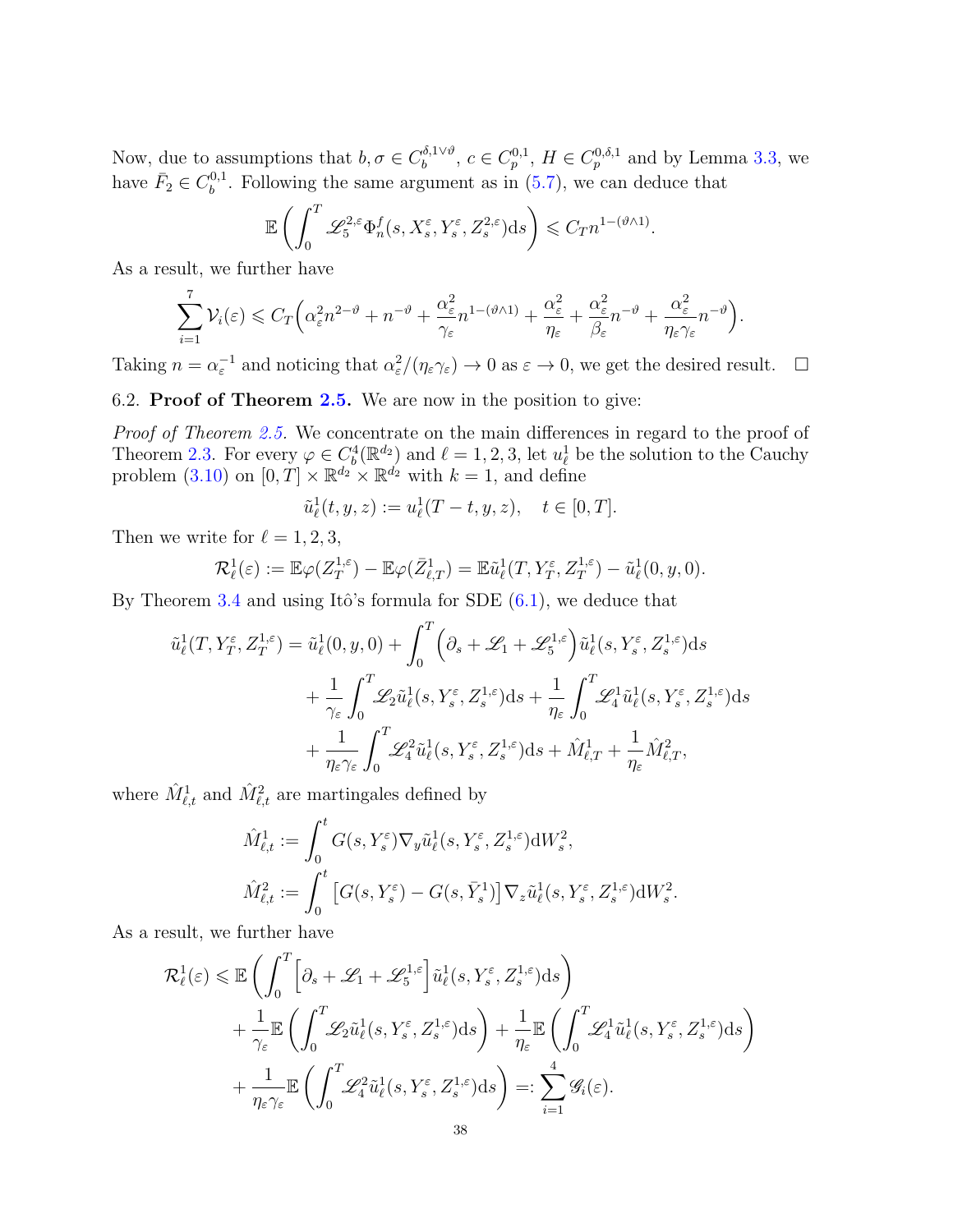Note that by definition,

$$
\mathscr{G}_2(\varepsilon) = \frac{1}{\gamma_\varepsilon} \mathbb{E}\left(\int_0^T H(s, X^\varepsilon_s, Y^\varepsilon_s) \nabla_y \tilde{u}^1_\ell(s, Y^\varepsilon_s, Z^{1,\varepsilon}_s) \mathrm{d}s\right).
$$

Thanks to the assumption  $(A_H)$ , it is easily checked that for every  $\ell = 1, 2, 3$ , the functions  $H(t, x, y) \nabla_y \tilde{u}^1_\ell(t, y, z)$  satisfy the centering condition [\(5.3\)](#page-28-1) and belong to  $C_p^{(1+\vartheta)/2, \delta, 1+\vartheta, 2}$ . As a result of estimate [\(6.4\)](#page-35-3), we get

$$
\mathscr{G}_2(\varepsilon) \leqslant C_1 \bigg( \frac{\alpha_{\varepsilon}^{1+\vartheta}}{\gamma_{\varepsilon}} + \frac{\alpha_{\varepsilon}^2}{\gamma_{\varepsilon} \beta_{\varepsilon}} + \frac{\alpha_{\varepsilon}^2}{\eta_{\varepsilon} \gamma_{\varepsilon}^2} \bigg).
$$

Similarly, we also have

$$
\mathscr{G}_3(\varepsilon) \leqslant C_2 \Big( \frac{\alpha_{\varepsilon}^{1+\vartheta}}{\eta_{\varepsilon}} + \frac{\alpha_{\varepsilon}^2}{\eta_{\varepsilon} \beta_{\varepsilon}} + \frac{\alpha_{\varepsilon}^2}{\eta_{\varepsilon}^2 \gamma_{\varepsilon}} \Big).
$$

Concerning the last term, note that

$$
\mathscr{G}_4(\varepsilon) = \frac{1}{\eta_\varepsilon \gamma_\varepsilon} \mathbb{E}\left(\int_0^T H(s,X_s^\varepsilon,Y_s^\varepsilon) \nabla_z \tilde{u}_\ell^1(s,Y_s^\varepsilon,Z_s^{1,\varepsilon}) \mathrm{d} s\right).
$$

For every  $\ell = 1, 2, 3$ , the functions  $H(t, x, y) \nabla_z \tilde{u}^1_\ell(t, y, z)$  satisfy the centering condition [\(5.3\)](#page-28-1). Recall that  $\Phi(t, x, y)$  solves the Poisson equation [\(2.3\)](#page-7-7), and define

$$
\hat{\Phi}^1_{\ell}(t,x,y,z) := \Phi(t,x,y)\nabla_z \tilde{u}^1_{\ell}(t,y,z).
$$

Then  $\hat{\Phi}_{\ell}^1(t, x, y, z)$  satisfies

$$
\mathscr{L}_0(x,y)\hat{\Phi}^1_{\ell}(t,x,y,z) = -H(t,x,y)\nabla_z \tilde{u}^1_{\ell}(t,y,z).
$$

Consequently, we use Lemma [6.1](#page-35-0) to deduce that

$$
\mathscr{G}_{4}(\varepsilon) \leq C_{3} \left( \frac{\alpha_{\varepsilon}^{1+\vartheta}}{\eta_{\varepsilon} \gamma_{\varepsilon}} + \frac{\alpha_{\varepsilon}^{2}}{\eta_{\varepsilon}^{2} \gamma_{\varepsilon}} + \frac{\alpha_{\varepsilon}^{2}}{\eta_{\varepsilon} \gamma_{\varepsilon}^{2}} \right) \n+ \frac{\alpha_{\varepsilon}^{2}}{\eta_{\varepsilon} \gamma_{\varepsilon} \beta_{\varepsilon}} \mathbb{E} \left( \int_{0}^{T} \mathscr{L}_{3} \hat{\Phi}_{\ell}^{1}(s, X_{s}^{\varepsilon}, Y_{s}^{\varepsilon}, Z_{s}^{1,\varepsilon}) ds \right) \n+ \frac{\alpha_{\varepsilon}^{2}}{\eta_{\varepsilon}^{2} \gamma_{\varepsilon}^{2}} \mathbb{E} \left( \int_{0}^{T} \mathscr{L}_{4}^{2} \hat{\Phi}_{\ell}^{1}(s, X_{s}^{\varepsilon}, Y_{s}^{\varepsilon}, Z_{s}^{1,\varepsilon}) ds \right).
$$

Combining the above estimates, we arrive at

$$
\mathcal{R}_{\ell}^{1}(\varepsilon) \leq C_{4} \Big( \frac{\alpha_{\varepsilon}^{1+\vartheta}}{\eta_{\varepsilon}\gamma_{\varepsilon}} + \frac{\alpha_{\varepsilon}^{2}}{\gamma_{\varepsilon}\beta_{\varepsilon}} + \frac{\alpha_{\varepsilon}^{2}}{\eta_{\varepsilon}\beta_{\varepsilon}} + \frac{\alpha_{\varepsilon}^{2}}{\eta_{\varepsilon}\gamma_{\varepsilon}} + \frac{\alpha_{\varepsilon}^{2}}{\eta_{\varepsilon}\gamma_{\varepsilon}^{2}} \Big) \n+ \mathbb{E} \Biggl( \int_{0}^{T} \Biggl[ \partial_{s} + \mathcal{L}_{1} + \mathcal{L}_{5}^{1,\varepsilon} \Biggr] \tilde{u}_{\ell}^{1}(s,Y_{s}^{\varepsilon},Z_{s}^{1,\varepsilon}) ds \Biggr) \n+ \frac{\alpha_{\varepsilon}^{2}}{\eta_{\varepsilon}\gamma_{\varepsilon}\beta_{\varepsilon}} \mathbb{E} \Biggl( \int_{0}^{T} \mathcal{L}_{3} \hat{\Phi}_{\ell}^{1}(s,X_{s}^{\varepsilon},Y_{s}^{\varepsilon},Z_{s}^{1,\varepsilon}) ds \Biggr) \n+ \frac{\alpha_{\varepsilon}^{2}}{\eta_{\varepsilon}^{2}\gamma_{\varepsilon}^{2}} \mathbb{E} \Biggl( \int_{0}^{T} \mathcal{L}_{4}^{2} \hat{\Phi}_{\ell}^{1}(s,X_{s}^{\varepsilon},Y_{s}^{\varepsilon},Z_{s}^{1,\varepsilon}) ds \Biggr) \n+ \frac{\alpha_{\varepsilon}^{2}}{\eta_{\varepsilon}^{2}\gamma_{\varepsilon}^{2}} \mathbb{E} \Biggl( \int_{0}^{T} \mathcal{L}_{4}^{2} \hat{\Phi}_{\ell}^{1}(s,X_{s}^{\varepsilon},Y_{s}^{\varepsilon},Z_{s}^{1,\varepsilon}) ds \Biggr)
$$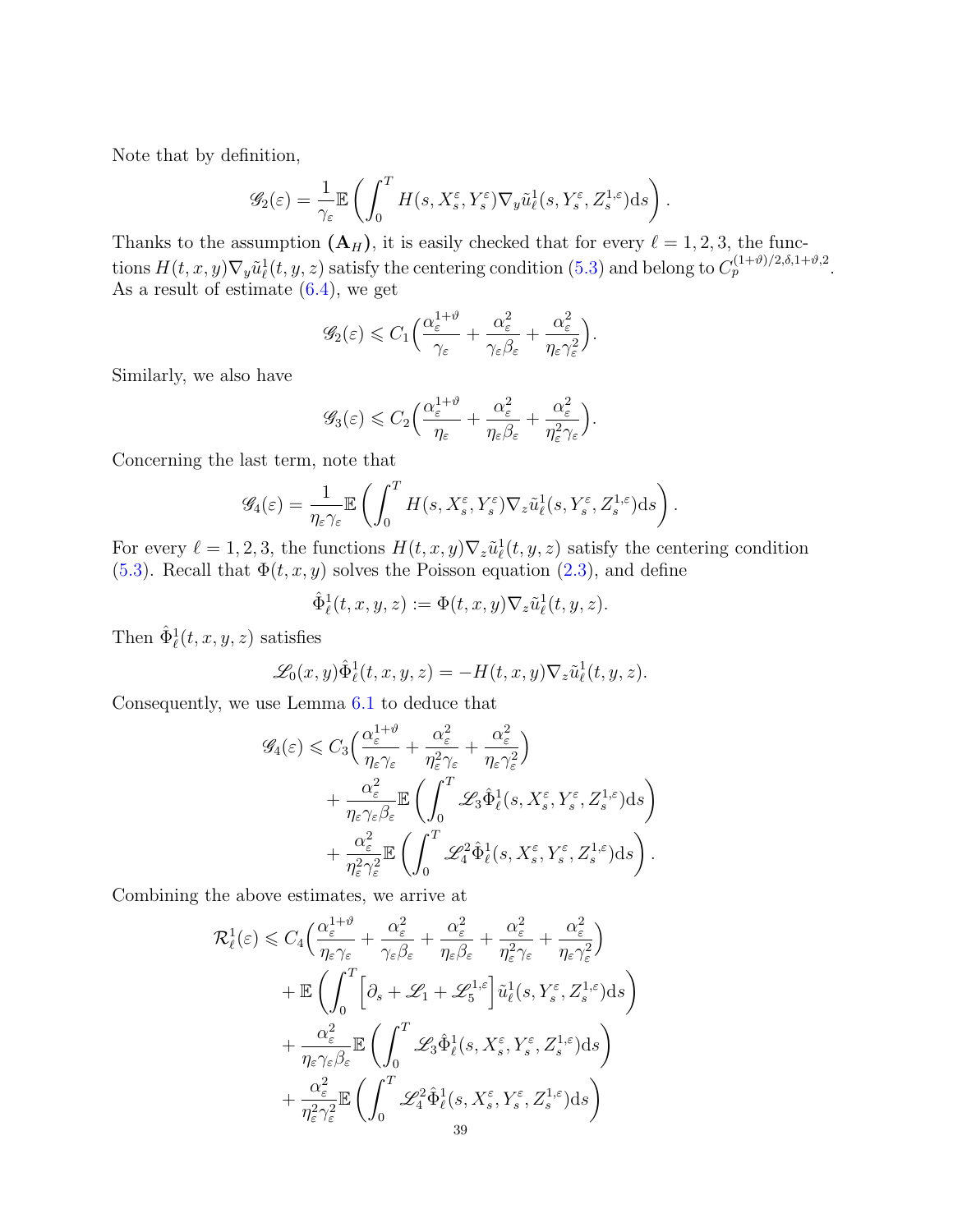<span id="page-39-0"></span>
$$
=: C_4 \left( \frac{\alpha_{\varepsilon}^{1+\vartheta}}{\eta_{\varepsilon}\gamma_{\varepsilon}} + \frac{\alpha_{\varepsilon}^2}{\gamma_{\varepsilon}\beta_{\varepsilon}} + \frac{\alpha_{\varepsilon}^2}{\eta_{\varepsilon}\beta_{\varepsilon}} + \frac{\alpha_{\varepsilon}^2}{\eta_{\varepsilon}^2\gamma_{\varepsilon}} + \frac{\alpha_{\varepsilon}^2}{\eta_{\varepsilon}\gamma_{\varepsilon}^2} \right) + \sum_{i=1}^3 \mathscr{V}_i(\varepsilon). \tag{6.5}
$$

Below we consider  $\ell = 1, 2, 3$  separately, which correspond to Regime 1.1-Regime 1.3 in the conclusion of Theorem [2.5,](#page-11-1) respectively.

**Case**  $\ell = 1$ . (Regime 1.1 in [\(2.14\)](#page-11-2)). Note that we have

$$
\frac{\alpha_{\varepsilon}^2}{\eta_{\varepsilon}\gamma_{\varepsilon}\beta_{\varepsilon}} = 1 \quad \text{and} \quad \frac{\alpha_{\varepsilon}^2}{\eta_{\varepsilon}^2\gamma_{\varepsilon}^2} = \frac{\beta_{\varepsilon}^2}{\alpha_{\varepsilon}^2} \to 0 \quad \text{as} \quad \varepsilon \to 0.
$$

Thus we deduce that

$$
\mathscr{V}_3(\varepsilon) \leqslant C_T \frac{\alpha_{\varepsilon}^2}{\eta_{\varepsilon}^2 \gamma_{\varepsilon}^2} \mathbb{E}\left(\int_0^T \left(1 + |X_s^{\varepsilon}|^{2m}\right) \mathrm{d}s\right) \leqslant C_T \frac{\alpha_{\varepsilon}^2}{\eta_{\varepsilon}^2 \gamma_{\varepsilon}^2}
$$

Furthermore, recall that we have  $\bar{\mathcal{L}}_1^1 = \bar{\mathcal{L}}_5^1 + \bar{\mathcal{L}}_3^1$  in this case with  $\bar{\mathcal{L}}_3^1$  given by [\(2.23\)](#page-15-7). As a result,

$$
\partial_s \tilde{u}_1^1 + \left(\bar{\mathscr{L}_1} + \bar{\mathscr{L}}_5^1 + \bar{\mathscr{L}}_3^1\right) \tilde{u}_1^1 = 0.
$$

This in turn yields that

$$
\mathscr{V}_{1}(\varepsilon) + \mathscr{V}_{2}(\varepsilon) \leq \mathbb{E}\left(\int_{0}^{T} (\mathscr{L}_{1} - \bar{\mathscr{L}_{1}}) \tilde{u}_{1}^{1}(s, Y_{s}^{\varepsilon}, Z_{s}^{1,\varepsilon}) ds\right) \n+ \mathbb{E}\left(\int_{0}^{T} \mathscr{L}_{3} \hat{\Phi}_{1}^{1}(s, X_{s}^{\varepsilon}, Y_{s}^{\varepsilon}, Z_{s}^{1,\varepsilon}) - \bar{\mathscr{L}}_{3}^{1} \tilde{u}_{1}^{1}(s, Y_{s}^{\varepsilon}, Z_{s}^{1,\varepsilon}) ds\right) \n+ \mathbb{E}\left(\int_{0}^{T} (\mathscr{L}_{5}^{1,\varepsilon} - \bar{\mathscr{L}}_{5}^{1}) \tilde{u}_{1}^{1}(s, Y_{s}^{\varepsilon}, Z_{s}^{1,\varepsilon}) ds\right).
$$

By definition,

$$
\mathscr{L}_3 \hat{\Phi}_1^1(t, x, y, z) - \mathscr{L}_3^1 \tilde{u}_1^1(t, y, z) \n= [c(x, y) \cdot \nabla_x \Phi(t, x, y) - \overline{c \cdot \nabla_x \Phi}(t, y)] \cdot \nabla_z \tilde{u}_1^1(t, y, z),
$$

which satisfies the centering condition [\(5.3\)](#page-28-1). Using the assumption that  $c \in C_p^{\delta,\theta}$  and exactly the same arguments as in the proof of Theorem [2.3](#page-9-0) (Case  $\ell = 1$ ), we get

$$
\mathscr{V}_{1}(\varepsilon) + \mathscr{V}_{2}(\varepsilon) \leq C_{T} \left( \alpha_{\varepsilon}^{\vartheta} + \frac{\alpha_{\varepsilon}^{2}}{\beta_{\varepsilon}} + \frac{\alpha_{\varepsilon}^{1+\vartheta}}{\gamma_{\varepsilon}} + \frac{\alpha_{\varepsilon}^{2}}{\eta_{\varepsilon}\gamma_{\varepsilon}} \right) + C_{T} \left( \frac{\alpha_{\varepsilon}}{\gamma_{\varepsilon}} + \frac{\alpha_{\varepsilon}^{2}}{\beta_{\varepsilon}\gamma_{\varepsilon}} \right)^{\vartheta}
$$

$$
\leq C_{T} \left( \frac{\alpha_{\varepsilon}^{2}}{\beta_{\varepsilon}} + \frac{\alpha_{\varepsilon}^{2}}{\eta_{\varepsilon}\gamma_{\varepsilon}} + \frac{\alpha_{\varepsilon}^{2\vartheta}}{\beta_{\varepsilon}^{\vartheta}\gamma_{\varepsilon}^{\vartheta}} \right).
$$

Combining the above computations with  $(6.5)$ , we arrive at

$$
\mathcal{R}_1^1(\varepsilon) \leq C_T \Big( \frac{\alpha_{\varepsilon}^2}{\gamma_{\varepsilon} \beta_{\varepsilon}} + \frac{\alpha_{\varepsilon}^2}{\eta_{\varepsilon} \beta_{\varepsilon}} + \frac{\alpha_{\varepsilon}^{1+\vartheta}}{\eta_{\varepsilon} \gamma_{\varepsilon}} + \frac{\alpha_{\varepsilon}^2}{\eta_{\varepsilon}^2 \gamma_{\varepsilon}^2} + \frac{\alpha_{\varepsilon}^{2\vartheta}}{\beta_{\varepsilon}^{\vartheta} \gamma_{\varepsilon}^{\vartheta}} \Big) \leq C_T \Big( \gamma_{\varepsilon} + \frac{\beta_{\varepsilon}^2}{\alpha_{\varepsilon}^2} + \frac{\alpha_{\varepsilon}^{2\vartheta}}{\beta_{\varepsilon}^{\vartheta} \gamma_{\varepsilon}^{\vartheta}} \Big). \n40
$$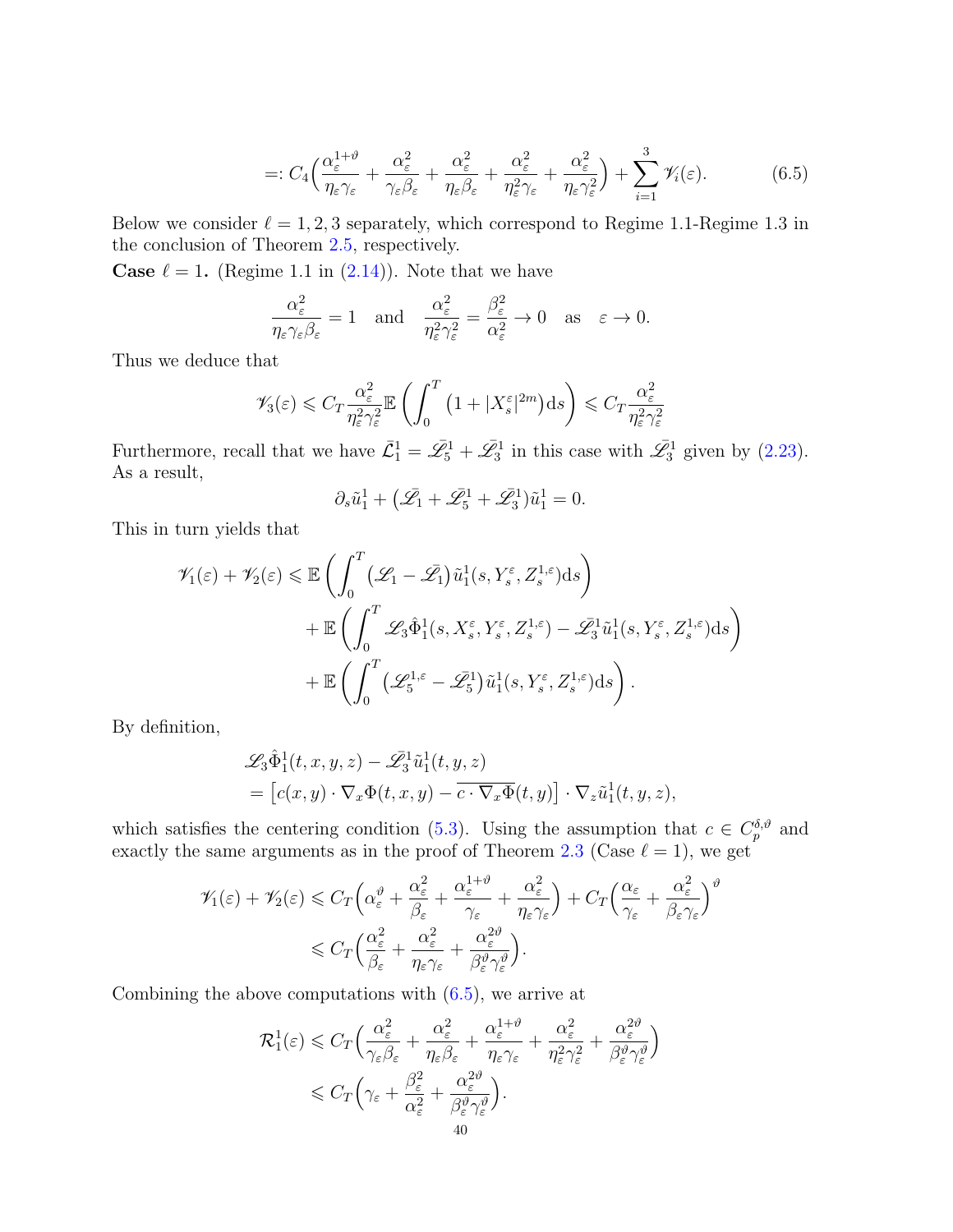**Case**  $\ell = 2$ . (Regime 1.2 in [\(2.14\)](#page-11-2)). Note that we have

$$
\frac{\alpha_{\varepsilon}^2}{\eta_{\varepsilon}^2 \gamma_{\varepsilon}^2} = 1 \quad \text{and} \quad \frac{\alpha_{\varepsilon}^2}{\eta_{\varepsilon} \gamma_{\varepsilon} \beta_{\varepsilon}} = \frac{\alpha_{\varepsilon}}{\beta_{\varepsilon}} \to 0 \quad \text{as} \quad \varepsilon \to 0.
$$

Thus we deduce that

$$
\mathscr{V}_2(\varepsilon) \leqslant C_T \frac{\alpha_{\varepsilon}^2}{\eta_{\varepsilon} \gamma_{\varepsilon} \beta_{\varepsilon}} \mathbb{E} \left( \int_0^T \left( 1 + |X_{s}^{\varepsilon}|^{2m} \right) \mathrm{d} s \right) \leqslant C_T \frac{\alpha_{\varepsilon}}{\beta_{\varepsilon}}.
$$

Furthermore, recall that we have  $\bar{\mathcal{L}}_2^1 = \bar{\mathcal{L}}_5^1 + \bar{\mathcal{L}}_4^2$  in this case with  $\bar{\mathcal{L}}_4^2$  given by [\(2.26\)](#page-15-8). It then follows that

$$
\partial_s \tilde{u}_2^1 + \left(\bar{\mathcal{L}}_1 + \bar{\mathcal{L}}_5^1 + \bar{\mathcal{L}}_4^2\right) \tilde{u}_2^1 = 0.
$$

We thus have

$$
\mathcal{V}_{1}(\varepsilon) + \mathcal{V}_{3}(\varepsilon) \leq \mathbb{E}\left(\int_{0}^{T} (\mathcal{L}_{1} - \bar{\mathcal{L}_{1}}) \tilde{u}_{2}^{1}(s, Y_{s}^{\varepsilon}, Z_{s}^{1,\varepsilon}) ds\right) \n+ \mathbb{E}\left(\int_{0}^{T} \mathcal{L}_{4}^{2} \hat{\Phi}_{2}^{1}(s, X_{s}^{\varepsilon}, Y_{s}^{\varepsilon}, Z_{s}^{1,\varepsilon}) - \bar{\mathcal{L}}_{4}^{2} \tilde{u}_{2}^{1}(s, Y_{s}^{\varepsilon}, Z_{s}^{1,\varepsilon}) ds\right) \n+ \mathbb{E}\left(\int_{0}^{T} (\mathcal{L}_{5}^{1,\varepsilon} - \bar{\mathcal{L}}_{5}^{1}) \tilde{u}_{2}^{1}(s, Y_{s}^{\varepsilon}, Z_{s}^{1,\varepsilon}) ds\right).
$$

By definition,

$$
\begin{split} &\mathscr{L}_4^2\hat\Phi^1_2(t,x,y,z)-\mathscr{\bar L}_4^2\tilde u^1_2(t,y,z)\\ &=\left[H(t,x,y)\cdot\Phi^*(t,x,y)-\overline{H\cdot\Phi^*}(t,y)\right]\cdot\nabla_z^2\tilde u^1_2(t,y,z), \end{split}
$$

which satisfies the centering condition  $(5.3)$ . We can employ the same argument used before to deduce that

$$
\mathscr{V}_{1}(\varepsilon) + \mathscr{V}_{3}(\varepsilon) \leq C_{T} \left( \alpha_{\varepsilon}^{\vartheta} + \frac{\alpha_{\varepsilon}^{2}}{\beta_{\varepsilon}} + \frac{\alpha_{\varepsilon}^{1+\vartheta}}{\gamma_{\varepsilon}} + \frac{\alpha_{\varepsilon}^{2}}{\eta_{\varepsilon}\gamma_{\varepsilon}} \right) + C_{T} \left( \frac{\alpha_{\varepsilon}}{\gamma_{\varepsilon}} + \frac{\alpha_{\varepsilon}^{2}}{\beta_{\varepsilon}\gamma_{\varepsilon}} \right)^{\vartheta}
$$

$$
\leq C_{T} \left( \frac{\alpha_{\varepsilon}^{2}}{\beta_{\varepsilon}} + \frac{\alpha_{\varepsilon}^{2}}{\eta_{\varepsilon}\gamma_{\varepsilon}} + \frac{\alpha_{\varepsilon}^{\vartheta}}{\gamma_{\varepsilon}^{\vartheta}} \right).
$$

Combining the above computations with  $(6.5)$ , we arrive at

$$
\mathcal{R}_2^1(\varepsilon) \leq C_T \Big( \frac{\alpha_{\varepsilon}^{1+\vartheta}}{\eta_{\varepsilon} \gamma_{\varepsilon}} + \frac{\alpha_{\varepsilon}}{\beta_{\varepsilon}} + \frac{\alpha_{\varepsilon}^2}{\eta_{\varepsilon}^2 \gamma_{\varepsilon}} + \frac{\alpha_{\varepsilon}^2}{\eta_{\varepsilon} \gamma_{\varepsilon}^2} + \frac{\alpha_{\varepsilon}^{\vartheta}}{\gamma_{\varepsilon}^{\vartheta}} \Big)
$$
  

$$
\leq C_T \Big( \gamma_{\varepsilon} + \frac{\alpha_{\varepsilon}}{\beta_{\varepsilon}} + \frac{\alpha_{\varepsilon}^{\vartheta}}{\gamma_{\varepsilon}^{\vartheta}} \Big).
$$

**Case**  $\ell = 3$ . (Regime 1.3 in [\(2.14\)](#page-11-2)). In this case, we have

$$
\partial_s \tilde{u}_2^1 + \left(\bar{\mathscr{L}_1} + \bar{\mathscr{L}_5^1} + \bar{\mathscr{L}_3^1} + \bar{\mathscr{L}_4^2}\right) \tilde{u}_3^1 = 0.
$$

Thus we can write

$$
\sum_{i=1}^{3} \mathcal{V}_i(\varepsilon) \leq \mathbb{E}\left(\int_0^T \left(\mathcal{L}_1 - \bar{\mathcal{L}_1}\right) \tilde{u}_3^1(s, Y_s^{\varepsilon}, Z_s^{1,\varepsilon}) ds\right)
$$
41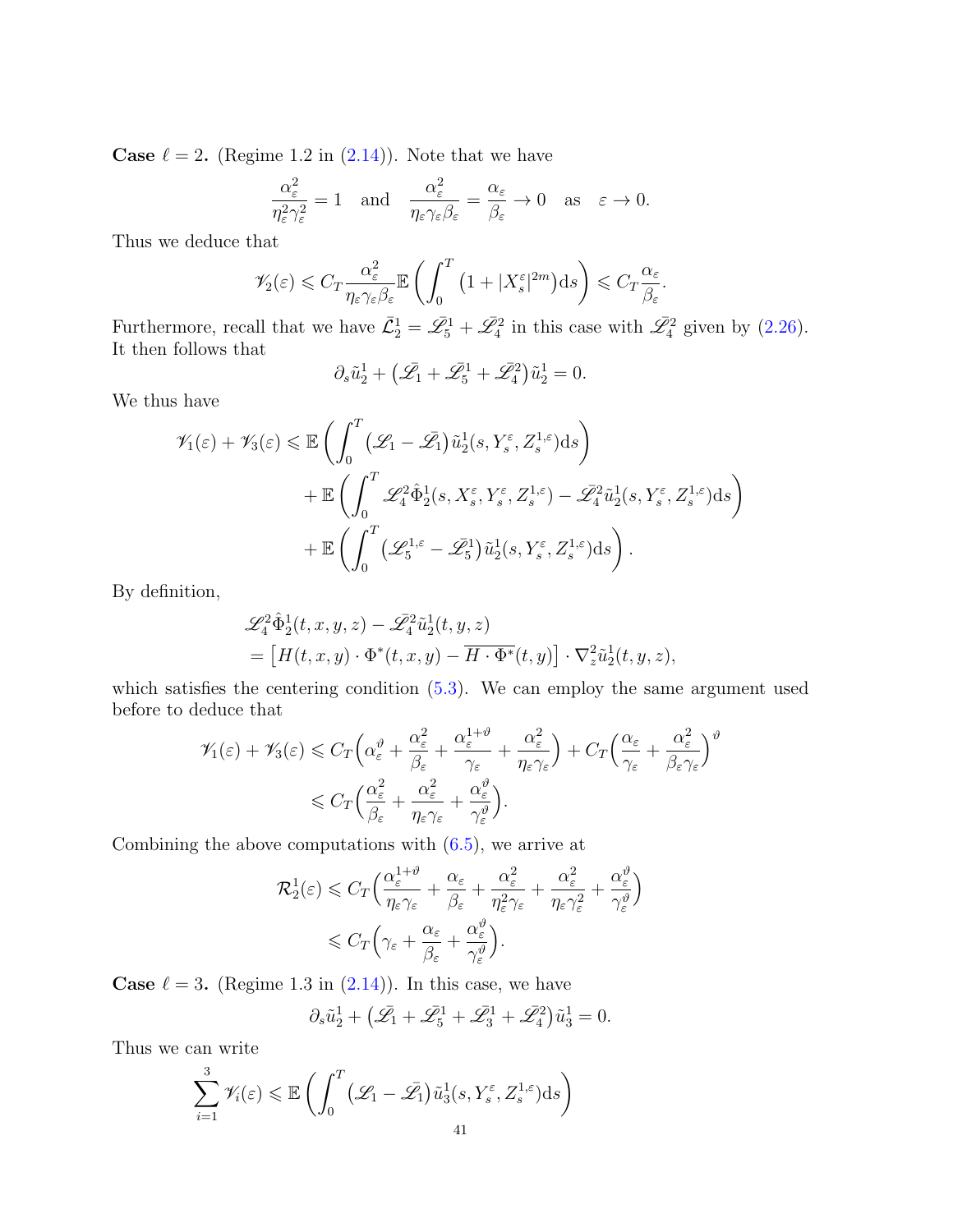$$
\begin{aligned}&+\mathbb{E}\left(\int_0^T\mathscr{L}_3\hat{\Phi}_3^1(s,X_s^\varepsilon,Y_s^\varepsilon,Z_s^{1,\varepsilon})-\bar{\mathscr{L}}_3^1\tilde{u}_3^1(s,Y_s^\varepsilon,Z_s^{1,\varepsilon})\mathrm{d}s\right)\\&+\mathbb{E}\left(\int_0^T\mathscr{L}_4^2\hat{\Phi}_3^1(s,X_s^\varepsilon,Y_s^\varepsilon,Z_s^{1,\varepsilon})-\bar{\mathscr{L}}_4^2\tilde{u}_3^1(s,Y_s^\varepsilon,Z_s^{1,\varepsilon})\mathrm{d}s\right)\\&+\mathbb{E}\left(\int_0^T\big(\mathscr{L}_5^{1,\varepsilon}-\bar{\mathscr{L}}_5^1\big)\tilde{u}_3^1(s,Y_s^\varepsilon,Z_s^{1,\varepsilon})\mathrm{d}s\right).\end{aligned}
$$

By combining the above two cases we have

$$
\mathcal{R}_3^1(\varepsilon) \leqslant C_T \Big( \frac{\alpha_{\varepsilon}^{1+\vartheta}}{\eta_{\varepsilon} \gamma_{\varepsilon}} + \frac{\alpha_{\varepsilon}}{\eta_{\varepsilon}} + \frac{\alpha_{\varepsilon}^2}{\eta_{\varepsilon}^2 \gamma_{\varepsilon}} + \frac{\alpha_{\varepsilon}^2}{\eta_{\varepsilon} \gamma_{\varepsilon}^2} + \frac{\alpha_{\varepsilon}^{\vartheta}}{\gamma_{\varepsilon}^{\vartheta}} \Big) \leqslant C_T \Big( \gamma_{\varepsilon} + \frac{\alpha_{\varepsilon}^{\vartheta}}{\gamma_{\varepsilon}^{\vartheta}} \Big).
$$

Hence the whole proof is finished.  $\Box$ 

<span id="page-41-0"></span>6.3. Proof of Theorem [2.7.](#page-13-0) The central limit theorems in Regime 2 of  $(1.9)$  will be the most complicated cases since homogenization already appears in the law of large numbers. Now, we proceed to give:

*Proof of Theorem [2.7.](#page-13-0)* For every  $\varphi \in C_b^4(\mathbb{R}^{d_2})$  and  $\ell = 1, 2, 3$ , let  $u_{\ell}^2$  be the solution to the Cauchy problem [\(3.10\)](#page-18-0) on  $[0, T] \times \mathbb{R}^{d_2} \times \mathbb{R}^{d_2}$  with  $k = 2$ , and define

$$
\tilde{u}_{\ell}^{2}(t, y, z) := u_{\ell}^{2}(T - t, y, z), \quad t \in [0, T].
$$

Then following the same arguments as in the proof of Theorem [2.5,](#page-11-1) we have for  $\ell = 1, 2, 3$ that

$$
\mathcal{R}_{\ell}^2(\varepsilon) := \mathbb{E}\varphi(Z_T^{2,\varepsilon}) - \mathbb{E}\varphi(\bar{Z}_{\ell,T}^2) = \mathbb{E}\tilde{u}_{\ell}^2(T, Y_T^{\varepsilon}, Z_T^{2,\varepsilon}) - \tilde{u}_{\ell}^2(0, y, 0).
$$

Using Itô's formula and taking expectation, we further get

$$
\mathcal{R}_{\ell}^{2}(\varepsilon) \leq \mathbb{E}\left(\int_{0}^{T}\left[\partial_{s}+\mathscr{L}_{1}+\mathscr{L}_{5}^{2,\varepsilon}\right]\tilde{u}_{\ell}^{2}(s,Y_{s}^{\varepsilon},Z_{s}^{2,\varepsilon})\mathrm{d}s\right) \n+ \frac{1}{\gamma_{\varepsilon}}\mathbb{E}\left(\int_{0}^{T}\mathscr{L}_{2}\tilde{u}_{\ell}^{2}(s,Y_{s}^{\varepsilon},Z_{s}^{2,\varepsilon})\mathrm{d}s\right) + \frac{1}{\eta_{\varepsilon}}\mathbb{E}\left(\int_{0}^{T}\mathscr{L}_{4}^{1}\tilde{u}_{\ell}^{2}(s,Y_{s}^{\varepsilon},Z_{s}^{2,\varepsilon})\mathrm{d}s\right) \n+ \left[\frac{1}{\eta_{\varepsilon}\gamma_{\varepsilon}}\mathbb{E}\left(\int_{0}^{T}\mathscr{L}_{4}^{2}\tilde{u}_{\ell}^{2}(s,Y_{s}^{\varepsilon},Z_{s}^{2,\varepsilon})\mathrm{d}s\right) - \frac{1}{\eta_{\varepsilon}}\mathbb{E}\left(\int_{0}^{T}\mathscr{L}_{3}^{1}\tilde{u}_{\ell}^{2}(s,Y_{s}^{\varepsilon},Z_{s}^{2,\varepsilon})\mathrm{d}s\right)\right] \n=:\sum_{i=1}^{4}\mathcal{N}_{i}(\varepsilon),
$$

where  $\mathscr{L}_3^1$ ,  $\mathscr{L}_4^1$  and  $\mathscr{L}_4^2$  are given by [\(2.23\)](#page-15-7), [\(5.1\)](#page-27-2) and [\(6.2\)](#page-35-2), respectively. Recall that  $\Phi(t, x, y)$  is the solution of the Poisson equation [\(2.3\)](#page-7-7). Define

$$
\tilde{\Phi}^2_{\ell}(t,x,y,z):=\Phi(t,x,y)\nabla_y \tilde{u}^2_{\ell}(t,y,z).
$$

Then  $\tilde{\Phi}_{\ell}^2(t, x, y, z)$  satisfies

$$
\mathscr{L}_0(x,y)\tilde{\Phi}_{\ell}^2(t,x,y,z) = -H(t,x,y)\nabla_y\tilde{u}_{\ell}^2(t,y,z).
$$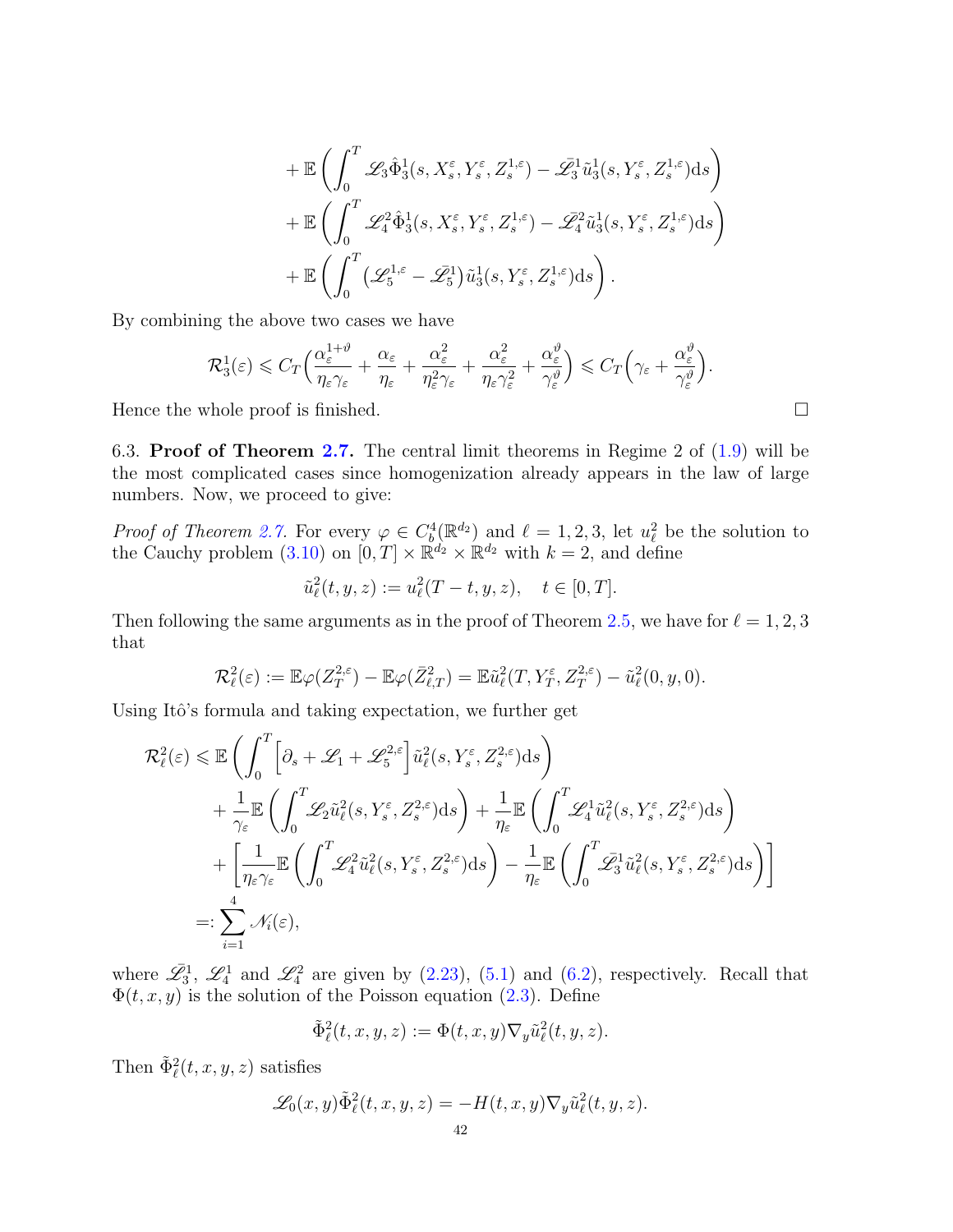Note that for every  $\ell = 1, 2, 3$ , we have  $H \cdot \nabla_y \tilde{u}_\ell^2 \in C_p^{(1+\vartheta)/2, \delta, 1+\vartheta, 2}$ . As a result of Lemma [6.1](#page-35-0) we obtain

$$
\mathcal{N}_{2}(\varepsilon) = \frac{1}{\gamma_{\varepsilon}} \mathbb{E} \left( \int_{0}^{T} H(s, X_{s}^{\varepsilon}, Y_{s}^{\varepsilon}) \nabla_{y} \tilde{u}_{\ell}^{2}(s, Y_{s}^{\varepsilon}, Z_{s}^{2, \varepsilon}) ds \right)
$$
  
\n
$$
\leq C_{T} \left( \frac{\alpha_{\varepsilon}^{1+\vartheta}}{\gamma_{\varepsilon}} + \frac{\alpha_{\varepsilon}^{2}}{\gamma_{\varepsilon} \eta_{\varepsilon}} + \frac{\alpha_{\varepsilon}^{2}}{\gamma_{\varepsilon}^{2}} \right)
$$
  
\n
$$
+ \frac{\alpha_{\varepsilon}^{2}}{\gamma_{\varepsilon} \beta_{\varepsilon}} \mathbb{E} \left( \int_{0}^{T} \mathcal{L}_{3} \tilde{\Phi}_{\ell}^{2}(s, X_{s}^{\varepsilon}, Y_{s}^{\varepsilon}, Z_{s}^{2, \varepsilon}) ds \right)
$$
  
\n
$$
+ \frac{\alpha_{\varepsilon}^{2}}{\eta_{\varepsilon} \gamma_{\varepsilon}^{2}} \mathbb{E} \left( \int_{0}^{T} \mathcal{L}_{4}^{2} \tilde{\Phi}_{\ell}^{2}(s, X_{s}^{\varepsilon}, Y_{s}^{\varepsilon}, Z_{s}^{2, \varepsilon}) ds \right).
$$

Since  $\alpha_{\varepsilon}^2 = \beta_{\varepsilon} \gamma_{\varepsilon}$  in Regime 2, we further get

$$
\mathscr{N}_2(\varepsilon) \leqslant C_T \Big( \frac{\alpha_{\varepsilon}^{1+\vartheta}}{\gamma_{\varepsilon}} + \frac{\alpha_{\varepsilon}^2}{\eta_{\varepsilon} \gamma_{\varepsilon}^2} \Big) + \mathbb{E} \left( \int_0^T \mathscr{L}_3 \tilde{\Phi}_{\ell}^2(s, X_s^{\varepsilon}, Y_s^{\varepsilon}, Z_s^{2,\varepsilon}) ds \right).
$$

Similarly, recall that  $\Upsilon(t, x, y)$  solves the Poisson equation [\(2.11\)](#page-9-3), and define

$$
\tilde{\Upsilon}_{\ell}^2(t,x,y,z) := \Upsilon(t,x,y)\nabla_z \tilde{u}_{\ell}^2(t,y,z).
$$

Then we have for  $\ell = 1, 2, 3$ ,

$$
\mathscr{L}_0(x,y)\tilde{\Upsilon}_{\ell}^2(t,x,y,z) = -\big[F(t,x,y)-\bar{F}_1(t,y)\big]\nabla_z\tilde{u}_{\ell}^2(t,y,z).
$$

Consequently, we use Lemma [6.1](#page-35-0) again to deduce that

$$
\mathcal{N}_{3}(\varepsilon) = \frac{1}{\eta_{\varepsilon}} \mathbb{E} \left( \int_{0}^{T} \left[ F(s, X_{s}^{\varepsilon}, Y_{s}^{\varepsilon}) - \bar{F}_{1}(s, Y_{s}^{\varepsilon}) \right] \nabla_{z} \tilde{u}_{\ell}^{2}(s, Y_{s}^{\varepsilon}, Z_{s}^{2, \varepsilon}) ds \right) \n\leq C_{T} \left( \frac{\alpha_{\varepsilon}^{1+\vartheta}}{\eta_{\varepsilon}} + \frac{\alpha_{\varepsilon}^{2}}{\eta_{\varepsilon}^{2}} + \frac{\alpha_{\varepsilon}^{2}}{\eta_{\varepsilon} \gamma_{\varepsilon}} \right) + \frac{\alpha_{\varepsilon}^{2}}{\eta_{\varepsilon} \beta_{\varepsilon}} \mathbb{E} \left( \int_{0}^{T} \mathcal{L}_{3} \tilde{\Upsilon}_{\ell}^{2}(s, X_{s}^{\varepsilon}, Y_{s}^{\varepsilon}, Z_{s}^{2, \varepsilon}) ds \right) \n+ \frac{\alpha_{\varepsilon}^{2}}{\eta_{\varepsilon}^{2} \gamma_{\varepsilon}} \mathbb{E} \left( \int_{0}^{T} \mathcal{L}_{4}^{2} \tilde{\Phi}_{\ell}^{2}(s, X_{s}^{\varepsilon}, Y_{s}^{\varepsilon}, Z_{s}^{2, \varepsilon}) ds \right) \n\leq C_{T} \left( \frac{\alpha_{\varepsilon}^{1+\vartheta}}{\eta_{\varepsilon}} + \frac{\alpha_{\varepsilon}^{2}}{\eta_{\varepsilon}^{2} \gamma_{\varepsilon}} \right) + \frac{\alpha_{\varepsilon}^{2}}{\eta_{\varepsilon} \beta_{\varepsilon}} \mathbb{E} \left( \int_{0}^{T} \mathcal{L}_{3} \tilde{\Upsilon}_{\ell}^{2}(s, X_{s}^{\varepsilon}, Y_{s}^{\varepsilon}, Z_{s}^{2, \varepsilon}) ds \right).
$$

Finally, define

$$
\hat{\Phi}_{\ell}^2(t,x,y,z) := \Phi(t,x,y)\nabla_z \tilde{u}_{\ell}^2(t,y,z).
$$

Then we have

$$
\mathscr{L}_0(x,y)\hat{\Phi}_{\ell}^2(t,x,y,z) = -H(t,x,y)\nabla_z \tilde{u}_{\ell}^2(t,y,z),
$$

which in turn yields that

$$
\mathbb{E}\left(\frac{1}{\eta_{\varepsilon}\gamma_{\varepsilon}}\int_{0}^{T} H(s,X_{s}^{\varepsilon},Y_{s}^{\varepsilon})\nabla_{z}\tilde{u}_{\ell}^{2}(s,Y_{s}^{\varepsilon},Z_{s}^{2,\varepsilon})\mathrm{d}s\right) \n\leq C_{T}\left(\frac{\alpha_{\varepsilon}^{1+\vartheta}}{\eta_{\varepsilon}\gamma_{\varepsilon}}+\frac{\alpha_{\varepsilon}^{2}}{\eta_{\varepsilon}\gamma_{\varepsilon}^{2}}+\frac{\alpha_{\varepsilon}^{2}}{\eta_{\varepsilon}\gamma_{\varepsilon}^{2}}\right)+\frac{\alpha_{\varepsilon}^{2}}{\eta_{\varepsilon}\gamma_{\varepsilon}\beta_{\varepsilon}}\mathbb{E}\left(\int_{0}^{T}\mathscr{L}_{3}\hat{\Phi}_{\ell}^{2}(s,X_{s}^{\varepsilon},Y_{s}^{\varepsilon},Z_{s}^{2,\varepsilon})\mathrm{d}s\right)
$$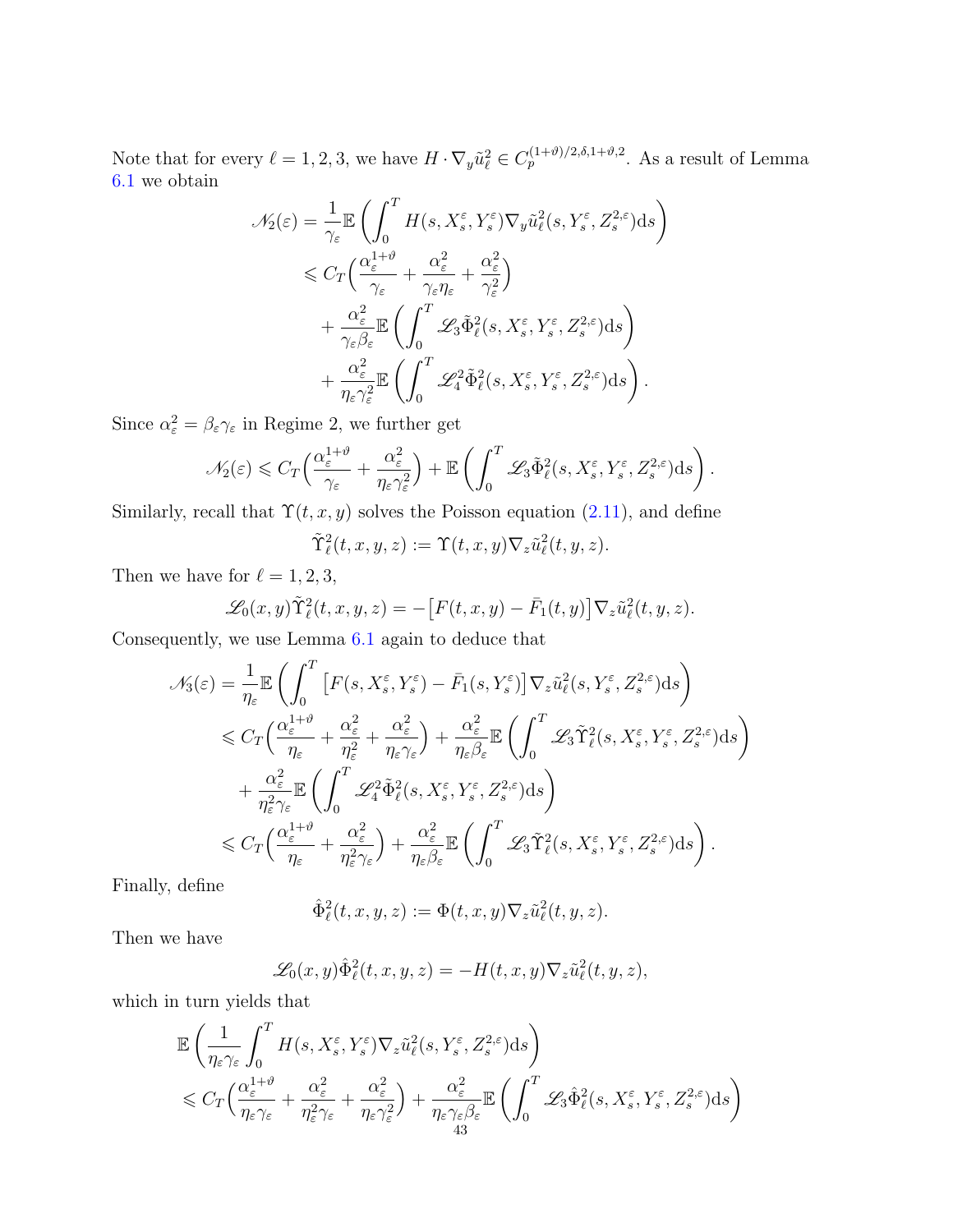$$
+\frac{\alpha_\varepsilon^2}{\eta_\varepsilon^2\gamma_\varepsilon^2}\mathbb{E}\left(\int_0^T\mathscr{L}_4^2\hat{\Phi}_\ell^2(s,X_s^\varepsilon,Y_s^\varepsilon,Z_s^{2,\varepsilon})\mathrm{d} s\right).
$$

Taken into account the definition of  $\mathcal{N}_4(\varepsilon)$  and the fact that  $\alpha_\varepsilon^2 = \beta_\varepsilon \gamma_\varepsilon$ , we obtain

$$
\mathcal{N}_4(\varepsilon) \leq C_T \Big( \frac{\alpha_{\varepsilon}^{1+\vartheta}}{\eta_{\varepsilon} \gamma_{\varepsilon}} + \frac{\alpha_{\varepsilon}^2}{\eta_{\varepsilon}^2 \gamma_{\varepsilon}} + \frac{\alpha_{\varepsilon}^2}{\eta_{\varepsilon} \gamma_{\varepsilon}^2} \Big) + \frac{\alpha_{\varepsilon}^2}{\eta_{\varepsilon}^2 \gamma_{\varepsilon}^2} \mathbb{E} \left( \int_0^T \mathscr{L}_4^2 \hat{\Phi}_{\ell}^2(s, X_s^{\varepsilon}, Y_s^{\varepsilon}, Z_s^{2,\varepsilon}) ds \right) + \frac{1}{\eta_{\varepsilon}} \mathbb{E} \left( \int_0^T \mathscr{L}_3 \hat{\Phi}_{\ell}^2(s, X_s^{\varepsilon}, Y_s^{\varepsilon}, Z_s^{2,\varepsilon}) - \mathscr{L}_3^1 \tilde{u}_{\ell}^2(s, Y_s^{\varepsilon}, Z_s^{2,\varepsilon}) ds \right).
$$

Note that by definition,

$$
\mathcal{L}_3 \hat{\Phi}_{\ell}^2(t, x, y, z) - \mathcal{L}_3^2 \tilde{u}_{\ell}^2(t, y, z)
$$
  
= 
$$
\left[c(x, y) \cdot \nabla_x \Phi(t, x, y) - \overline{c \cdot \nabla_x \Phi}(t, y)\right] \cdot \nabla_z \tilde{u}_{\ell}^2(t, y, z),
$$

and recall that  $\Psi$  solves the Poisson equation [\(2.19\)](#page-13-3). Define

$$
\tilde{\Psi}_{\ell}^{2}(t,x,y,z):=\Psi(t,x,y)\nabla_{z}\tilde{u}_{\ell}^{2}(t,y,z).
$$

Then we have

$$
\mathscr{L}_0(x,y)\tilde{\Psi}_\ell^2(t,x,y,z) = -\left[c(x,y)\cdot\nabla_x\Phi(t,x,y) - \overline{c\cdot\nabla_x\Phi}(t,y)\right]\cdot\nabla_z\tilde{u}_\ell^2(t,y,z).
$$

By the assumption that  $c \in C_p^{\delta,1+\vartheta}$  and Lemma [6.1,](#page-35-0) we further have

$$
\frac{1}{\eta_{\varepsilon}}\mathbb{E}\left(\int_{0}^{T}\mathscr{L}_{3}\hat{\Phi}^{2}_{\ell}(s,X_{s}^{\varepsilon},Y_{s}^{\varepsilon},Z_{s}^{2,\varepsilon})-\bar{\mathscr{L}}_{3}^{1}\tilde{u}_{\ell}^{2}(s,Y_{s}^{\varepsilon},Z_{s}^{2,\varepsilon})\mathrm{d}s\right) \n\leq C_{T}\Big(\frac{\alpha_{\varepsilon}^{1+\vartheta}}{\eta_{\varepsilon}}+\frac{\alpha_{\varepsilon}^{2}}{\eta_{\varepsilon}\gamma_{\varepsilon}}+\frac{\alpha_{\varepsilon}^{2}}{\eta_{\varepsilon}\gamma_{\varepsilon}}\Big)+\frac{\alpha_{\varepsilon}^{2}}{\eta_{\varepsilon}\beta_{\varepsilon}}\mathbb{E}\left(\int_{0}^{T}\mathscr{L}_{3}\tilde{\Psi}^{2}_{\ell}(s,X_{s}^{\varepsilon},Y_{s}^{\varepsilon},Z_{s}^{2,\varepsilon})\mathrm{d}s\right).
$$

Combining the above computations, we arrive at

$$
\mathcal{R}_{\ell}^{2}(\varepsilon) \leq C_{T} \Big( \frac{\alpha_{\varepsilon}^{1+\vartheta}}{\eta_{\varepsilon}\gamma_{\varepsilon}} + \frac{\alpha_{\varepsilon}^{2}}{\eta_{\varepsilon}\gamma_{\varepsilon}} + \frac{\alpha_{\varepsilon}^{2}}{\eta_{\varepsilon}\gamma_{\varepsilon}} \Big) + \mathbb{E} \Big( \int_{0}^{T} \Big[ \partial_{s} + \mathcal{L}_{1} + \mathcal{L}_{5}^{2,\varepsilon} \Big] \tilde{u}_{\ell}^{2}(s, Y_{s}^{\varepsilon}, Z_{s}^{2,\varepsilon}) ds \Big) \n+ \mathbb{E} \Big( \int_{0}^{T} \mathcal{L}_{3} \tilde{\Phi}_{\ell}^{2}(s, X_{s}^{\varepsilon}, Y_{s}^{\varepsilon}, Z_{s}^{2,\varepsilon}) ds \Big) + \frac{\alpha_{\varepsilon}^{2}}{\eta_{\varepsilon}^{2}\gamma_{\varepsilon}^{2}} \mathbb{E} \Big( \int_{0}^{T} \mathcal{L}_{4}^{2} \hat{\Phi}_{\ell}^{2}(s, X_{s}^{\varepsilon}, Y_{s}^{\varepsilon}, Z_{s}^{2,\varepsilon}) ds \Big) \n+ \frac{\alpha_{\varepsilon}^{2}}{\eta_{\varepsilon}\beta_{\varepsilon}} \mathbb{E} \Big( \int_{0}^{T} \mathcal{L}_{3} \tilde{\Upsilon}_{\ell}^{2}(s, X_{s}^{\varepsilon}, Y_{s}^{\varepsilon}, Z_{s}^{2,\varepsilon}) ds \Big) \n+ \frac{\alpha_{\varepsilon}^{2}}{\eta_{\varepsilon}\beta_{\varepsilon}} \mathbb{E} \Big( \int_{0}^{T} \mathcal{L}_{3} \tilde{\Psi}_{\ell}^{2}(s, X_{s}^{\varepsilon}, Y_{s}^{\varepsilon}, Z_{s}^{2,\varepsilon}) ds \Big) \n=: C_{T} \Big( \frac{\alpha_{\varepsilon}^{1+\vartheta}}{\eta_{\varepsilon}\gamma_{\varepsilon}} + \frac{\alpha_{\varepsilon}^{2}}{\eta_{\varepsilon}^{2}\gamma_{\varepsilon}} + \frac{\alpha_{\varepsilon}^{2}}{\eta_{\varepsilon}\gamma_{\varepsilon}^{2}} \Big) + \sum_{i=1}^{5} \mathcal{S}_{i}(\varepsilon).
$$

Below, we consider  $\ell = 1, 2, 3$  separately, which correspond to Regime 2.1-Regime 2.3 in the conclusion of Theorem [2.7,](#page-13-0) respectively.

**Case**  $\ell = 1$ . (Regime 2.1 in [\(2.18\)](#page-13-1)). Note that we have

$$
\frac{\alpha_{\varepsilon}^2}{\eta_{\varepsilon}\beta_{\varepsilon}} = 1 \quad \text{and} \quad \frac{\alpha_{\varepsilon}^2}{\eta_{\varepsilon}^2 \gamma_{\varepsilon}^2} = \frac{\beta_{\varepsilon}^2}{\alpha_{\varepsilon}^2 \gamma_{\varepsilon}^2} \to 0 \quad \text{as} \quad \varepsilon \to 0.
$$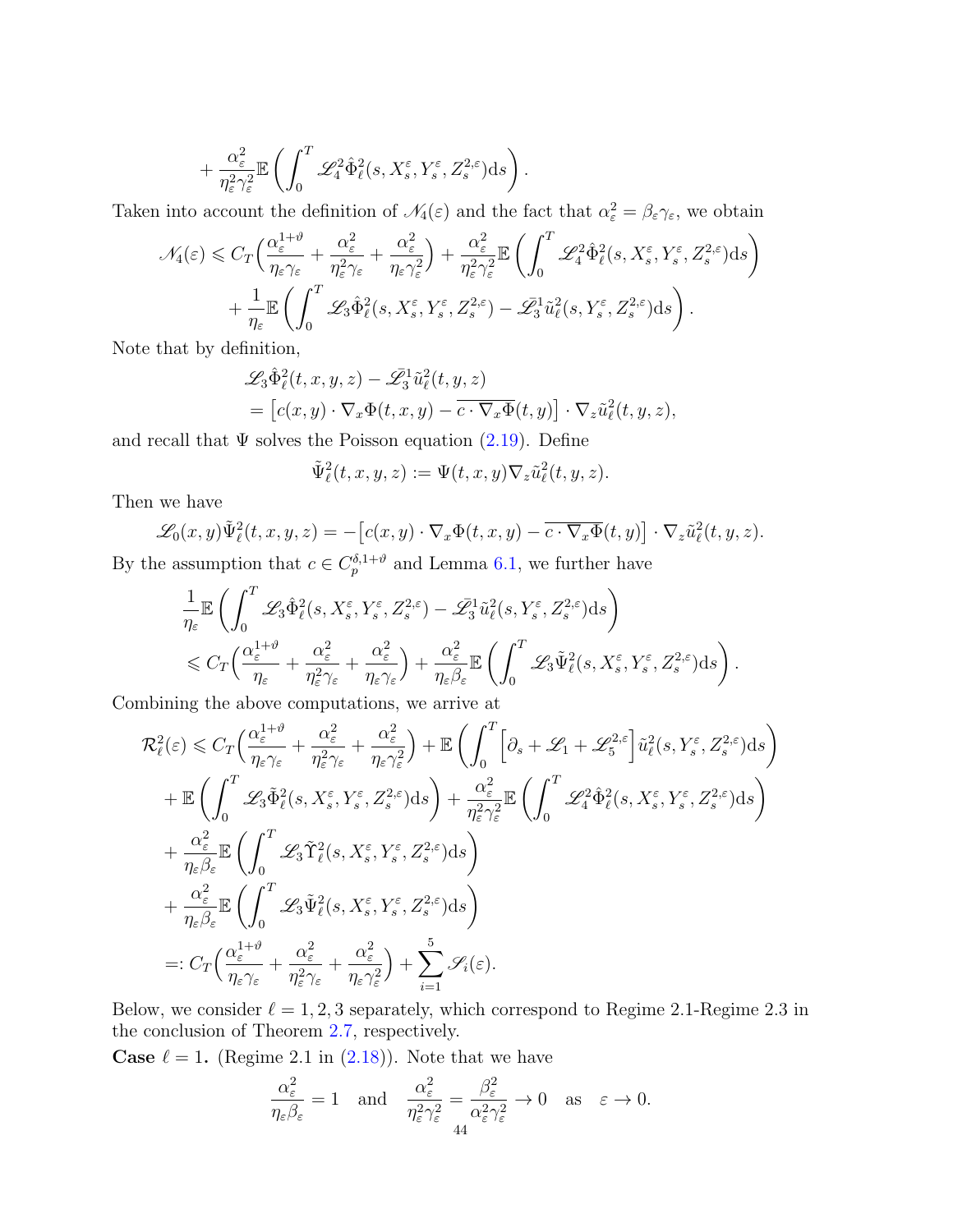Thus we deduce that

$$
\mathscr{S}_3(\varepsilon) \leqslant C_T \frac{\alpha_{\varepsilon}^2}{\eta_{\varepsilon}^2 \gamma_{\varepsilon}^2} \mathbb{E}\left(\int_0^T \left(1 + |X_s^{\varepsilon}|^{2m}\right) \mathrm{d} s\right) \leqslant C_T \frac{\beta_{\varepsilon}^2}{\alpha_{\varepsilon}^2 \gamma_{\varepsilon}^2}.
$$

Furthermore, recall that we have  $\overline{\mathscr{L}}_2 = \overline{\mathscr{L}}_1 + \overline{c \cdot \nabla_x \Phi}(t, y) \cdot \nabla_y$  and  $\overline{\mathscr{L}}_1^2 = \overline{\mathscr{L}}_5^2 + \overline{\mathscr{L}}_3^0 + \overline{\mathscr{L}}_3^2$  in this case with  $\overline{\mathscr{L}}_3^2$  given by [\(2.24\)](#page-15-9). As a result,

$$
\partial_s \tilde{u}_1^2 + (\bar{\mathscr{L}_2} + \bar{\mathscr{L}}_5^2 + \bar{\mathscr{L}}_3^0 + \bar{\mathscr{L}}_3^2)\tilde{u}_1^2 = 0.
$$

This in turn yields that

$$
\mathcal{S}_{1}(\varepsilon) + \mathcal{S}_{2}(\varepsilon) + \mathcal{S}_{4}(\varepsilon) + \mathcal{S}_{5}(\varepsilon)
$$
\n
$$
\leq \mathbb{E}\left(\int_{0}^{T} (\mathcal{L}_{1} - \bar{\mathcal{L}}_{1}) \tilde{u}_{1}^{2}(s, Y_{s}^{\varepsilon}, Z_{s}^{2,\varepsilon}) ds\right)
$$
\n
$$
+ \mathbb{E}\left(\int_{0}^{T} (\mathcal{L}_{5}^{2,\varepsilon} - \bar{\mathcal{L}}_{5}^{2}) \tilde{u}_{1}^{2}(s, Y_{s}^{\varepsilon}, Z_{s}^{2,\varepsilon}) ds\right)
$$
\n
$$
+ \mathbb{E}\left(\int_{0}^{T} \mathcal{L}_{3} \tilde{\Phi}_{1}^{2}(s, X_{s}^{\varepsilon}, Y_{s}^{\varepsilon}, Z_{s}^{2,\varepsilon}) - \overline{c \cdot \nabla_{x} \Phi}(s, Y_{s}^{\varepsilon}) \cdot \nabla_{y} \tilde{u}_{1}^{2}(s, Y_{s}^{\varepsilon}, Z_{s}^{2,\varepsilon}) ds\right)
$$
\n
$$
+ \mathbb{E}\left(\int_{0}^{T} \mathcal{L}_{3} \tilde{\Upsilon}_{1}^{2}(s, X_{s}^{\varepsilon}, Y_{s}^{\varepsilon}, Z_{s}^{2,\varepsilon}) - \mathcal{L}_{3}^{0} \tilde{u}_{1}^{2}(s, Y_{s}^{\varepsilon}, Z_{s}^{2,\varepsilon}) ds\right)
$$
\n
$$
+ \mathbb{E}\left(\int_{0}^{T} \mathcal{L}_{3} \tilde{\Psi}_{1}^{2}(s, X_{s}^{\varepsilon}, Y_{s}^{\varepsilon}, Z_{s}^{2,\varepsilon}) - \bar{\mathcal{L}}_{3}^{2} \tilde{u}_{1}^{2}(s, Y_{s}^{\varepsilon}, Z_{s}^{2,\varepsilon}) ds\right).
$$

By definition, we have

$$
\mathcal{L}_3 \tilde{\Phi}_1^2(t, x, y, z) - \overline{c \cdot \nabla_x \Phi}(t, y) \cdot \nabla_y \tilde{u}_1^2(t, y, z)
$$
  
\n
$$
= [c(x, y) \cdot \nabla_x \Phi(t, x, y) - \overline{c \cdot \nabla_x \Phi}(t, y)] \cdot \nabla_y \tilde{u}_1^2(t, y, z),
$$
  
\n
$$
\mathcal{L}_3 \tilde{\Upsilon}_1^2(t, x, y, z) - \mathcal{L}_3^0 \tilde{u}_1^2(t, y, z)
$$
  
\n
$$
= [c(x, y) \cdot \nabla_x \Upsilon(t, x, y) - \overline{c \cdot \nabla_x \Upsilon}(t, y)] \cdot \nabla_z \tilde{u}_1^2(t, y, z),
$$
  
\n
$$
\mathcal{L}_3 \tilde{\Psi}_1^2(t, x, y, z) - \mathcal{L}_3^2 \tilde{u}_1^2(t, y, z)
$$
  
\n
$$
= [c(x, y) \cdot \nabla_x \Psi(t, x, y) - \overline{c \cdot \nabla_x \Psi}(t, y)] \cdot \nabla_z \tilde{u}_1^2(t, y, z).
$$

Using [\(2.7\)](#page-7-6) and the same arguments as before, we deduce that

$$
\mathscr{S}_{1}(\varepsilon) + \mathscr{S}_{2}(\varepsilon) + \mathscr{S}_{4}(\varepsilon) + \mathscr{S}_{5}(\varepsilon) \leq C_{T} \left( \alpha_{\varepsilon}^{\vartheta} + \frac{\alpha_{\varepsilon}^{2}}{\beta_{\varepsilon}} + \frac{\alpha_{\varepsilon}^{2}}{\eta_{\varepsilon} \gamma_{\varepsilon}} + \frac{\alpha_{\varepsilon}^{\vartheta}}{\gamma_{\varepsilon}^{\vartheta}} + \frac{\alpha_{\varepsilon}^{2\vartheta}}{\beta_{\varepsilon}^{\vartheta}} \right) \leq C_{T} \left( \alpha_{\varepsilon}^{\vartheta} + \frac{\alpha_{\varepsilon}^{2}}{\eta_{\varepsilon} \gamma_{\varepsilon}} + \frac{\alpha_{\varepsilon}^{2\vartheta}}{\beta_{\varepsilon}^{\vartheta}} \right).
$$

Combining the above computations, we arrive at

$$
\mathcal{R}_1^2(\varepsilon) \leqslant C_T \Big( \alpha_\varepsilon^{\vartheta} + \frac{\alpha_\varepsilon^{2\vartheta}}{\beta_\varepsilon^{\vartheta}} + \frac{\beta_\varepsilon^2}{\alpha_\varepsilon^2 \gamma_\varepsilon^2} \Big) \leqslant C_T \Big( \frac{\alpha_\varepsilon^{2\vartheta}}{\beta_\varepsilon^{\vartheta}} + \frac{\beta_\varepsilon^2}{\alpha_\varepsilon^2 \gamma_\varepsilon^2} \Big).
$$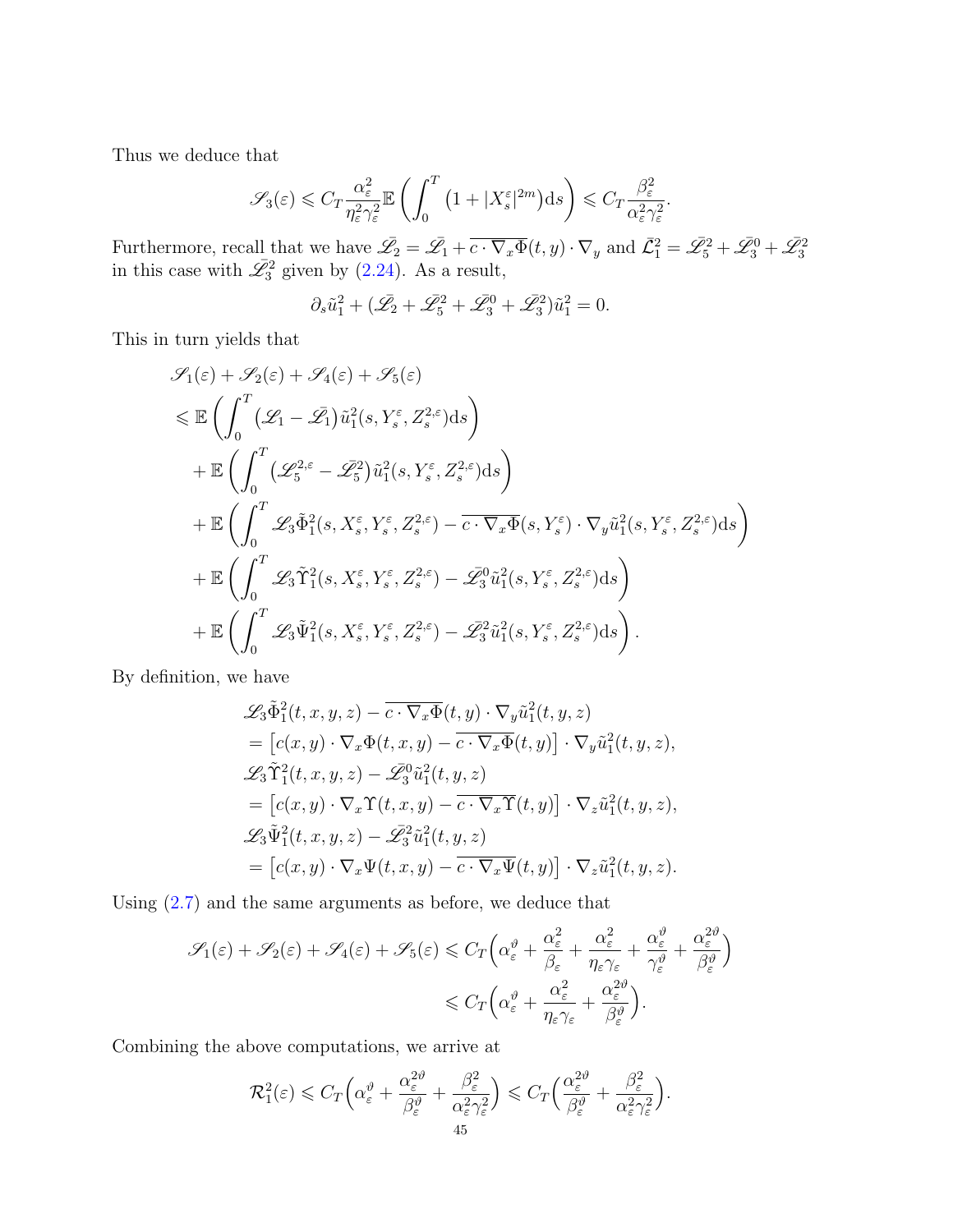**Case**  $\ell = 2$ . (Regime 2.1 in [\(2.18\)](#page-13-1)). Note that in this case, we have

$$
\frac{\alpha_{\varepsilon}^2}{\eta_{\varepsilon}^2 \gamma_{\varepsilon}^2} = 1 \quad \text{and} \quad \frac{\alpha_{\varepsilon}^2}{\eta_{\varepsilon} \beta_{\varepsilon}} = \frac{\alpha_{\varepsilon} \gamma_{\varepsilon}}{\beta_{\varepsilon}} \to 0 \quad \text{as} \quad \varepsilon \to 0.
$$

Thus we deduce that

$$
\mathscr{S}_4(\varepsilon) + \mathscr{S}_5(\varepsilon) \leqslant C_T \frac{\alpha_{\varepsilon}^2}{\eta_{\varepsilon} \beta_{\varepsilon}} \mathbb{E} \left( \int_0^T \left( 1 + |X_s^{\varepsilon}|^{2m} \right) ds \right) \leqslant C_T \frac{\alpha_{\varepsilon} \gamma_{\varepsilon}}{\beta_{\varepsilon}}.
$$

Furthermore, recall that we have  $\bar{\mathcal{L}}_2^2 = \bar{\mathcal{L}}_5^2 + \bar{\mathcal{L}}_4^2$  in this case. As a result,  $\partial_s \tilde{u}_2^2 + (\bar{\mathscr{L}_2} + \bar{\mathscr{L}_5}^2 + \bar{\mathscr{L}_4}^2) \tilde{u}_2^2 = 0.$ 

This in turn yields that

$$
\mathcal{S}_{1}(\varepsilon) + \mathcal{S}_{2}(\varepsilon) + \mathcal{S}_{3}(\varepsilon)
$$
\n
$$
\leq \mathbb{E}\left(\int_{0}^{T} (\mathcal{L}_{1} - \bar{\mathcal{L}_{1}}) \tilde{u}_{2}^{2}(s, Y_{s}^{\varepsilon}, Z_{s}^{2,\varepsilon}) ds\right)
$$
\n
$$
+ \mathbb{E}\left(\int_{0}^{T} (\mathcal{L}_{5}^{2,\varepsilon} - \bar{\mathcal{L}_{5}^{2}}) \tilde{u}_{2}^{2}(s, Y_{s}^{\varepsilon}, Z_{s}^{2,\varepsilon}) ds\right)
$$
\n
$$
+ \mathbb{E}\left(\int_{0}^{T} \mathcal{L}_{3} \tilde{\Phi}_{2}^{2}(s, X_{s}^{\varepsilon}, Y_{s}^{\varepsilon}, Z_{s}^{2,\varepsilon}) - \overline{c \cdot \nabla_{x} \Phi}(s, Y_{s}^{\varepsilon}) \cdot \nabla_{y} \tilde{u}_{2}^{2}(s, Y_{s}^{\varepsilon}, Z_{s}^{2,\varepsilon}) ds\right)
$$
\n
$$
+ \mathbb{E}\left(\int_{0}^{T} \mathcal{L}_{4}^{2} \hat{\Phi}_{2}^{2}(s, X_{s}^{\varepsilon}, Y_{s}^{\varepsilon}, Z_{s}^{2,\varepsilon}) - \overline{\mathcal{L}_{4}^{2}} \tilde{u}_{2}^{2}(s, Y_{s}^{\varepsilon}, Z_{s}^{2,\varepsilon}) ds\right).
$$

By definition, we have

$$
\mathscr{L}_4^2 \hat{\Phi}_2^2(t, x, y, z) - \mathscr{L}_4^2 \tilde{u}_2^2(t, y, z)
$$
  
= 
$$
\left[ H(t, x, y) \cdot \Phi^*(t, x, y) - \overline{H \cdot \Phi^*}(t, y) \right] \cdot \nabla_z^2 \tilde{u}_2^2(t, y, z).
$$

Then we can get

$$
\mathscr{S}_1(\varepsilon) + \mathscr{S}_2(\varepsilon) + \mathscr{S}_3(\varepsilon) \leq C_T \Big( \alpha_\varepsilon^{\vartheta} + \frac{\alpha_\varepsilon^2}{\beta_\varepsilon} + \frac{\alpha_\varepsilon^2}{\eta_\varepsilon \gamma_\varepsilon} + \frac{\alpha_\varepsilon^{\vartheta}}{\gamma_\varepsilon^{\vartheta}} + \frac{\alpha_\varepsilon^{2\vartheta}}{\beta_\varepsilon^{\vartheta}} \Big) \leq C_T \Big( \frac{\alpha_\varepsilon^2}{\eta_\varepsilon \gamma_\varepsilon} + \frac{\alpha_\varepsilon^{\vartheta}}{\gamma_\varepsilon^{\vartheta}} \Big).
$$

Combining the above computations, we arrive at

$$
\mathcal{R}_2^2(\varepsilon) \leqslant C_T \Big( \frac{\alpha_{\varepsilon}^{\vartheta}}{\gamma_{\varepsilon}^{\vartheta}} + \frac{\alpha_{\varepsilon} \gamma_{\varepsilon}}{\beta_{\varepsilon}} \Big).
$$

**Case**  $\ell = 3$ . (Regime 2.1 in [\(2.18\)](#page-13-1)). In this case, we have

$$
\partial_s \tilde{u}_3^2 + (\bar{\mathscr{L}_2} + \bar{\mathscr{L}}_5^2 + \bar{\mathscr{L}}_3^0 + \bar{\mathscr{L}}_3^2 + \bar{\mathscr{L}}_4^2) \tilde{u}_3^2 = 0.
$$

Thus we write

$$
\sum_{i=1}^{5} \mathscr{S}_{i}(\varepsilon) \leq \mathbb{E}\left(\int_{0}^{T} (\mathscr{L}_{1} - \bar{\mathscr{L}_{1}}) \tilde{u}_{3}^{2}(s, Y_{s}^{\varepsilon}, Z_{s}^{2,\varepsilon}) ds\right) \n+ \mathbb{E}\left(\int_{0}^{T} (\mathscr{L}_{5}^{2,\varepsilon} - \bar{\mathscr{L}_{5}}^{2}) \tilde{u}_{3}^{2}(s, Y_{s}^{\varepsilon}, Z_{s}^{2,\varepsilon}) ds\right) \n+ 46
$$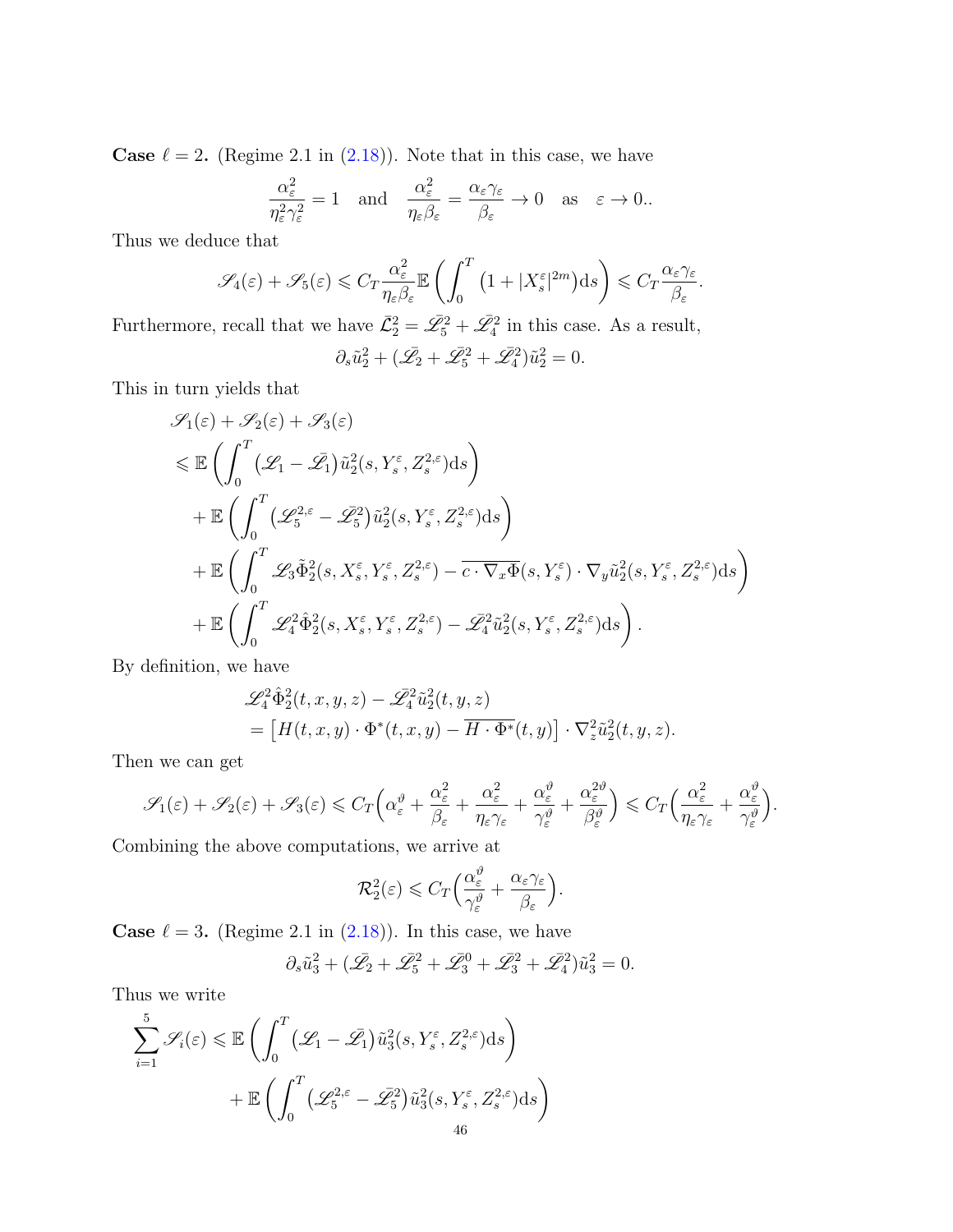$$
\begin{split}\n&+\mathbb{E}\left(\int_{0}^{T}\mathscr{L}_{3}\tilde{\Phi}_{3}^{2}(s,X_{s}^{\varepsilon},Y_{s}^{\varepsilon},Z_{s}^{2,\varepsilon})-\overline{c\cdot\nabla_{x}\Phi}(s,Y_{s}^{\varepsilon})\cdot\nabla_{y}\tilde{u}_{3}^{2}(s,Y_{s}^{\varepsilon},Z_{s}^{2,\varepsilon})\mathrm{d}s\right) \\
&+\mathbb{E}\left(\int_{0}^{T}\mathscr{L}_{3}\tilde{\Upsilon}_{3}^{2}(s,X_{s}^{\varepsilon},Y_{s}^{\varepsilon},Z_{s}^{2,\varepsilon})-\overline{\mathscr{L}}_{3}^{0}\tilde{u}_{3}^{2}(s,Y_{s}^{\varepsilon},Z_{s}^{2,\varepsilon})\mathrm{d}s\right) \\
&+\mathbb{E}\left(\int_{0}^{T}\mathscr{L}_{3}\tilde{\Psi}_{3}^{2}(s,X_{s}^{\varepsilon},Y_{s}^{\varepsilon},Z_{s}^{2,\varepsilon})-\mathscr{L}_{3}^{2}\tilde{u}_{3}^{2}(s,Y_{s}^{\varepsilon},Z_{s}^{2,\varepsilon})\mathrm{d}s\right) \\
&+\mathbb{E}\left(\int_{0}^{T}\mathscr{L}_{4}^{2}\hat{\Phi}_{3}^{2}(s,X_{s}^{\varepsilon},Y_{s}^{\varepsilon},Z_{s}^{2,\varepsilon})-\overline{\mathscr{L}}_{4}^{2}\tilde{u}_{3}^{2}(s,Y_{s}^{\varepsilon},Z_{s}^{2,\varepsilon})\mathrm{d}s\right).\n\end{split}
$$

By combining the above two cases we deduce that

$$
\mathcal{R}_3^2(\varepsilon) \leqslant C_T \Big( \alpha_\varepsilon^{\vartheta} + \frac{\alpha_\varepsilon^2}{\beta_\varepsilon} + \frac{\alpha_\varepsilon^2}{\eta_\varepsilon \gamma_\varepsilon} + \frac{\alpha_\varepsilon^{\vartheta}}{\gamma_\varepsilon^{\vartheta}} + \frac{\alpha_\varepsilon^{2\vartheta}}{\beta_\varepsilon^{\vartheta}} \Big) \leqslant C_T \frac{\alpha_\varepsilon^{\vartheta}}{\gamma_\varepsilon^{\vartheta}},
$$

and the whole proof is finished.  $\square$ 

#### <span id="page-46-0"></span>**REFERENCES**

- <span id="page-46-8"></span>[1] Arnold L.: Hasslemann's program revisited: The analysis of stochasticity in deterministic climate models. Stochastic Climate Models, Progress in Probability book series, Springer, 49 (2001), 141–157.
- <span id="page-46-9"></span>[2] Bakhtin V. and Kifer Y.: Diffusion approximation for slow motion in fully coupled averaging. Probab. Theory Related Fields, 129 (2004), 157–181.
- <span id="page-46-12"></span>[3] Bakhvalov N. S.: Averaging of partial differential equations with rapidly oscillating coefficients. Sov. Math. Dokl., 16 (1975), 351–355.
- <span id="page-46-1"></span>[4] Ball K., Kurtz T. G., Rempala G. and Popovic L.: Asymptotic analysis of multiscale approximations to reaction networks. Ann. Appl. Prob., 16 (2005), 1925–1961.
- <span id="page-46-10"></span>[5] Bouchet F., Grafke T., Tangarife T. and Vanden-Eijnden E.: Large deviations in fast-slow systems. J. Statistical Physics, 162 (2016), 793–812.
- <span id="page-46-13"></span>[6] Br´ehier C. E.: Analysis of an HMM time-discretization scheme for a system of stochastic PDEs. SIAM J. Numer. Anal., 51 (2013), 1185–1210.
- <span id="page-46-14"></span>[7] Br´ehier C. E.: Orders of convergence in the averaging principle for SPDEs: the case of a stochastically forced slow component. Stoch. Proc. Appl., https://doi.org/10.1016/j.spa.2019.09.015.
- <span id="page-46-11"></span>[8] Budhiraja A., Dupuis P. and Ganguly A.: Large deviations for small noise diffusions in a fast Markovian environment. Electron. J. Probab., 23 (2018), 1-33.
- <span id="page-46-15"></span>[9] Cattiaux P., Chafa¨ı D. and Guillin A.: Central limit theorems for additive functionals of ergodic Markov diffusions processes. ALEA, Lat. Am. J. Probab. Math. Stat., 9 (2012), 337-382.
- <span id="page-46-4"></span>[10] Cerrai S.: A Khasminskii type averaging principle for stochastic reaction-diffusion equations. Ann. Appl. Probab., 19 (2009), 899–948.
- <span id="page-46-7"></span>[11] Cerrai S.: Normal deviations from the averaged motion for some reaction-diffusion equations with fast oscillating perturbation. J. Math. Pures Appl., **91** (2009), 614–647.
- <span id="page-46-5"></span>[12] Cerrai S. and Freidlin M.: Averaging principle for stochastic reaction-diffusion equations. Probab. Theory Related Fields, 144 (2009), 137–177.
- <span id="page-46-6"></span>[13] Cerrai S. and Lunardi A.: Averaging principle for non-autonomous slow-fast systems of stochastic reaction-diffusion equations: the almost periodic case.  $SIAM J. Math. Anal., 49 (2017), 2843–2884.$
- <span id="page-46-2"></span>[14] Chevyrev I., Friz P., Korepanov A. and Melbourne I.: Superdiffusive limits for deterministic fastslow dynamical systems. arXiv:1907.04825v1.
- <span id="page-46-3"></span>[15] De Simoi J. and Liverani C.: Limit theorems for fast-slow partially hyperbolic systems. Invent. Math., 213 (2018), 811–1016.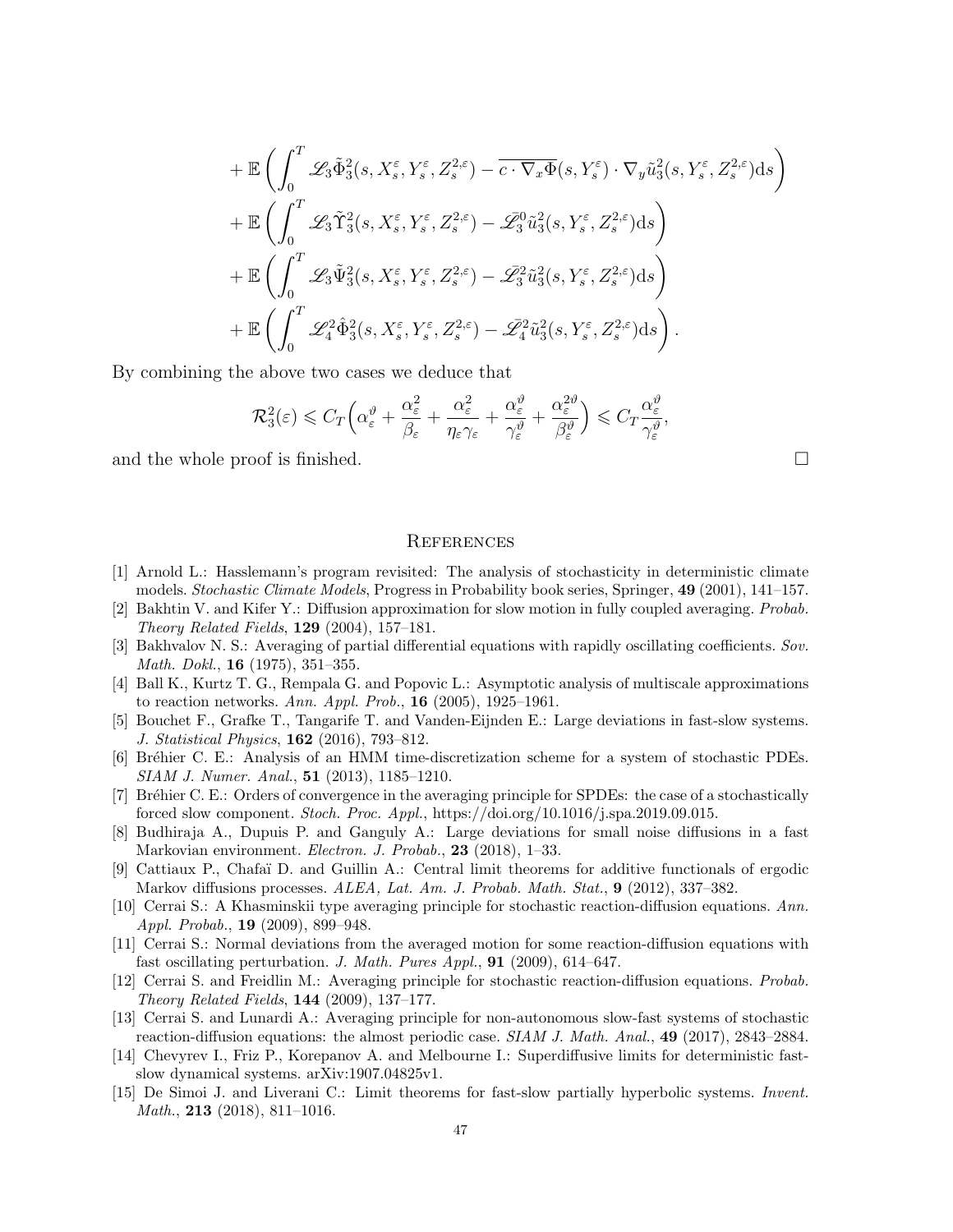- <span id="page-47-5"></span>[16] Dolgopyat D and Liverani C.: Energy transfer in a fast-slow Hamiltonian system. Commu. Math. Phys., 308 (2011), 201–225.
- <span id="page-47-16"></span>[17] Dupuis P. and Spiliopoulos K.: Large deviations for multiscale problems via weak convergence methods. Stoch. Proc. Appl., 122 (2012), 1947–1987.
- <span id="page-47-23"></span>[18] E W., Liu D. and Vanden-Eijnden E.: Analysis of multiscale methods for stochastic differential equations. *Comm. Pure Appl. Math.*, **58** (2005), 1544–1585.
- <span id="page-47-25"></span>[19] Fedrizzi E. and Flandoli F.: Pathwise uniqueness and continuous dependence for SDEs with nonregular drift. Stochastics,  $83$  (2011), 241–257.
- <span id="page-47-3"></span>[20] Feng J., Fouque, J. P. and Kumar R.: Small-time asymptotics for fast mean reverting stochastic volatility models. Ann. Appl. Probab.,  $22(4)(2012)$ , 1541–1575.
- <span id="page-47-26"></span> $[21]$  Flandoli F., Gubinelli M. and Priola E.: Remarks on the stochastic transport equation with Hölder drift. *Rend. Semin. Mat.*, **70**  $(2013)$ , 53–73.
- <span id="page-47-21"></span>[22] Friedlin M.: Functional integration and partial differential equations. Princeton Univ. Press, Princeton, N.J., 1985.
- <span id="page-47-2"></span>[23] Gao H. and Duan J.: Dynamics of quasi-geostrophic fluid motion with rapidly oscillating Coriolis force. Nonl. Anal.: Real World Appl., 4 (2003), 127–138.
- <span id="page-47-6"></span>[24] Gonzales-Gargate I. I. and Ruffino P. R.: An averaging principle for diffusions in foliated spaces. Ann. Probab., 44 (2016) 567–588.
- <span id="page-47-17"></span>[25] Guillin A.: Moderate deviations of inhomogeneous functionals of Markov processes and application to averaging. Stoch. Proc. Appl., 92 (2001), 287–313.
- <span id="page-47-18"></span>[26] Guillin A.: Averaging principle of SDE with small diffusion: moderate deviations. Ann. Probab., 31 (1) (2003), 413–443.
- <span id="page-47-7"></span>[27] Hairer M. and Li X. M.: Averaging dynamics driven by fractional Brownian motion. https://arxiv.org/pdf/1902.11251.pdf.
- <span id="page-47-19"></span>[28] Hairer M. and Pardoux E.: Homogenization of periodic linear degenerate PDEs. J. Func. Anal., 255 (2008), 2462–2487.
- <span id="page-47-15"></span>[29] Hairer M. and Pardoux E.: Fluctuations around a homogenised semilinear random PDE. https://arxiv.org/abs/1911.02865.
- <span id="page-47-12"></span>[30] Hu W. and Li C. J.: A convergence analysis of the perturbed compositional gradient flow: averaging principle and normal deviations. Discrete Cont. Dynam. Syst.-A,  $38$  (10) (2018), 4951–4977.
- <span id="page-47-1"></span>[31] Kang H. W. and Kurtz T. G.: Separation of time-scales and model reduction for stochastic reaction networks. Ann. Appl. Probab., 23 (2) (2013), 529–583.
- <span id="page-47-24"></span>[32] Kelly D. and Vanden-Eijnden E.: Fluctuations in the heterogeneous multiscale methods for fastslow systems. Res. Math. Sci., 4 (2017), DOI: 10.1186/s40687-017-0112-2.
- <span id="page-47-8"></span>[33] Khasminskii R. Z.: On stochastic processes defined by differential equations with a small parameter. Theory Probab. Appl., 11 (1966), 211–228.
- <span id="page-47-9"></span>[34] Khasminskii R. Z. and Yin G.: On averaging principles: an asymptotic expansion approach. SIAM J. Math. Anal., 35 (2004), 1534–1560.
- <span id="page-47-22"></span>[35] Khasminskii R. Z and Yin G.: Limit behavior of two-time-scale diffusions revised. J. Differential  $Equ., 212$  (2005), 85–113.
- <span id="page-47-10"></span>[36] Kifer Y.: Averaging in dynamical systems and large deviations. Invent. Math., 110 (1992), 337–370.
- <span id="page-47-0"></span>[37] Kifer Y.: Averaging and climate models. Stochastic Climate Models, Progress in Probability book series, Springer, 49 (2001), 171–188.
- <span id="page-47-11"></span>[38] Kifer Y.:  $L^2$  diffusion approximation for slow motion in averaging. *Stoch. Dyna.*, **3** (2003), 213-246.
- <span id="page-47-13"></span>[39] Kifer Y. and Varadhan S. R. S.: Nonconventional limit theorems in discrete and continuous time via martingales. Ann. Probab.,  $42$  (2) (2014), 649–688.
- <span id="page-47-14"></span>[40] Konda V. R. and Tsitsiklis J. N.: Convergence rate of linear two-time-scale stochastic approximation. Ann. Appl. Probab., 14 (2004), 796–819.
- <span id="page-47-20"></span>[41] Kosygina E., Rezakhanlou F. and Varadhan S. R. S.: Stochastic homogenization of Hamilton-Jacobi-Bellman equations. Comm. Pure Appl. Math., 59 (2006), 1489–1521.
- <span id="page-47-4"></span>[42] Kuehn C.: Multiple time scale dynamics, volume 191 of Applied Mathematical Sciences. Springer, Cham, 2015.